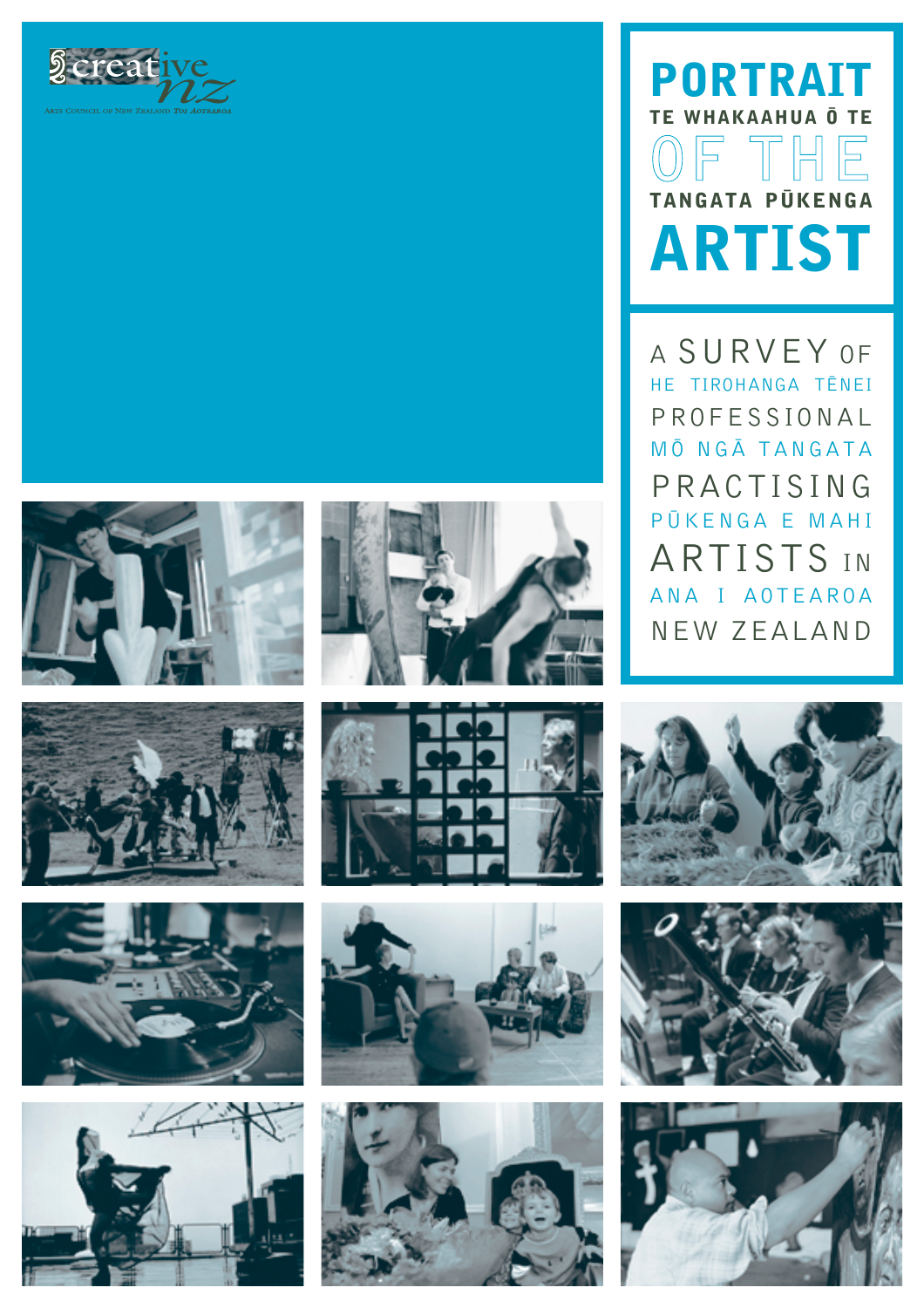Ceramic artist Raewyn Atkinson

Choreographer Daniel Belton Bruce Connew

On location for Shona McCullagh's dance film, fly

Credit, a work by In Transit Theatre, in production at BATS Theatre

Weaver Erenora Puketapu-Hetet, right, with granddaughter Rangimarie and daughter Kataraina Hetet

Hip hop DJ Sarah Hunter

In rehearsal for The Court Theatre production of Who's Afraid of Virginia Woolf?

Auckland Philharmonia musicians

Dancer and choreographer Raewyn Hill performs When Love Comes **Calling** Greg Semu for Soapbox Productions

Poet Jenny Bornholdt, awarded the Meridian Energy Katherine Mansfield Fellowship

Visual artist Andy Leleisi'uao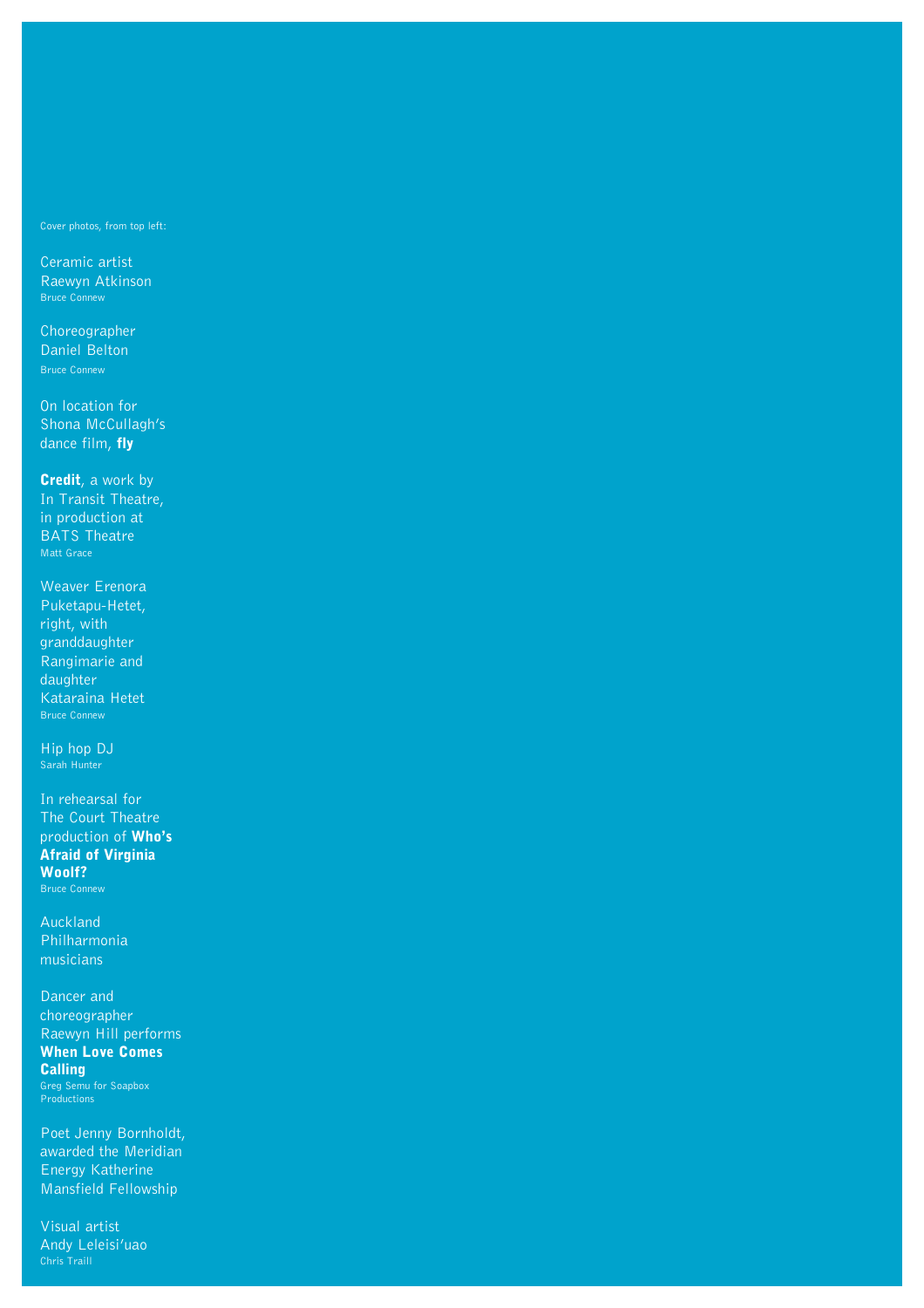

NEW ZEALAND

### Contents

- 2 List of tables and graphs
- 3 New Zealand artists in a changing world
- 5 Introduction to the research

#### Themes

- 11 Growing as an artist <sup>|</sup> Te whakawhänui a ngä tangata pükenga
- 12 Theme 1: Early art experiences
- 14 Theme 2: Influences on career choice
- 16 Theme 3: Starting a career as an artist
- 18 Theme 4: Professional development
- 20 Theme 5: Factors inhibiting professional development
- 22 Theme 6: Artists' formal arts qualifications
- 24 Theme 7: Skill development and training opportunities
- 28 Theme 8: Access to skill development and training opportunities
- 30 Theme 9: Further training and education
- 32 Theme 10: Mentoring
- 34 Theme 11: International experience
- 36 Theme 12: The benefits of overseas experience
- 38 Theme 13: The effect of Creative New Zealand grants
- 40 Theme 14: Why artists do it

#### 43 Artists working and earning <sup>|</sup> Te mahi me te utu a ngä tangata pükenga

- 44 Theme 15: Artists' employment arrangements
- 46 Theme 16: How artists spend their working time
- 50 Theme 17: How much artists earn
- 54 Theme 18: Time spent without paid work
- 56 Theme 19: Work-related expenses

#### 59 The business of being an artist <sup>|</sup> Ngä mahi ka puta mai a ngä tangata pükenga

- 60 Theme 20: How artists obtain work
- 62 Theme 21: Promotion of artists and their artwork
- 64 Theme 22: How artists' work is promoted
- 66 Theme 23: Important factors in obtaining new work
- 68 Theme 24: Advice on running an arts business
- 72 Theme 25: The business training needs of artists
- 74 Theme 26: Tax issues
- 76 Theme 27: Artists' contract arrangements
- 78 Theme 28: Copyright issues

#### 80 A final word

Published by: Creative New Zealand Arts Council of New Zealand Toi Aotearoa ISBN 0-477-06545-7 December 2003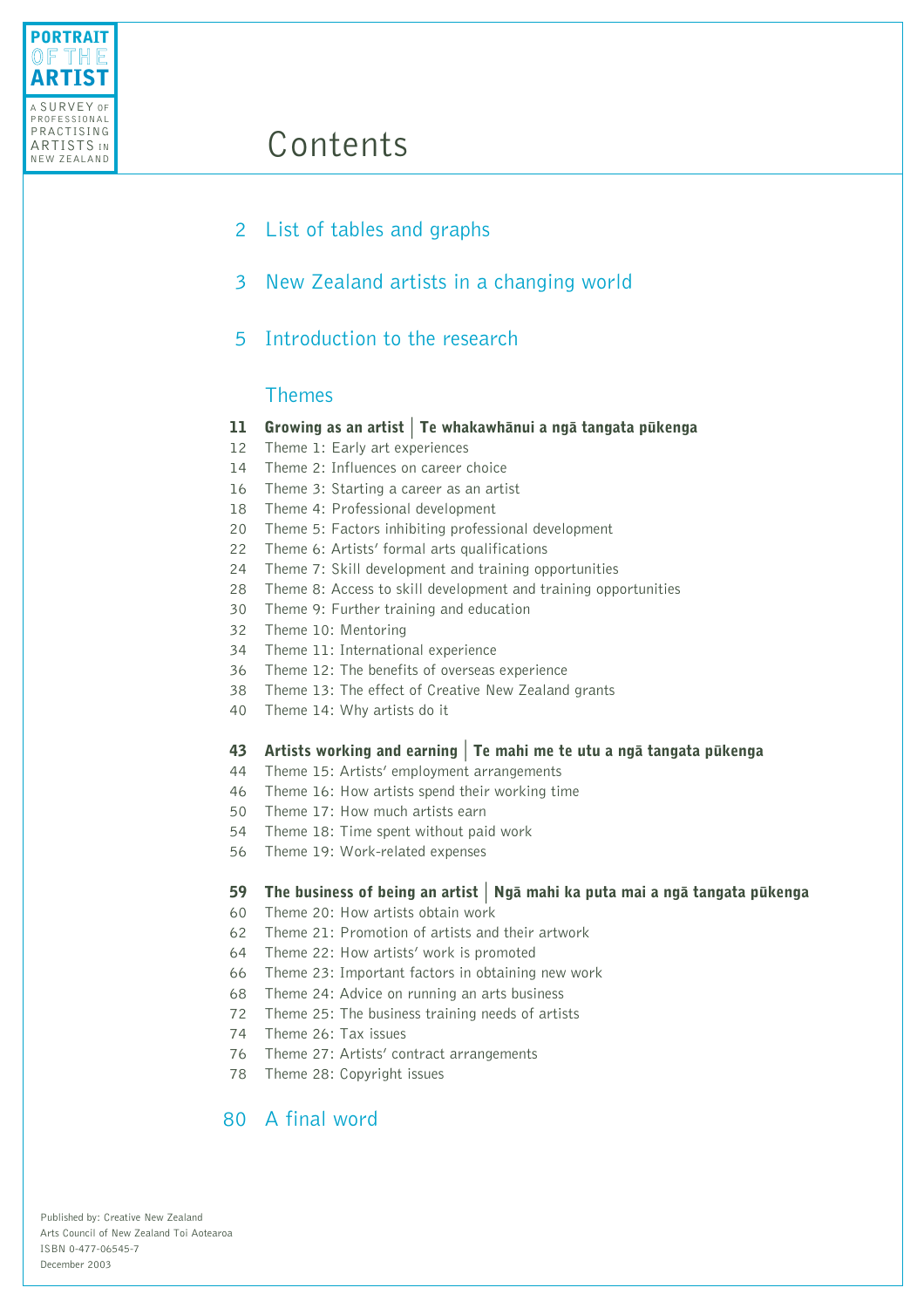

## List of tables and graphs

| Table 0.1 | Artists: by age group 7                                                                                                                                                  |
|-----------|--------------------------------------------------------------------------------------------------------------------------------------------------------------------------|
| Table 0.2 | Artists: by career stage 7                                                                                                                                               |
| Graph 0.1 | Artists: by age group and career<br>stage $8$                                                                                                                            |
| Table 0.3 | Artists: by artform and genre 8                                                                                                                                          |
| Table 0.4 | Artists in the income survey 9                                                                                                                                           |
| Table 1   | Arts activities that artists<br>experienced when growing up:<br>by artform 13                                                                                            |
| Table 2   | Top six sources of<br>encouragement, support or<br>motivation for artists when they<br>showed interest in a career in<br>the arts: by gender and ethnicity<br>15         |
| Table 2.1 | Top six sources of<br>discouragement artists<br>experienced about a career in<br>the arts: by gender and ethnicity<br>15                                                 |
| Table 3   | Artists' average age when they<br>first worked in their principal<br>artistic occupation: by gender,<br>ethnicity and artform 17                                         |
| Graph 3   | Top 10 reasons for changing<br>from a non-arts to an arts<br>career 17                                                                                                   |
| Table 4   | Factors advancing artists'<br>professional development: by<br>gender and ethnicity 19                                                                                    |
| Table 5   | Factors inhibiting artists'<br>professional development in their<br>principal artistic occupation: by<br>gender and ethnicity 21                                         |
| Table 6   | Artists holding a formal arts<br>qualification: by artform and<br>genre 23                                                                                               |
| Graph 6   | Artists holding a formal arts<br>qualification: by gender and<br>ethnicity 23                                                                                            |
| Table 7   | Experiences, training, and/or<br>skill development undertaken to<br>become an artist: by artform 26                                                                      |
| Graph 7   | Top five experiences, training,<br>and/or skill development<br>undertaken to become an artist<br>27                                                                      |
| Table 8   | Whether artists feel that there<br>are adequate opportunities in<br>New Zealand for training and<br>developing skills in their<br>artform: by gender and ethnicity<br>29 |
|           |                                                                                                                                                                          |

| Graph 8    | Main factors preventing artists<br>from taking advantage of<br>training and development<br>opportunities 29                                  |
|------------|----------------------------------------------------------------------------------------------------------------------------------------------|
| Table 9    | Top 10 training opportunities<br>for artists who would like<br>further training/skill<br>development or experience: by<br>artform 31         |
| Table 10   | Top 10 forms of mentoring: by<br>artform 33                                                                                                  |
| Graph 10   | Top 10 forms of mentoring 33                                                                                                                 |
| Graph 11   | Artists with overseas experience<br>in their principal artistic<br>occupation: by artform 35                                                 |
| Table 12   | The benefits for artists of<br>gaining overseas experience in<br>their principal artistic<br>occupation: by artform 37                       |
| Table 13   | Artists who have received a<br>Creative New Zealand grant: by<br>gender, ethnicity, career stage<br>and artform 39                           |
| Table 15   | Artists' employment<br>arrangements in the previous<br>financial year: by artform 45                                                         |
| Graph 15   | Artists' employment<br>arrangements 45                                                                                                       |
| Table 16   | Average number of working<br>hours per week: by artform 48                                                                                   |
| Graph 16   | Average number of working<br>hours per week: by artform<br>48                                                                                |
| Table 16.1 | Top 10 factors preventing artists<br>from spending more time on<br>creative work in their principal<br>artistic occupation: by artform<br>49 |
| Table 17   | Median annual income 1998/99<br>52                                                                                                           |
| Graph 17   | Artists' gross median income<br>from all sources in the year<br>ended March 1999: by gender<br>and artform 52                                |
| Table 17.1 | Proportion of income from<br>principal artistic occupation<br>derived from different sources:<br>by artform <b>53</b>                        |
| Graph 17.1 | Sources of income in the year<br>ended March 1999 from artists'<br>principal artistic occupation 53                                          |
| Table 18   | Reasons for time out of paid<br>work in the previous two years:<br>by gender and artform 55                                                  |

| Table 18.1 | Artists who had experienced<br>periods of one month or more<br>without paid work in the<br>previous two years: by gender<br>and ethnicity 55                                  |
|------------|-------------------------------------------------------------------------------------------------------------------------------------------------------------------------------|
| Table 19   | Work-related expenses incurred<br>by artists in 1998/99 compared<br>to median gross income 57                                                                                 |
| Table 20   | How artists' work in their<br>principal artistic occupation is<br>initiated: by artform 61                                                                                    |
| Graph 20   | How artists' work in their<br>principal artistic occupation is<br>initiated $61$                                                                                              |
| Table 21   | Promoters of artists and their<br>artworks: by artform 63                                                                                                                     |
| Table 22   | The ways artists promote their<br>work: by artform 65                                                                                                                         |
| Graph 23   | The most important factor for<br>artists in obtaining new work 67                                                                                                             |
| Table 24   | The 10 most common sources of<br>business advice: by gender and<br>ethnicity 69                                                                                               |
| Table 24.1 | Type of business advice sought:<br>by artform 70                                                                                                                              |
| Graph 24   | The 10 most common sources of<br>business advice 71                                                                                                                           |
| Graph 24.1 | The most common types of<br>business advice sought by artists<br>71                                                                                                           |
| Table 25   | Areas of business training/advice<br>artists would like 73                                                                                                                    |
| Table 25.1 | Artists and non-arts<br>qualifications: by artform <b>73</b>                                                                                                                  |
| Table 26   | Taxation areas in which artists<br>experience difficulty: by gender<br>and ethnicity 75                                                                                       |
| Table 27   | Artists who have signed a<br>contract at some point in their<br>career with an individual or<br>organisation responsible for<br>promoting them: by gender and<br>ethnicity 77 |
| Graph 27   | Reasons for dissatisfaction with<br>contract arrangements 77                                                                                                                  |
| Table 28   | Artists' level of familiarity with<br>their rights under current<br>copyright legislation: by artform<br>79                                                                   |
| Table 28.1 | Artists who have voluntarily<br>assigned copyright to another<br>party: by artform 79                                                                                         |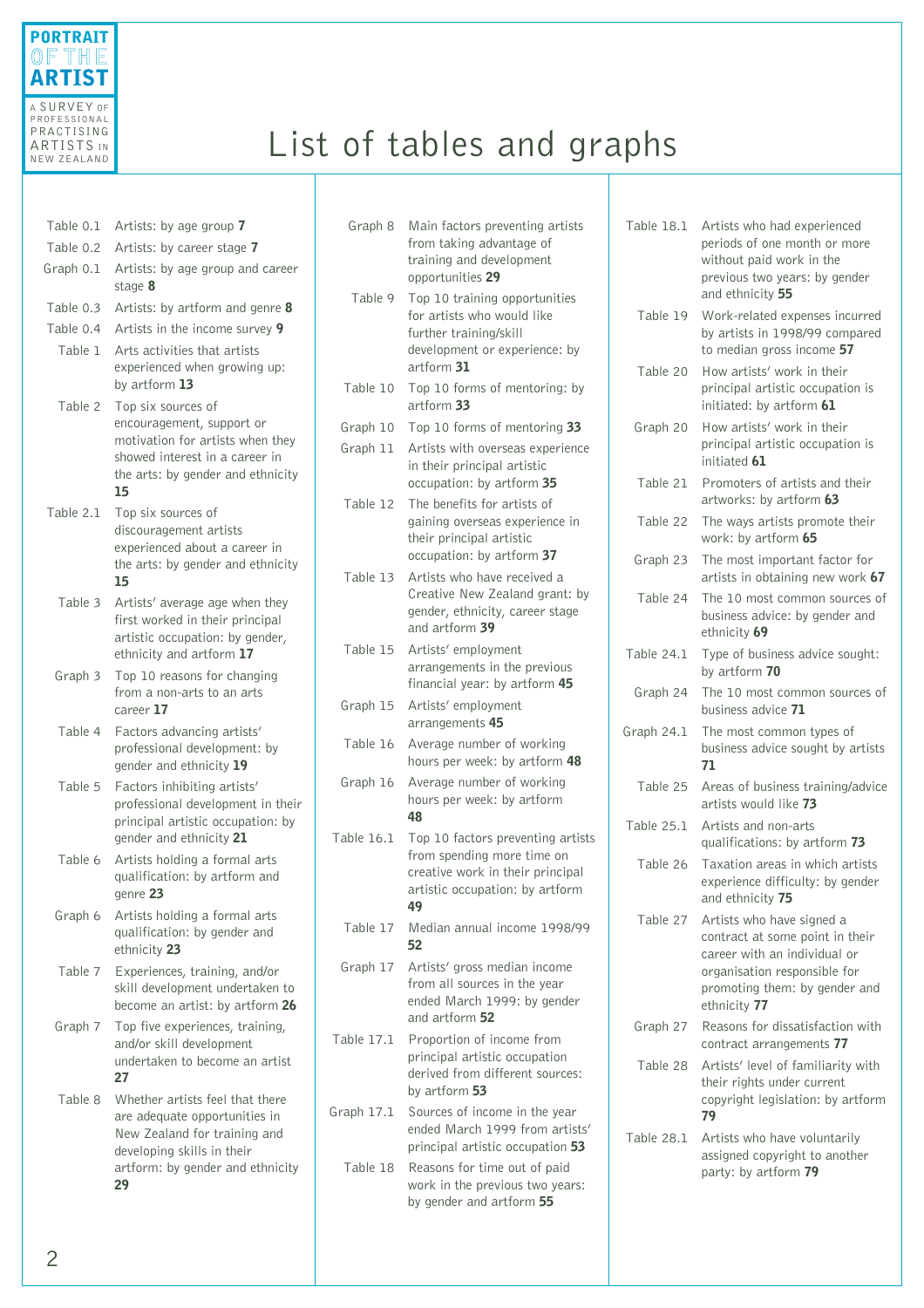

## New Zealand artists in a changing world

### From the Chief Executive

The work of professional artists is at the leading edge of New Zealand's creative sector where, for the past ten years, economic growth has exceeded average growth within the economy as a whole. In 2003, the role of professional artists is changing to meet fresh demands and new prospects, with improved technology and the internet opening up new connections and opportunities globally.

As New Zealand's leading arts development organisation, Creative New Zealand has a clear objective to ensure professional artists "work in rich and sustaining environments". The environments that nurture artists are evident throughout society and include family, education, community, business and government spheres. Findings from New Zealand's first comprehensive survey of artists, undertaken in 1999, have enhanced our understanding of the factors in each of these spheres that have been formative in the development of a professional artist. The findings have also provided us with insights into what is required to help develop an artist's potential.

The artists' survey involved in-depth interviews with 1010 professional practising artists throughout New Zealand and was drawn from a database of more than 9,000 artists, established by Creative New Zealand in the initial stage of the project. The research covers artists' early interest in the arts; their career paths, education and training; their business skills; their professional development; their international experience; the marketing and promotion of their work; and their income and expenditure.

The findings, reported here in Portrait of the artist: Te whakaahua ö te tangata pükenga, paint a picture of New Zealand artists in a changing world – dealing with the challenges of selfemployment, entrepreneurism and the impact of new technologies. It is sobering to note that many artists are still able to spend only limited time on their creative work and that many are reliant on other types of work to earn a living.

The findings have also enhanced our understanding of where Creative New Zealand, other government agencies, arts organisations and individuals can best target their support for professional artists.

For the arts sector, the information in this document may provide encouragement to artists at the beginning of their professional careers and sustain those who are committed to building a long-term practice in the arts. It also offers a detailed picture of how artists across a range of artforms view themselves and the state of their profession. In so doing, it may give artists – who often work in isolation – a deeper sense of connection both to their own artform and to the broader arts community.

In undertaking this research, Creative New Zealand's priority was to use the findings in our strategic planning and work. Since 2001, they have been a source of information to help guide the development of our  $2001 - 2004$  strategic plan, Arts at the centre: Kei te pütahi ngā mahi toi; the development of toi iho™, a registered trademark denoting authenticity and quality of Mäori arts; the publication of **Smart arts: Toi huatau**, a practical quide to marketing the arts in New Zealand; and the publication of The Touring Manual to support artists and arts organisations wanting to tour their work both in New Zealand and overseas.

Survey findings have also informed our arts employment strategy, where we have been providing advice to the Ministry of Social Development to support the establishment and ongoing implementation of the PACE (Pathways to Arts and Cultural Employment) programme and leading the Arts Work Project, a cross-agency partnership providing innovative tools such as The Big Idea website to expand work and income opportunities for creative workers.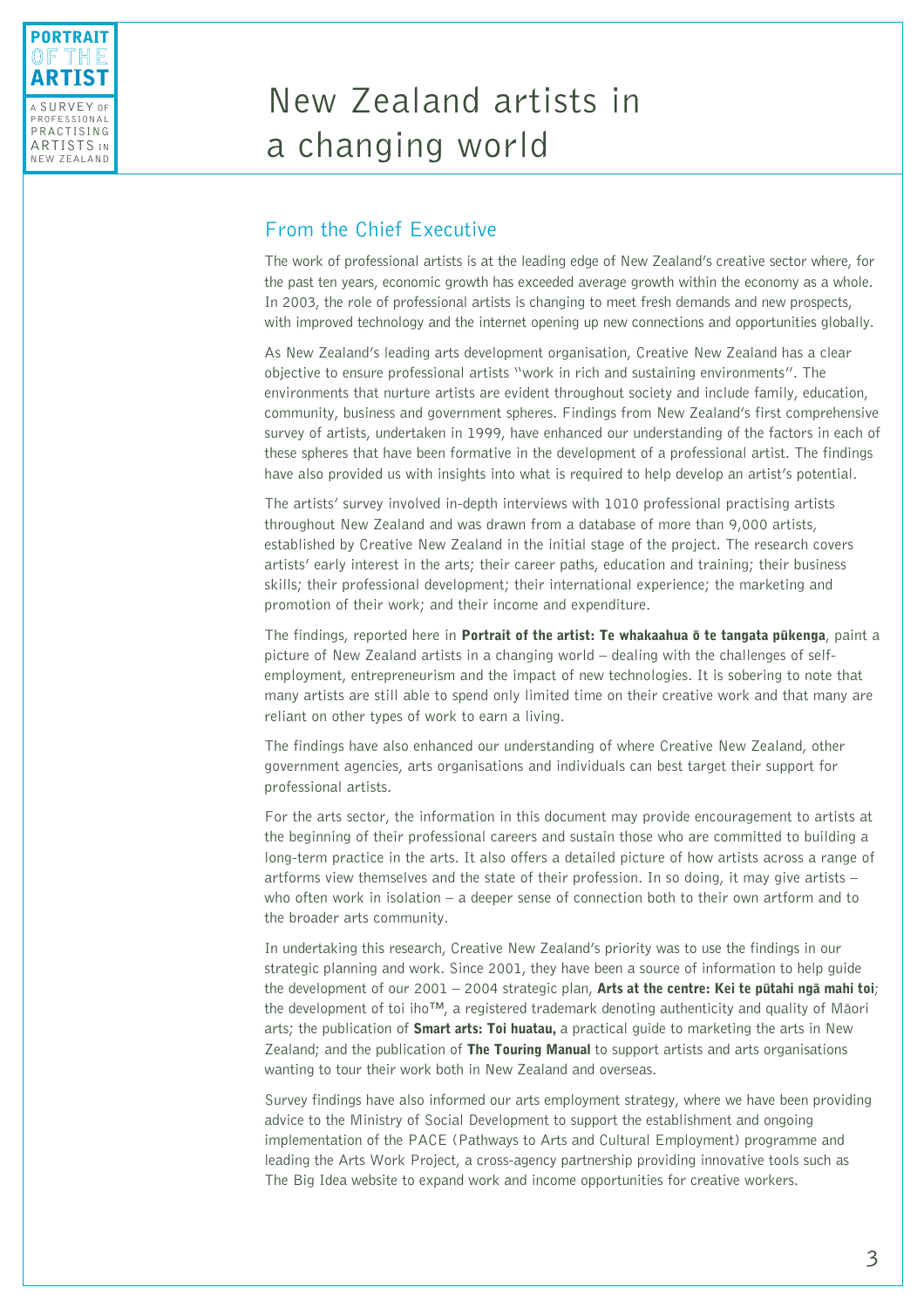The economics of being an artist and the status accorded to artists are subject to community attitudes, structured support mechanisms and government policy. In the mid to late 1990s, when the artists' survey was undertaken, arts sector development was constrained. Since 1999, however, a much more supportive environment has emerged, and New Zealand is becoming a country that acknowledges and celebrates the arts and their pivotal role within a creative, innovative society.

The arts sector is also increasingly recognised as:

- essential to profiling New Zealand as an innovative and creative society
- a significant part of the New Zealand economy
- a primary contributor to local, regional and national identities
- a vital player in strengthening economic performance and building cohesive communities.

This growing appreciation of artists and the creative sector is now attracting interest and support from a wider pool of investors, agencies and programmes, and is generating more opportunities for professional artists both in New Zealand and internationally.

Investigating the impact of these new opportunities requires further research, which could be undertaken by arts organisations, tertiary institutions or government agencies. However, the ongoing value of the research, documented in Portrait of the artist / Te whakaahua ō te tangata **pükenga**, lies in the baseline data it provides for future studies.

As a small agency with a big agenda, Creative New Zealand is adept at being both a catalyst and a partner, especially within the government and creative sectors. Within this new climate, we will continue to stimulate the development of professional artists by enhancing work and income opportunities; supporting the creation and presentation of New Zealand work; increasing creative and professional development opportunities; and promoting the contribution of professional practising artists to this country.

I should like to thank all those who have worked with us on this project: in particular, the members of the advisory group, researchers Mary Donn and Ingrid van Aalst – and of course, the artists themselves.

Kia hora te märino, kia whakapapa pounamu te moana, kia tere te kärohirohi i mua i tö huarahi.

Cipabeth Koor

Elizabeth Kerr CREATIVE NEW ZEALAND DECEMBER 2003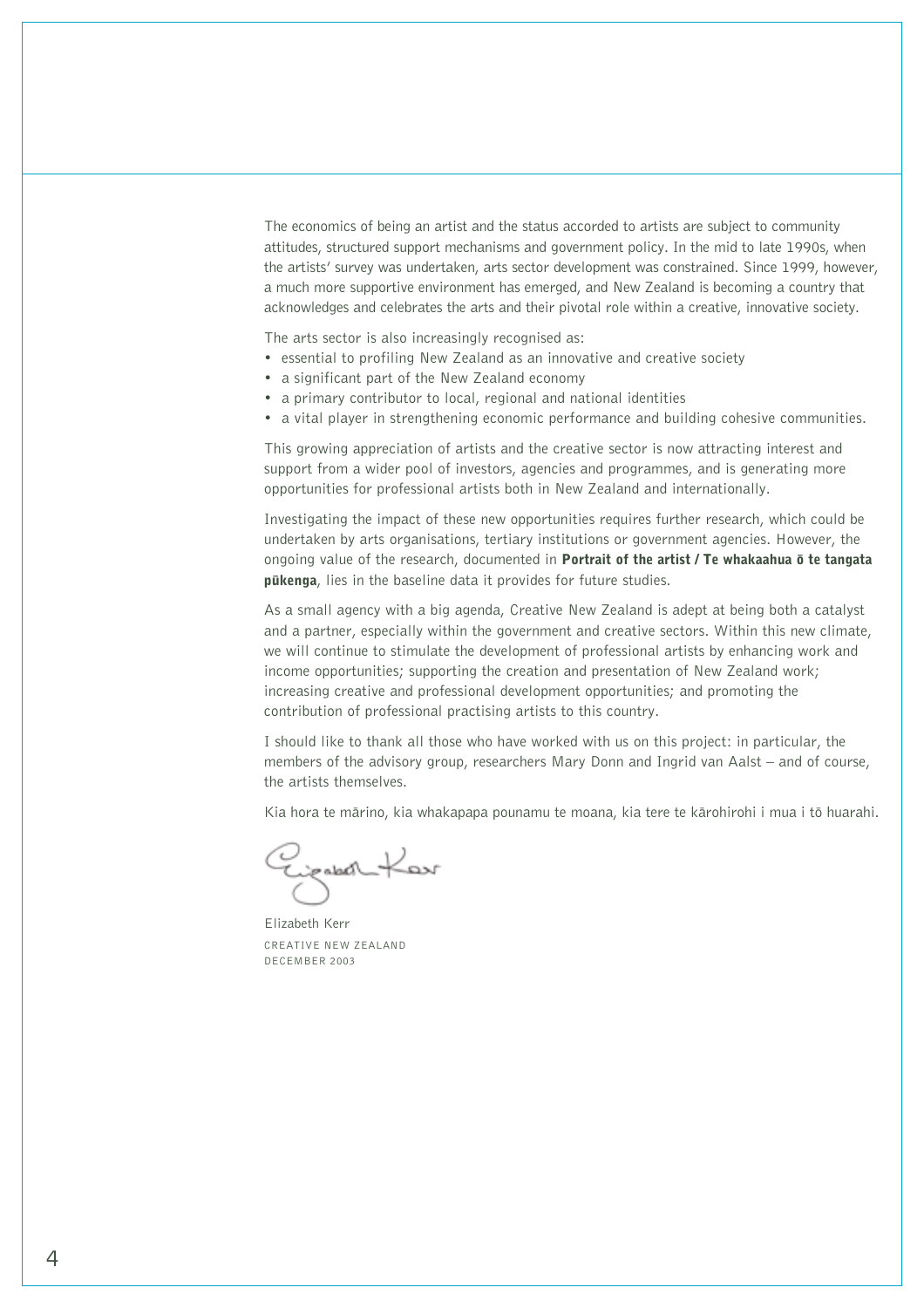

NEW ZEALAND

## Introduction to the research

### **Background**

Creative New Zealand initiated this survey when it recognised the lack of detailed information about the living and working conditions of professional artists in New Zealand. Initial investigations showed that new research was required because:

- Creative New Zealand needed more detailed information to inform its arts development and advocacy activities
- existing studies about artists in New Zealand were dated, limited to certain artforms or limited in geographic scope
- Census information about incomes is based on individuals' main source of income. For artists, this income is not always derived from their arts practice.

Creative New Zealand anticipated using the results in three main ways: to develop initiatives supporting professional artists; to advocate for greater support and specialist advice from other government agencies; and to inform Creative New Zealand's policies.

An advisory group was established to provide professional advice on the analysis, interpretation and communication of the results. The group was chaired by Dr Jonathan Mane-Wheoki of the School of Fine Arts, Canterbury University, a former member of Creative New Zealand's Council and Te Waka Toi. Creative New Zealand values the contribution these people made to the project.

The members of the group were:

Dr Jonathan Mane-Wheoki (Chair, Dean of Music and Fine Arts, University of Canterbury); Dr Arthur Grimes (Director, Institute of Policy Studies, Victoria University, musician); Dr Tom Ludvigson (Dialogue Consultants, musician); John McDavitt (theatre practitioner); Helen Schamroth (freelance writer, visual artist); Anne Spellerberg (Statistics New Zealand); Dr Marilyn Waring (Associate Professor, School of Social and Cultural Studies, Albany campus, Massey University, member of Creative New Zealand Council); Stan Wolfgramm (filmmaker, producer); Cath Robinson (Manager, Arts Development, Creative New Zealand); Anton Carter (Arts Adviser, Pacific Islands Arts, Creative New Zealand).

#### Methodology

The research methodology used qualitative research techniques with a range of artists, Creative New Zealand arts advisers and other sector stakeholders to inform the development of two questionnaires. The main questionnaire focused on many aspects of artists' lives and the second was designed to obtain income and expenditure data.

Key steps in the process:

- Twenty focus groups involving a total of 160 artists were held in 1997/98 in Auckland, Christchurch, Wellington and Dunedin to identify issues associated with living and working as an artist in New Zealand.
- Creative New Zealand arts advisers identified areas where they needed information to inform their work.
- A comprehensive database of more than 9,000 artists was developed from a variety of sources.
- Statistics New Zealand was consulted about the size of the sample necessary to obtain meaningful results.
- A statistician was employed to design the sampling methodology for the survey.
- Screening questions were developed to identify "professional practising artists" from the 1214 artists originally selected from the database.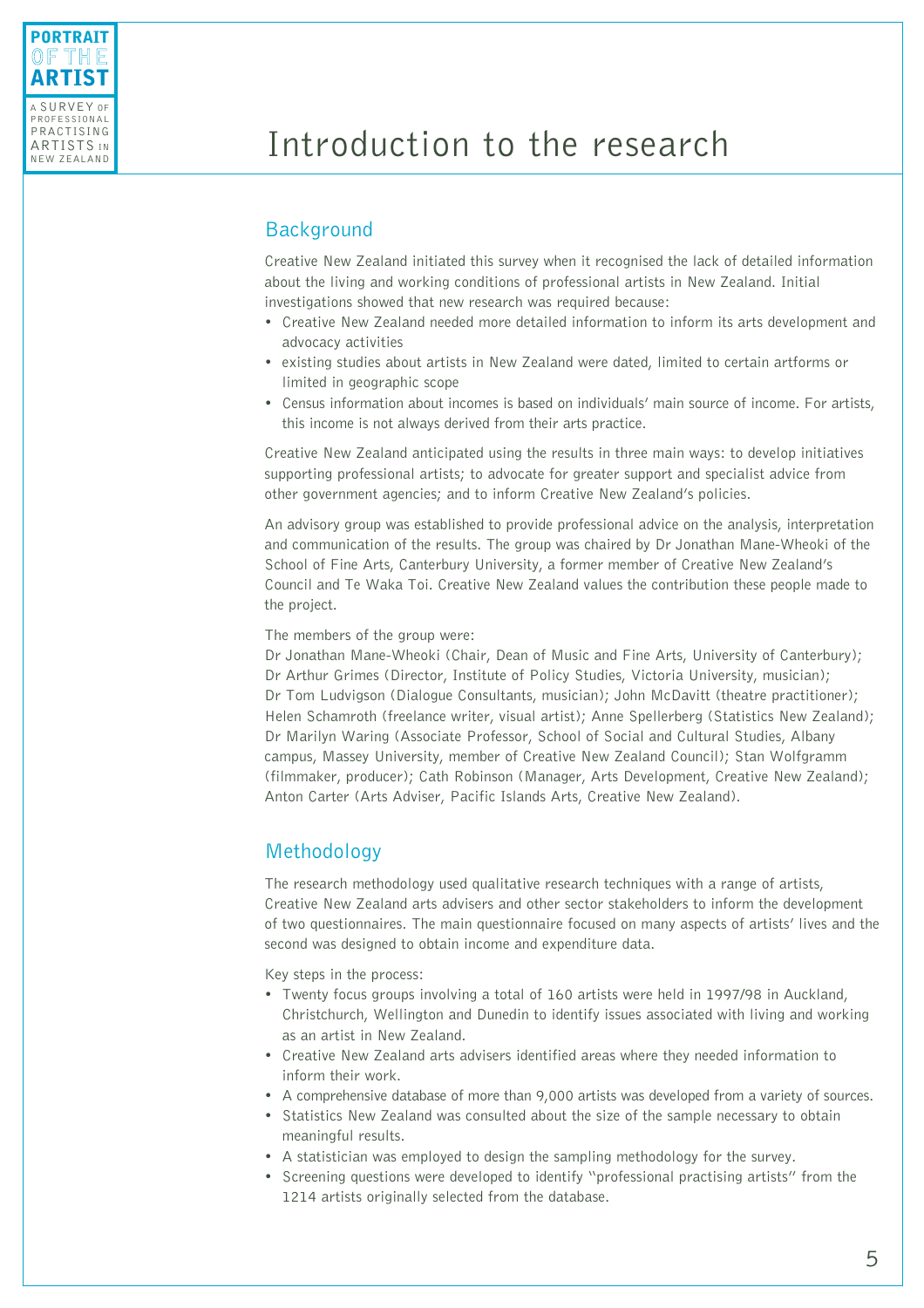- A private research company, the National Research Bureau, was selected through a tender process to interview the artists and to code the results.
- In 1999/2000, face-to-face interviews lasting between 60 and 90 minutes were conducted with 1010 eligible artists to complete the main questionnaire.
- The same artists were invited to complete a second questionnaire on income and artsrelated expenditure and to return it by mail to the research company.
- Information obtained from the interviews and questionnaires was coded by the research company and analysed by Creative New Zealand.
- Statistical tests were used to identify any significant differences between groups of artists based on ethnicity, gender, age, artform and stage of career.

#### Who was surveyed?

Creative New Zealand, in consultation with artists, decided to focus on "professional practising artists" as defined by UNESCO (Recommendations Concerning the Status of the Artist, Paris, 1980):

"… any person who creates or gives creative expression to, or recreates works of art, who considers their artistic creation to be an essential part of their life, who contributes in this way to the development of art and culture and who is or asks to be recognised as an artist, whether or not they are bound by any relations of employment or association."

This definition was qualified by the following statements:

The degree of commitment felt by the artist to their work is also important. In the definition used there is a "self-assessed commitment to artistic work as a major aspect of the artists' working life, even if the arts-related work is by no means the main source of income".

The practising artist is "someone who is currently working in or seeking to work in their [chosen] artistic occupation".

Professionalism is defined as "having experience, talent or a degree of training and a matter of working that qualifies the artist to have their work judged against the highest professional standards of their chosen artistic occupation".

One of the first challenges was compiling a comprehensive database of professional practising artists living and working in New Zealand. Creative New Zealand's own lists provided a starting point and other artists were identified from sources such as arts organisations, local government, galleries and recording studios. Artists were encouraged to register on the database through a publicity programme, a generic registration scheme and a specific scheme targeting Mäori artists. The final database contained more than 9,000 names.

Once sample parameters were determined, the field researchers employed by the National Research Bureau asked potential interviewees a series of screening questions to determine their eligibility for the survey. Artists were considered eligible if they met one or more specific artform criteria: e.g. being published by a recognised publishing outlet in the previous five years or had undertaken full-time training as a director/producer in the previous five years.

Initially, field researchers approached 1214 eligible artists. Of these, 901 agreed to be interviewed; 98 were eligible but unavailable; and 215 declined. This gave an initial response rate of 74%. An additional 109 interviews were then conducted to reach the predetermined quota for certain artform categories.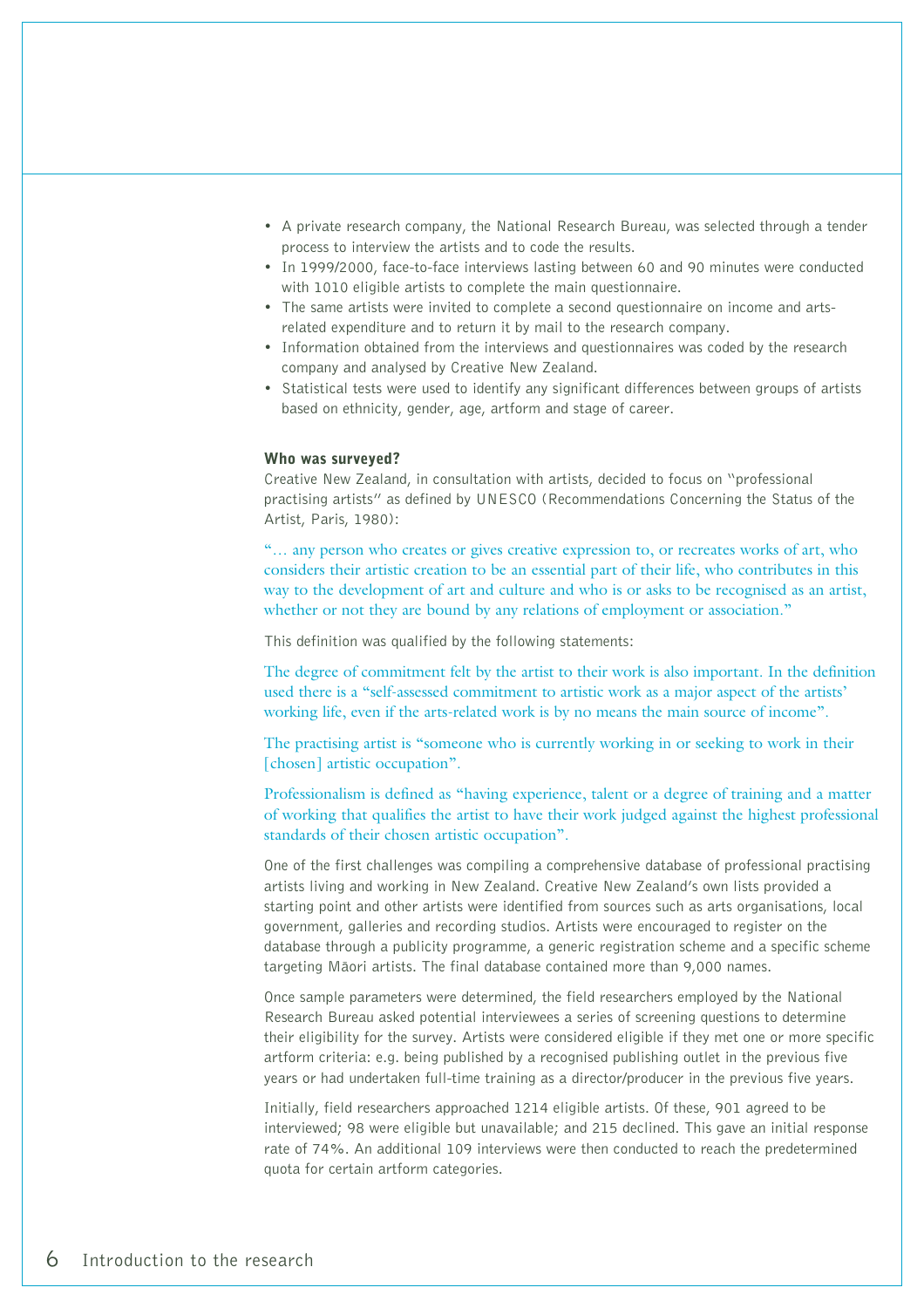Demographics and other descriptions: The 1010 artists interviewed provided demographic data, which included gender, ethnicity, age, career stage, artform and genre. Respondents were:

- 48% female and 52% male
- 7% Mäori all others are described as non-Mäori.

Artists interviewed for the survey ranged from 16 years to 65+ years. The table below shows the number of artists in each age group.

### Table 0.1: Artists: by age group

| Age group  | No. of artists | $\%$    |
|------------|----------------|---------|
| $16 - 25$  | 29             | 2.9%    |
| $25 - 34$  | 130            | 12.9%   |
| $35 - 44$  | 271            | 26.8%   |
| $45 - 54$  | 274            | 27.1%   |
| $55 - 64$  | 172            | 17.0%   |
| Over 65    | 128            | 12.7%   |
| Not stated | 6              | $0.6\%$ |

Artists were asked to assign themselves to one of three career stages: emerging, established, and established but not working to full capacity. The table below shows the number of artists at each career stage.

## Table 0.2: Artists: by career stage

| Career stage                            | Number | $\%$ | Of interest                                                                                                                                                         |
|-----------------------------------------|--------|------|---------------------------------------------------------------------------------------------------------------------------------------------------------------------|
| Emerging                                | 249    | 25%  | • Almost two-thirds of the emerging artists were under 45 years of age.<br>• The gender balance was even.                                                           |
| <b>Established</b>                      | 363    | 36%  | • Three-quarters of the established artists were aged between 35 and 64.<br>• 41% of Māori artists and 36% of non-Māori artists saw themselves as<br>"established". |
| Established but not working to capacity | 393    | 39%  | • Just over half the artists who were not working to full capacity were aged<br>between 35 and 54. One-third was between 55 and 65+.                                |
| Not stated                              |        |      |                                                                                                                                                                     |

Analysis of the artists in the survey by age and career stage shows that assumptions cannot be made about the relationship between age and career stage. Some artists over 65 years of age describe their career stage as "emerging" as the following graph shows.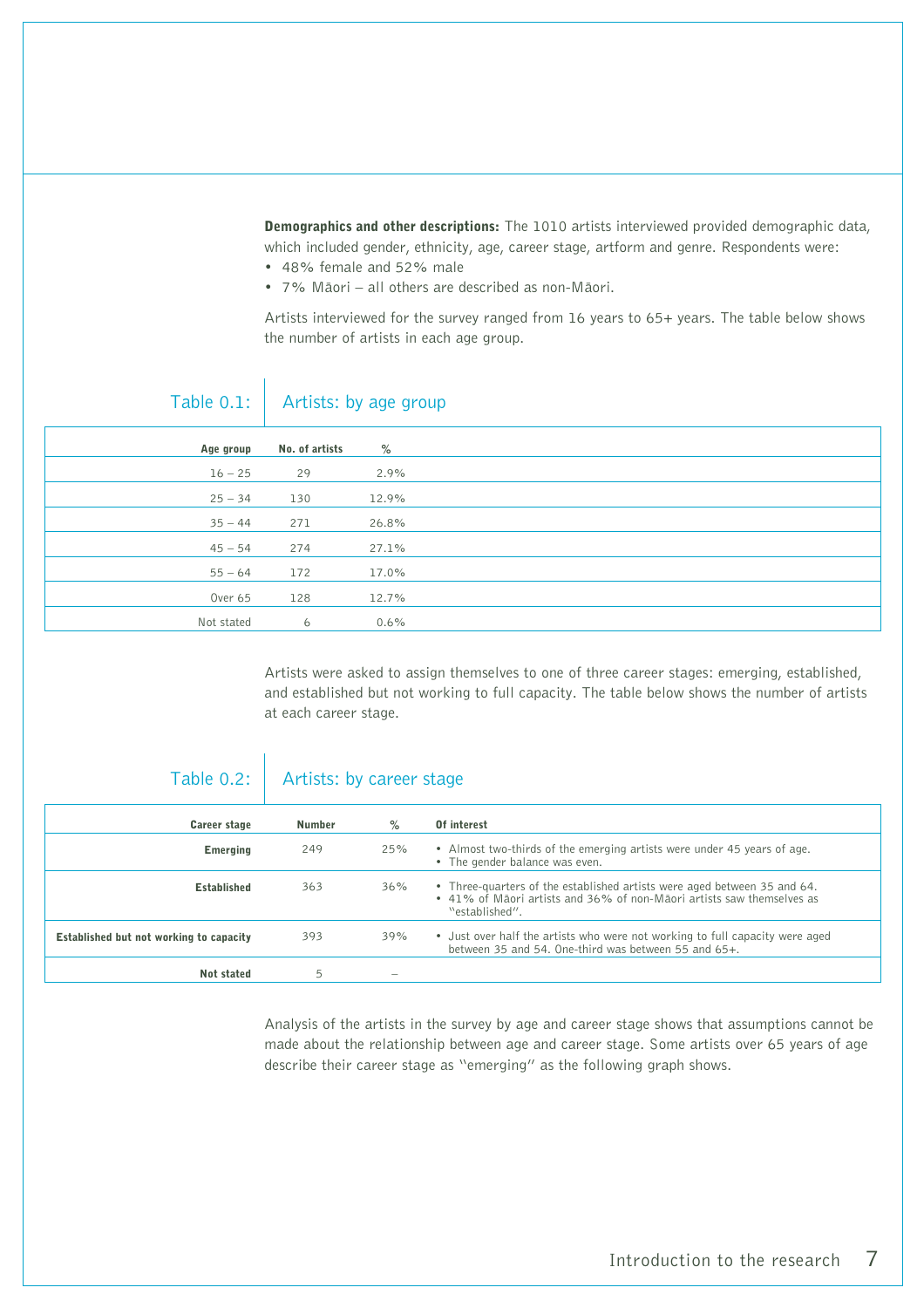

Artists were also asked to identify the category of artistic work in which they currently spend most of their working time. This was called their "principal artistic occupation". The following table shows how the principal artistic occupations were grouped.

Note: while musicians are in fact performing artists, the number of musicians interviewed in this survey was of sufficient size for musicians to be treated as a distinct group.

#### Table 0.3: | Artists: by artform and genre

| Artform                   | No.<br>interviewed | $\%$ | Genre                              | No.<br>interviewed | Examples of principal artistic occupations                                                                                                                       |
|---------------------------|--------------------|------|------------------------------------|--------------------|------------------------------------------------------------------------------------------------------------------------------------------------------------------|
| Writers                   | 197                | 20%  |                                    | 197                | novelist, short story writer, poet, lyric writer, librettist, playwright, script<br>writer, children's author, non-fiction writer (e.g. biographer, historian)   |
| <b>Visual artists</b>     | 328                | 33%  | craft                              | 129                | potter/ceramic artist, fibre/textile artist, leather worker, glass artist,<br>jewellery maker, woodworker, carver                                                |
|                           |                    |      | fine arts                          | 199                | Painter, sculptor, printmaker, photographer, video and film artist,<br>installation artist, multi-media artist, cartoonist                                       |
| <b>Performing artists</b> | 188                | 19%  | dance                              | 52                 | principal/feature dancer, classical dancer, contemporary dancer,<br>cultural dancer, choreographer                                                               |
|                           |                    |      | actor                              | 81                 | stage, film theatre, radio, comic, mime, puppeteer                                                                                                               |
|                           |                    |      | director and<br>producer           | 47                 | theatre director, film/video director, television producer, artistic<br>director, musical director                                                               |
|                           |                    |      | designer                           | 8                  | costume, set, lighting                                                                                                                                           |
| <b>Musicians</b>          | 225                | 22%  | composer                           | 85                 | classical, jazz, pop/rock, folk, ethnic/cultural, electronic, arranger                                                                                           |
|                           |                    |      | vocalist                           | 42                 | lead singer or support singer in musical theatre, jazz group, pop/rock<br>group, folk group, ethnic/cultural group                                               |
|                           |                    |      | conductor/<br>instru-<br>mentalist | 98                 | conductor, accompanist, chamber or ensemble player, orchestral<br>player, instrumental play in live jazz, popular music, pop/rock, folk<br>music or studio music |
| "Other artists"           | 72                 | 7%   |                                    | 72                 | arts manager, arts administrator, arts teacher, arts lecturer,<br>multiple-genre artist                                                                          |
| No. of artists            | 1010               |      |                                    |                    |                                                                                                                                                                  |

8 Introduction to the research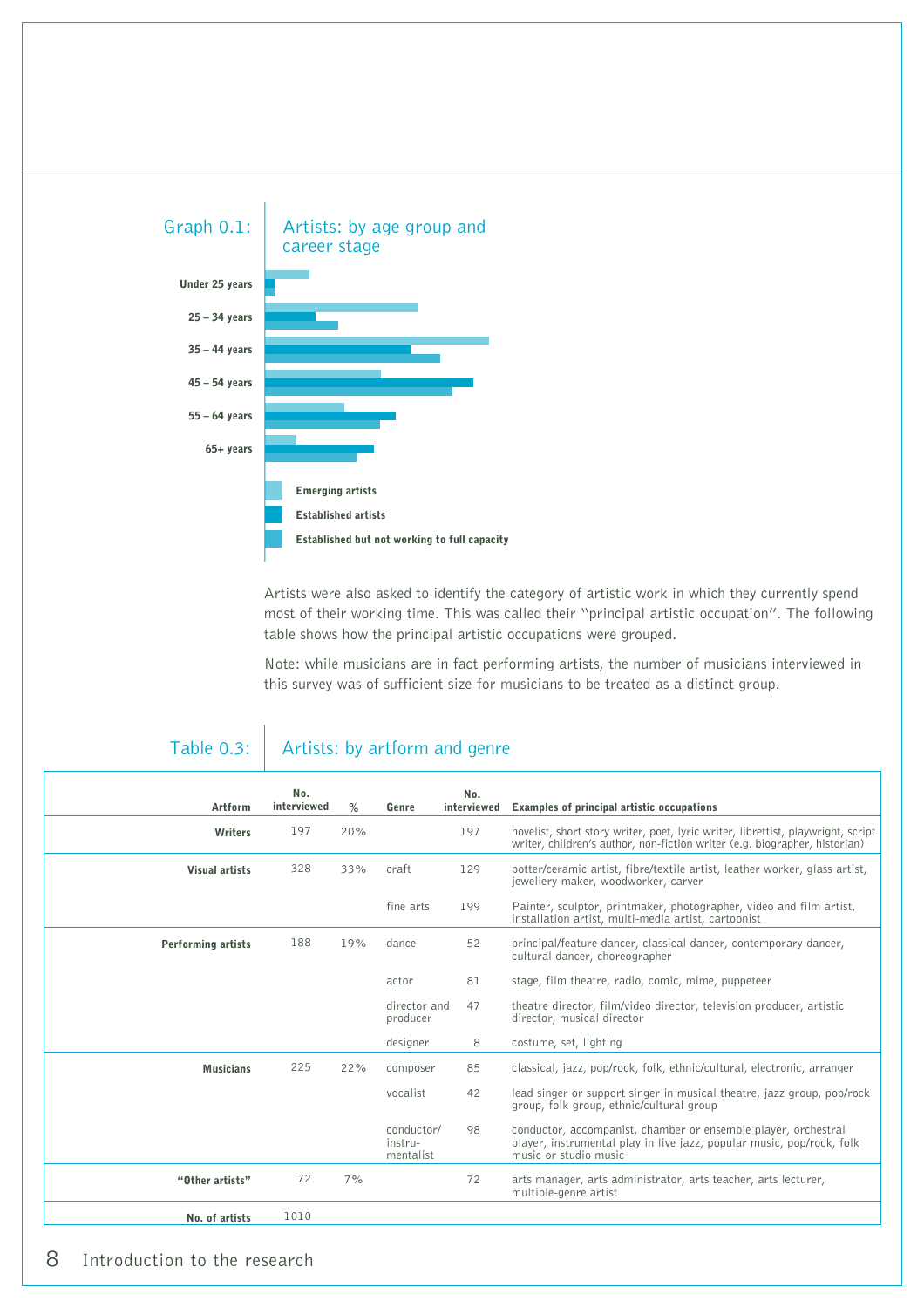"I am a teacher/musician. I was asked to choose one main area of my employment. I could not, since they are both linked." (letter to research company) The "other artists" category was used for artists who worked across a number of different arts activities and were unable or unwilling to separate their one creative occupation from their other arts work. These artists met the criteria for "professional practising artists". They included five multiple-genre artists, 20 art teachers, 27 lecturers/tutors, seven arts managers and eight arts administrators. Many of these "other artists" were musicians, with a smaller proportion in the performing and visual arts. There are no significant differences in the standard demographics between "other artists" and artists who indicated an artform but the research showed that 53% of "other artists" were employed on a salary or wage compared to 17% of artists overall.

#### The interview questionnaire

The questionnaire was developed after considering questionnaires used in similar research overseas, the issues raised in the discussion groups, and the views of Creative New Zealand's arts advisers. It covered a wide range of topics - from early childhood experiences in the arts through to employment patterns and knowledge of business practices. The questionnaire was presented to the 1010 artists as a structured interview by field researchers in the artist's home or work place.

#### The income and expenditure survey

The research designers recognised that it was unlikely that artists would be able to provide sufficiently detailed income information at the interview and that artists would need time to gather the necessary information. A separate survey form was developed seeking information about artists' income and income-related expenditure in the financial years 1997/98 and 1998/99. At the end of each interview, the artist was invited to complete this form and return it to the research company. A total of 425 artists provided this additional information.

Of the 425 forms returned, 393 contained sufficient information to enable the most recent tax year to be included in the analysis. This represents 39% of the 1010 artists interviewed. As the group of artists completing the income survey may not be representative of the larger sample, sections of this report giving income data are prefaced by the statement "Artists who responded to the income and expenditure survey … "

The following table shows the number of artists in each occupational group who contributed to the income data.

#### Table 0.4:  $\vert$  Artists in the income survey

| Category                                | <b>Number</b> | <b>Response rate</b> |
|-----------------------------------------|---------------|----------------------|
| All artists                             | 393           | 39%                  |
|                                         |               |                      |
| <b>Male</b>                             | 191           | 37%                  |
| Female                                  | 202           | 41%                  |
| Māori                                   | 23            | 30%                  |
|                                         |               |                      |
| Non-Māori                               | 370           | 40%                  |
| <b>Emerging</b>                         | 92            | 37%                  |
|                                         |               |                      |
| <b>Established</b>                      | 142           | 39%                  |
| Established but not working to capacity | 158           | 40%                  |
| Writers                                 | 94            | 48%                  |
|                                         |               |                      |
| Visual artists                          | 131           | 40%                  |
| <b>Musicians</b>                        | 85            | 38%                  |
|                                         |               |                      |
| <b>Performing artists</b>               | 52            | 28%                  |
| "Other artists"                         | 31            | 43%                  |
|                                         |               |                      |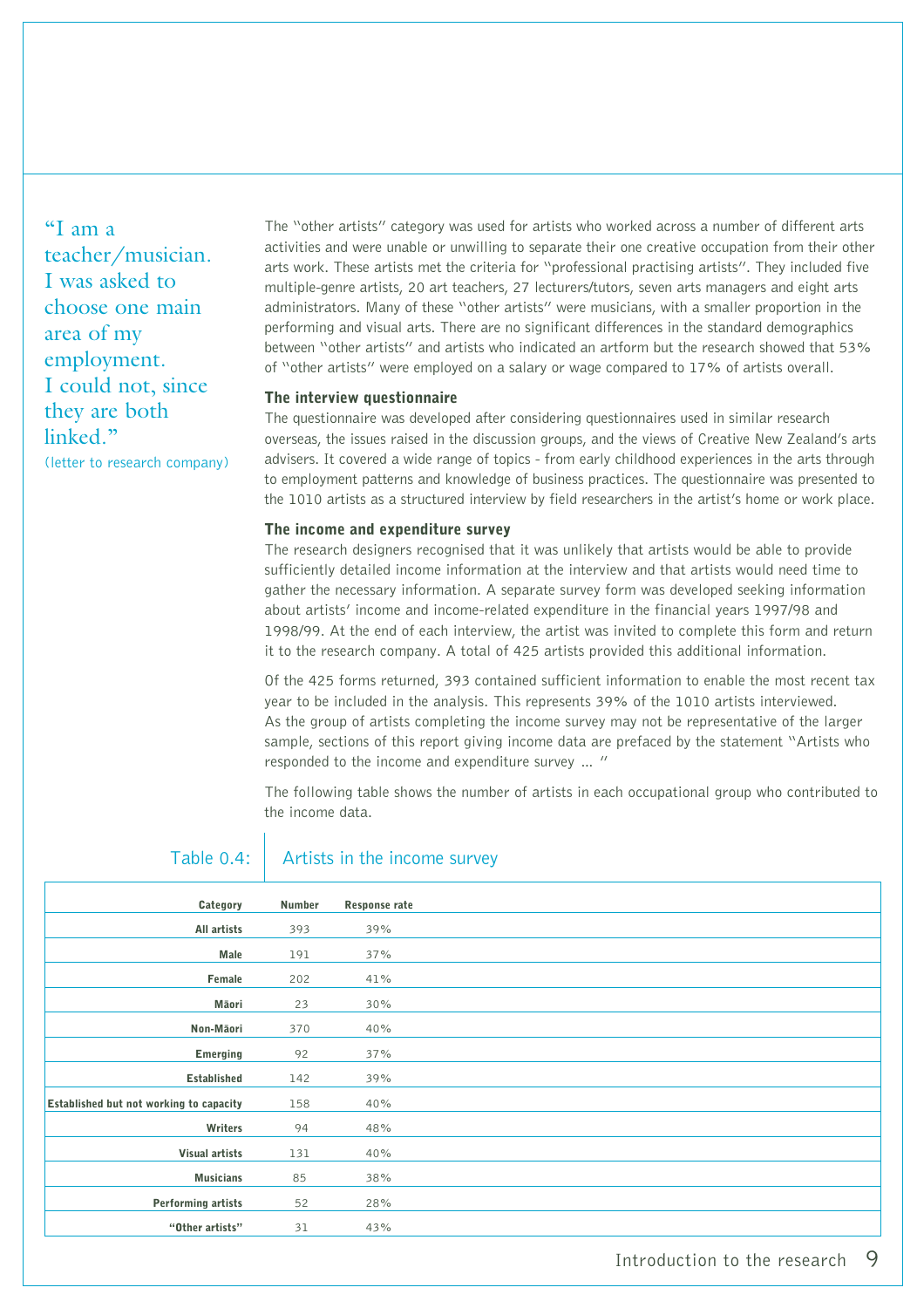#### Presentation of the research findings

The interviews and survey produced large amounts of data, which have been analysed in a number of ways. This report presents the key findings in a series of theme-based chapters following a standard format: an introduction, key findings, significant differences and tables and/or graphs. The artists' quotes included in the report were sourced from the initial focus groups and the interviews.

The 30 themes have been grouped into three broad categories:

- Growing as an artist
- Artists working and earning
- The business of being an artist.

#### Interpreting the findings

Significantly different: Whether a finding is statistically significant (i.e. significantly above or below the average) is related to the number of respondents. The larger the sample, the more confident you can be that the variations from the average present an accurate picture. Differences are significant at the 95% level of confidence. Numbers in the tables not marked as significantly different should not be interpreted as being significant even though they may appear to be well above or below the average.

Significant differences have been calculated for gender and ethnicity (i.e. comparing male with female, and Mäori with non-Mäori). Significant differences by age, career stage and artform compare a particular group of artists against the average for artists overall.

Mean and median: The "average" result for a set of data such as artists' incomes can be presented as either the mean or the median. The median is the middle income when all the incomes are lined up from highest to lowest. The mean is obtained by adding all the incomes together and dividing by the number of incomes. The median is usually a better indicator of the "average" because one or two high or low values can distort the mean.

**Percentages:** The percentages in table columns may not always add to 100. This is due to rounding of percentages.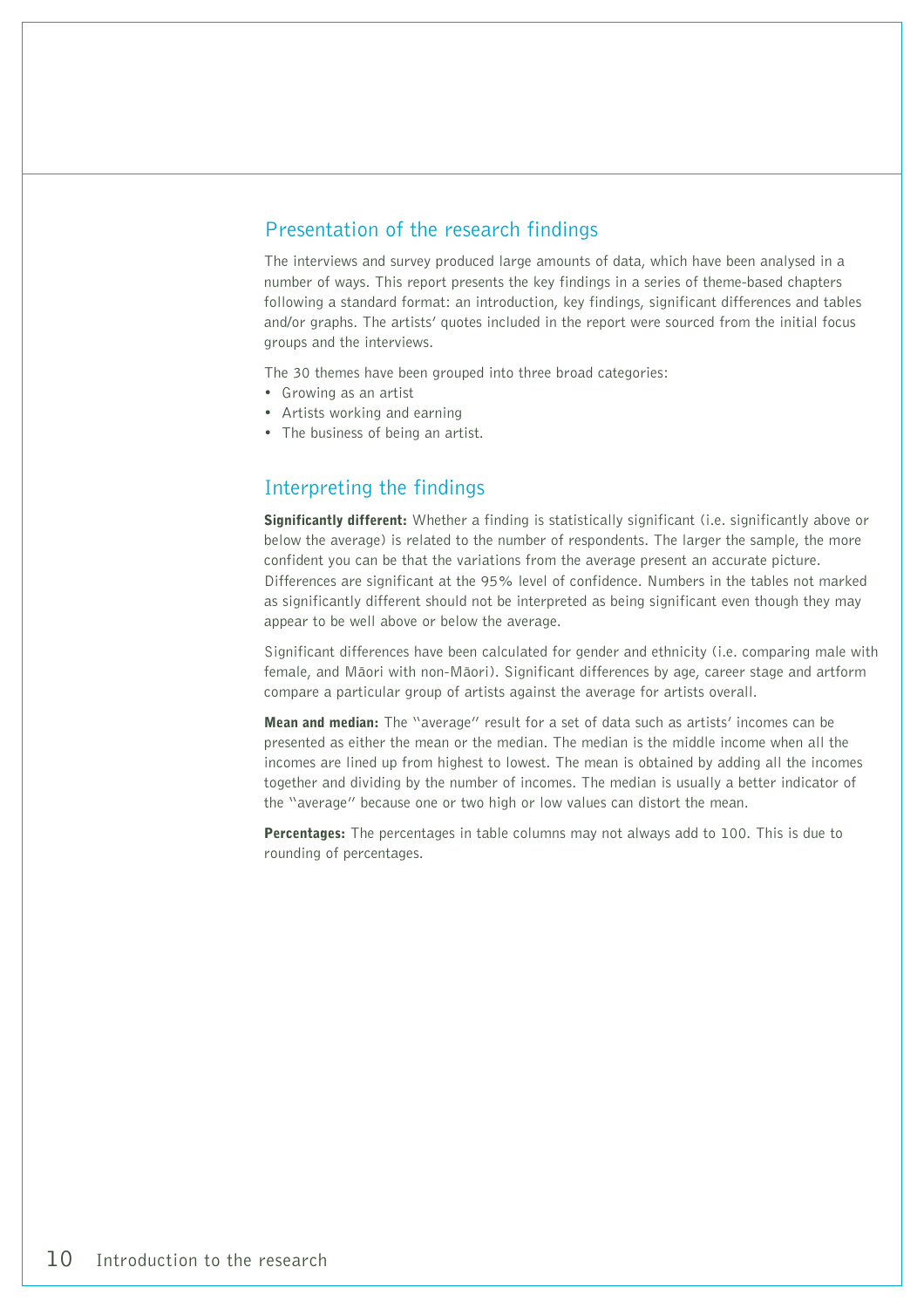# GROWING AS AN ARTIST <sup>|</sup> TE WHAKAWHĀNUI A NGĀ TANGATA PÜKENGA

"Art is an ongoing thing with my family. I remember falling asleep to the sound of my father carving and my mother weaving. The house always smelt of flax." "My parents would have died if I'd said I wanted to be a dancer. As far as they are concerned, it's the next thing to being a hooker." "Grants give you space for self-searching. You can make a lot of personal progress. It's harder to do that with commissioned work." "Grants show that other people believe in you and what you are doing. You have to perform."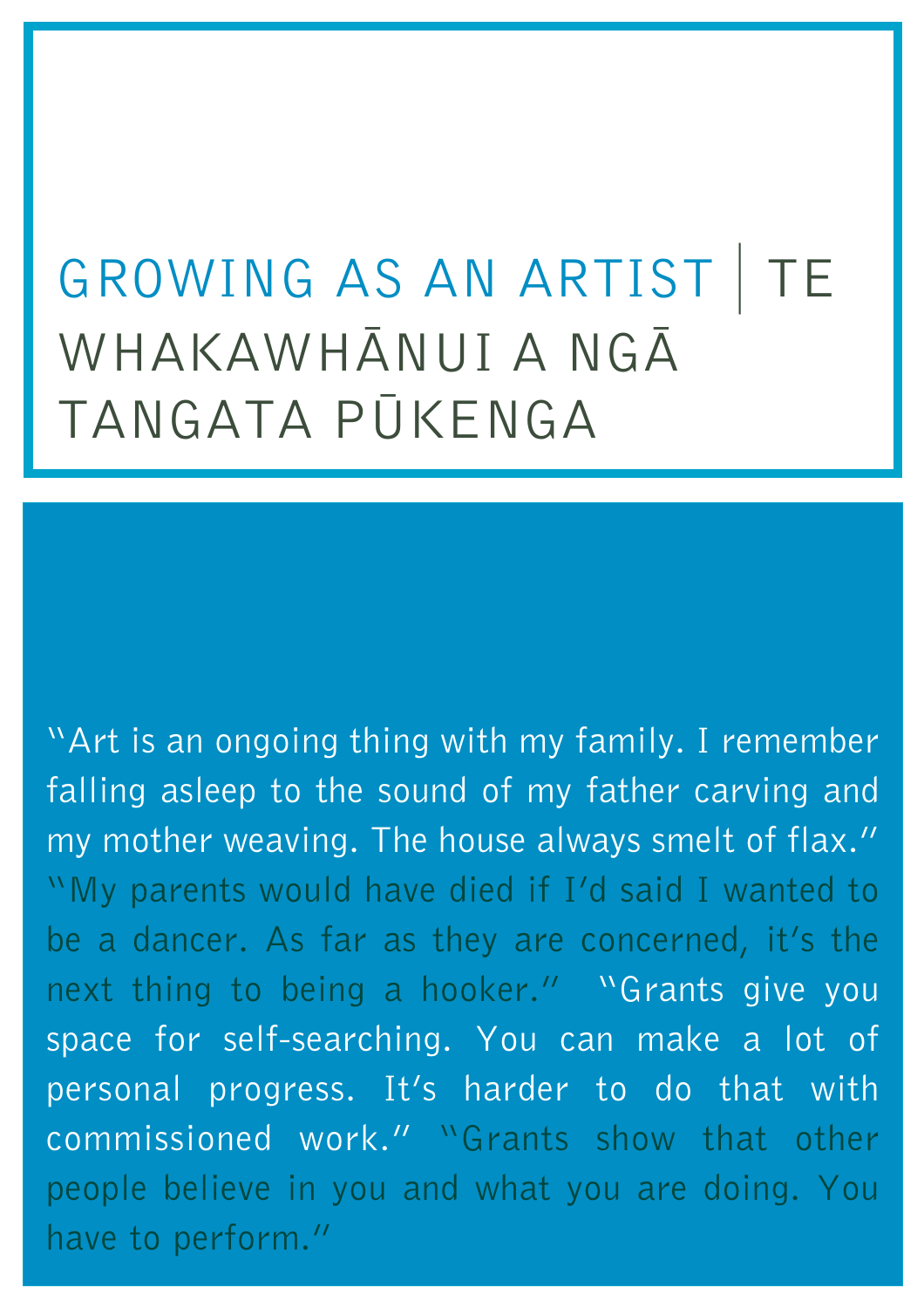

"Both my parents were musical. We had no TV so we created our own fun. I started to play the vacuum cleaner when I was six and so the parents gave me a trumpet. I got bored so I started learning the piano, and then the guitar followed that when I was about 17. It's a mixture of things. For some people it's in their genes, for some people it's role models, and for others it's wanting to be on TV." (musician)

PORTRAIT **OF THE** ARTIST

A SURVEY OF PROFESSIONAL **PRACTISING** ARTISTS IN

**PURTRAIT**<br> **ARTIST**<br>
ASURVEY OF<br>
PRACTISING<br>
PRACTISING<br>
ARTISTS IN<br>
NEW ZEALAND

This theme focuses on early experiences that may have influenced artists to pursue a career as a professional practising artist. Artists were asked to identify the types of arts activities they experienced or participated in when they were growing up.

#### Key findings

Artists experienced or participated in a range of arts experiences when they were growing up, including:

- attending live concerts/performances (76%)
- visiting museums/galleries (72%)
- school-based arts activities (70%)
- exposure to art and artists through radio/TV/film etc (62%)
- writing their own poetry, plays, short stories etc (48%)
- family activities (48%)
- classes outside school (46%).

#### Significant differences

#### Artform

There is a strong link between artists' early art experiences and their principal artistic occupation. Artists working in a particular artform are more likely than artists overall to have participated in arts activities related to their artform while growing up. For example, while growing up:

- writers are more likely to have written poetry, plays, short stories etc (76% cf 48%)
- visual artists are more likely to have exhibited in a gallery/exhibition space (47% cf 23%)
- musicians and performing artists are more likely to have attended live concerts/ performances (86% and 87% cf 76%), and participated in competitions/festivals (56% and 54% cf 41%).

Note: some groups of artists also had above-average levels of early participation in activities that did not necessarily link directly to the artform of their principal artistic occupation (see Table 1).

#### Mäori

While growing up:

- 58% of Mäori artists participated in marae-based arts activities compared to 5% of non-Mäori artists
- 42% of Mäori artists participated in a cultural group compared to 13% of non-Mäori artists
- 32% of Mäori artists performed at a kapa haka competition and/or festival compared to 1% of non-Mäori artists.

Mäori artists are also more likely than non-Mäori artists to have participated in the following while growing up:

- church-based activities (49% cf 32%)
- making a television programme, commercial, film or creative video (34% cf 20%)
- playing music with a band or group (49% cf 35%).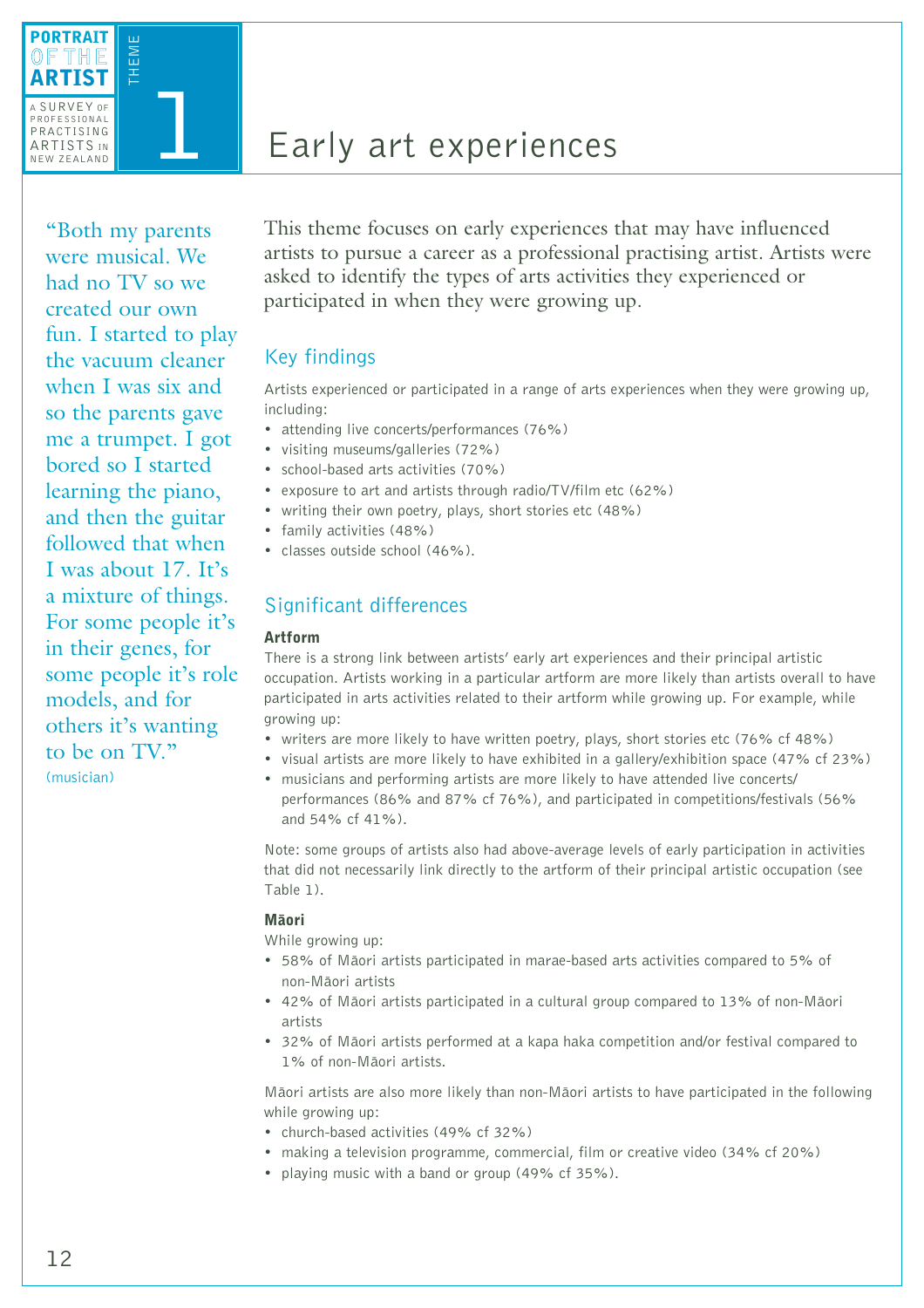#### Gender

Female artists are more likely than male artists to have participated in the following while growing up:

- family activities (54% cf 42%)
- church-based activities (38% cf 29%)
- writing their own poetry, plays, short stories etc (53% cf 44%)
- competitions and/or festivals (46% cf 36%).

Male artists are more likely than female artists to have performed music in a band or group (44% cf 28%) while growing up.

#### Table 1:  $\vert$  Arts activities that artists experienced when growing up: by artform

|                                                      | All<br>artists<br>$\%$ | <b>Writers</b><br>$\%$  | <b>Visual</b><br>artists<br>$\%$ | <b>Musicians</b><br>$\%$ | Performing<br>artists<br>$\%$ | "Other<br>artists"<br>$\%$ |  |
|------------------------------------------------------|------------------------|-------------------------|----------------------------------|--------------------------|-------------------------------|----------------------------|--|
| <b>Attended live concerts</b><br>with family/friends | 76                     | 75                      | $62*$                            | 86*                      | $87*$                         | 82                         |  |
| Visited museums etc<br>with family/friends           | 72                     | 71                      | 75                               | 64                       | 76                            | 75                         |  |
| <b>School-based activities</b>                       | 70                     | 63                      | 65                               | 70                       | $80*$                         | 86*                        |  |
| <b>Exposure to art through</b><br>radio/TV/film etc  | 62                     | 57                      | $51*$                            | 68                       | $80*$                         | 67                         |  |
| Doing own creative writing                           | 48                     | $76*$                   | $31*$                            | 44                       | 57                            | 43                         |  |
| <b>Family activities</b>                             | 48                     | 43                      | 44                               | 46                       | 56                            | 60                         |  |
| <b>Classes outside school hours</b>                  | 46                     | $34*$                   | $34*$                            | 54                       | 66*                           | 56                         |  |
| Participating in a<br>competition/festival           | 41                     | $31*$                   | $27*$                            | $56*$                    | $54*$                         | 56                         |  |
| Performing music with<br>band/group etc              | 36                     | $24*$                   | $17*$                            | $79*$                    | 30                            | 46                         |  |
| <b>Church-based activities</b>                       | 34                     | 34                      | $21*$                            | $44*$                    | 39                            | 46                         |  |
| Exhibiting at a<br>gallery/exhibition space          | 23                     | $11*$                   | $47*$                            | $6*$                     | 15                            | 25                         |  |
| Participating in making<br>TV programmes etc         | 21                     | 16                      | $13*$                            | 23                       | $38*$                         | 25                         |  |
| Participating in a cultural group                    | 15                     | 15                      | 11                               | 12                       | $24*$                         | 19                         |  |
| <b>Marae-based activities</b>                        | 9                      | 9                       | 10                               | 5                        | 10                            | 18                         |  |
| Performing at a kapa haka<br>competition/festival    | 4                      | 5                       | $\overline{c}$                   | 5                        | 3                             | 7                          |  |
| Participating in local theatre                       | $\overline{c}$         | $\overline{\mathbf{3}}$ | $\mathbf{1}$                     | $\overline{c}$           | $\overline{c}$                | $\mathbf{1}$               |  |
| Reading books/using the library                      | $\mathbf{1}$           | $\overline{4}$          | $\mathbf{1}$                     | $\mathbf{1}$             | $\overline{a}$                | ÷                          |  |
| Attending workshops/<br>seminars/courses             | ı                      | $\overline{2}$          | $\mathbf{1}$                     | < 0.5                    |                               |                            |  |
| <b>Other</b>                                         | 8                      | 11                      | 9                                | 5                        | 5                             | 14                         |  |
| <b>None</b>                                          | $\overline{c}$         | $\mathbf 1$             | $\overline{\mathbf{3}}$          | < 0.5                    | $\overline{c}$                | $\overline{\mathbf{3}}$    |  |
| No. of artists                                       | 1010                   | 197                     | 328                              | 225                      | 188                           | 72                         |  |

\*An asterisk indicates a finding above or below average at the 95% confidence level. <means less than.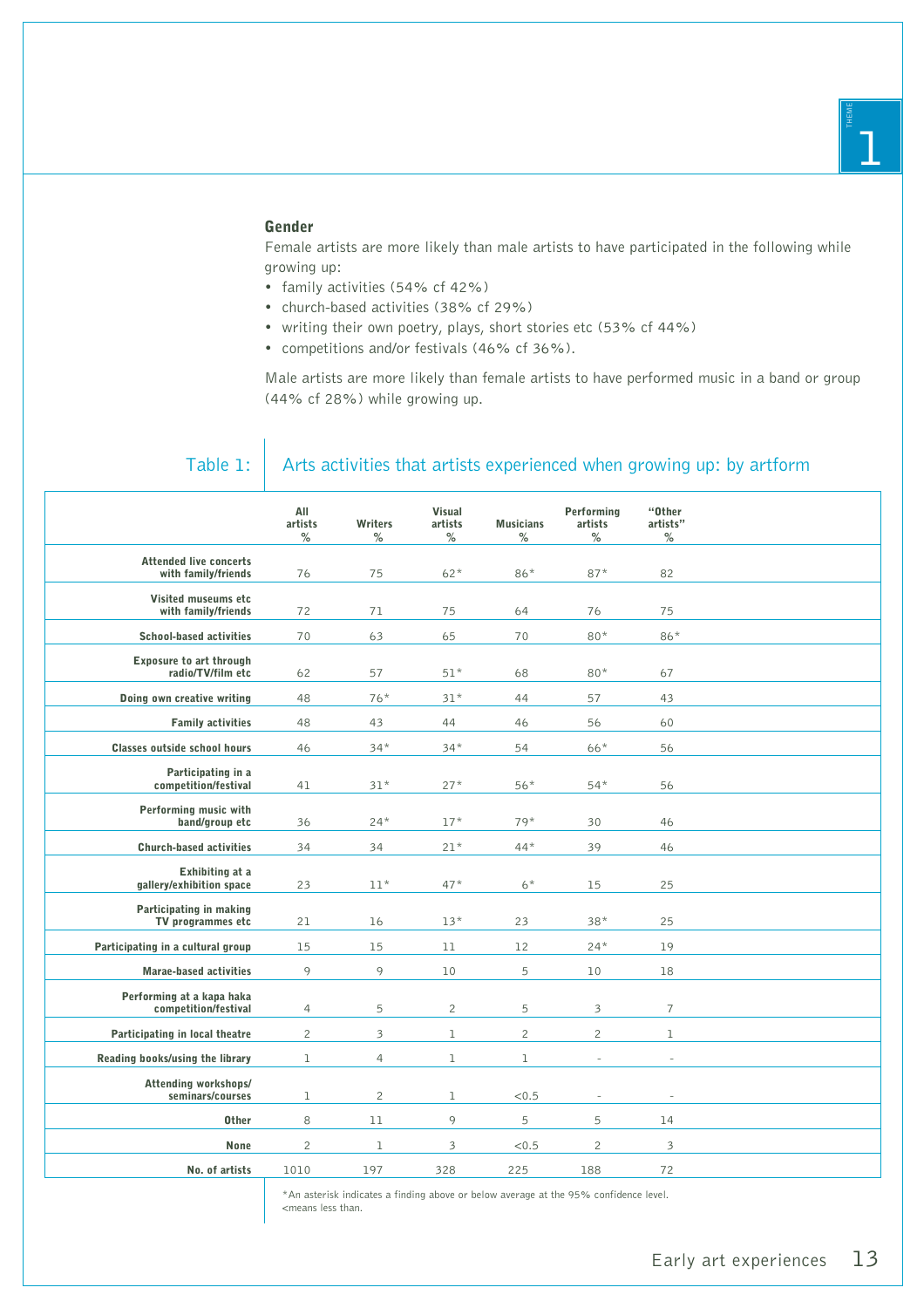#### PORTRAIT **OF THE** ARTIST A SURVEY OF PROFESSIONAL **PRACTISING** ARTISTS IN **PURTRAIT**<br> **ARTIST**<br>
ASURVEY OF<br>
PRACTISING<br>
PRACTISING<br>
ARTISTS IN<br>
NEW ZEALAND

### Influences on career choice

"Only after I started selling my work did my parents think that being an artist might be acceptable. I needed to educate my parents about what it is to be an artist. I felt that I needed to prove myself to them." (visual artist)

"It really started in primary school. As soon as I hit the boards in my first school play, I was hooked. Later on at high school, my idol was my drama teacher." (actor)

This theme examines the factors that influence an artist in their decision to pursue a career as a professional practising artist. Artists were asked about the range of people who had encouraged or discouraged them and who had been the most influential. The influence of radio and television was also explored.

#### Key findings

Central to the decision of whether or not to become a professional practising artist is the influence of family and teachers, both in exposing children and young adults to art experiences and in encouraging and supporting them in their decision to pursue a career in the arts. Parents and teachers are also the people most likely to have discouraged them.

The top three sources of encouragement/support/motivation for artists' initial interest in pursuing a career in the arts are:

- parents/caregivers (68%)
- school teachers (55%)
- peers (48%).

For 34% of artists, parents are the single most important source of encouragement/ support/motivation influencing their decision to become an artist.

Parents/caregivers are also the most likely to have offered discouragement to artists, with 51% of artists who had experienced discouragement having been discouraged by parents/caregivers.

45% of artists experienced some form of discouragement towards pursuing a career in the arts. For these artists, the main sources of discouragement were:

- parents/caregivers (51%)
- school teachers (32%)
- peers (22%)
- relatives (19%).

#### Significant differences

#### Artform

Musicians are more likely than artists overall to have been influenced by the following individuals, groups of people or activities:

- parents (79% cf 68%)
- peers (60% cf 48%)
- "other" teachers (non-school) (47% cf 36%)
- listening to the radio (38% cf 19%)
- watching television (25% cf 16%).

Performing artists are more likely than artists overall to have been influenced by "other" teachers (non-school) (47% cf 36%) and watching television (25% cf 16%).

"Other artists" are more likely than artists overall to have been influenced by "other" teachers (non-school) (51% cf 36%) and cultural groups (17% cf 6%).

#### Mäori

Mäori artists are more likely than non-Mäori artists to have received encouragement and support from their relatives (50% cf 31%), cultural group/s (24% cf 5%), church group/s (24% cf 9%) and from the marae (29% cf 1%).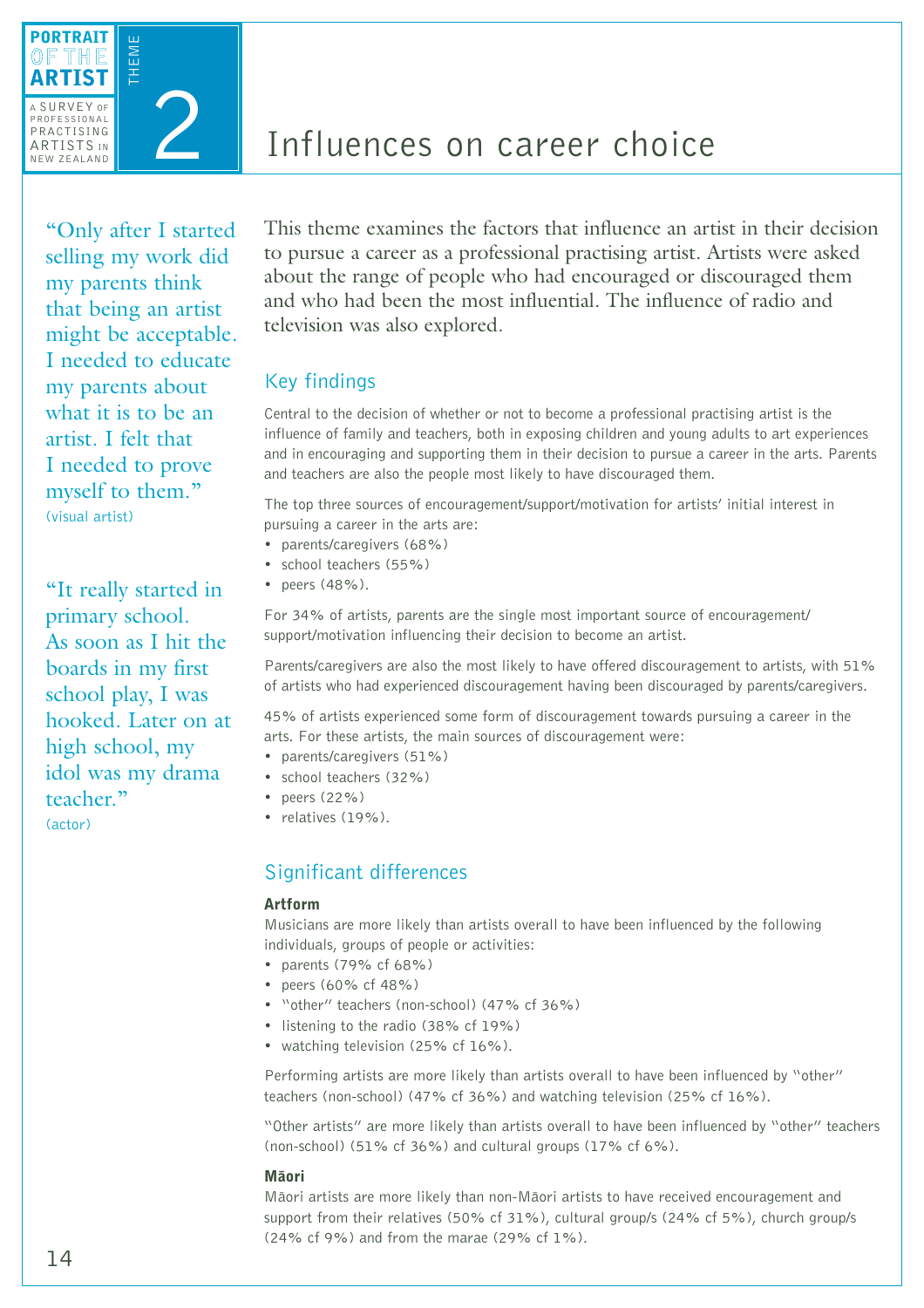#### Gender

Female artists are more likely than male artists to have received encouragement from "other" teachers (non-school) (39% cf 33%), local art groups (28% cf 19%) and visiting artists (34% cf 26%).

Male artists are more likely than female artists to have been encouraged by listening to the radio (23% cf 15%) and watching television (20% cf 13%).

Female artists are more likely than male artists to have been discouraged by their parents (58% cf 43%), siblings (13% cf 7%) and relatives (23% cf 14%).

Male artists are more likely than female artists to have received discouragement in pursuing an arts career from their peers (29% cf 16%).

#### Table 2:  $\vert$  Top six sources of encouragement, support or motivation for artists when they showed interest in a career in the arts: by gender and ethnicity

|                               | All<br>artists<br>$\%$ | <b>Male</b><br>artists<br>$\%$ | Female<br>artists<br>$\%$ | Māori<br>artists<br>$\%$ | Non-Māori<br>artists<br>$\%$ |  |
|-------------------------------|------------------------|--------------------------------|---------------------------|--------------------------|------------------------------|--|
| Parent(s)/caregivers          | 68                     | 66                             | 70                        | 67                       | 68                           |  |
| <b>School teachers</b>        | 55                     | 53                             | 57                        | 55                       | 55                           |  |
| Peers                         | 48                     | 51                             | 45                        | 51                       | 48                           |  |
| "Other" teachers (non school) | 36                     | 33                             | $39*$                     | 28                       | 36                           |  |
| <b>Family friends</b>         | 35                     | 33                             | 38                        | 42                       | 35                           |  |
| <b>Relatives</b>              | 32                     | 30                             | 35                        | $50*$                    | 31                           |  |
| No. of artists                | 1010                   | 523                            | 487                       | 76                       | 934                          |  |

\*An asterisk indicates a finding above or below average at the 95% confidence level.

#### Table 2.1: Top six sources of discouragement artists experienced about a career in the arts: by gender and ethnicity

|                        | All<br>artists<br>$\%$ | Male<br>artists<br>$\%$ | Female<br>artists<br>$\%$ | Māori<br>artists<br>$\%$ | Non-Māori<br>artists<br>$\%$ |  |
|------------------------|------------------------|-------------------------|---------------------------|--------------------------|------------------------------|--|
| Parents/caregivers     | 51                     | 43                      | 58*                       | 37                       | 52                           |  |
| <b>School teachers</b> | 32                     | 33                      | 30                        | 26                       | 32                           |  |
| Peers                  | 22                     | $29*$                   | 16                        | 19                       | 23                           |  |
| <b>Relatives</b>       | 19                     | 14                      | $23*$                     | 22                       | 19                           |  |
| <b>Family friends</b>  | 11                     | 10                      | 13                        | 15                       | 11                           |  |
| <b>Siblings</b>        | 10                     | 7                       | $13*$                     | 11                       | 10                           |  |
| No. of artists         | 454                    | 230                     | 224                       | 27                       | 427                          |  |
|                        |                        |                         |                           |                          |                              |  |

\*An asterisk indicates a finding above or below average at the 95% confidence level.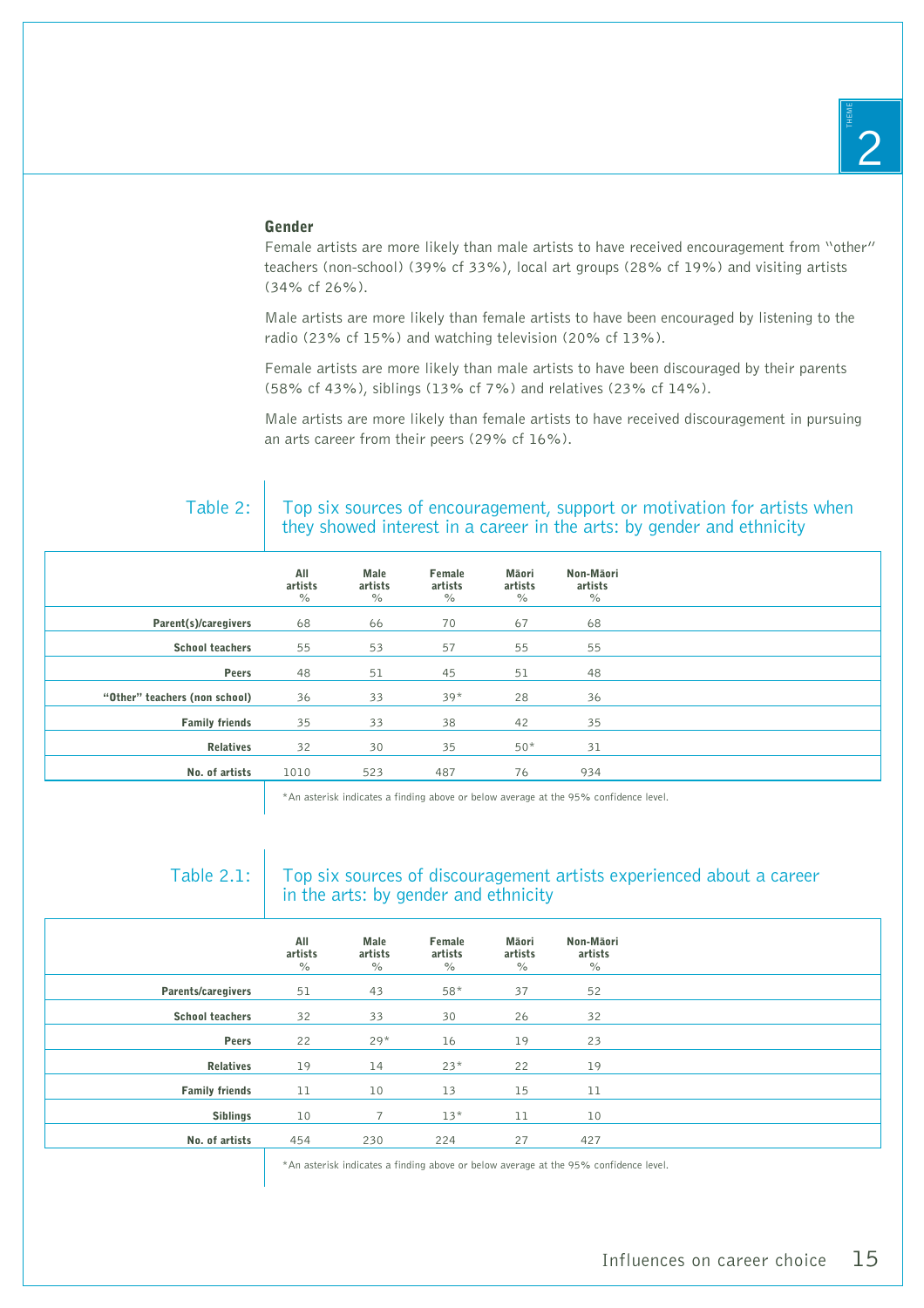#### PORTRAIT **OF THE ARTIST** A SURVEY OF PROFESSIONAL **PRACTISING** ARTISTS IN **PORTRAIT**<br> **ARTIST**<br>
ASURVEY OF<br>
PRACTISING<br>
PRACTISING<br>
ARTISTS IN<br>
NEW ZEALAND

### Starting a career as an artist

"I always wanted to be a painter and as a kid, I knew what I wanted to do. I was strongly discouraged by my parents as this was 'not a meal ticket'. I trained to be a physiotherapist to support myself through my working life and worked towards being a full-time painter … " (visual artist)

This theme looks at how artists begin their careers in their principal artistic occupation. Artists were asked whether they had changed from a non-arts career to an arts career and to explain the reasons for any such changes. They were also asked what age they were when they first worked, paid or unpaid, in their principal artistic occupation, and what age they were when they were first paid to work professionally in their principal artistic occupation.

#### Key findings

On average, artists first worked in a paid or unpaid role in their principal artistic occupation at the age of 23 and got their first paid work in their principal artistic occupation at the age of 28.

50% of artists interviewed had changed from a non-arts career to an arts career.

The top five reasons given by artists who had changed from a non-arts to an arts career were:

- it was what they had always wanted to do (39%)
- for personal satisfaction and/or achievement (22%)
- the desire for a change of lifestyle (20%)
- lack of job satisfaction/boredom with their non-arts career (19%)
- because the opportunity arose (16%).

#### Significant differences

#### Artform

Craft artists and vocalists are more likely than artists overall to have had a former non-arts career (67% and 69% cf 50%).

Dancers, composers and conductors/instrumentalists are less likely than artists overall to have had a former non-arts career (23%, 35% and 36% cf 50%).

Musicians tend to start working in their principal artistic occupation at a younger age than artists overall, in both a paid and unpaid capacity:

- by age 18-20 years, 78% of musicians (cf 49%) have worked in a paid or unpaid capacity
- by age 21-24 years, 70% of musicians (cf 45%) have been paid to work professionally.

#### Gender

Male artists are more likely than female artists to have begun working in their principal artistic occupation in a paid or unpaid role by age 30 or under (79% cf 67%).

Male artists are more likely than female artists to have begun working in a paid professional role in their principal artistic occupation by age 30 or under (68% cf 49%).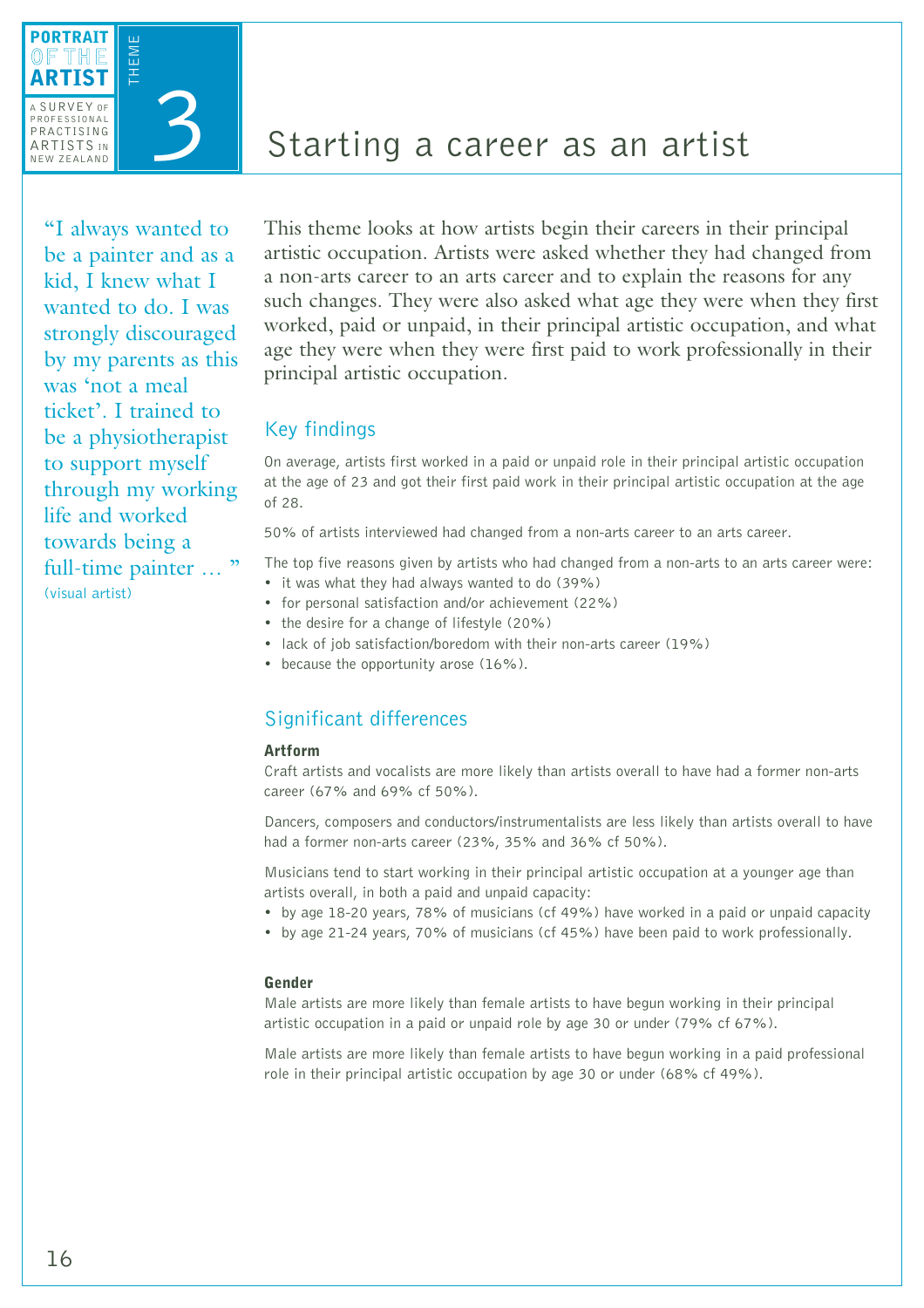#### Table 3:  $\vert$  Artists' average age when they first worked in their principal artistic occupation: by gender, ethnicity and artform

|                           | Average age of the artist when they first<br>worked in their principal artistic<br>occupation in a paid or unpaid role<br>(years) | Average age of the artist when they<br>first worked in their principal<br>artistic occupation in a paid role<br>(years) |  |
|---------------------------|-----------------------------------------------------------------------------------------------------------------------------------|-------------------------------------------------------------------------------------------------------------------------|--|
| All artists               | 23                                                                                                                                | 28                                                                                                                      |  |
| <b>Male</b>               | 22                                                                                                                                | 25                                                                                                                      |  |
| <b>Female</b>             | 25                                                                                                                                | 30                                                                                                                      |  |
| Māori                     | 22                                                                                                                                | 28                                                                                                                      |  |
| Non-Māori                 | 23                                                                                                                                | 28                                                                                                                      |  |
| Writers                   | 29                                                                                                                                | 34                                                                                                                      |  |
| <b>Visual artists</b>     | 25                                                                                                                                | 30                                                                                                                      |  |
| <b>Musicians</b>          | 18                                                                                                                                | 22                                                                                                                      |  |
| <b>Performing artists</b> | 21                                                                                                                                | 24                                                                                                                      |  |
| "Other artists"           | 24                                                                                                                                | 26                                                                                                                      |  |
| No. of artists            | 1010                                                                                                                              | 1010                                                                                                                    |  |

Graph 3: Top 10 reasons for changing from a non-arts to an arts career

Combines with domestic/family responsibilities Redundancy/retirement To earn a living Creative fulfilment The opportunity arose Lack of job satisfaction/boredom Desire for a lifestyle change Personal satisfaction/achievement What I always wanted to do/interest

Health/physical reasons

39% 22% 20% 16% 19% 11% 11% 8% 7% 8%

No. of artists: 504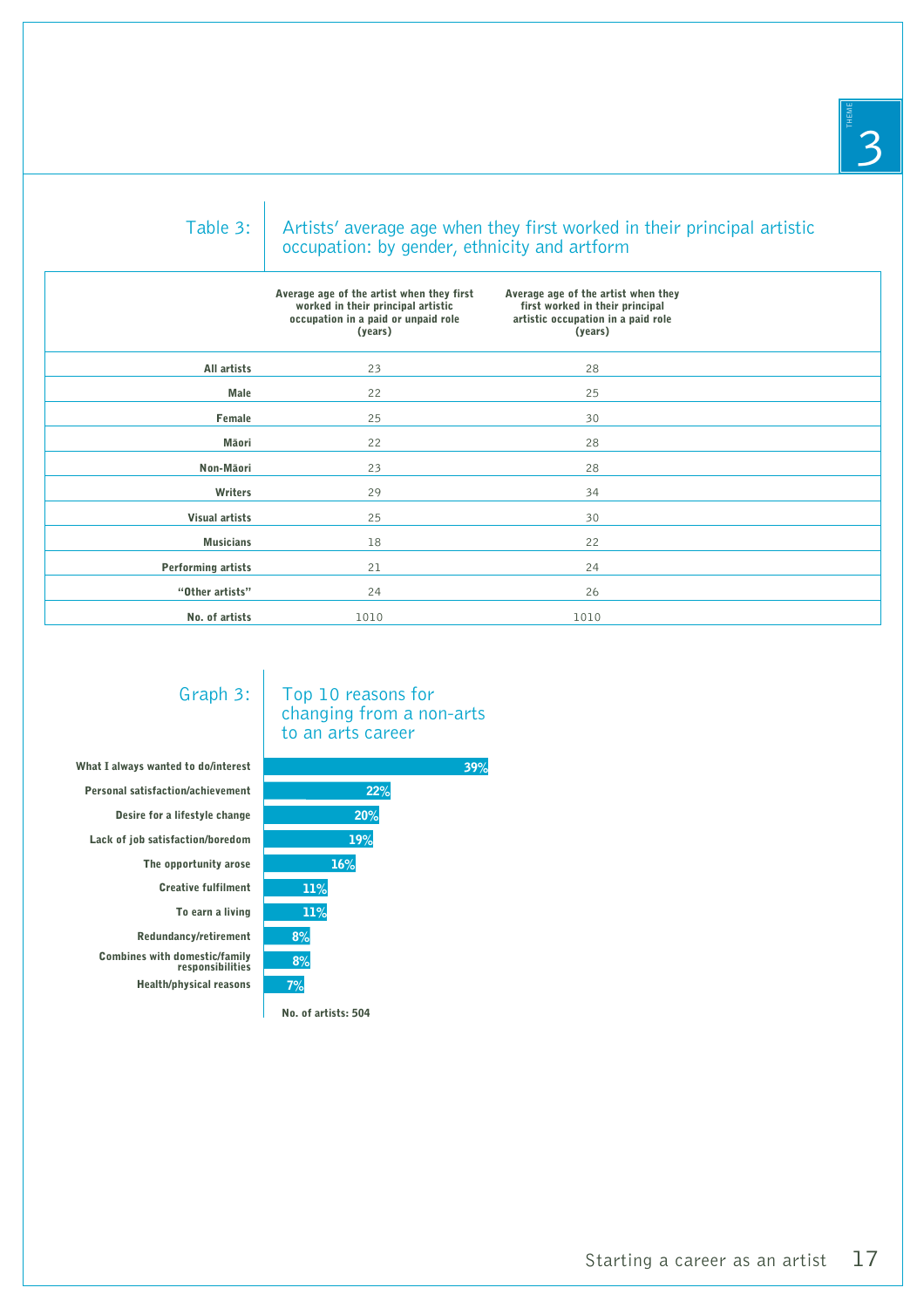

## Professional development

"Being an artist is about vision, longterm commitment, talent, passion and a sense of holding on for long enough. It's not a lucky break. It is hard work." (dancer/visual artist)

This theme focuses on the factors that are important in advancing artists' professional careers. The survey asked artists to identify all the factors, plus the single, most important factor, that had been important in advancing their professional development as an artist.

#### Key findings

"Talent" is the single, most important factor that enables artists to advance their professional development throughout their careers (38% of artists). This is followed by training (12%) and experience (11%).

The factors that artists consider to be the most important are:

- talent (92%)
- experience (83%)
- training/skills in their artform (74%)
- support from peers/colleagues/fellow artists (69%)
- support and encouragement from family (63%)
- support and encouragement from friends (62%)
- the artist's general education (62%).

#### Significant differences

#### Artform

The following factors emerged as being more important for artists working in a particular artform than for artists overall:

- writers general education (75% cf 62%)
- visual artists finding a niche market (41% cf 33%) and deciding to exhibit at an important time in their career (46% cf 29%)
- performing artists a lucky break (51% cf 36%) and support from their work/boss (29% cf 19%)
- "other artists" their training and skills (86% cf 74%); support from their teacher (47% cf 32%); Arts Council/Creative New Zealand support at an important time in their career (42% cf 26%); study grants/fellowships/scholarships (38% cf 20%); support from their work/boss (51% cf 19%).

#### Mäori

Mäori artists are more likely than non-Mäori artists to identify support and encouragement from family and kaumatua/kuia/elders as factors that helped them advance their professional development (75% cf 62% and 43% cf 3%).

Mäori artists are less likely than non-Mäori artists to identify a lucky break as a factor that has helped them advance their professional development (26% cf 37%).

#### Gender

Male artists are more likely than female artists to identify the following as important factors in advancing their professional development:

- a lucky break (41% cf 31%)
- support from an agency/dealer/record company etc (28% cf 20%).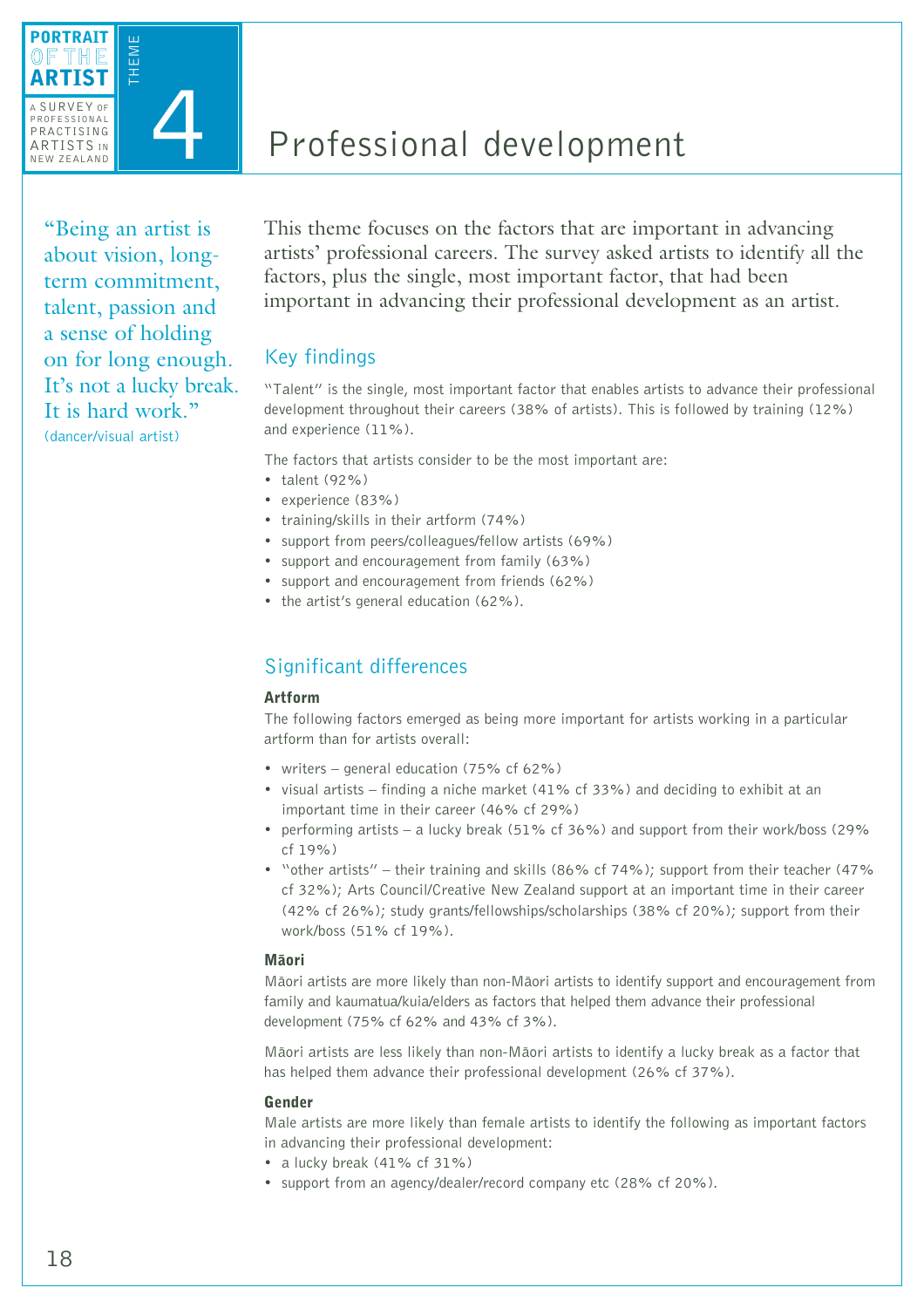Female artists are more likely than male artists to identify the following as important factors in advancing their professional development:

- training/skills (79% cf 70%)
- support and encouragement from family (67% cf 59%)
- recognition of an award and/or prize (41% cf 33%)
- support from a mentor/role model (38% cf 32%)
- financial assistance at an important time in their career (37% cf 27%)
- the decision to exhibit/perform/publish at an important time in their career (32% cf 26%).

#### Table 4: Factors advancing artists' professional development: by gender and ethnicity

|                                                               | All<br>artists<br>$\%$ | <b>Male</b><br>artists<br>$\%$ | <b>Female</b><br>artists<br>$\%$ | Māori<br>artists<br>$\%$ | Non-Māori<br>artists<br>$\%$ |  |
|---------------------------------------------------------------|------------------------|--------------------------------|----------------------------------|--------------------------|------------------------------|--|
| My talent/ability                                             | 92                     | 93                             | 92                               | 96                       | 92                           |  |
| My experience                                                 | 83                     | 84                             | 82                               | 87                       | 83                           |  |
| My training/skills in my artform                              | 74                     | 70                             | $79*$                            | 68                       | 75                           |  |
| Support from my peers/colleagues etc                          | 69                     | 67                             | 71                               | 75                       | 68                           |  |
| <b>Support from family</b>                                    | 63                     | 59                             | $67*$                            | $75*$                    | 62                           |  |
| <b>Support from friends</b>                                   | 62                     | 60                             | 65                               | 68                       | 62                           |  |
| My general education                                          | 62                     | 62                             | 61                               | 57                       | 62                           |  |
| Media coverage                                                | 39                     | 41                             | 37                               | 36                       | 39                           |  |
| <b>Support from critics/reviewers</b>                         | 39                     | 38                             | 39                               | 25                       | $40*$                        |  |
| Recognised with an award/prize                                | 37                     | 33                             | $41*$                            | 34                       | 37                           |  |
| A lucky break                                                 | 36                     | $41*$                          | 31                               | 26                       | $37*$                        |  |
| Support from my mentor/role model                             | 35                     | 32                             | $38*$                            | 39                       | 34                           |  |
| Finding a niche market                                        | 33                     | 34                             | 32                               | 33                       | 33                           |  |
| Support from my teacher                                       | 32                     | 30                             | 35                               | 28                       | 32                           |  |
| Financial assistance at an<br>important time in my career     | 32                     | 27                             | $37*$                            | 32                       | 32                           |  |
| Decision to exhibit etc at an<br>important time in my career  | 29                     | 26                             | $32*$                            | 33                       | 29                           |  |
| Arts Council/CNZ support at an<br>important time in my career | 26                     | 23                             | 28                               | 28                       | 25                           |  |
| Support from agency/dealer etc                                | 24                     | $28*$                          | 20                               | 22                       | 24                           |  |
| Study grant/fellowship/<br>scholarship                        | 20                     | 19                             | 22                               | 26                       | 20                           |  |
| Support from my work/boss                                     | 19                     | 17                             | 21                               | 17                       | 19                           |  |
| Support from a union/<br>professional organisation            | 16                     | 14                             | 18                               | 13                       | 16                           |  |
| Support from my<br>kaumatua/kuia/elders                       | 6                      | $\overline{7}$                 | 6                                | $43*$                    | 3                            |  |
| Other factors                                                 | $\overline{c}$         | 3                              | $\overline{c}$                   | $\mathfrak{Z}$           | $\overline{c}$               |  |
| No. of artists                                                | 1010                   | 523                            | 487                              | 76                       | 934                          |  |

\*An asterisk indicates a finding significantly above or below the average at the 95% confidence level.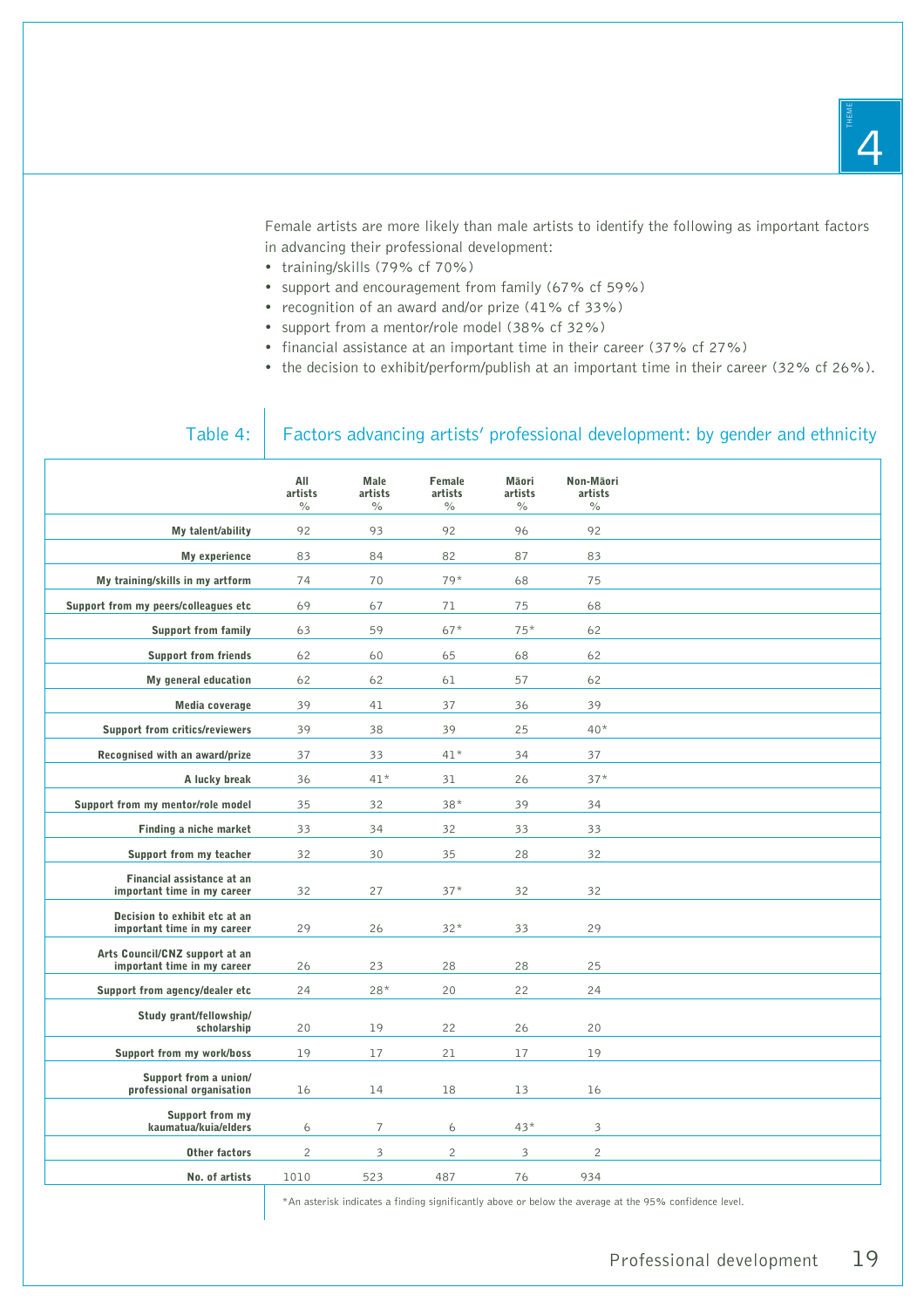

## Factors inhibiting professional development

"We did Auckland with the baby on stage during the dress rehearsal and it was horrendous. The money just doesn't cover a crèche." (performing artist)

This theme focuses on the factors that inhibit artists' professional development in their principal artistic occupation. Artists were asked to identify all the factors that had inhibited or restricted them at any time in their career, and the one factor inhibiting them most at present.

#### Key findings

The most commonly cited factors inhibiting artists' professional development in their principal artistic occupations at any time in their career are:

- lack of financial return (68%)
- lack of capital to invest in materials/equipment/workspace etc (42%)
- financial constraints, which restrict opportunities to perform/exhibit/record etc (41%)
- lack of professional opportunities in their artform (40%)
- lack of time because of domestic responsibilities (36%)
- lack of avenues for publicising work or talent (30%).

The one factor inhibiting the greatest number of artists at the time of the survey was the lack of financial return from their arts work (36%), followed by lack of professional opportunities (12%) and lack of time because of domestic responsibilities (8%).

### Significant differences

#### Artform

Artists working in the following artforms are more or less likely than artists overall to identify the following factors as having inhibited them at any time in their career:

- Visual artists are more likely to identify difficulty in obtaining suitable materials/equipment/ workspace (25% cf 17%); a lack of support from their gallery, manager etc (15% cf 9%); and less likely to identify a lack of professional opportunities in their artform (26% cf 40%).
- Performing artists are more likely to identify a lack of professional opportunities in their artform (63% cf 40%) and the pressure of repaying a student loan (11% cf 5%), and less likely to identify lack of time due to domestic responsibilities (27% cf 36%).
- Musicians are more likely to identify a lack of financial return from their creative work (76% cf 68%) and a lack of professional opportunities in their artform (63% cf 40%).

#### Mäori

Mäori artists are more likely than non-Mäori artists to identify the following factors as having inhibited their professional development at any time in their career:

- lack of capital to invest in materials/equipment/workspace etc (57% cf 41%)
- difficulty in obtaining suitable materials/equipment/workspace etc (29% cf 16%).

#### Gender

Female artists are more likely than male artists to identify a lack of time because of domestic responsibilities (46% cf 27%) and physical illness or disability (17% cf 9%) as inhibiting factors at any time in their career.

Male artists are more likely than female artists to identify the need to repay debts (25% cf 18%) and a lack of support from critics and reviewers (10% cf 6%).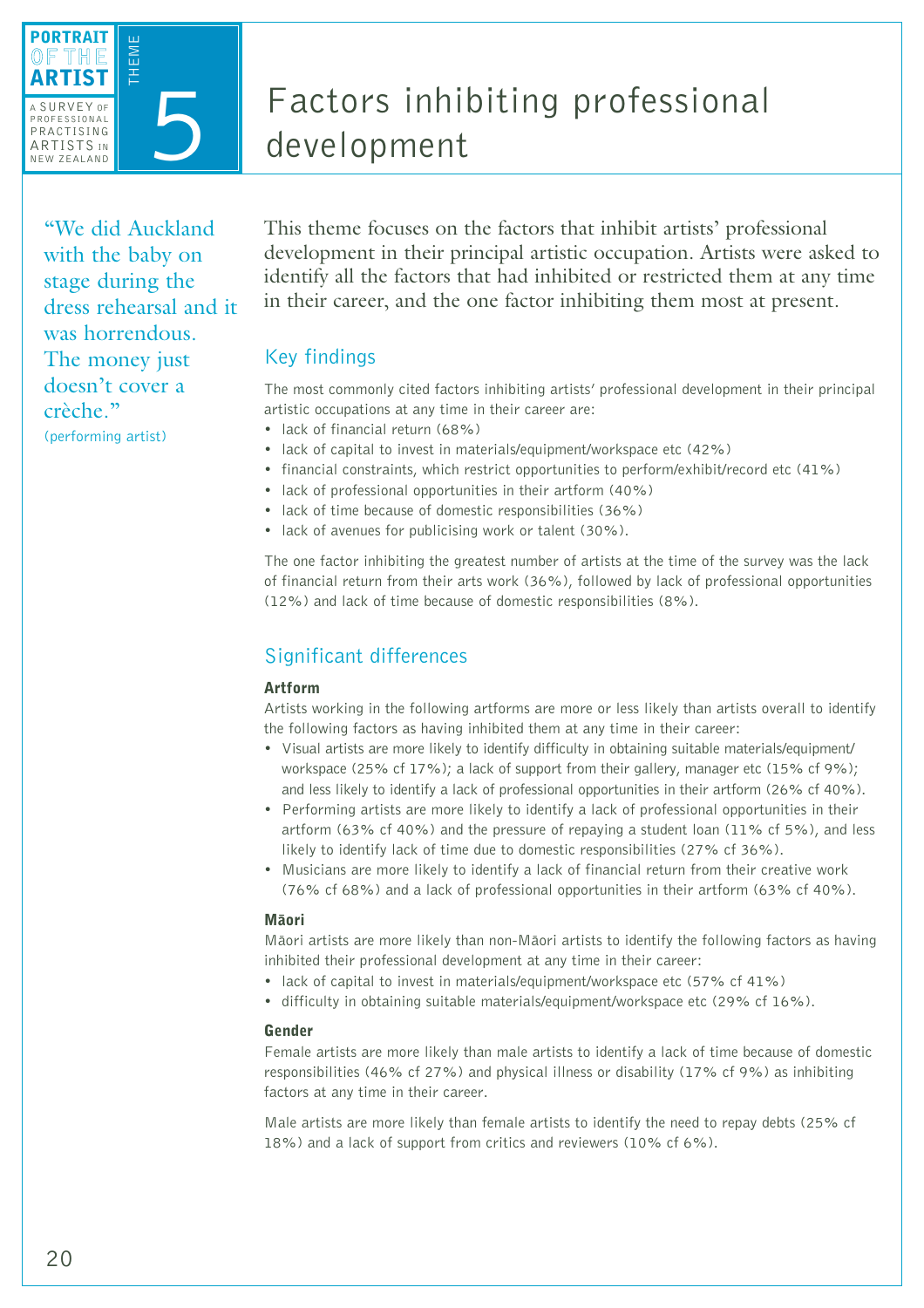#### Career stage

Established artists are less likely than emerging artists or established artists not working to full capacity to identify a lack of financial return from their creative work as an inhibiting factor at any time in their career (55% cf 76% and 75%).

Emerging artists are the most likely, and established artists the least likely, to identify lack of experience (24% cf 9%).

#### Age

By age group, artists identify different factors as having inhibited their professional development at any time in their career:

- Artists aged between 25-34 are more likely than artists overall to identify a lack of financial return (78% cf 68%); lack of capital to invest in materials/equipment/workspace (58% cf 42%); the need to repay debts and bank overdrafts (36% cf 22%); and the need to repay student loans (18% cf 5%).
- Artists aged between 35-44 are more likely than artists overall to identify a lack of capital to invest in materials/equipment/workspace (52% cf 42%) and financial constraints restricting opportunities to perform/exhibit/record etc (51% cf 41%).
- Artists aged between 65+ years are less likely than artists overall to identify a lack of financial return (50% cf 68%); lack of capital to invest in materials/equipment/work space (27% cf 42%); and financial constraints restricting opportunities to perform/exhibit/record etc (23% cf 41%).

| ור |  |
|----|--|
|----|--|

#### $\frac{1}{\pi}$  Factors inhibiting artists' professional development in their principal artistic occupation: by gender and ethnicity

|                                                               | All<br>artists | <b>Male</b><br>artists | Female<br>artists    | <b>M</b> āori<br>artists | Non-Māori<br>artists |
|---------------------------------------------------------------|----------------|------------------------|----------------------|--------------------------|----------------------|
|                                                               | $\%$           | $\frac{6}{6}$          | $\frac{1}{\sqrt{2}}$ | $\%$                     | $\%$                 |
| Lack of financial return                                      | 68             | 70                     | 66                   | 58                       | 69                   |
| Lack of capital to invest in<br>materials/equipment/workspace | 42             | 43                     | 42                   | $57*$                    | 41                   |
| <b>Financial constraints restrict ability</b>                 | 41             | 38                     | 44                   | 50                       | 40                   |
| Lack of professional<br>opportunities in artform              | 40             | 41                     | 40                   | 36                       | 41                   |
| Lack of time because of<br>domestic responsibilities          | 36             | 27                     | $46*$                | 38                       | 36                   |
| Lack of avenues for making<br>work known publicly             | 30             | 31                     | 30                   | 26                       | 31                   |
| Need to repay debts/bank overdraft                            | 22             | $25*$                  | 18                   | 25                       | 21                   |
| Lack of suitable training opportunities                       | 18             | 15                     | 20                   | 13                       | 18                   |
| Difficulty in obtaining suitable materials                    | 17             | 15                     | 19                   | $29*$                    | 16                   |
| Lack of experience                                            | 14             | 13                     | 15                   | 12                       | 14                   |
| Living in a remote area                                       | 14             | 15                     | 13                   | 13                       | 14                   |
| <b>Physical illness/disability</b>                            | 13             | 9                      | $17*$                | 13                       | 13                   |
| Lack of training                                              | 10             | 9                      | 11                   | 9                        | 10                   |
| No. or artists                                                | 1010           | 523                    | 487                  | 76                       | 934                  |

Note: this list includes factors cited by 10% or more of artists only.

\*An asterisk indicates a finding above or below average at the 95% confidence level.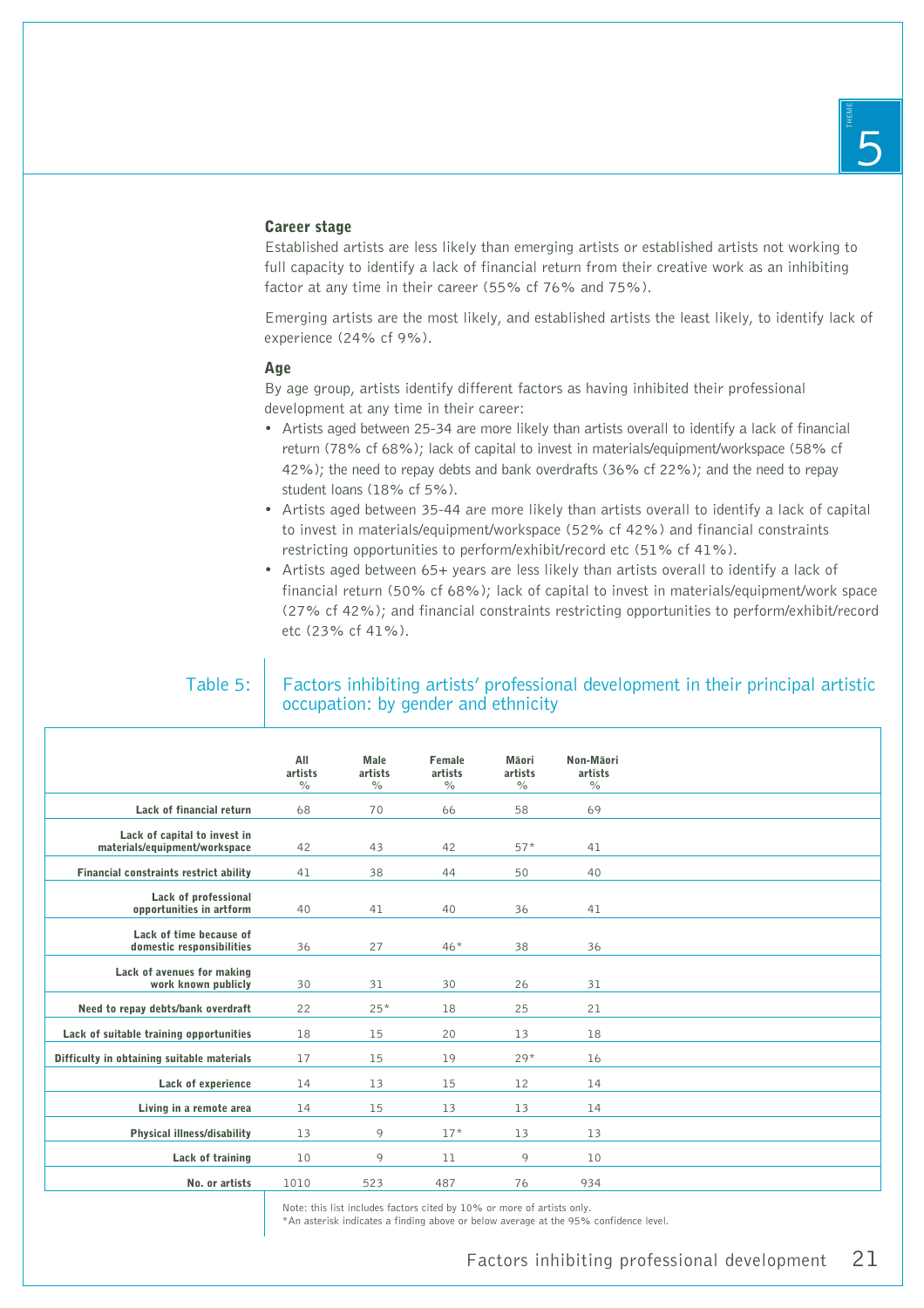### Artists' formal arts qualifications

Artists were asked whether they held a formal arts qualification, whether the arts qualification was in the field of their principal artistic occupation, and whether they held any non-arts qualifications.

#### Key findings

49% of artists hold a formal arts qualification, with 78% of these qualifications being in the artist's principal artistic occupation.

57% of artists hold non-arts qualifications.

More than one-quarter (26%) of the non-arts qualifications held by artists are in the field of teaching.

#### Artform

Dancers and "other artists" are more likely than artists overall to have a formal arts qualification (75% and 83% cf 49%).

Writers are less likely than artists overall to have a formal arts qualification (33% cf 49%) but they are more likely to have a non-arts qualification (70% cf 57%).

Craft artists are less likely than artists overall to have a formal arts qualification (36% cf 49%).

#### Gender

Female artists are more likely than male artists to have formal arts qualifications (57% cf 43%).

Of the artists who have formal arts qualifications, male artists are more likely than female artists to have a qualification in their principal artistic occupation (82% cf 75%).

#### Career stage

Artists aged 25-34 years are more likely than artists overall to have a formal arts qualification (63% cf 49%).

#### Links

See Theme 7: Skill development and training opportunites. See Theme 25: The business training needs of artists.

PORTRAIT **OF THE** ARTIST A SURVEY OF PROFESSIONAL **PRACTISING** ARTISTS IN

NEW ZEALAND 6THEME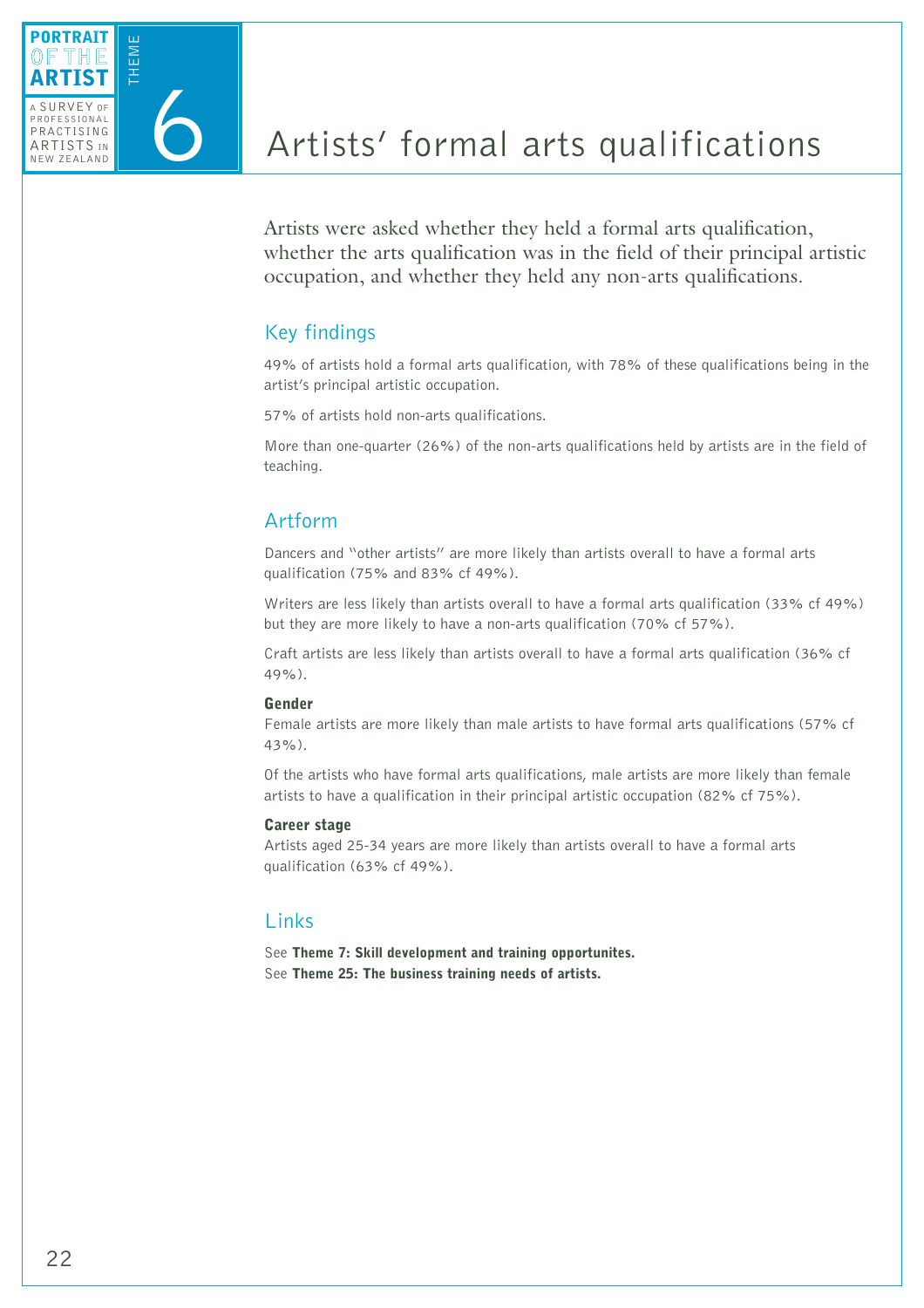### Table 6:  $\vert$  Artists holding a formal arts qualification: by artform and genre

|                              | All<br>artists<br>$\%$ | Writers<br>$\%$ | Craft<br>artists<br>$\%$ | Fine<br>artists<br>$\%$ | <b>Composers</b><br>% | <b>Vocalists</b><br>%    | Conductors/<br>instrument-<br>alists<br>$\%$ | <b>Dancers</b><br>%      | Actors<br>$\%$ | Directors/<br>producers<br>$\%$ | <b>Designers</b><br>%    | "Other<br>artists"<br>% |
|------------------------------|------------------------|-----------------|--------------------------|-------------------------|-----------------------|--------------------------|----------------------------------------------|--------------------------|----------------|---------------------------------|--------------------------|-------------------------|
| Yes                          | 49                     | $33*$           | $36*$                    | 56                      | 48                    | 38                       | 61                                           | $75*$                    | 44             | 47                              | 38                       | $83*$                   |
| No                           | 49                     | $66*$           | $62*$                    | 43                      | 49                    | 62                       | 38                                           | $25*$                    | 54             | 51                              | 63                       | $15*$                   |
| <b>Currently undertaking</b> |                        |                 |                          |                         | $\overline{2}$        | $\overline{\phantom{a}}$ |                                              | $\overline{\phantom{a}}$ |                | $\mathcal{D}$                   | $\overline{\phantom{a}}$ |                         |
| No. of artists               | 1010                   | 197             | 129                      | 199                     | 85                    | 42                       | 98                                           | 52                       | 81             | 47                              | 8                        | 72                      |

\*An asterisk indicates a finding above or below average at the 95% confidence level.

57%

49%

50% 47%

43%

#### Graph 6: | Artists holding a formal arts qualification: by gender and ethnicity

Non-Mäori artists Mäori artists Female artists Male artists All artists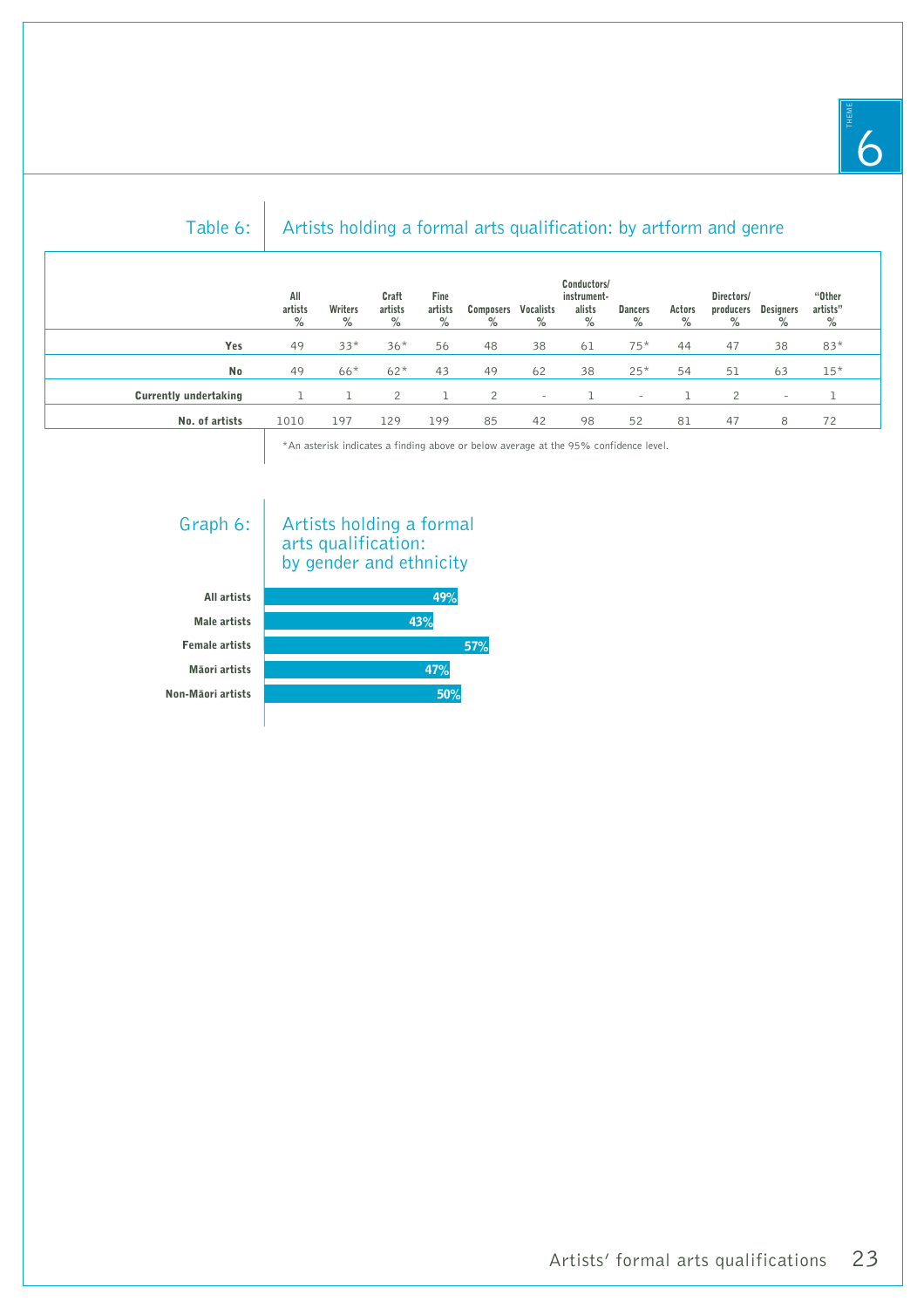## Skill development and training opportunities

This theme explores the skill development and training opportunities artists have undertaken in becoming professional practising artists. Artists were asked to identify the types of experiences, skill development and/or training they had undertaken to become professional practising artists and which of these they considered most important to them as artists.

#### Key findings

The two most common forms of experience/training/skill development that artists have undertaken are self-teaching and learning on the job/practical experience (76% and 64%).

- Other common forms include:
- workshops (48%)
- university study (43%)
- competitions/festivals (42%)
- private tuition from practising professionals (30%)
- tuition from a private teacher (29%)
- specialist courses (30%)
- summer schools (28%)
- adult education classes (22%).

The three forms that artists consider most important are:

- self-teaching (56%)
- learning on the job/practical experience (45%)
- university study (30%).

Overall, most artists' study towards formal qualifications has been undertaken in New Zealand. However, a proportion of this study has been undertaken overseas:

- 40% of the 75 artists who studied at a drama school did so overseas
- 43% of the 54 artists who studied at a school of dance did so overseas
- 58% of the 82 artists who studied at a music school did so overseas
- 28% of artists who studied towards a university qualification did so overseas
- 15% of artists who studied at a college of education did so overseas
- 11% of artists who studied at a polytechnic did so overseas.

#### Significant differences

#### Artform

Compared to artists overall, the following groups of artists are more or less likely to have undertaken the following types of training/education/skill development to become an artist:

- Writers are more likely than artists overall to undertake self-teaching (87% cf 76%) and university study (57% cf 43%). They are less likely to attend workshops (36% cf 48%), specialist courses (12% cf 30%), summer schools (18% cf 28%) or polytechnic classes (8% cf 20%); take part in competitions and/or festivals (28% cf 42%); receive tuition from a professional practising artist (9% cf 30%) or tuition from a private teacher (6% cf 29%).
- Visual artists are more likely than artists overall to attend adult education classes/night classes/community colleges (35% cf 22%) and polytechnic classes (33% cf 20%). They are less likely to learn by experience/on the job (52% cf 64%); have lessons from a

PORTRAIT **OF THE** ARTIST A SURVEY OF PROFESSIONAL **PRACTISING** ARTISTS IN

**PURTRAIT**<br> **ARTIST<br>
ASURVEY OF<br>
PRACTISING<br>
PRACTISING<br>
ARTISTS IN<br>
NEW ZEALAND**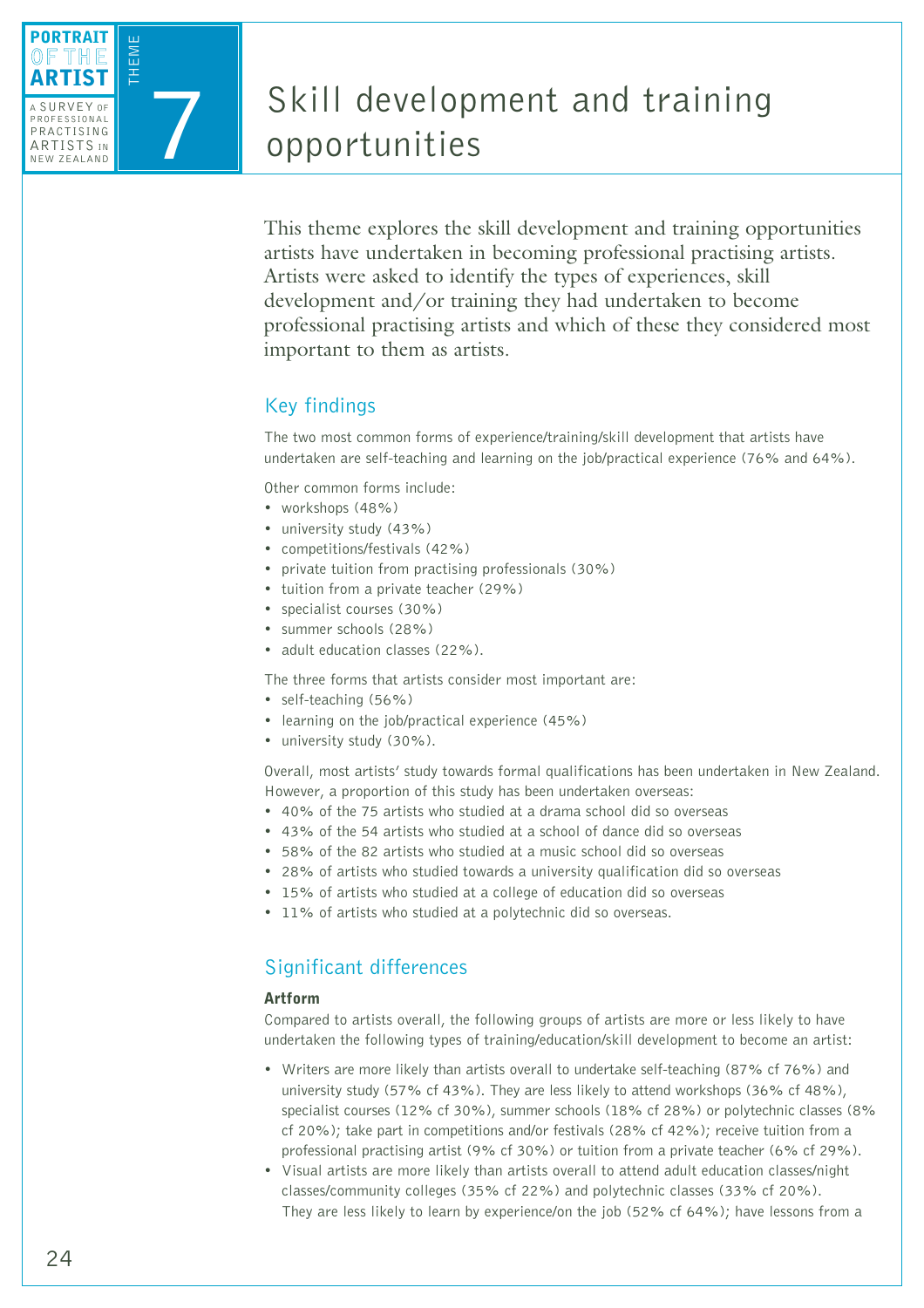private teacher (12% cf 29%); participate in a cultural group/event (11% cf 17%); or receive tuition from a professional practising artist (21% cf 30%). Within the visual arts, the following differences emerge by genre:

- craft artists are more likely than artists overall to learn by self-teaching (86% cf 76%), attend workshops (64% cf 48%) and adult education classes (39% cf 22%), and are less likely to attend university (18% cf 43%)
- fine artists are less likely than artists overall to attend specialist courses (18% cf 30%).
- Performing artists are more likely than artists overall to study at a performing arts school (41% of actors have attended a drama school and 63% of dancers have attended a school of dance). Within the performing arts the following differences emerge by genre:
	- actors are more likely than artists overall to learn on the job/through practical experience (86% cf 64%) and to attend workshops (65% cf 48%)
	- directors/producers are more likely than artists overall to learn on the job/through practical experience (79% cf 64%) and to learn from elders/kaumatua/matai/mentors (36% cf 18%)
	- dancers are more likely than artists overall to attend specialist courses (60% cf 30%); attend workshops (65% cf 48%) and summer schools (58% cf 28%); receive private tuition from a professional practising artist (52% cf 30%) or a private teacher (63% cf 29%); or take part in a competition/festival (62% cf 42%) or cultural group/event event (35% cf 17%). They are less likely to have learned by self-teaching (48% cf 76%).
- Musicians are more likely than artists overall to receive lessons from a private teacher (61% cf 29%) or participate in competitions and/or festivals (54% cf 42%). They are less likely to attend a polytechnic (10% cf 20%) or undertake adult education (9% cf 22%). Within musicians, the following differences emerge by genre:
	- vocalists are less likely than artists overall to study at a university (26% cf 43%)
	- conductors/instrumentalists are more likely than artists overall to attend specialist courses (50% cf 30%) or a music school/conservatorium (38% cf 8%), or learn by selfteaching (60% cf 76%)
	- composers are less likely than artists overall to attend workshops (33% cf 48%) or summer schools (14% cf 28%).
- "Other artists" are more likely to attend workshops (65% cf 48%), summer schools (44% cf 28%) and specialist courses (57% cf 30%); receive tuition from a professional practising artist (46% cf 30%) or a private teacher (49% cf 29%); and attend a college of education (38% cf 17%), university (69% cf 43%) or polytechnic (36% cf 20%).

#### Mäori

Mäori artists are more likely than non-Mäori artists to have undertaken the following forms of training/experience/skill development:

- learning from elders/kaumatua/matai/mentors (50% cf 16%)
- participation in cultural groups or events (36% cf 15%)
- participation in marae-based training opportunities (38% cf 4%)
- acting as an artist in residence/artist in the community (30% cf 17%).

#### Gender

Female artists are more likely than male artists to have undertaken or attended:

- workshops (58% cf 39%)
- competitions or festivals (47% cf 38%)
- specialist courses (36% cf 26%)
- summer schools (34% cf 21%)
- adult education classes (29% cf 16%)
- polytechnic (24% cf 16%).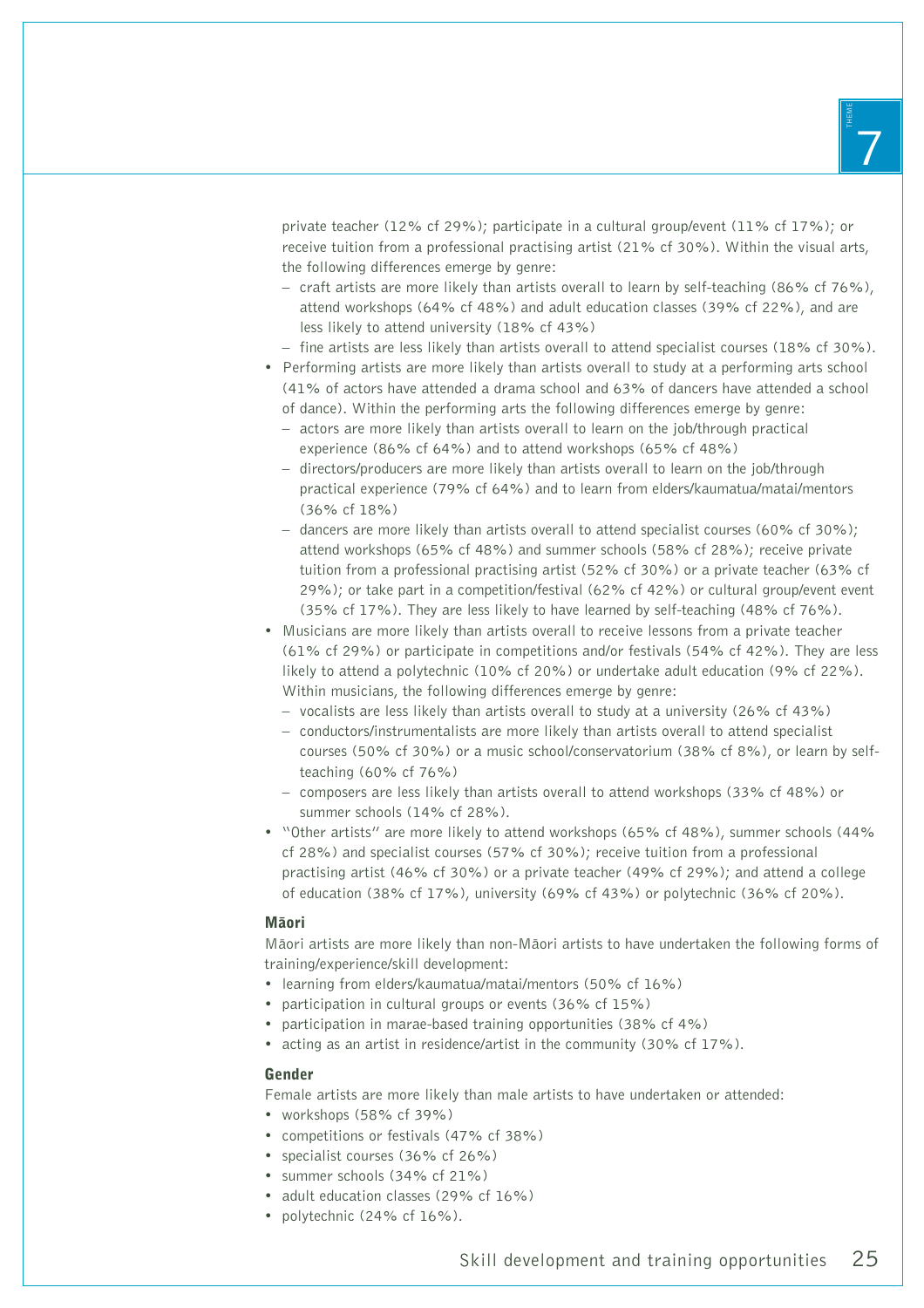

Female artists are more likely than male artists to rate the following among their three most important forms of training/experience/skill development:

- workshops (22% cf 12%)
- polytechnic study (15% cf 9%)
- specialist courses (12% cf 7%)
- summer schools (12% cf 5%).

Male artists are more likely than female artists to rate the following among their three most important forms of training/experience/skill development:

- self-teaching (64% cf 47%)
- learning on the job/practical experience (49% cf 41%)
- learning from elders/kaumatua/matai/mentors (12% cf 8%).

#### Table 7: Experiences, training, and/or skill development undertaken to become an artist: by artform

|                                                        | All<br>artists<br>$\%$ | Writers<br>$\%$ | <b>Visual</b><br>artists<br>$\%$ | <b>Musicians</b><br>$\%$ | Performing<br>artists<br>$\%$ | "Other<br>artists"<br>$\%$ |  |
|--------------------------------------------------------|------------------------|-----------------|----------------------------------|--------------------------|-------------------------------|----------------------------|--|
| Self-taught                                            | 76                     | $87*$           | 80                               | 72                       | $64*$                         | 72                         |  |
| Learning on the job/<br>practical experience           | 64                     | 56              | $52*$                            | 72                       | $78*$                         | 78*                        |  |
| Workshops                                              | 48                     | $36*$           | 50                               | 41                       | $59*$                         | $65*$                      |  |
| <b>University</b>                                      | 43                     | $57*$           | $34*$                            | 43                       | 34                            | $69*$                      |  |
| Taking part in a competition/<br>festival              | 42                     | $28*$           | 36                               | $54*$                    | 46                            | $60*$                      |  |
| <b>Specialist courses</b>                              | 30                     | $12*$           | 25                               | 37                       | $43*$                         | $57*$                      |  |
| <b>Private tuition from</b><br>practising professional | 30                     | $9*$            | $21*$                            | $50*$                    | 36                            | $46*$                      |  |
| Private teacher                                        | 29                     | $6*$            | $12*$                            | $61*$                    | 35                            | $49*$                      |  |
| <b>Summer schools</b>                                  | 28                     | $18*$           | 26                               | 31                       | 30                            | $44*$                      |  |
| <b>Adult education</b>                                 | 22                     | 22              | $35*$                            | $9*$                     | $13*$                         | 28                         |  |
| Polytechnic                                            | 20                     | $8*$            | $33*$                            | $10*$                    | 14                            | $36*$                      |  |
| Learning from elders/<br>kaumatua/matai/mentor         | 18                     | 17              | 15                               | 16                       | 24                            | 31                         |  |
| No. of artists                                         | 1010                   | 197             | 328                              | 225                      | 188                           | 72                         |  |

\*An asterisk indicates a finding above or below average at the 95% confidence level.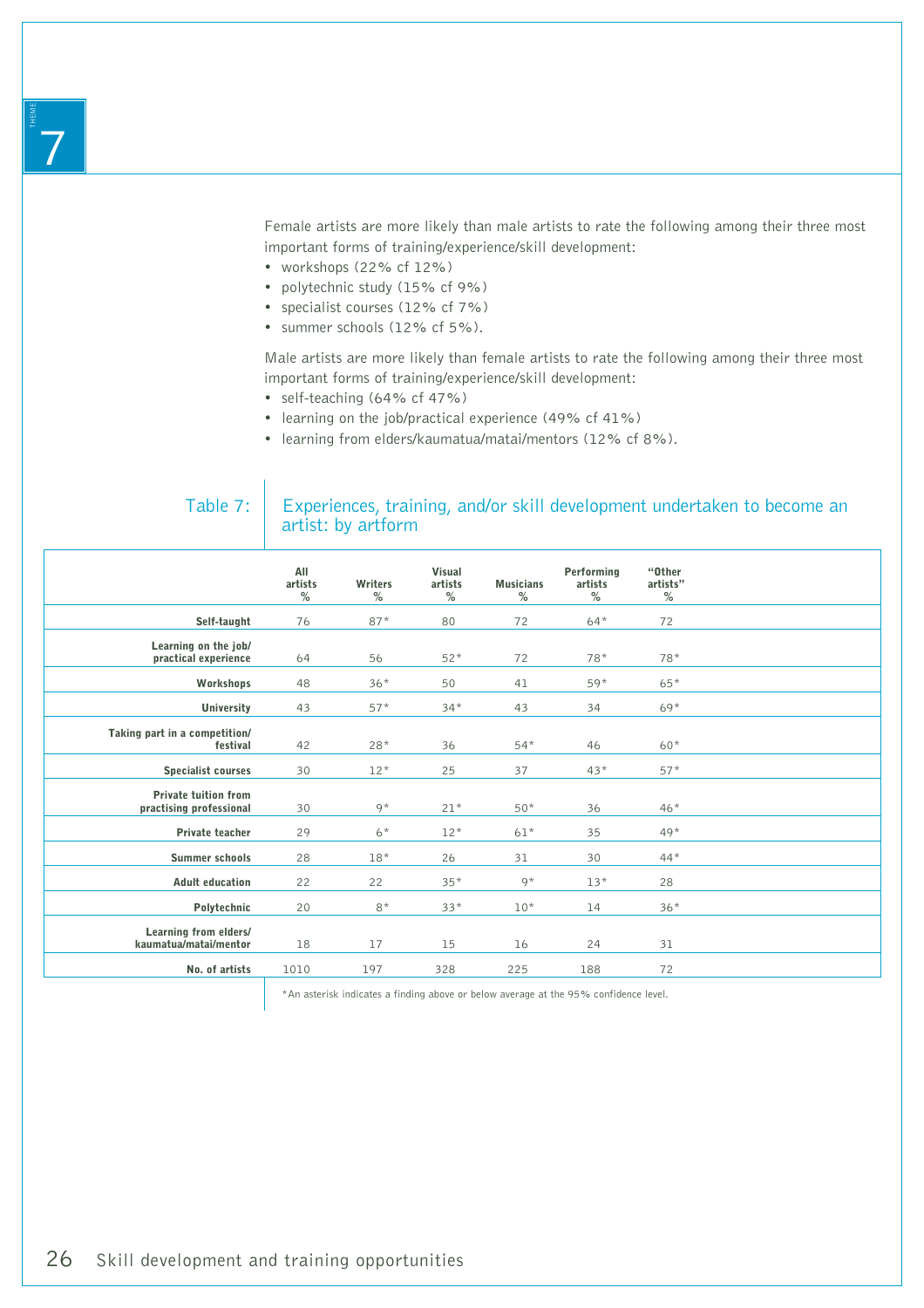7 THEME

#### Graph 7: Top five experiences, training, and/or skill development undertaken to become an artist 76% 64% 48% 42% 43% Taking part in a competition/festival University Workshops Learning on the job/practical experience Self-taught

Skill development and training opportunities 27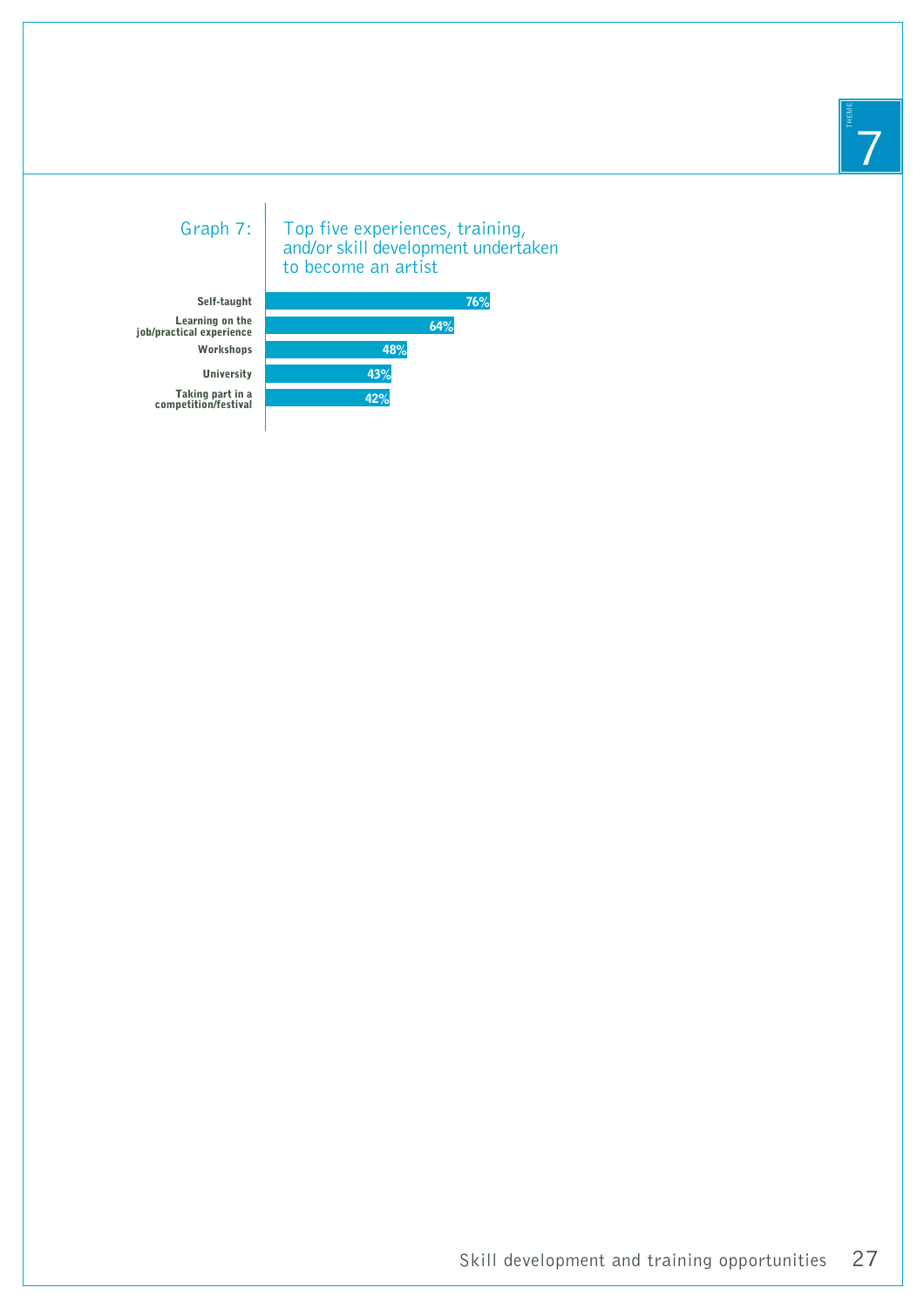

## Access to skill development and training opportunities

"I'd like to see more international performers being brought to New Zealand to help train and inspire New Zealand artists." (actor)

Artists were asked whether they believed there were adequate training and skill development opportunities in New Zealand for artists in their artform; whether they had been able to take advantage of the available opportunities; and what, if anything, had prevented them from taking advantage of training opportunities.

#### Key findings

44% of artists believe there are adequate professional training opportunities in New Zealand and 35% believe there are inadequate opportunities.

When asked if they had been able to take advantage of the available training opportunities, 45% of artists said "yes"; 36% said "no"; 11% said "yes and no"; and 5% said they had had no need to take advantage of training opportunities. 3% were not aware of any training opportunities.

Artists unable to take advantage of training and development opportunities cited the following main preventative factors:

- courses/training not available when needed (42%)
- working full-time/lack of time (41%)
- cost (40%)
- domestic responsibilities (30%)
- quality of training at the time (24%)
- geographical distance from the training location (22%)
- did not think they needed it (20%).

Of the artists who believe there are inadequate training and skill development opportunities, the following barriers were identified:

- limited or no training available in their field/specialist area (21%)
- quality of training inadequate (12%)
- lack of work opportunities after training (11%)
- lack of skilled teachers/mentors (10%)
- prohibitive cost of training (10%)
- lack of funding support for training (10%).

### Significant differences

#### Artform

Craft artists are more likely than artists overall to identify geographical distance as a barrier to training (39% cf 22%), and to say that the training opportunities are inadequate because a lot of courses have been closed down (24% cf 4%).

Actors are more likely than artists overall to identify cost as a barrier to training (62% cf 40%).

Directors/producers are more likely than artists overall to believe that there are inadequate training opportunities available in their principal artistic occupation (60% cf 35%).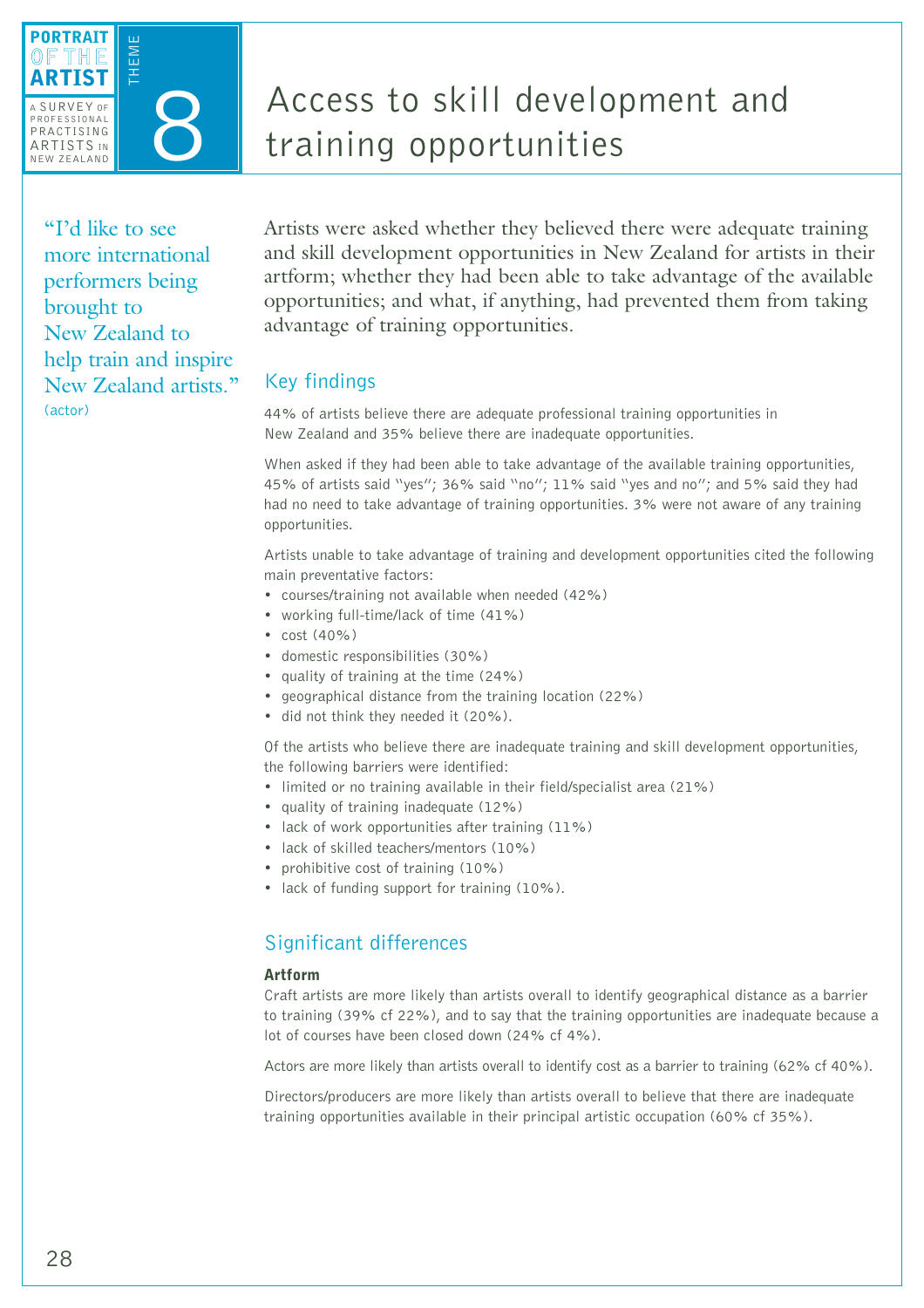#### Table 8: Whether artists feel that there are adequate opportunities in New Zealand for training and developing skills in their artform: by gender and ethnicity

|                | All<br>artists<br>$\frac{6}{6}$ | <b>Male</b><br>artists<br>$\%$ | Female<br>artists<br>$\%$ | Māori<br>artists<br>$\%$ | Non-Māori<br>artists<br>$\%$ |
|----------------|---------------------------------|--------------------------------|---------------------------|--------------------------|------------------------------|
| Yes            | 44                              | $47*$                          | 40                        | 39                       | 44                           |
| No             | 35                              | 32                             | $39*$                     | 43                       | 34                           |
| Yes and no     | 20                              | 19                             | 20                        | 16                       | 20                           |
| Don't know     |                                 | $\overline{2}$                 | 1                         |                          |                              |
| No. of artists | 1010                            | 523                            | 487                       | 76                       | 934                          |

\*An asterisk indicates a finding significantly above or below the average at the 95% confidence level.

#### Gender

Female artists are more likely than male artists to have been able to take advantage of training opportunities to develop their skills in their principal artistic occupation (50% cf 41%).

Of the artists who believe training opportunities in New Zealand are inadequate, male artists are more likely than female artists to identify a lack of work opportunities after training as a negative factor (15% cf 7%), but are less likely than female artists to say that the cost of training is prohibitive (7% cf 14%).

Of the artists unable to take advantage of the training and skill development opportunities available in New Zealand, female artists are more likely than male artists to identify the following barriers:

- cost (42% cf 31%)
- domestic responsibilities (36% cf 22%)
- geographical distance from training establishments (27% cf 14%).

#### Graph 8: Main factors preventing artists from taking advantage of training and development opportunities



Did not think I needed it Geographical distance from the training location Quality of training at the time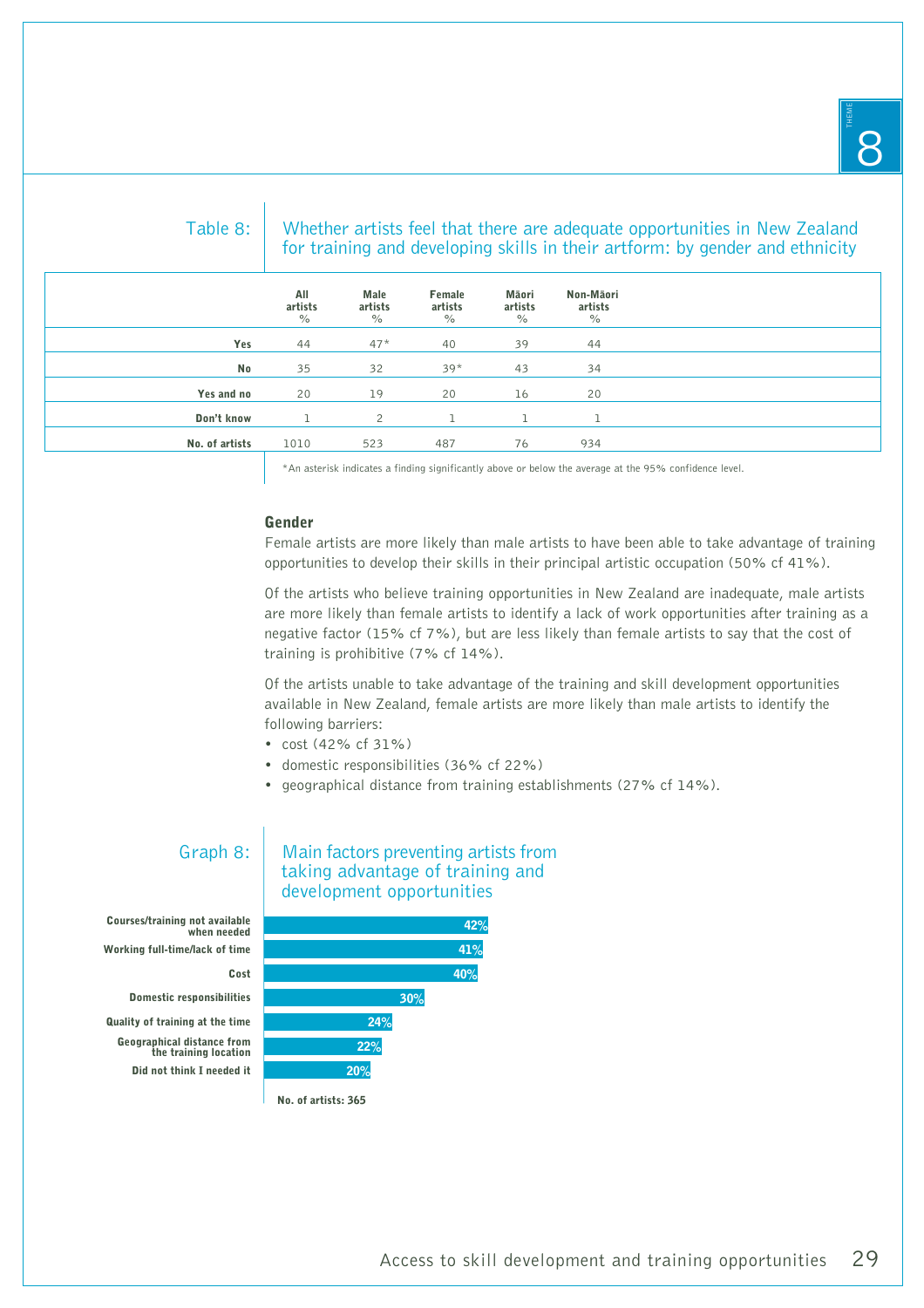

"I want to learn how other ethnic groups carve." (carver)

Further training and education

In the section of the survey about skill development, training and experiences in their principal artistic occupation, artists were asked to identify what, if any, types of skill development, training or experiences they would like to undertake in the future.

#### Key findings

81% of artists want to take part in further skill development, training or experiences.

Of those who want to take part in further skill development, training or experiences, the most popular forms are:

- attending specialist courses (28%)
- acting as an artist in residence/artist in the community (27%)
- participating in workshops (25%)
- attending university (19%)
- learning on the job/practical experience (16%)
- receiving private tuition from professional practising artists (15%)
- attending summer schools (13%)
- participating in competitions or festivals (12%).

#### Significant differences

#### Artform

By artform, artists differ in their desire to undertake particular forms of skill development, training or experiences in the following ways:

- Musicians are more likely than artists overall to want to receive tuition from other practising professionals (26% cf 15%) and attend a music school/conservatorium (17% cf 6%).
- Performing artists are more likely than artists overall to want to gain practical experience/on the job learning (30% cf 16%), and are less likely to want to be an artist in residence/artist in the community (17% cf 27%)
- Visual artists are less likely to want to gain further practical experience/learn on the job (10% cf 16%)
- "Other artists" are more likely to want to undertake university study (39% cf 19%).

#### Gender

Male artists are more likely than female artists to not want to undertake any further skill development/training or experiences (22% cf 16%).

Female artists are more likely than male artists to want to undertake further study/training through attending workshops (25% cf 16%) and summer schools (14% cf 8%).

#### Career stage

Emerging artists are the most likely, and established artists the least likely, to want to undertake further training/skill development/experiences (27% cf 10%).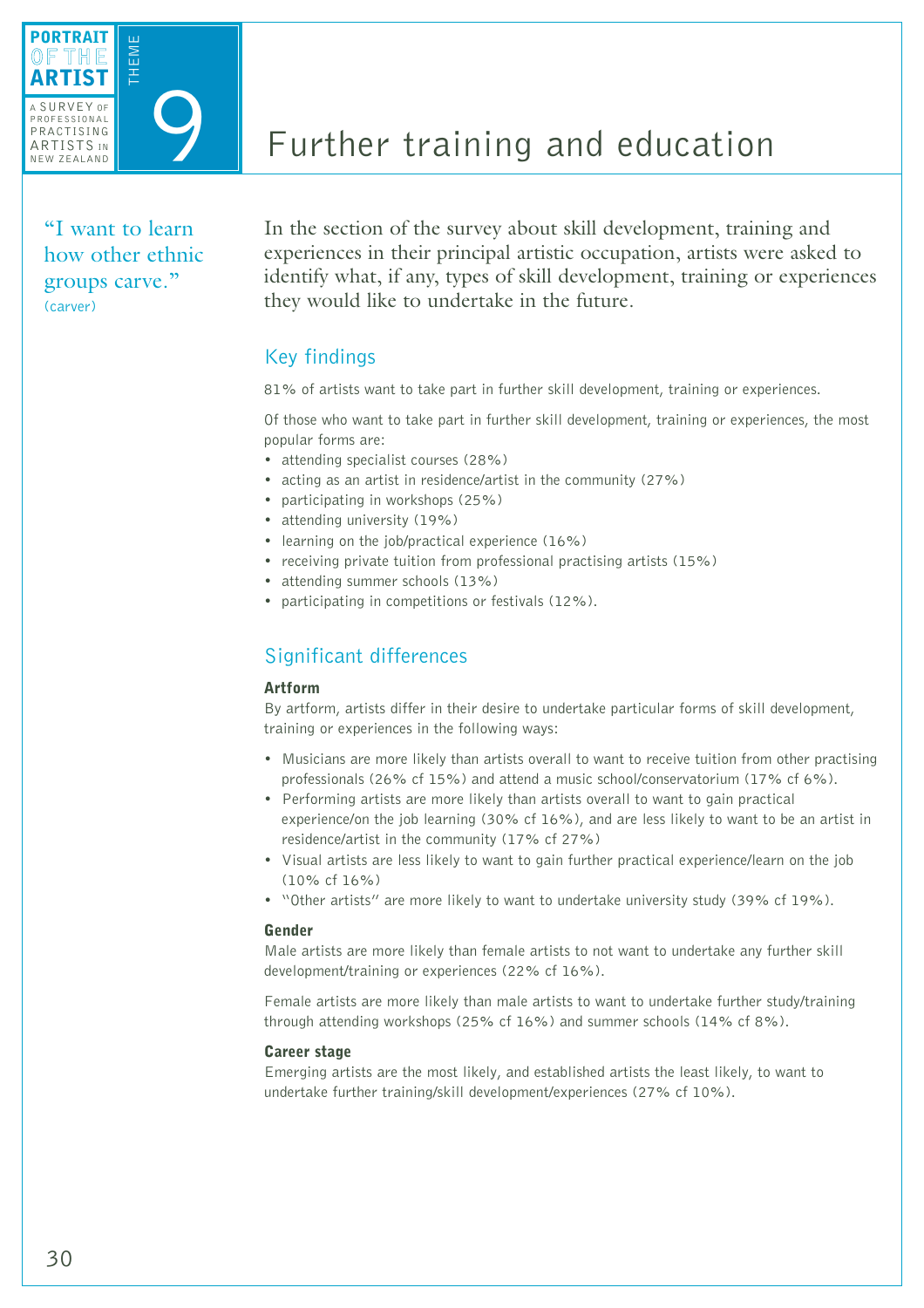#### Table 9: Top 10 training opportunities for artists who would like further training/skill development or experience: by artform

|                                                                | All<br>artists<br>$\frac{1}{\sqrt{2}}$ | Writers<br>$\frac{1}{\sqrt{2}}$ | <b>Visual</b><br>artists<br>$\%$ | <b>Musicians</b><br>$\frac{1}{\sqrt{2}}$ | Performing<br>artists<br>$\%$ | "Other<br>artists"<br>$\frac{6}{6}$ |
|----------------------------------------------------------------|----------------------------------------|---------------------------------|----------------------------------|------------------------------------------|-------------------------------|-------------------------------------|
| <b>Specialist courses</b>                                      | 28                                     | 20                              | 30                               | 24                                       | 39                            | 29                                  |
| Acting as artist in<br>residence/community                     | 27                                     | 30                              | 33                               | 23                                       | $17*$                         | 31                                  |
| Workshops                                                      | 25                                     | 21                              | 28                               | 18                                       | 32                            | 27                                  |
| <b>University</b>                                              | 19                                     | 20                              | 17                               | 15                                       | 20                            | $39*$                               |
| Learning on the job/<br>practical experience                   | 16                                     | 10                              | $10*$                            | 18                                       | $30*$                         | 17                                  |
| <b>Private tuition from</b><br>professional practising artists | 15                                     | 9                               | 12                               | $26*$                                    | 13                            | 19                                  |
| <b>Summer schools</b>                                          | 13                                     | 15                              | 18                               | 9                                        | 8                             | 17                                  |
| Taking part in a<br>competition/festival                       | 12                                     | 13                              | 14                               | 10                                       | 11                            | 8                                   |
| Self-teaching                                                  | 8                                      | 6                               | 8                                | $\overline{7}$                           | 9                             | 15                                  |
| <b>Film school</b>                                             | 8                                      | 5                               | 5                                | 8                                        | $18*$                         | $\overline{7}$                      |
| <b>Other</b>                                                   | 8                                      | $\overline{7}$                  | 10                               | $\mathbf{3}$                             | 10                            | 10                                  |
| Learning from elders/<br>kaumatua/matai/mentor                 | 8                                      | $\overline{4}$                  | 10                               | 5                                        | $\overline{7}$                | 17                                  |
| No. of artists                                                 | 815                                    | 143                             | 264                              | 186                                      | 163                           | 59                                  |

\*An asterisk indicates a figure above or below average at the 95% confidence level.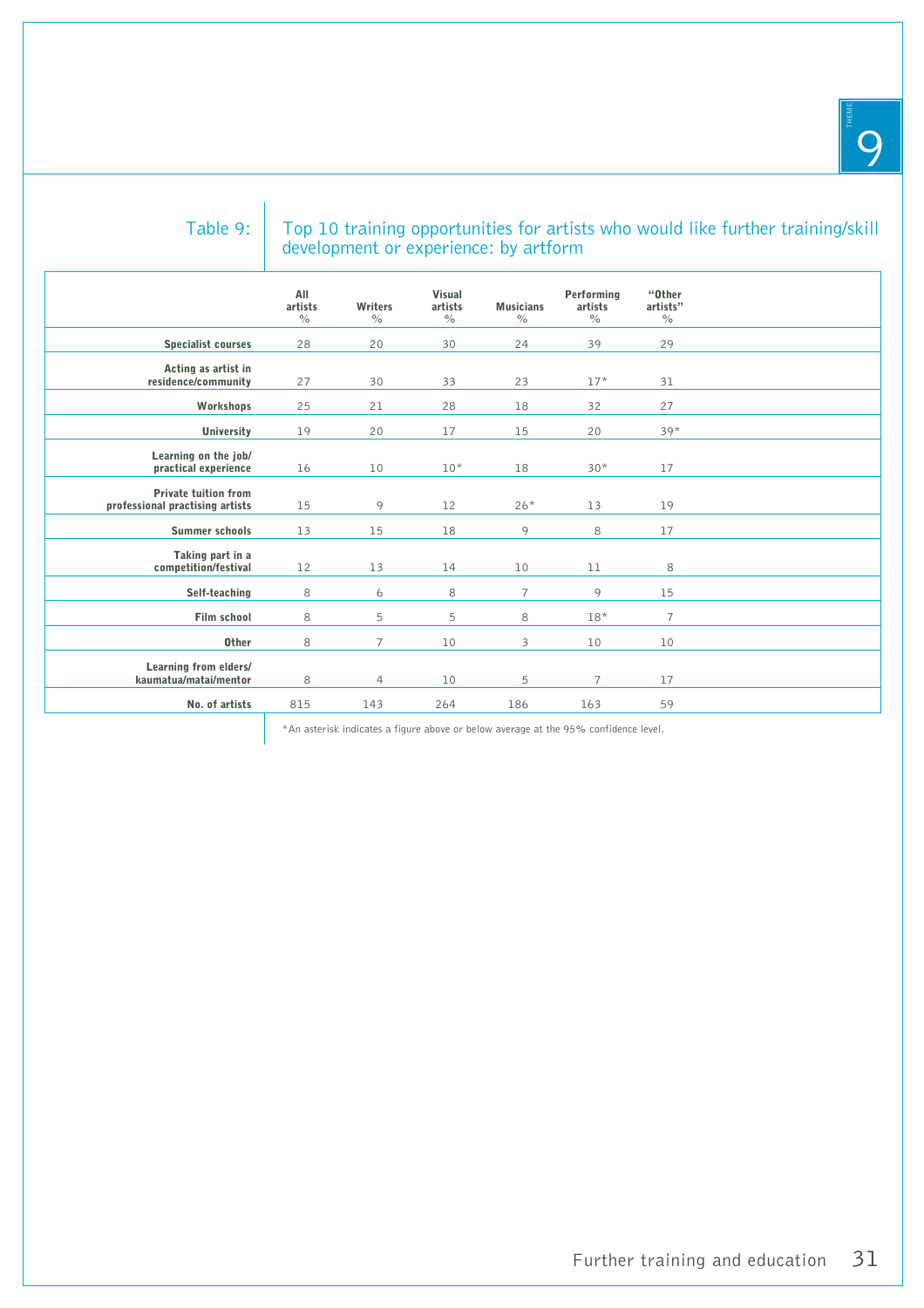

## Mentoring

"Often what you give is enthusiasm. It is no way to learn shortcuts. There are no shortcuts in art. Those looking for shortcuts are often profoundly disappointed in their mentors." (visual artist)

"The investment in older people usually flows on to younger people. It pays dividends many times over."

Artists were asked whether they had acted as a mentor at any stage, and whether they were mentoring someone at the time of the survey. If they were involved in mentoring at the time of the survey, they were asked to describe what the relationship involved.

#### Key findings

74% of artists have acted as mentors at some stage of their career and 56% of artists were acting as mentors at the time of the survey.

The most common mentoring activities identified by mentors were: advice (37%), training/tuition/teaching (30%), encouragement (29%), technical assistance (27%), support (20%) and sharing experiences (20%).

### Significant differences

#### Artform

"Other artists" and directors/producers were more likely than artists overall to be acting as mentors at the time of the survey (72% and 72% cf 56%).

Mentors from different artforms are more likely than mentors overall to provide the following types of mentoring:

- craft artists technical assistance (47% cf 27%)
- dancers training/tuition/teaching (51% cf 30%)
- writers publishing/proof reading (43%)
- "other artists" counselling/listening (23% cf 8%).

#### Mäori

Mäori artists were more likely than non-Mäori artists to be acting as mentors at the time of the survey (70% cf 55%).

#### Gender

Female artists and male artists are equally likely to act as mentors.

#### Career stage

Established artists were more likely than artists overall to have acted as a mentor at some stage (82% cf 74%) or to be acting as a mentor at the time of the survey (68% cf 56%)

Emerging artists were less likely than artists overall to have acted as a mentor at some stage (64% cf 74%) or to be acting as a mentor at the time of the survey (46% cf 56%).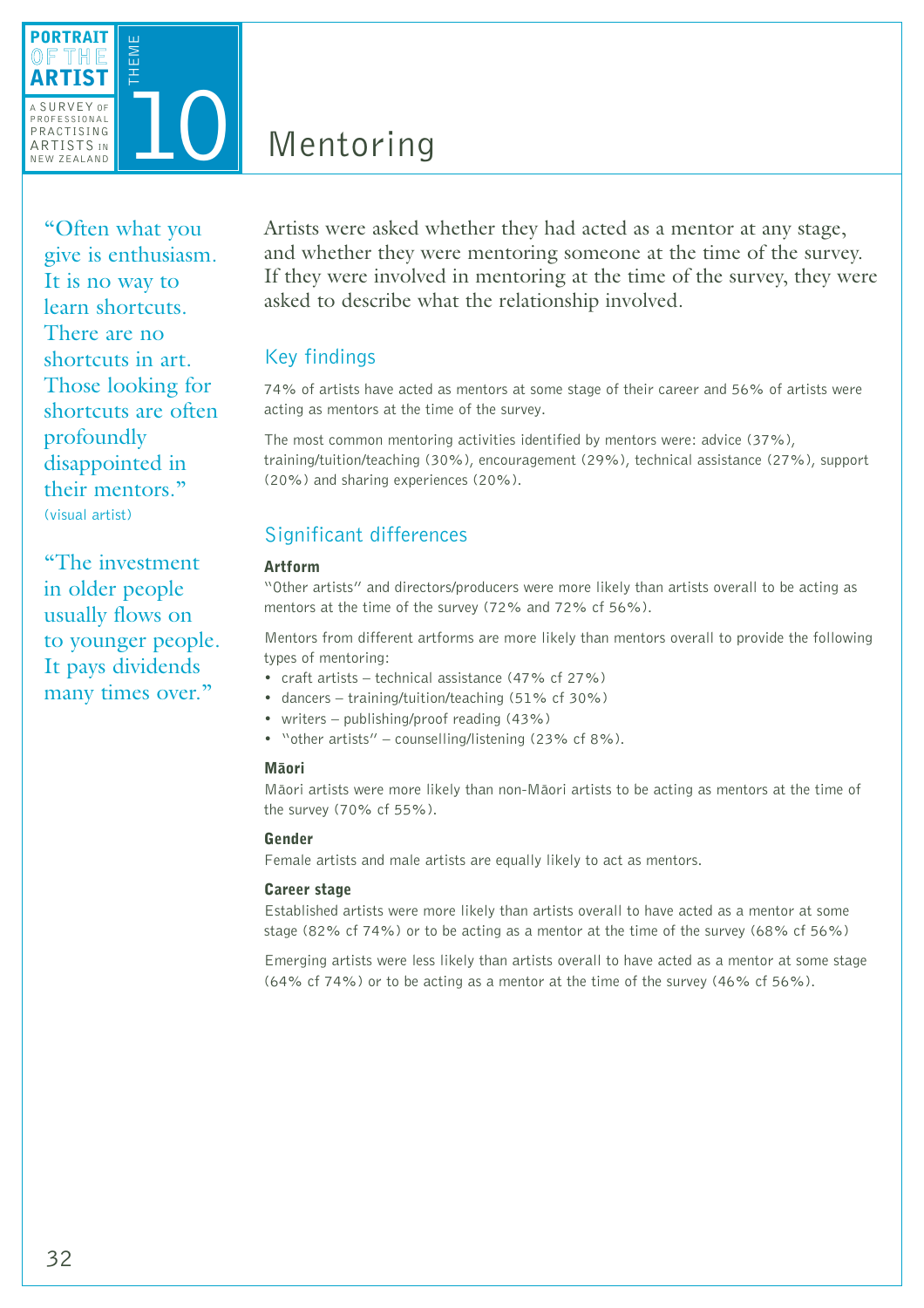### Table 10: Top 10 forms of mentoring: by artform

|                                    | All<br>artists<br>$\%$ | Writers<br>$\%$ | <b>Visual</b><br>artists<br>$\%$ | <b>Musicians</b><br>$\%$ | Performing<br>artists<br>$\%$ | "Other<br>artists"<br>$\%$ |  |
|------------------------------------|------------------------|-----------------|----------------------------------|--------------------------|-------------------------------|----------------------------|--|
| <b>General advice</b>              | 37                     | 41              | 40                               | 33                       | 34                            | 40                         |  |
| <b>Training/tuition/teaching</b>   | 30                     | 22              | 27                               | 32                       | 38                            | 35                         |  |
| Encouragement                      | 29                     | 28              | 30                               | 31                       | 30                            | 20                         |  |
| <b>Technical assistance/advice</b> | 27                     | $14*$           | $36*$                            | 32                       | 20                            | 18                         |  |
| Support                            | 20                     | 16              | 20                               | 14                       | 25                            | 34                         |  |
| <b>Sharing experiences</b>         | 20                     | 22              | 21                               | 16                       | 19                            | 20                         |  |
| Performance                        | 18                     | 11              | $11*$                            | 25                       | $28*$                         | 18                         |  |
| <b>Career guidance</b>             | 16                     | 15              | 13                               | 18                       | 20                            | 22                         |  |
| Assisting young people             | 13                     | 12              | 10                               | 16                       | 16                            | 14                         |  |
| <b>Marketing</b>                   | 10                     | 10              | 13                               | 5                        | 13                            | 9                          |  |
| No. of artists                     | 744                    | 130             | 247                              | 159                      | 143                           | 65                         |  |

\*An asterisk indicates a figure above or below average at the 95% confidence level.

37%

30% 29%

### Graph 10: | Top 10 forms of mentoring

|                         | <b>General advice</b>              |
|-------------------------|------------------------------------|
| $\overline{\mathbf{3}}$ | Training/tuition/teaching          |
| 29                      | <b>Encouragement</b>               |
| 27%                     | <b>Technical assistance/advice</b> |
| 20%                     | <b>Support</b>                     |
| 20%                     | <b>Sharing experiences</b>         |
| 18%                     | <b>Performance</b>                 |
| 16%                     | <b>Career quidance</b>             |
| 13%                     | <b>Assisting young people</b>      |
| 10%                     | <b>Marketing</b>                   |
|                         |                                    |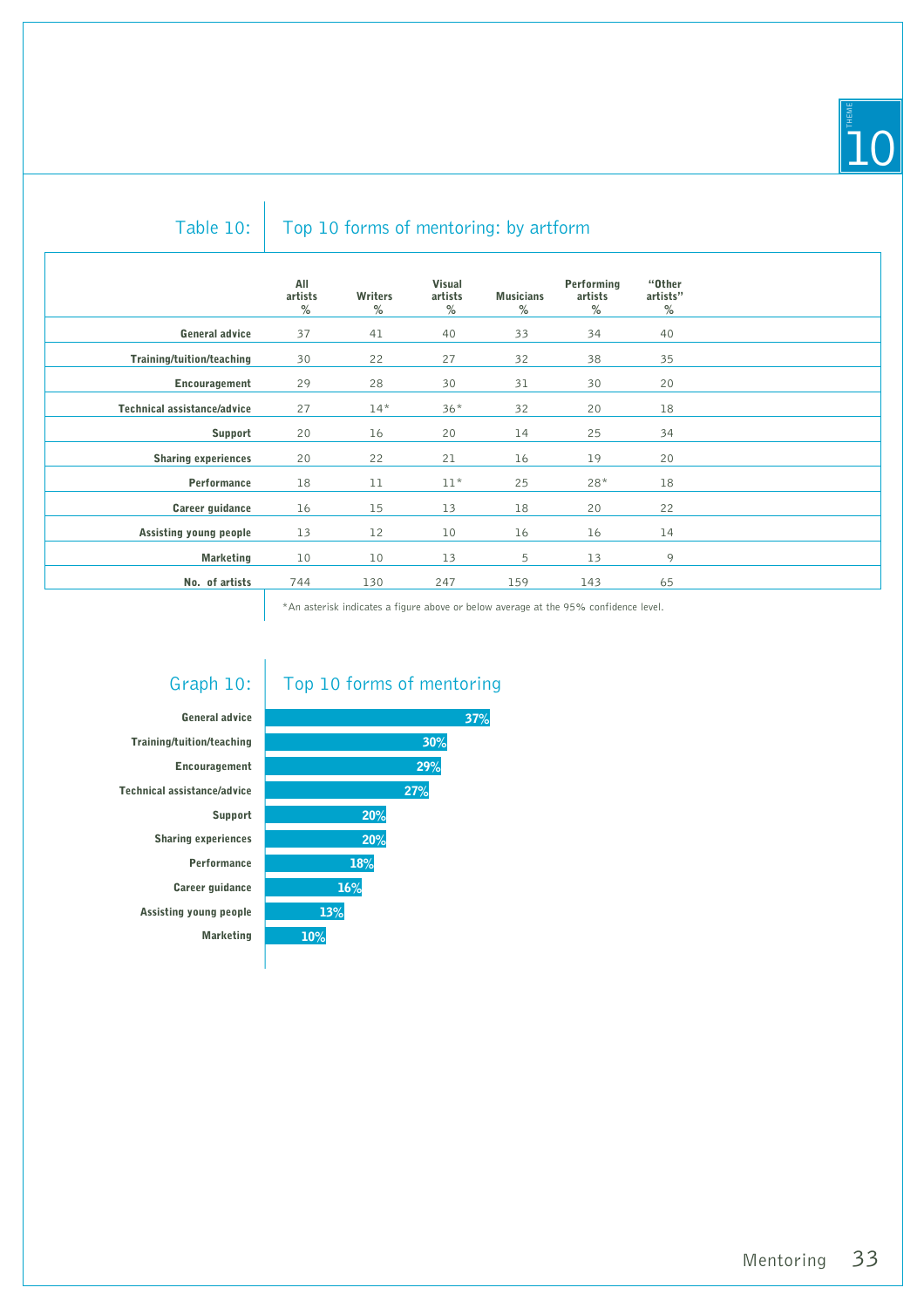

to do so much more back here."

## "International exposure allows you

This theme reports on the number of artists who have had overseas experience at some stage in their careers and in the five years prior to the interview. It also looks at the nature of the professional experiences. Theme 12 explores the impact of that experience.

International experience

#### Key findings

60% of artists have had experience overseas as professional practising artists and 72% of these artists had this experience in the previous five years.

The most popular overseas destinations for artists are Australia, the United States, Europe and Britain.

Of the artists with overseas experience in their principal artistic occupation in the previous five years, the top ten professional activities they undertook while overseas were:

- touring e.g. exhibitions/shows (37%)
- festival appearances (28%)
- workshops/seminars (28%)
- study/training (27%)
- guest lecturer/tutor/speaker (26%)
- freelance contract/project work (20%)
- commissioned to produce work (16%)
- working as a guest artist (14%)
- working as a member of an orchestra, dance company, cultural group etc (14%)
- an artist in residence (10%)
- teaching position (10%).

### Significant differences

#### Artform

Vocalists and conductors/instrumentalists are more likely than artists overall to have had experience overseas in their principal artistic occupation at some stage in their careers (76% and 78% cf 60%).

Actors are less likely than artists overall to have had experience overseas in the previous five years (50% cf 72%).

Writers are less likely than artists overall to have had experience overseas in their principal artistic occupation at some stage in their careers (46% cf 60%).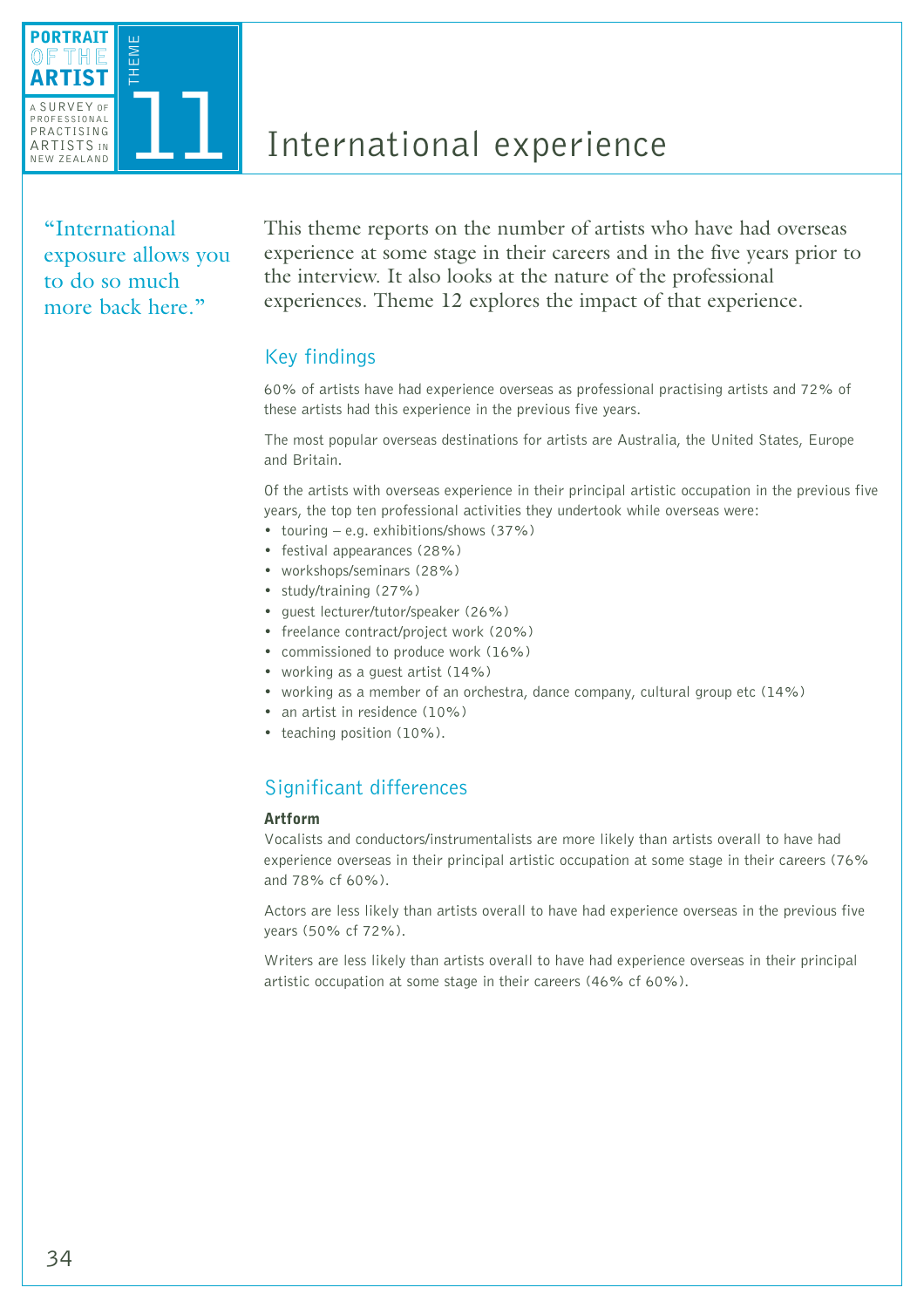

#### Mäori

Mäori artists are more likely than non-Maori artists to have had overseas experience in their principal artistic occupation at some stage in their career (70% cf 59%).

Of the artists with overseas experience in their principal artistic occupation in the previous five years, Mäori artists are more likely than non-Mäori artists to have had experience in the following ways:

- touring e.g. exhibitions/shows (53% cf 36%)
- festival appearances (45% cf 27%)
- workshops/seminars (58% cf 25%)
- working as a guest artist (28% cf 13%).

#### Gender

Of the artists with overseas experience in their principal artistic occupation in the previous five years, female artists are more likely than male artists to have gained overseas experience by:

- participating in workshops/seminars (33% cf 23%)
- undertaking study/training (38% cf 17%).

#### Career stage

Established artists have the highest level of overseas experience in their principal artistic occupation and emerging artists have the lowest level (70% cf 43%).

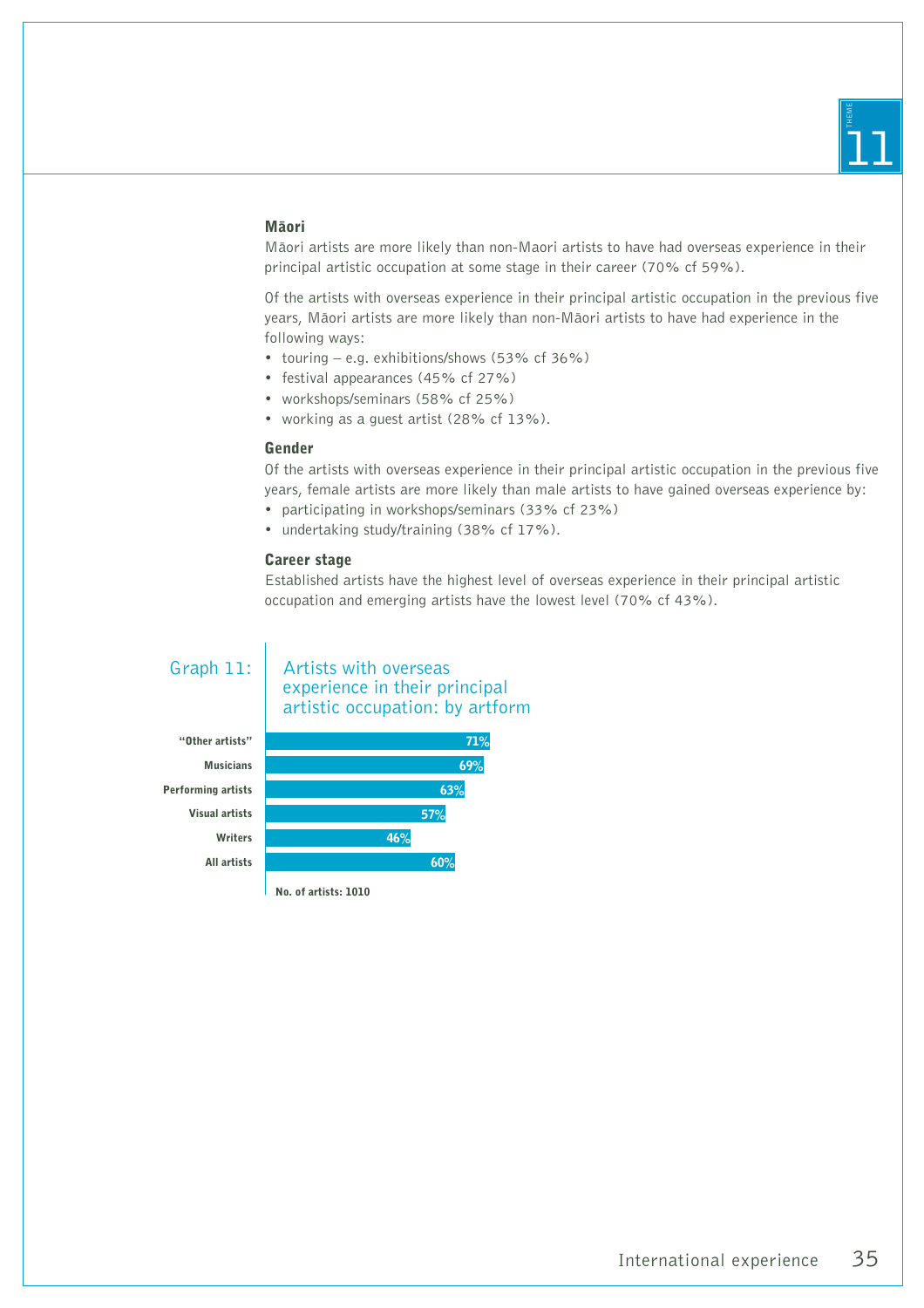

# The benefits of overseas experience

"Overseas experience is very enriching. It is part of a culture of people exploring and sharing across artforms." (dancer)

Artists who had gained overseas experience in their principal artistic occupation at some stage in their career were asked to identify both the benefits and any negative aspects of that experience. Other questions explored the role of New Zealand artists in acting as arts ambassadors while overseas, including being asked to give talks, presentations or workshops about the arts and culture of New Zealand or about specific artforms.

#### Key findings

Artists identified a number of benefits they gained from overseas experience, including:

- gathering new ideas/inspiration (72%)
- networking with peers and other artists (64%)
- increased exposure for their work (56%)
- enhanced reputation as an artist in New Zealand (53%)
- enhanced reputation as an artist internationally (41%)
- increased recognition of New Zealand art overseas (40%)
- greater market opportunities overseas (40%)
- felt more valued as an artist overseas than in New Zealand (34%)
- better income overseas (31%)
- ability to specialise in a particular field (31%)
- more work opportunities in their principal artistic occupation on return (28%)
- greater market opportunities at home (25%).

63% of artists who had had overseas experience in their principal artistic occupation at some stage in their careers did not identify any negative impacts from their overseas experience.

The main negative impacts identified included:

- financial hardship (41%)
- living and working away from home/New Zealand (12%)
- lack of recognition overseas of New Zealanders (10%).

Negative impacts mentioned less frequently included language and cultural difficulties, difficulties in re-adjusting on return to New Zealand, and interruption of careers in New Zealand.

42% of artists found they were expected to act as arts ambassadors and to be knowledgeable about New Zealand art. Most felt well-prepared for this role without any additional help.

#### Significant differences

#### Artform

Actors are less likely than artists overall to identify "increased exposure for my work" as a benefit of working overseas (38% cf 56%).

Directors/producers are more likely than artists overall to identify "enhanced reputation as an artist internationally" as a benefit of working overseas (63% cf 41%).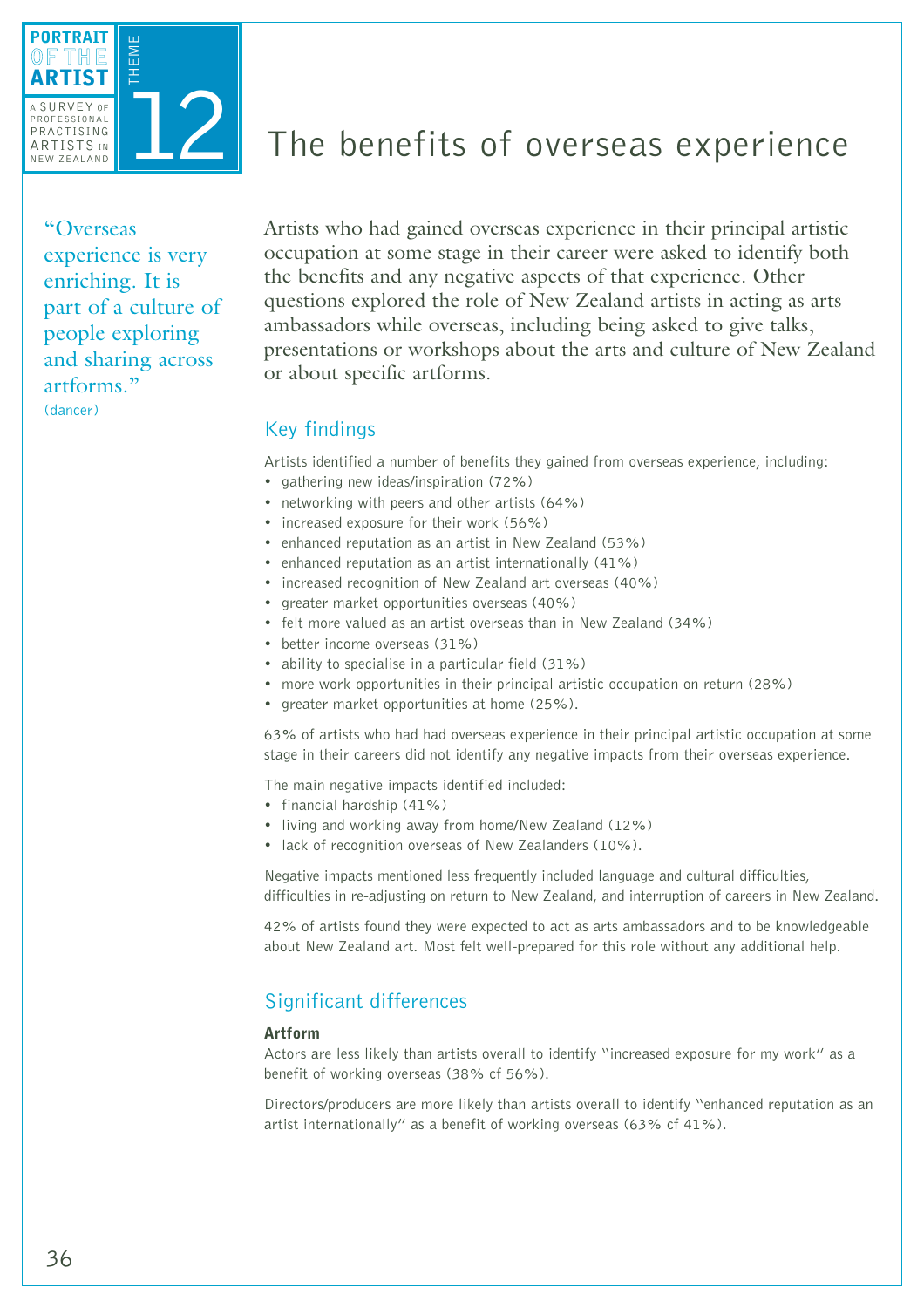#### Mäori

Mäori artists are more likely than non-Maori artists to identify that working overseas leads to increased recognition of New Zealand artists and their artwork (62% cf 38%).

Mäori artists are more likely than non-Mäori artists to be expected to act as arts ambassadors (64% cf 40%).

#### Gender

Male artists are more likely than female artists to identify "earning a better income" as a benefit of working overseas (37% cf 25%).

Female artists are more likely than male artists to identify "opportunities to specialise in a particular field" (35% cf 27%).

#### Table 12: The benefits for artists of gaining overseas experience in their principal artistic occupation: by artform

|                                                     | All<br>artists<br>$\%$ | Writers<br>$\%$ | <b>Visual</b><br>artists<br>$\%$ | <b>Musicians</b><br>$\%$ | Performing<br>artists<br>$\%$ | "Other<br>artists"<br>$\%$ |  |
|-----------------------------------------------------|------------------------|-----------------|----------------------------------|--------------------------|-------------------------------|----------------------------|--|
| Gathering new ideas/inspiration                     | 72                     | 66              | 70                               | 73                       | 77                            | 80                         |  |
| Networking with peers<br>and other artists          | 64                     | 51              | 56                               | 71                       | 72                            | 75                         |  |
| Increased exposure for my work                      | 56                     | 64              | 59                               | 54                       | 46                            | 58                         |  |
| Enhanced reputation as an artist in NZ              | 53                     | 44              | 51                               | 58                       | 51                            | 65                         |  |
| <b>Enhanced reputation as</b><br>an artist overseas | 41                     | 42              | 37                               | 39                       | 44                            | 53                         |  |
| <b>Greater market opportunities</b><br>overseas     | 40                     | 45              | 44                               | 36                       | 36                            | 35                         |  |
| Increased recognition of<br>NZ art overseas         | 40                     | 32              | 40                               | 40                       | 39                            | 55                         |  |
| Felt more valued overseas than in NZ                | 34                     | 31              | 30                               | 40                       | 36                            | 33                         |  |
| <b>Better income overseas</b>                       | 31                     | 40              | 26                               | 36                       | 29                            | 22                         |  |
| Able to specialise in a particular field            | 31                     | 25              | 29                               | 32                       | 33                            | 40                         |  |
| More work opportunities on return                   | 28                     | 19              | 29                               | 30                       | 31                            | 31                         |  |
| Greater market opportunities at home                | 25                     | 24              | 24                               | 26                       | 26                            | 25                         |  |
| <b>Other</b>                                        | $\mathbf{3}$           | 5               | 5                                | $\mathbf{1}$             | 3                             | $\overline{4}$             |  |
| No benefits perceived                               | 3                      | $\overline{c}$  | $\overline{7}$                   | $\mathbf{1}$             | 3                             | $\overline{c}$             |  |
| Not specified                                       | $\mathbf{1}$           | $\overline{c}$  | 1                                | $\overline{c}$           |                               |                            |  |
| No. of artists                                      | 637                    | 102             | 193                              | 162                      | 125                           | 55                         |  |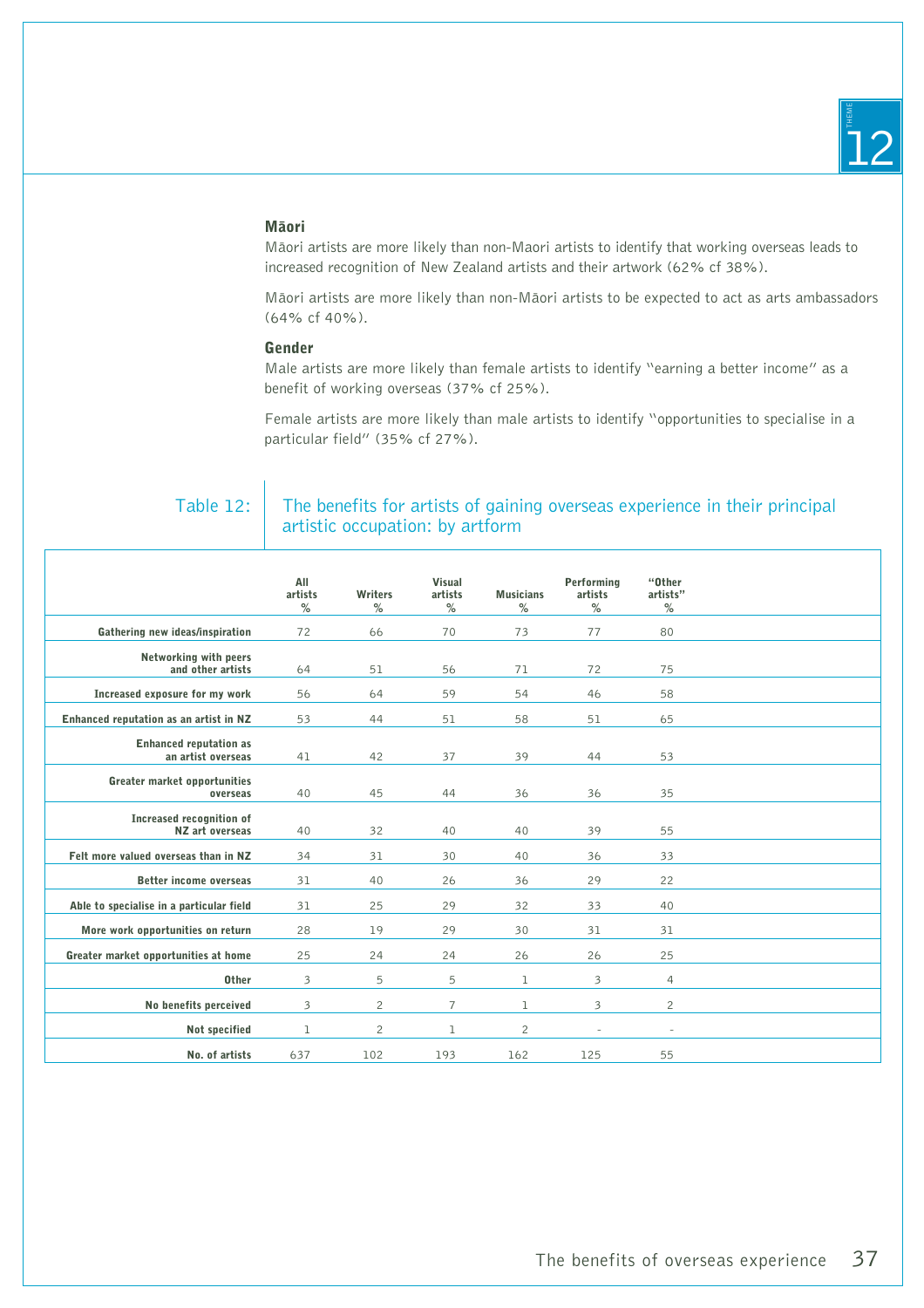

# The effect of Creative New Zealand grants

"Grants give you space for thoughts. Under pressure, your work becomes cramped. It is hard to get down the larger view. The good thing about money in the bank is that it gives you the freedom to get on with the work. You don't have to worry about the bills." (writer)

This theme describes artists' perceptions about the impact on their career of receiving a grant from the Arts Council/Creative New Zealand (a "Creative New Zealand grant"). Artists were asked whether they had received a Creative New Zealand grant at some stage in their career: if yes, whether the grant had been received in the previous five years, and what impact receiving (or not receiving) a grant had had on their career as an artist.

#### Key findings

96% of artists in the survey had applied for a Creative New Zealand grant at some stage in their career.

38% of artists in the survey had received a Creative New Zealand grant at some stage in their career.

A similar proportion of female and male artists had received a grant (39% cf 37%).

A similar proportion of Mäori and non-Mäori artists had received a grant (42% cf 38%).

Artists who had received a grant were asked to describe the ways in which the grant/s had influenced their career as an artist. The top six career influences were:

- the ability to complete a project (21%)
- the ability to be more creative/diversify/develop/experiment (15%)
- encouragement/confidence/motivation to keep working as an artist (15%)
- a boost to artist's credibility/recognition/reputation (11%)
- the opportunity to increase arts knowledge/skills/experience (13%)
- a financial boost (13%).

12% of artists who had received a grant said it had not influenced their career.

Artists who had received a grant also identified that the grant had:

- allowed them to take the time to work on their art (9%)
- led to the creation of a career opportunity and/or work that led to further work (9%)
- enabled them to travel in New Zealand and/or overseas (9%).

Artists in different artforms reported different benefits as a result of receiving a grant. These include:

- writers encouragement/motivation/confidence (32%); able to complete a project (23%); financial boost (18%); ability to work for a concentrated length of time (18%); credibility/recognition/reputation (15%)
- visual artists ability to be creative/diversify (19%); helped establish equipment/workshop (17%); able to complete a project (16%)
- musicians ability to complete a project (22%)
- performing artists ability to complete a project (27%); ability to be creative/diversify (20%)
- "other artists" increased skills and knowledge  $(21\%)$ ; ability to complete a project  $(19\%)$ ; ability to be creative/diversify (17%); led to other opportunities or arts work (17%).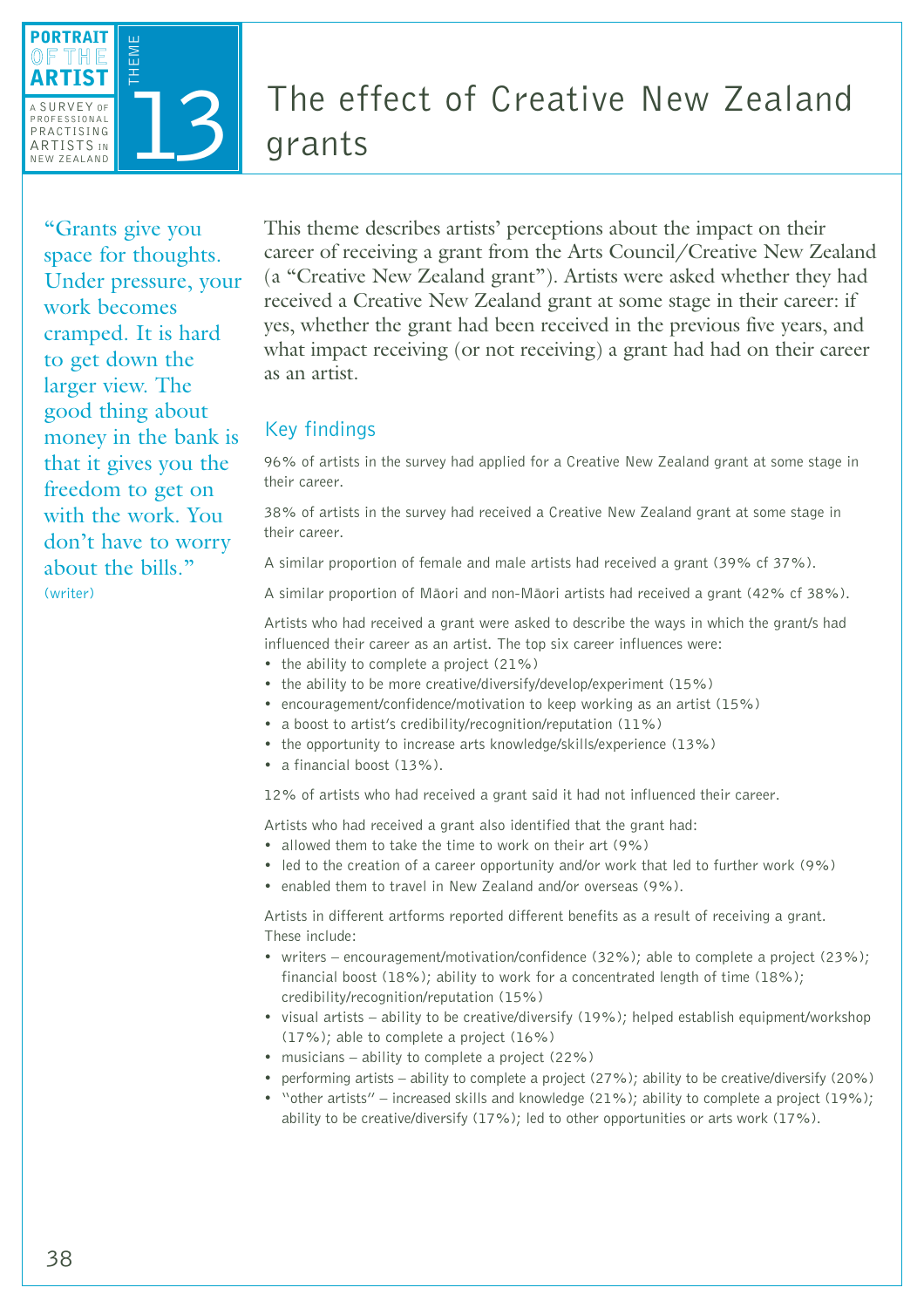62% of artists surveyed had never received a Creative New Zealand grant. 94% of this group had applied for a grant at some stage in their career. Artists were asked to describe the influence on their career of not receiving a grant:

- 41% of artists who had never received a grant said it had not had any influence on their career as an artist.
- The only negative influence reported by more than 10% of all artists who had not received a grant was that it had restricted their ability to produce work (11%).

#### Significant differences

#### Artform

Of the artists in the survey who had received a grant:

- Writers are twice as likely as artists overall to report that receiving a grant gave them encouragement and confidence in their work (32% cf 15%), and enabled them to work on an arts project for a concentrated length of time (18% cf 9%).
- Visual artists are more likely than artists overall to report that receiving a grant helped them establish a workshop or buy equipment for their arts practice (17% cf 5%).
- "Other artists" are more likely than artists overall to have received a grant at some stage in their career (58% cf 38%).

Table 13: Artists who have received a Creative New Zealand grant: by gender, ethnicity, career stage and artform

|                                                              | Artists who have<br>received a grant<br>$\%$ |  |  |
|--------------------------------------------------------------|----------------------------------------------|--|--|
| All artists                                                  | 38                                           |  |  |
| Female                                                       | 39                                           |  |  |
| <b>Male</b>                                                  | 37                                           |  |  |
| Māori                                                        | 42                                           |  |  |
| Non-Māori                                                    | 38                                           |  |  |
| <b>Emerging artists</b>                                      | 30                                           |  |  |
| <b>Established artists</b>                                   | 43                                           |  |  |
| <b>Established but not working</b><br>to their full capacity | 38                                           |  |  |
| Writers                                                      | 42                                           |  |  |
| <b>Visual artists</b>                                        | 31                                           |  |  |
| <b>Musicians</b>                                             | 33                                           |  |  |
| <b>Performing artists</b>                                    | 44                                           |  |  |
| "Other artists"                                              | 58                                           |  |  |
| No. of artists                                               | 1010                                         |  |  |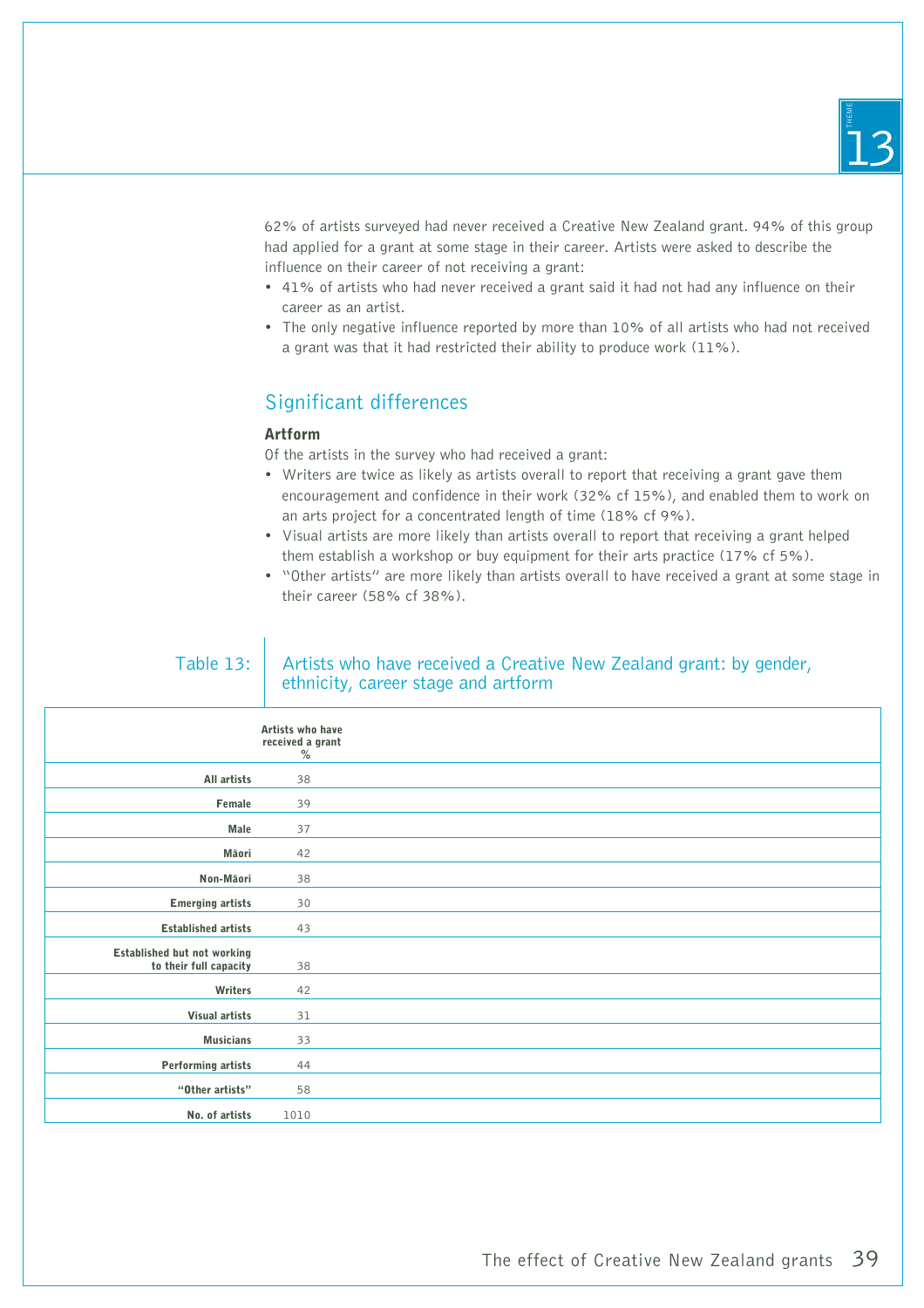

## "Artists express the soul of the country in all its richness and diversity."

Artists were asked a range of questions about what their career as an artist means to them. They were asked what they value most about their arts career and what they value least; what the major achievements or highlights of their artistic careers have been to date; and what keeps them going as an artist. They were also asked about their role in the development of a New Zealand cultural identity.

In this part of the survey artists were asked open-ended questions rather than being asked to select answers from a set list of responses. The answers were then grouped into categories. This approach tends to result in a wide range of responses and, correspondingly, low percentages for any one category of response. Therefore, this theme presents a general overview of artists' comments.

## Key findings

#### What do artists value most about their arts career?

Artists value the personal and professional satisfaction; the opportunity to practise their art; and the enjoyment and pleasure they get from doing so.

They also value:

- the ability and opportunity to express themselves creatively
- artistic freedom
- the contribution they make to other people's lives
- the opportunity to develop their professional skills
- interaction and recognition by their peers and audiences
- the challenge and stimulation of an arts career
- being "their own boss"
- making a living from their art
- the opportunity to teach and to pass on their skills and knowledge.

#### What do artists value least about their arts career?

Some artists answered that they value everything about their arts career.

Factors that artists value least are low income/lack of financial rewards and insecurity/unreliability of work and income opportunities.

Other factors include:

- workload pressure
- limited time to practise their artwork
- handling the celebrity and fame of their success
- the commercialisation of art
- health risks and poor work environments.

In addition, some artists feel isolated because of the solitary nature of their work. Lack of support and recognition from their peers and others in the arts sector are also factors that artists value least about their arts career.

"My greatest enjoyment comes from teaching other people."

"I want to make people think, contemplate and dream."

#### "It gives me a thrill that people think my work is good and are prepared to pay for it."

"The constant worry about money and future work is really hard to take."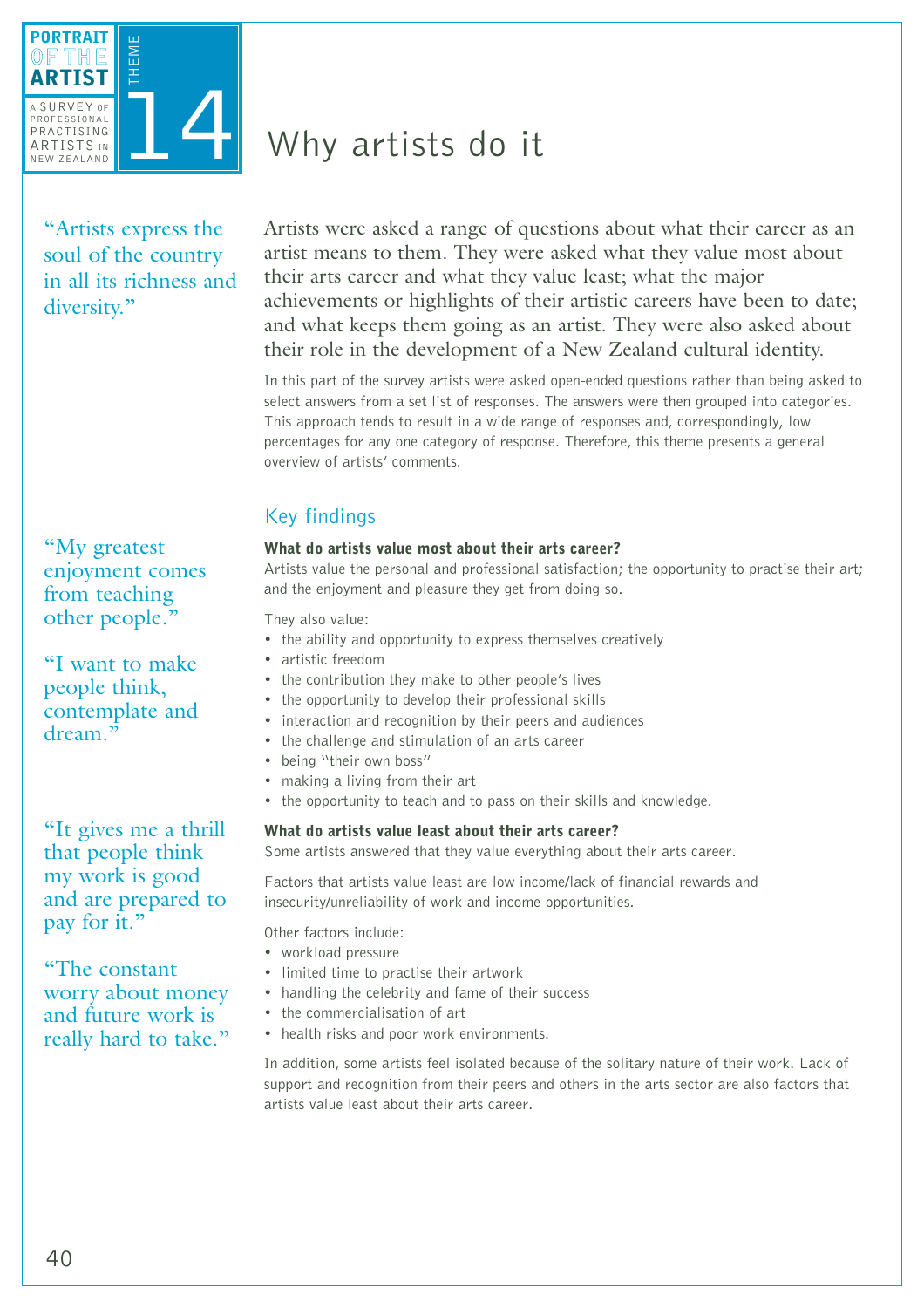

"I'm really proud to have reached a level where we can support ourselves doing what we like doing."

#### "I'm taking over where my ancestors left off."

"Personally I have found nothing else which can elate or deflate me to such a degree – it is almost hypnotic."

#### What are artists' major achievements and highlights?

Artists were asked to identify the major achievements or highlights of their career. These included:

- creating something original
- gaining recognition and acknowledgement for their art
- receiving a national award
- working with other professional artists
- having their work appreciated and valued by others
- publishing, exhibiting, performing and practising their artwork
- being able to earn a living/support their family from their artwork
- teaching, training and helping other artists develop their own professional skills.

#### What motivates artists to keep going?

Artists were also asked to identify the key motivating factors that kept them practising their artwork as professional artists. These factors included:

- love and passion for their artwork
- the creative process and always having new ideas
- the challenge and desire to succeed as professionals
- nothing they wanted to do more or could do the "compulsion" to be an artist
- the need to communicate to others and to express themselves
- the overall enjoyment and personal satisfaction from practising their artwork
- their goals, ambitions and belief in themselves as artists
- working with other artists
- having to make a living
- recognition both by the public and their peers.

#### How do artists see their role in developing New Zealand's cultural identity?

Most of the artists surveyed believe they play a significant or positive role in the development of New Zealand's cultural identity. They describe their roles as helping create a unique national cultural identity, and reflecting and expressing life in New Zealand, including its cultural diversity.

Some artists also see their role as:

- adding to wellbeing and the quality of life
- providing a record of our history, including the preservation of traditional Mäori art practices
- encouraging New Zealanders "to have a look" at themselves
- promoting New Zealand through their art (both here and overseas)
- providing entertainment
- increasing national pride.

"Helping to affirm and celebrate who we are, where we've come from and where we're going to."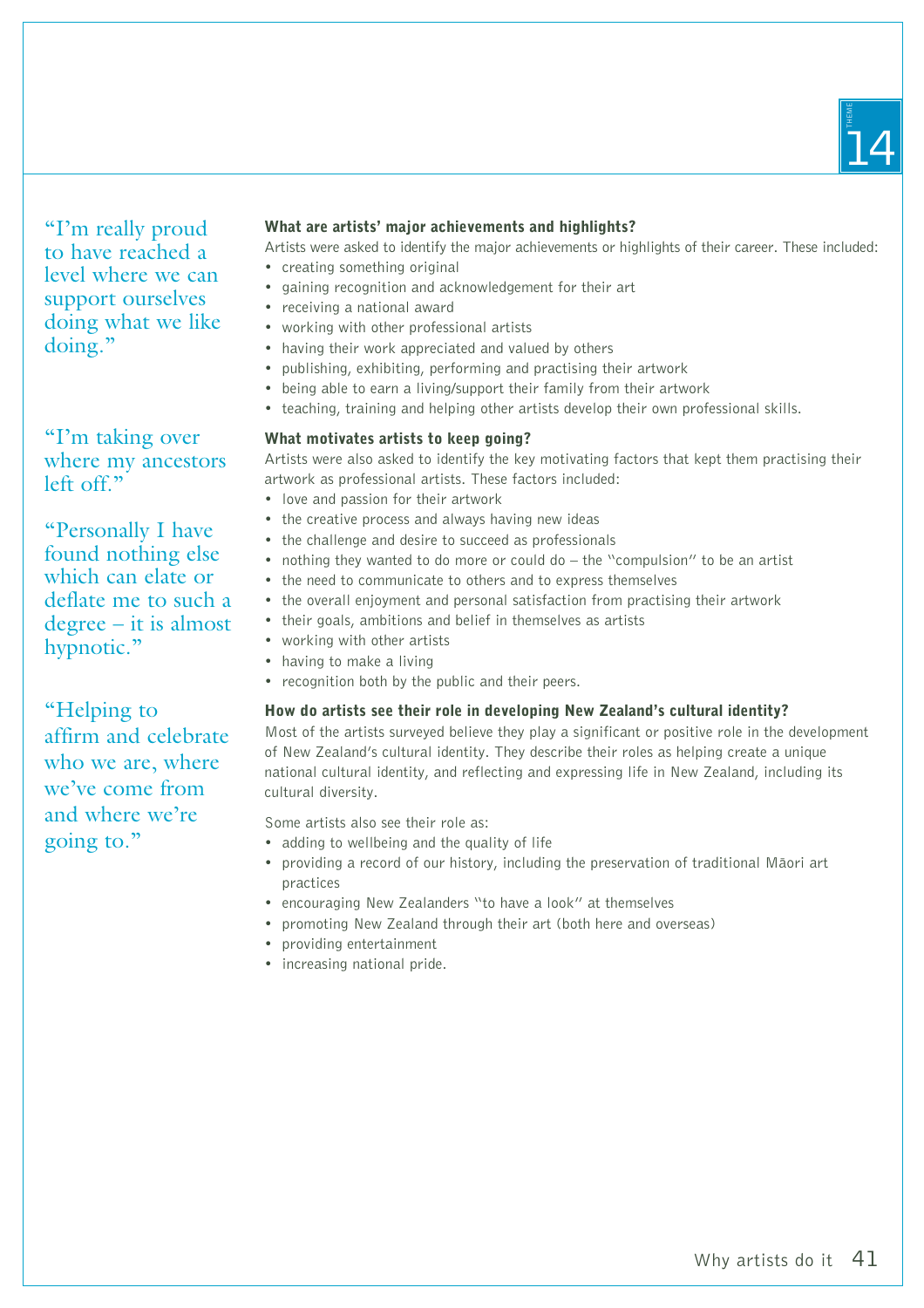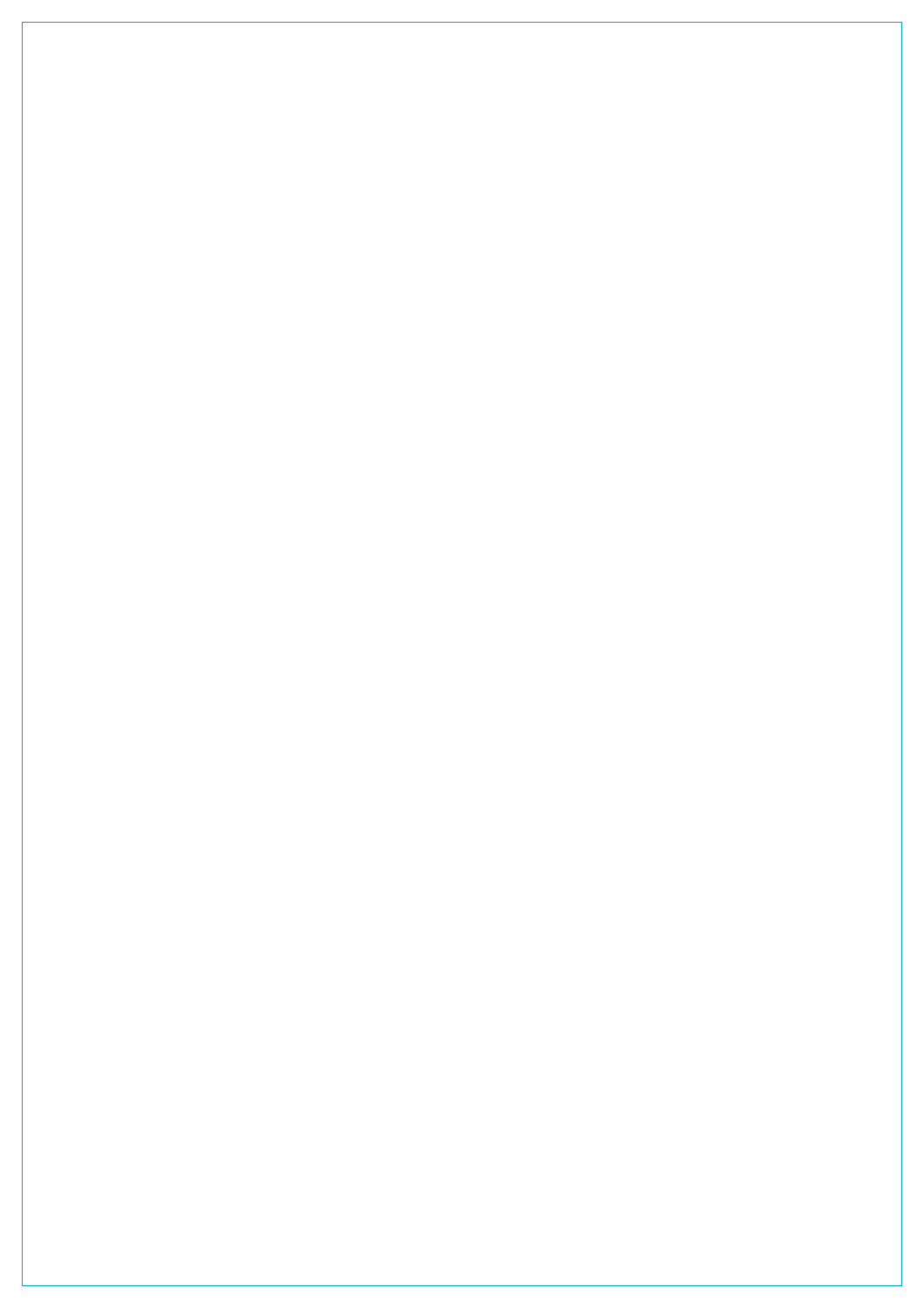# ARTISTS WORKING AND EARNING <sup>|</sup> TE MAHI ME TE UTU A NGÄ TANGATA PÜKENGA

"Being freelance is a juggling act. You have to make sure you have work and not double book yourself." "I became a fast turn-around director to survive commercially, but I still dream of doing something more arty." "I have made this decision that I will probably be poor for the rest of my life. Poor but happy."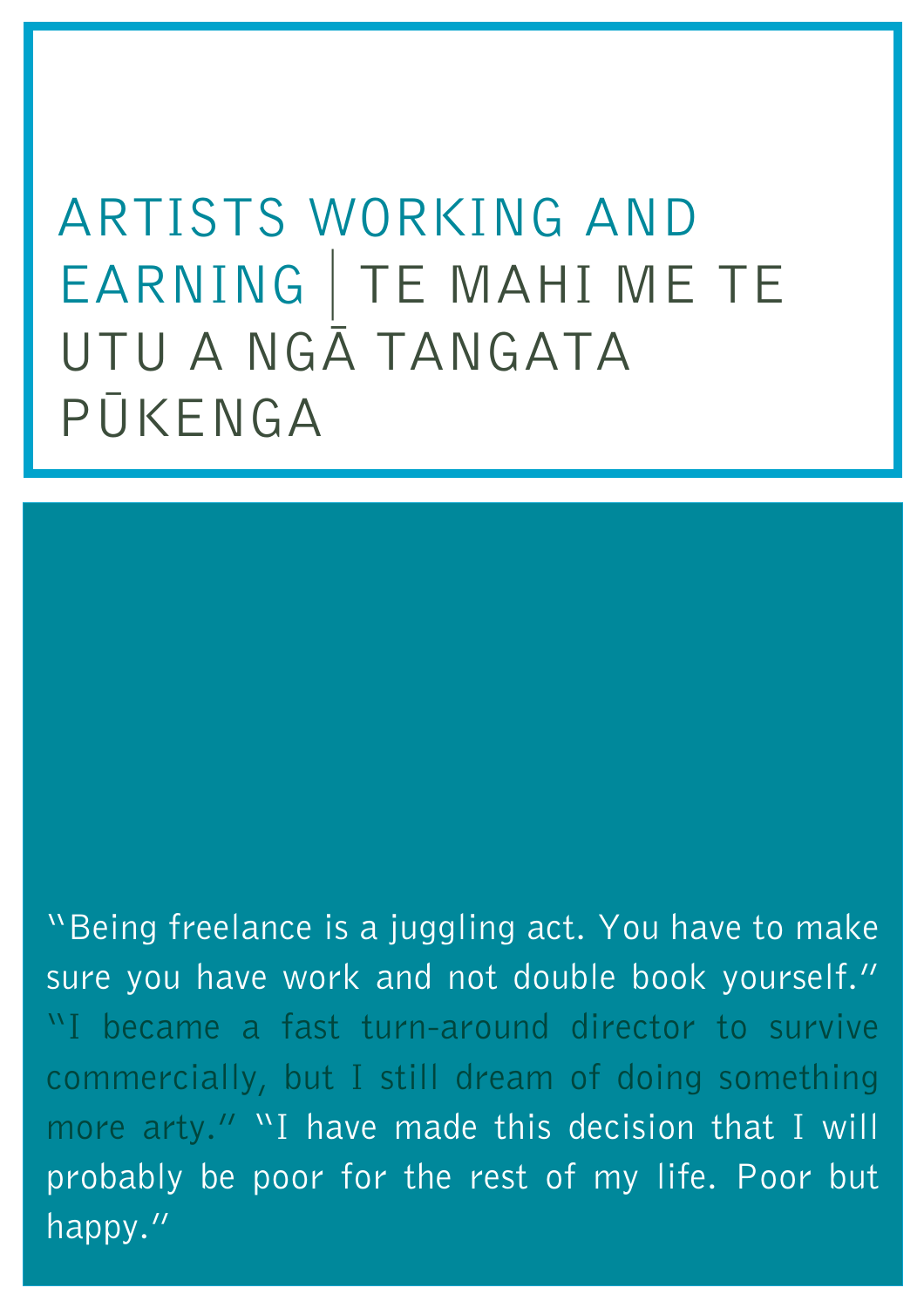

# Artists' employment arrangements

"Most of my colleagues rely on some sort of regular income from teaching to support themselves as artists." This theme focuses on artists' employment arrangements. Artists were shown a list of employment arrangements and asked to select the one that best described their situation in the previous financial year. They were also asked whether they had employed any permanent or longterm employees, or provided any training positions or apprenticeships.

#### Key findings

70% of artists overall can be broadly categorised as self-employed or freelance individuals while 17% are employed and drawing a salary or wages. By comparison, 13% of the New Zealand labour force is self-employed, 79% are employees and 7% are employers (year ended March 2000, Statistics New Zealand).

Self-employed or freelancing employment arrangements were defined as:

- working independently of any employer, client or representative (33% of artists overall)
- working on a short-term contract or project basis for one or more organisations/marae/clients (18%)
- the artist's work being handled by a representative/agent/gallery etc (9%)
- the artist carrying out their own project/s with other professional artists (10%).

10% of artists employ people in paid long-term or permanent positions. 85% of these positions are part-time (less than 30 hours per week).

10% of artists offer training or apprenticeship positions. 77% of these positions are part-time.

#### Significant differences

#### Artform

Writers are more likely than artists overall to work independently of any employers, clients or representatives (48% cf 33%). Writers are also more likely than artists overall to have "no working arrangements" (10% cf 5%).

Visual artists are more likely than artists overall to work independently of employers, clients or representatives (45% cf 33%).

Performing artists are more likely than artists overall to work for one or more clients/organisations on a short-term contract or project basis (30% cf 18%), and are less likely to work independently of an employer/client/representative (11% cf 33%).

Musicians are more likely than artists overall to work as self-employed or freelance individuals by initiating their own projects with other professional artists (17% cf 10%).

"Other artists" are more likely than artists overall to be employed on a salary or wage (53% cf 17%).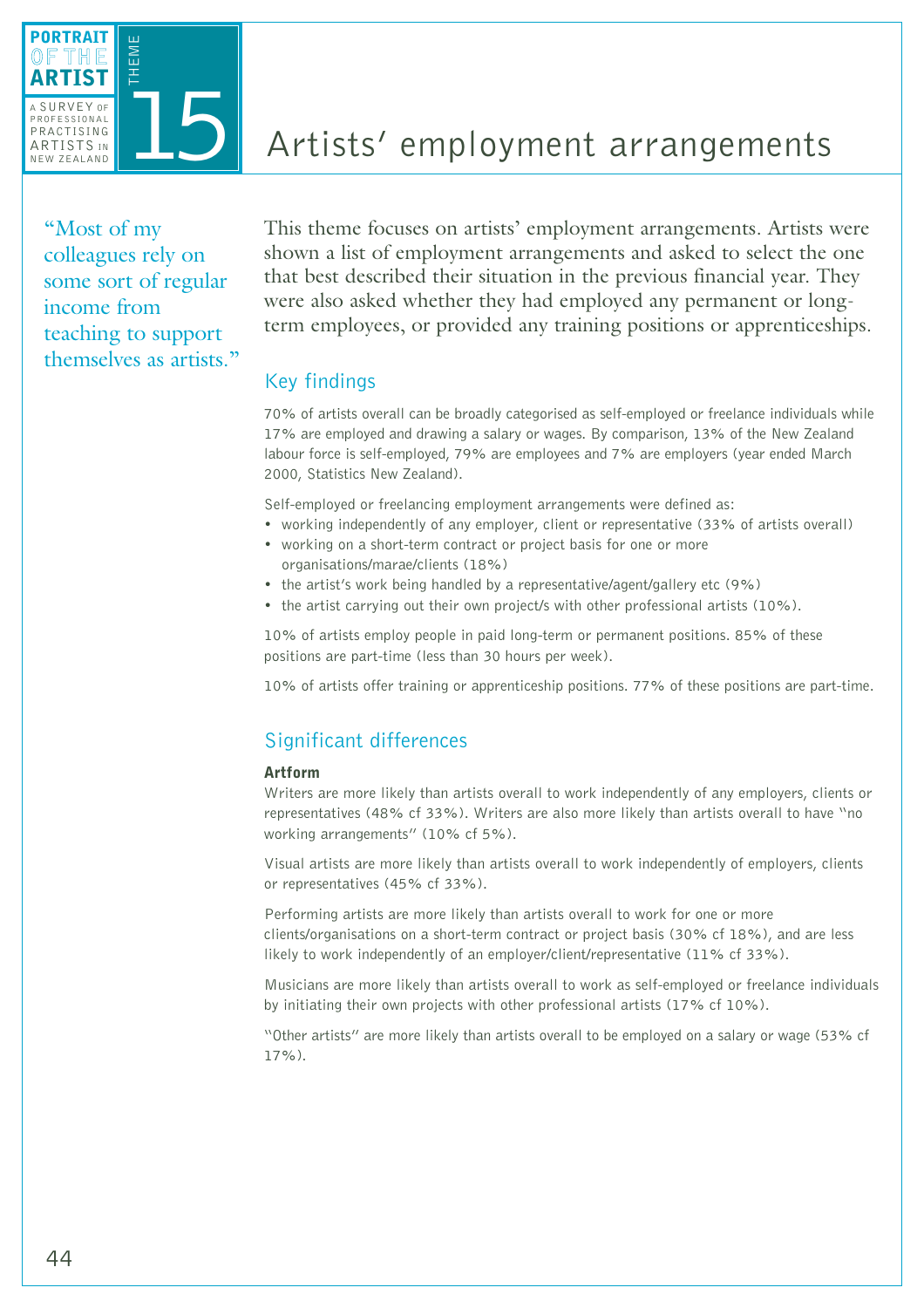## Table 15: Artists' employment arrangements in the previous financial year: by artform

|                                                                                                                            | All<br>artists<br>$\frac{1}{\sqrt{2}}$ | Writers<br>$\frac{0}{0}$ | <b>Visual</b><br>artists<br>$\%$ | <b>Musicians</b><br>$\frac{1}{\sqrt{2}}$ | Performing<br>artists<br>$\frac{0}{0}$ | "Other<br>artists"<br>$\frac{0}{0}$ |  |
|----------------------------------------------------------------------------------------------------------------------------|----------------------------------------|--------------------------|----------------------------------|------------------------------------------|----------------------------------------|-------------------------------------|--|
| Self-employed: independent of<br>employer/client/representative                                                            | 33                                     | $48*$                    | $45*$                            | 26                                       | $11*$                                  | 13                                  |  |
| Self-employed: working on a project<br>or short-term contract for one or<br>more companies/organisations/<br>marae/clients | 18                                     | 13                       | $11*$                            | 21                                       | $30*$                                  | 17                                  |  |
| Employed on salary/wages by one<br>or more companies or organisations                                                      | 17                                     | 11                       | 13                               | 16                                       | 20                                     | $53*$                               |  |
| Self employed - initiating<br>own projects with other<br>professional artists                                              | 10                                     | 8                        | 9                                | $17*$                                    | 11                                     | 3                                   |  |
| Work handled by a<br>representative (agent, gallery etc)                                                                   | 9                                      | $\overline{7}$           | 13                               | $\mathbf{3}$                             | 12                                     | $\mathbf{1}$                        |  |
| Work as part of a co-operative<br>or partnership with other<br>professional artists                                        | $\overline{7}$                         | $\overline{c}$           | 5                                | 12                                       | 11                                     | $\mathbf 1$                         |  |
| No formal working arrangement                                                                                              | 5                                      | $10*$                    | $\overline{4}$                   | $\mathbf{3}$                             | $\overline{2}$                         | 6                                   |  |
| Employed on long-term contract or<br>retainer by one or more companies/<br>organisations/marae                             | $\overline{c}$                         | 3                        | < 0.5                            | $\overline{c}$                           | 3                                      | $\overline{7}$                      |  |
| Other arrangements                                                                                                         | < 0.5                                  | $\mathbf{1}$             | $\overline{a}$                   |                                          |                                        |                                     |  |
| No. of artists                                                                                                             | 1010                                   | 197                      | 328                              | 225                                      | 188                                    | 72                                  |  |

\*An asterisk indicates a finding above or below the average for all artists at the 95% confidence level. <means less than.

#### Graph 15: | Artists' employment arrangements

| Self-employed: independent of<br>employer/client/representative                                      | 33% |
|------------------------------------------------------------------------------------------------------|-----|
| ıloyed: working on a project or<br>-term contract for one or more<br>ies/organisations/marae/clients | 18% |
| on salary/wages by one or more<br>companies or organisations                                         | 17% |
| loyed – initiating own projects<br>with other professional artists                                   | 10% |
| rk handled by a representative<br>(agent, gallery etc)                                               | 9%  |
| ork as part of a co-operative or<br>with other professional artists                                  | 7%  |
| o formal working arrangement                                                                         | 5%  |
| loyed on long-term contract or<br>retainer by one or more                                            | 2%  |

Employed on salary/wages by one or more companies or organisations 17% 18% Self-employed: working on a project or short-term contract for one or more companies/organisations/marae/clients

Self employed – initiating own projects with other professional artists

Work handled by a representative (agent, gallery etc)

Work as part of a co-operative or partnership with other professional artists

No formal working arrangement

2% Employed on long-term contract or retainer by one or more companies/organisations/marae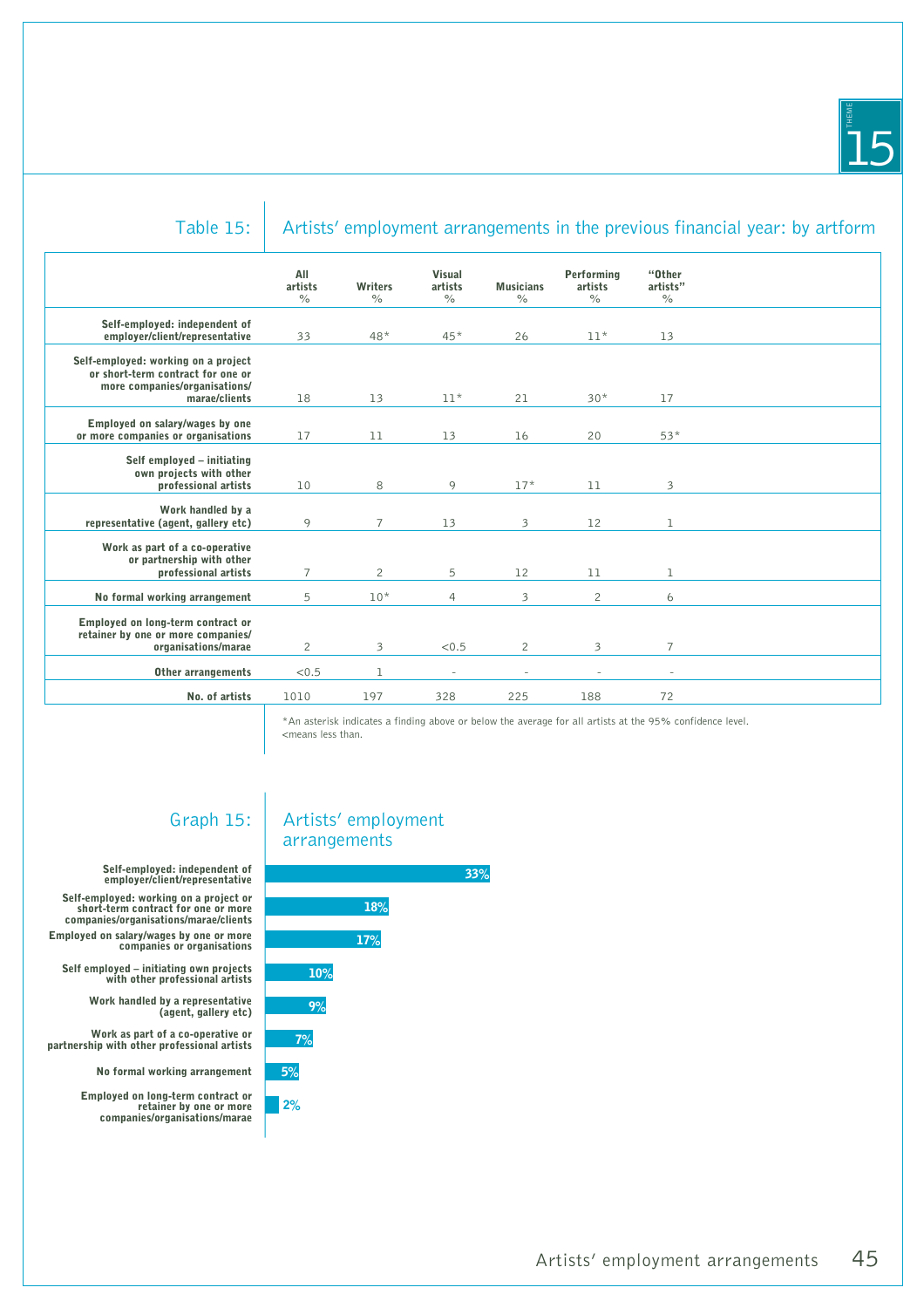

# How artists spend their working time

"I have become very diverse – textiles, sculpture, set design, installations, performance. I enjoy it. It has been very interesting for me to diversify. It suits me because I like doing different things." (visual artist)

This theme focuses on how artists spend their working time. Artists were asked how many hours per week on average they spend working on creative work in their principal artistic occupation; how many hours they spend on other arts-related work (including non-creative work in their principal artistic occupation such as promotion); and how many hours on non-arts work. They were also asked how they would ideally spend their working time, and to detail any factors preventing them from spending more time on their creative work in their principal artistic occupation.

In this theme, the definition of the term "work" does not include unpaid work such as voluntary work, domestic responsibilities and study/training. The term "creative work" was defined as "creative work including rehearsals etc but not including teaching, administration etc". The term "all arts-related work" is used to describe time spent on both an artist's principal artistic occupation and all other arts-related work.

Note: this theme doesn't highlight significant differences between groups of artists for time spent on different types of work activities because the 95% significance test was not run against this data. The test was run against data on preventative factors, and significant differences are described in the text.

#### Key findings

On average, artists work 40 hours per week.

80% of this time is spent on all arts-related work and 20% on non-arts-related work.

On average, artists spend 50% of the week working at their creative work in their principal artistic occupation.

78% of artists would like to spend more time working on creative work in their principal artistic occupation.

93% of artists would like to spend none of their working time on non-arts-related work.

The main factors preventing artists from spending more time working on their creative work in their principal artistic occupation are:

- insufficient income from the arts to make a living/need to earn income from non-arts sources (62%)
- domestic responsibilities, including family/children/aged parents etc (38%)
- continuous work not available in their principal artistic occupation (30%)
- market saturation/the market for the work is too small (24%)
- insufficient capital to invest in tools/resources/materials etc (20%).

#### Artform

Visual artists spend the most time per week working on creative work in their principal artistic occupation (25 hours cf 20 hours for artists overall) and "other artists" spend the least time (13 hours).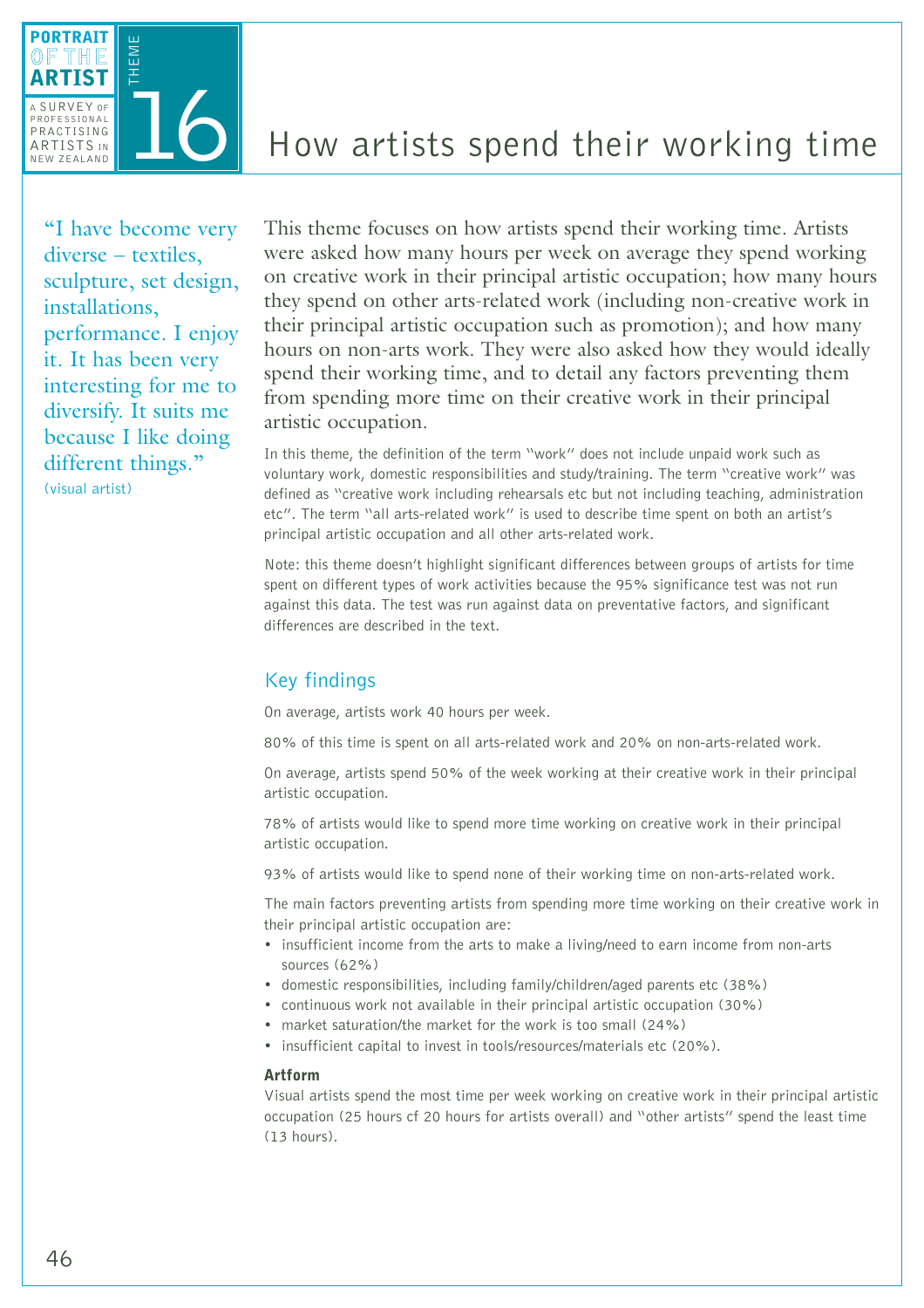Writers spend the greatest number of hours per week on non-arts-related work (12 hours cf 8 hours for artists overall) and "other artists" the least number of hours on non-arts-related work (3 hours). Visual artists also spend a relatively small number of hours per week on nonarts-related work (5 hours).

Artists working in the following artforms differ from artists overall in the level to which they identify particular factors that prevent them from spending more time on creative work in their principal artistic occupation:

- Visual artists are more likely to identify domestic responsibilities (50% cf 41%) and less likely to identify a lack of continuous work (13% cf 32%) or the lack of a career path (9%  $cf$  14%).
- Musicians and performing artists are more likely to identify a lack of continuous work (51% and 54% cf 32%).
- Writers are more likely to identify insufficient income (70% cf 59%) and are less likely to identify insufficient capital to invest in tools/resources/materials (16% cf 26%) or lack of access to materials/equipment/workspace (6% cf 13%).
- "Other artists" are less likely to identify market saturation/small market (15% cf 30%) or lack of continuous work (17% cf 32). 32% of "other artists" did not identify any factors preventing them from spending more time on their creative work in their principal artistic occupation, compared with 12% of artists overall.

#### Mäori

Mäori artists are more likely than non-Mäori artists to be prevented from spending more time on their creative work in their principal artistic occupation because of lack of access to materials/equipment/workspace (17% cf 6%).

#### Gender

Female artists are more likely than male artists to be prevented from spending more time on their creative work in their principal artistic occupation because of domestic responsibilities (45% cf 31%) and injury or illness (13% cf 6%).

#### Career stage

Established artists spend the most time on creative work in their principal artistic occupation (26 hours per week cf 18 hours for emerging artists and 16 hours for established artists who are not working to full capacity).

24% of established artists did not identify any factors preventing them from spending more time on creative work in their principal artistic occupation, compared with 5% of artists at other stages of their career.

Established artists are less likely than other artists to identify the following factors as preventing them from spending more time on their creative work in their principal artistic occupation:

- insufficient income
- a lack of continuous work
- insufficient capital to invest in tools/resources/materials etc
- lack of access to materials/equipment/workspace
- lack of a career path.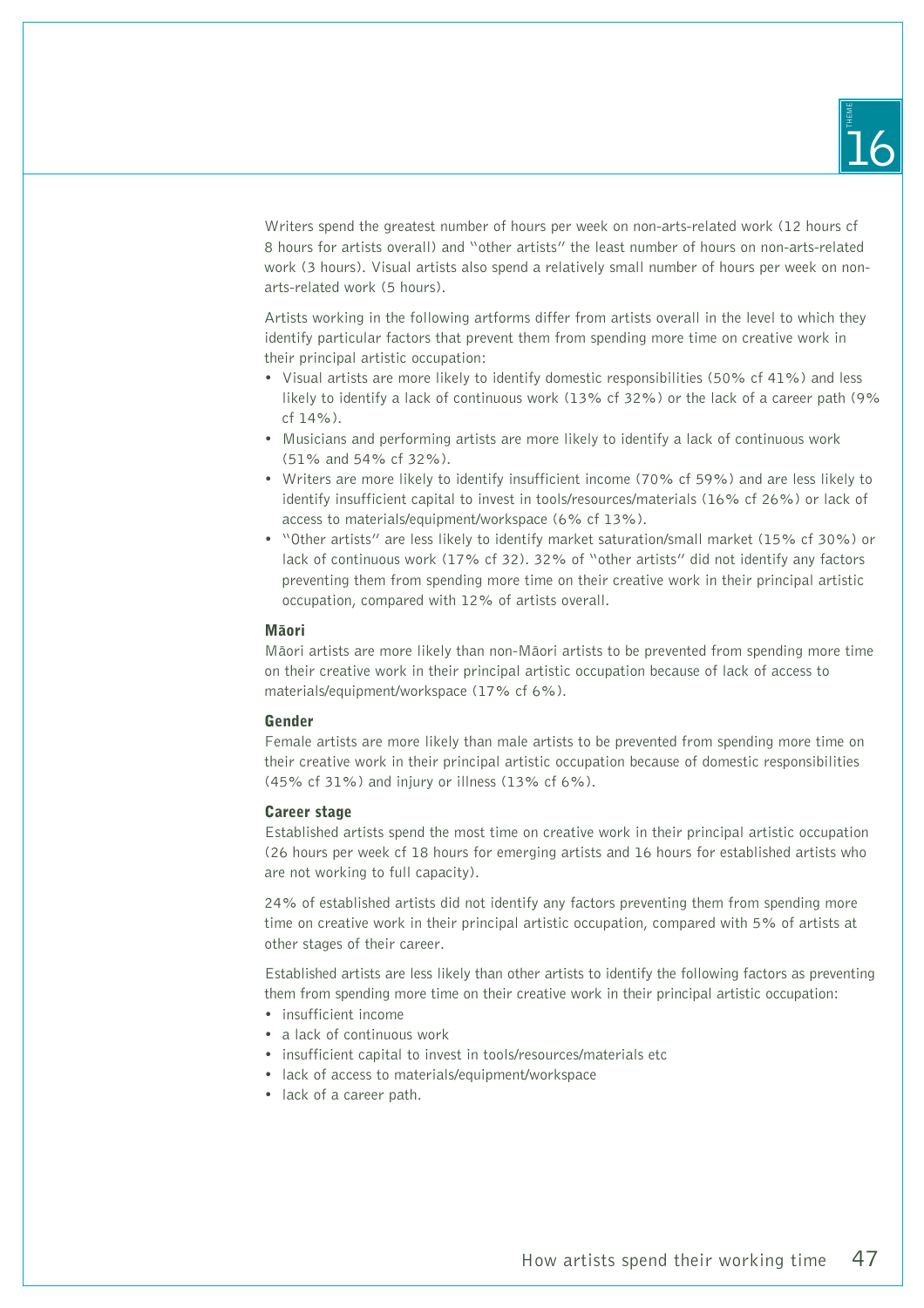

### Table 16: Average number of working hours per week: by artform

|                                                                       | All<br>artists<br>(no. hours) | Writers<br>(no. hours) | <b>Visual</b><br>artists<br>(no. hours) | <b>Musicians</b><br>(no. hours) | Performing<br>artists<br>(no. hours) | "Other<br>artists"<br>(no. hours) |  |
|-----------------------------------------------------------------------|-------------------------------|------------------------|-----------------------------------------|---------------------------------|--------------------------------------|-----------------------------------|--|
| <b>Creative work in the artist's</b><br>principal artistic occupation | 20                            | 18                     | 25                                      | 18                              | 20                                   | 13                                |  |
| Other arts work                                                       | 12                            |                        | 9                                       | 12                              | $12 \overline{ }$                    | 28                                |  |
| Non-arts work                                                         | 8                             | 12                     | 5                                       | 10                              |                                      | 3                                 |  |
| <b>Total working time</b>                                             | 40                            | 38                     | 39                                      | 41                              | 39                                   | 44                                |  |
| No. of artists                                                        | 1010                          | 197                    | 328                                     | 225                             | 188                                  | 72                                |  |

Note: unpaid work such as voluntary work, domestic responsibilities and study/training is not included in this table.

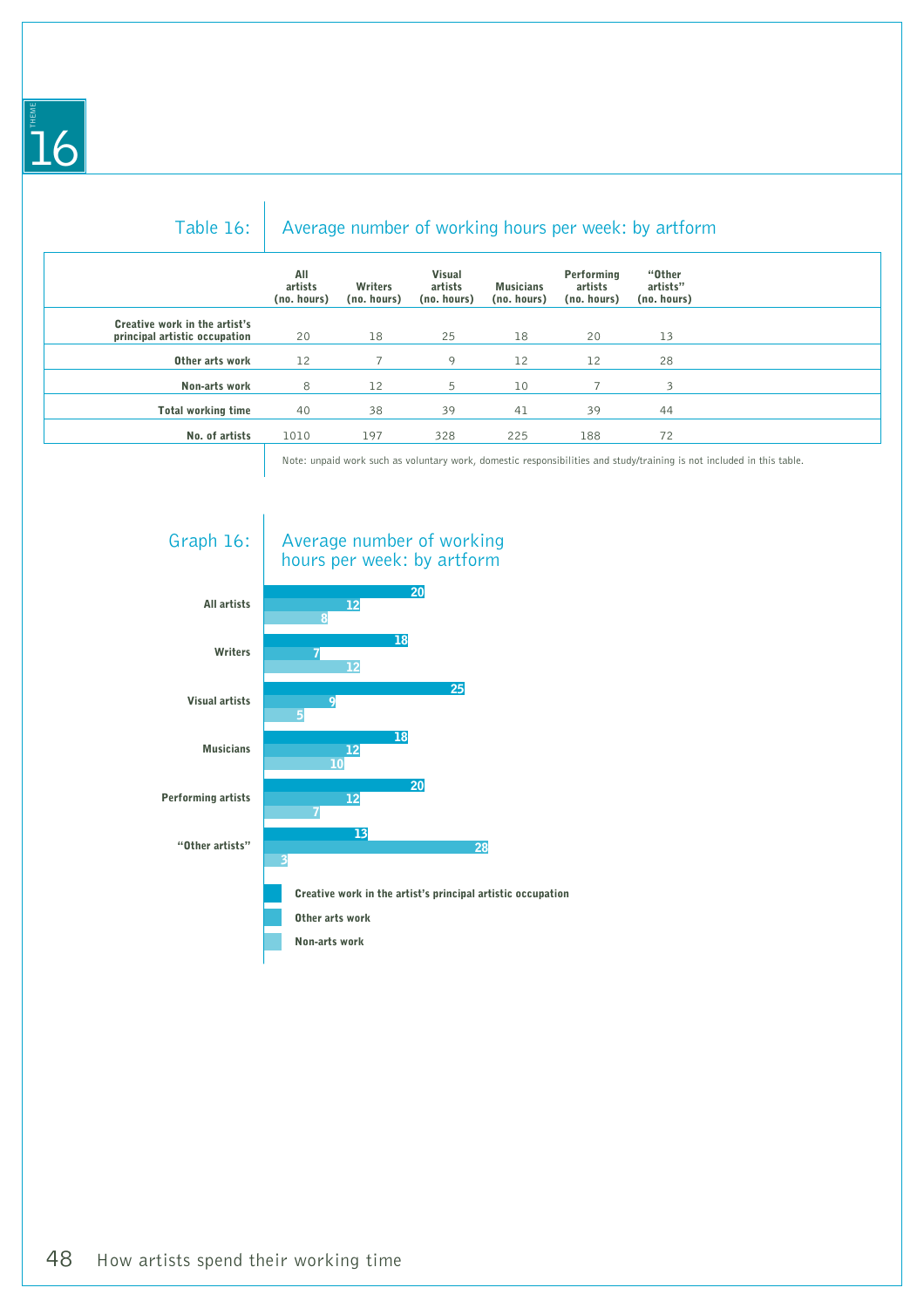Table  $16.1$  Top 10 factors preventing artists from spending more time on creative work in their principal artistic occupation: by artform

|                                                    | All<br>artists<br>$\frac{1}{\sqrt{2}}$ | Writers<br>$\frac{6}{6}$ | <b>Visual</b><br>artists<br>$\%$ | <b>Musicians</b><br>$\%$ | Performing<br>artists<br>$\%$ | "Other<br>artists"<br>$\%$ |
|----------------------------------------------------|----------------------------------------|--------------------------|----------------------------------|--------------------------|-------------------------------|----------------------------|
| Insufficient income to make a living               | 59                                     | $70*$                    | 56                               | 59                       | 56                            | 47                         |
| <b>Domestic responsibilities</b>                   | 41                                     | 43                       | $50*$                            | 36                       | 32                            | 35                         |
| Continuous work not available                      | 32                                     | 28                       | $13*$                            | $51*$                    | $54*$                         | $17*$                      |
| Market saturation/market is too small              | 30                                     | 27                       | 28                               | 36                       | 32                            | $15*$                      |
| Insufficient capital to invest<br>in tools etc.    | 26                                     | $16*$                    | 30                               | 28                       | 28                            | 24                         |
| Too much time spent on<br>own arts promotion       | 17                                     | 14                       | 18                               | 18                       | 17                            | 13                         |
| Lack of career path in the arts                    | 14                                     | 12                       | $9*$                             | 19                       | 20                            | 13                         |
| Not having access to<br>materials/equipment etc.   | 13                                     | $6*$                     | 16                               | 15                       | 15                            | 10                         |
| Nothing/do not wish<br>to spend more time          | 12                                     | 8                        | 10                               | 10                       | 13                            | $32*$                      |
| <b>Injury/illness prevented</b><br>me from working | 11                                     | 14                       | 13                               | 8                        | 10                            | 6                          |
| No. of artists                                     | 1010                                   | 197                      | 328                              | 225                      | 188                           | 72                         |

\*An asterisk indicates a finding above or below average at the 95% confidence level.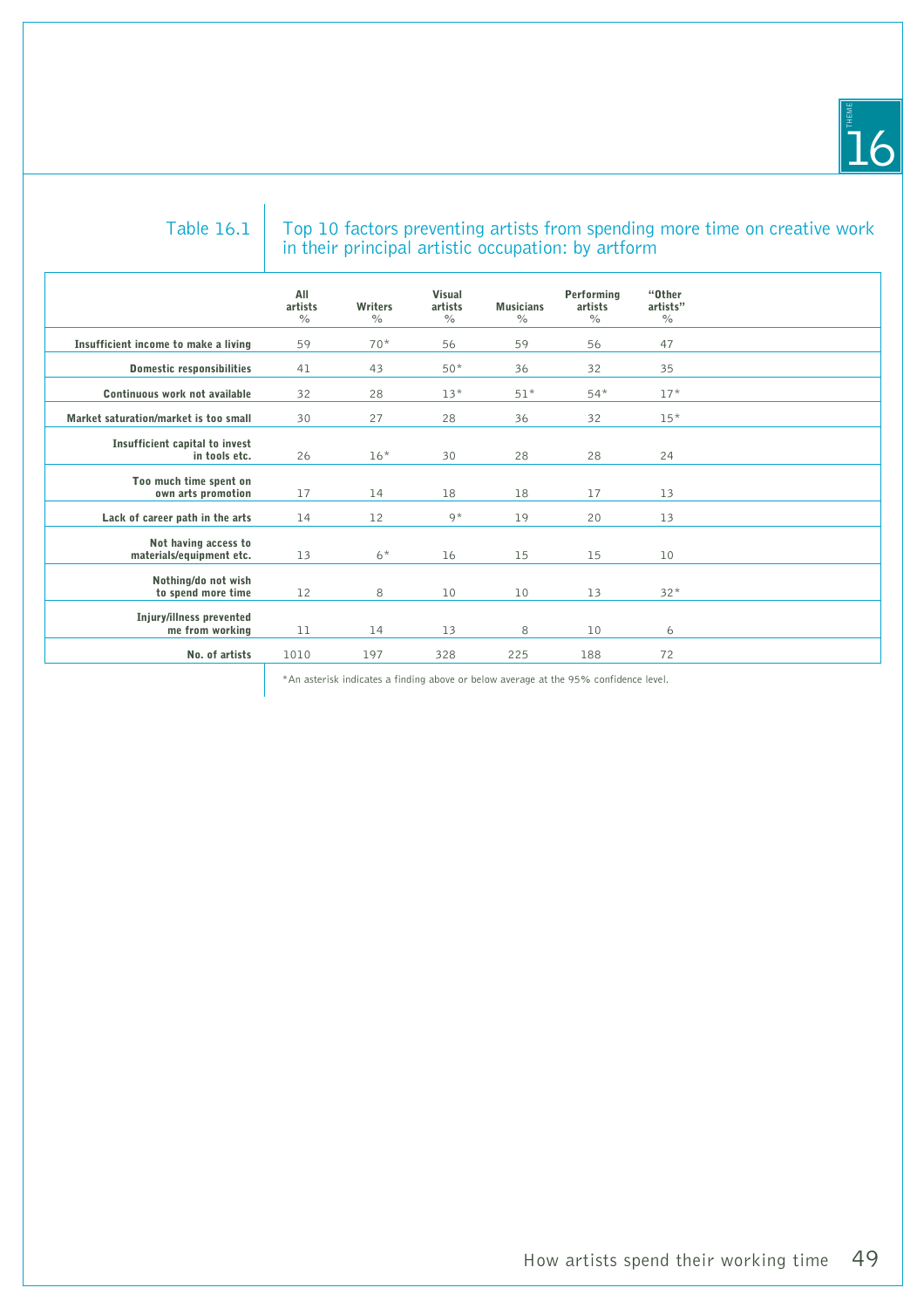

# How much artists earn

"As an actor you end up doing whatever pays the bills – advertisements for chickens, finance etc – even though what you want to do is push your artistic boundaries. My aspiration is to do theatre." (actor)

Artists were asked about their gross earnings for the year ended March 1999: how much they earned from their work in their principal artistic occupation; how much they earned from work in other arts-related areas; and how much they earned from non-arts-related work. For the two arts-related income categories, artists were also asked to specify how their income was derived: e.g. through sales, royalties, wages etc. These two arts-related categories are combined below in a category called "all arts-related work".

Of the 1010 artists interviewed for the survey, 393 completed the separate part of the survey relating to income. Therefore, the findings in this part of the survey should be treated as indicative as it may not be representative of all artists in the survey.

Note: all findings are reported under "Key findings" because the 95% significance test was not run against this data. Median rather than mean incomes are reported to give a more accurate picture of what artists earn. The median figure takes into account either extremely high or low figures that may otherwise skew the data.

Note: only 23 Mäori completed the income and expenditure survey. Therefore, findings based on this small sample should be treated as indicative.

### Key findings

Artists derive income from their principal artistic occupation in three main ways: through salaries or wages (34% of income), project or contract work (30% of income) and sales of artworks (18% of income). The remaining 18% of income from the principal artistic occupation comes from other sources, including commissioned work, royalties, advances, copyright, the New Zealand Authors' Fund, grants, fellowships, prizes and scholarships.

In the year ended March 1999, for the artists who completed the income and expenditure survey:

- The median annual income for artists from all sources was \$20,700 compared with a median income of \$27,934 for all New Zealanders in paid employment in the year ended June 1999 (Statistics New Zealand).
- The median income from all arts-related work is \$7,700.
- The median income from artists' principal artistic occupation is \$3,700.
- Two-thirds of artists earned \$10,000 or less from their principal artistic occupation.
- 4% of artists earned \$70,000 or more from all arts-related work, and 8% of artists earned \$70,000 or more from all income sources.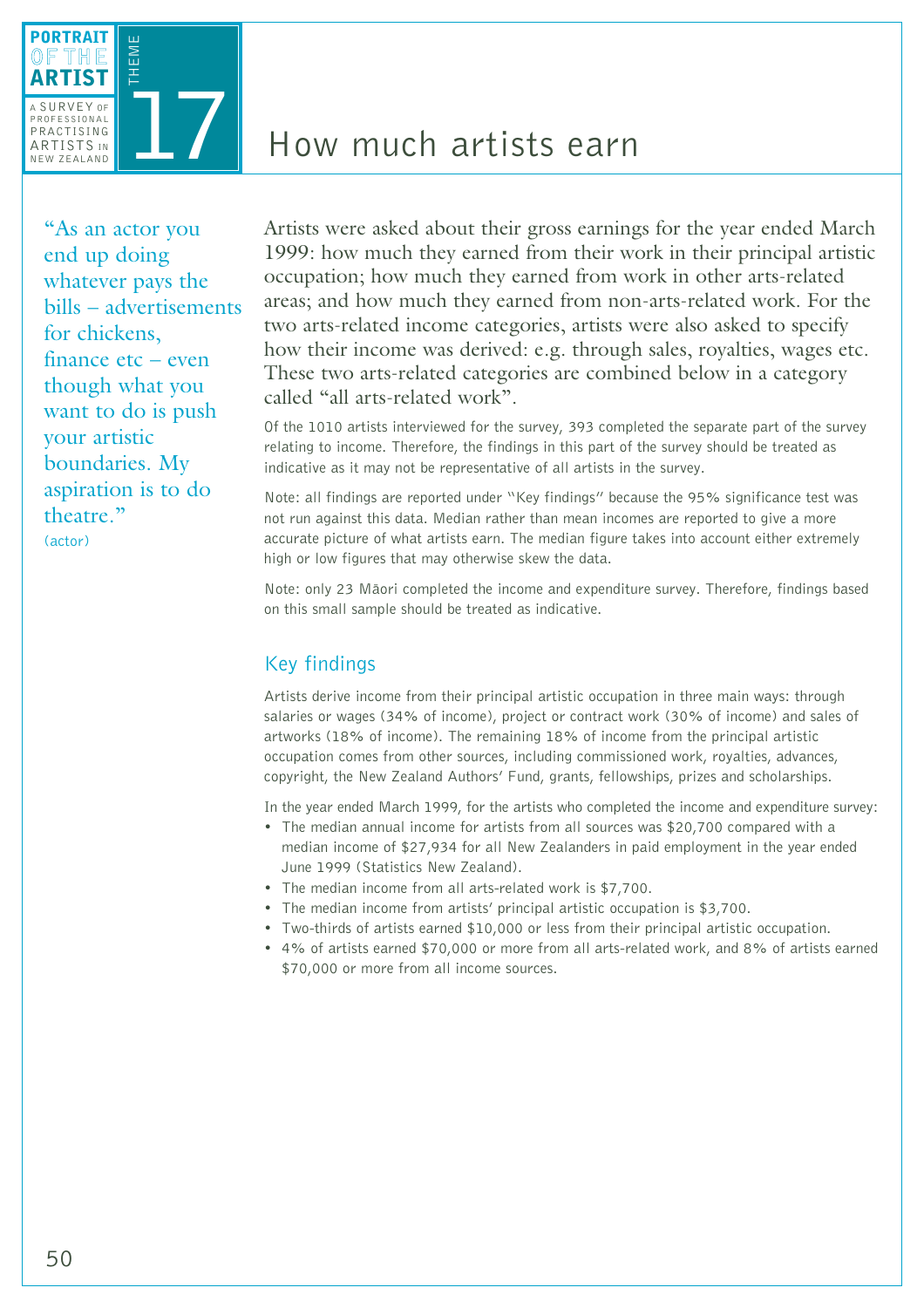

"Depending on the orchestra, it is difficult to play only in the orchestra and pay the bills. So you have to do things elsewhere. Even with the combined income of a spouse it is difficult to make ends meet. Family help is important." (musician)

#### Artform

Artists in different artforms earn an income from their principal artistic occupation in different ways. The percentage of income derived from different sources is as follows:

- writers royalties or advances (30%), grants or fellowships (29%), salaries/wages (10%), copyright earnings (10%)
- musicians sales of artworks (60%), salaries/wages (29%)
- visual artists sales of artworks (58%), project/contract work (14%), salaries/wages (10%)
- performing artists salaries/wages (73%), contract/project work (15%)
- "other artists" salaries/wages (88%).

Note: only sources contributing 10% or more of income are listed – see Table 17.1 for all figures.

Median annual incomes:

- Writers are the most reliant on income from non-arts-related work. Writers have the lowest median income from work in their principal artistic occupation (\$1,100) and from all artsrelated work (\$7,700). Writers' median income, however, from all sources is comparable with artists overall (\$19,700 cf \$20,700).
- Visual artists' total median income from all sources is \$15,300, of which \$6,100 (40%) is from all arts-related work and \$4,000 (26%) is from their principal artistic occupation.
- Musicians' total median income from all sources is \$29,600, of which \$16,000 (54%) is from all arts-related work and \$7,100 (24%) is from their principal artistic occupation.
- Performing artists' total median income from all sources is \$17,700 of which \$9,800 (55%) is from all arts-related work and \$5,000 is from their principal artistic occupation.
- The total median income of "other artists" from all sources is \$32,000, of which \$30,500 (95%) is from all arts-related work.

Note: the relatively high median income of "other artists" compared to artists overall is related to the fact that this group includes teachers and administrators. As noted above, 88% of this group enjoy stability of remuneration in the form of salaries or wages.

#### Mäori

Based on the 23 Mäori artists who answered the income-related part of the survey, for the year ended March 1999:

- the median income for Mäori artists from work in their principal artistic occupation was \$4,100
- the median for Mäori artists from all arts-related work was \$15,200
- the median income for Mäori artists from all sources was \$22,000.

#### Gender

Male artists' median income from all sources is more than twice that of female artists (\$31,500 cf \$15,100).

Male artists' median income from their principal artistic occupation is more than three times that of female artists (\$6,800 cf \$2,100).

Male artists' median income from all arts-related work is more than twice that of female artists (\$14,400 cf \$5,100).

#### Career stage

Established artists earn more from all arts-related work than either emerging artists or established artists who are not working to their full capacity.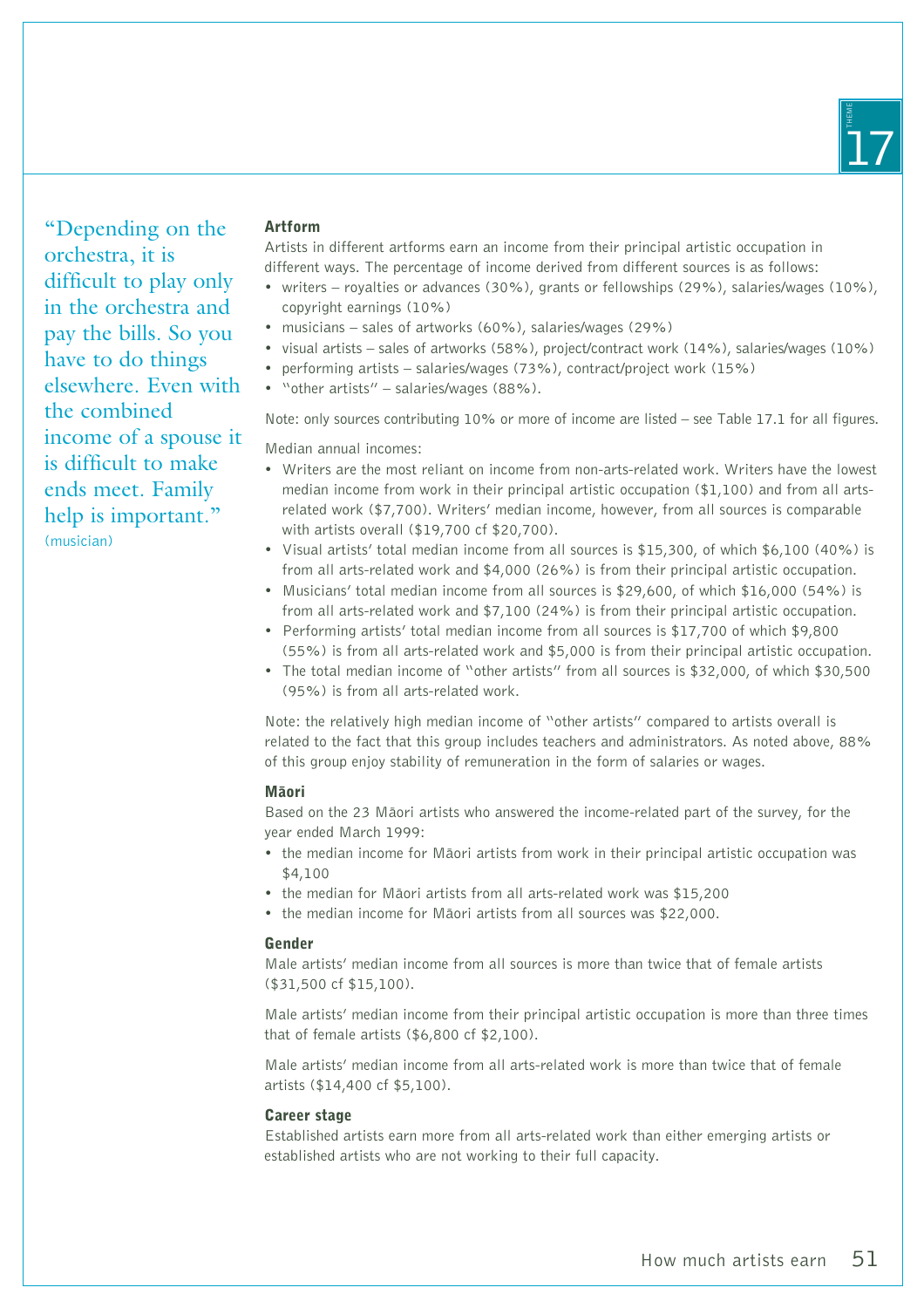

#### Table 17: Median annual income 1998/99 Work in principal Other Non-arts Gross\_income No. of<br>arts\_work all\_sources artists occupation All artists \$3,700 \$4,000 \$13,000 \$20,700 393 Male \$6,800 \$7,600 \$17,100 \$31,500 191 Female \$2,100 \$3,000 \$10,000 \$15,100 202 Mäori \$4,100 \$11,100 \$6,800 \$22,000 23 Non-Mäori \$3,600 \$3,800 \$13,300 \$20,700 370 Emerging \$1,500 \$1,500 \$12,300 \$15,300 92 Established \$13,100 \$7,000 \$9,800 \$29,900 142 Established but not working to full capacity \$2,500 \$4,100 \$12,000 \$18,600 158 Writers \$1,100 \$1,600 \$17,000 \$19,700 94 Visual artists \$4,000 \$2,100 \$9,200 \$15,300 131 Musicians \$7,100 \$8,900 \$13,600 \$29,600 85 **Performing artists** \$5,000 \$4,800 \$7,900 \$17,700 52

"Other artists" \$27,000 \$3,500 \$1,500 \$32,000 31

Note: the figures in this table for Mäori artists, emerging artists, writers, performing artists and "other artists" are based on less than 100 artists and should be treated as indicative.

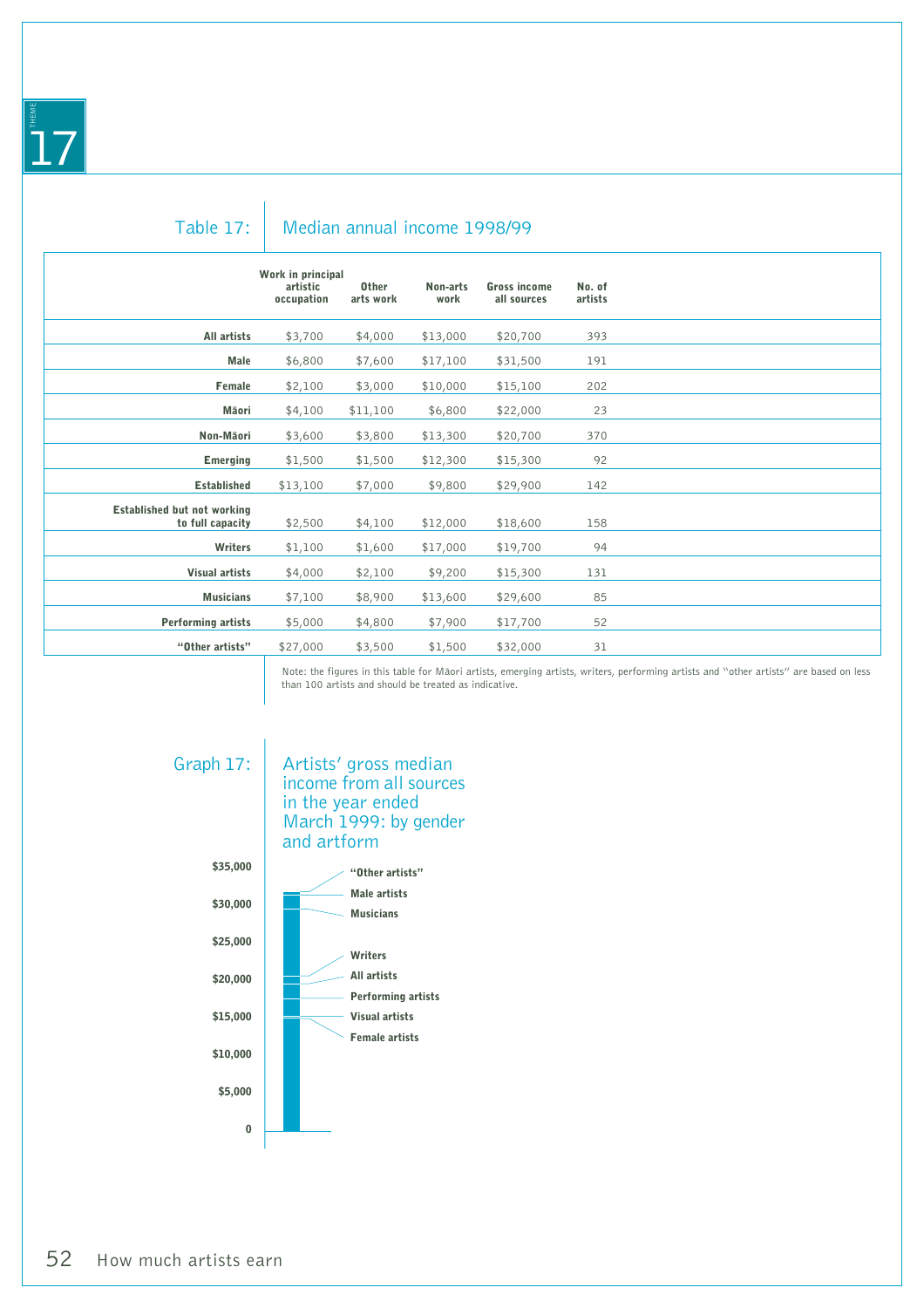

Table 17.1:  $\vert$ 

| $\therefore$ Proportion of income from principal artistic occupation derived from |
|-----------------------------------------------------------------------------------|
| different sources: by artform                                                     |

|                              | All artists<br>income<br>$\%$ | Writers'<br>income<br>% | Visual artists'<br>income<br>$\%$ | Musicians'<br>income<br>$\%$ | Performing<br>artists'<br>income<br>$\%$ | "Other artists"<br>income<br>$\%$ |  |
|------------------------------|-------------------------------|-------------------------|-----------------------------------|------------------------------|------------------------------------------|-----------------------------------|--|
| Salaries or wages            | 34                            | 10                      | 10                                | 29                           | 73                                       | 88                                |  |
| Project or contract work     | 30                            | 9                       | 14                                | 60                           | 15                                       | 5                                 |  |
| Sales of artworks            | 18                            | $\overline{2}$          | 58                                | 1                            | $\mathbf{3}$                             | 6                                 |  |
| <b>Commissioned work</b>     | $\overline{4}$                | ı                       | 11                                | $\overline{2}$               | $\overline{2}$                           | 1                                 |  |
| <b>Royalties or advances</b> | 5                             | 30                      | 5                                 | 1                            | $\overline{2}$                           | $\mathbf{0}$                      |  |
| Copyright                    | 3                             | 10                      | $\mathbf{0}$                      | 5                            | $\Omega$                                 | $\mathbf{0}$                      |  |
| <b>Grants or fellowships</b> | $\mathbf{3}$                  | 29                      | I.                                | $\mathbf{0}$                 | $\mathbf{0}$                             | $\mathbf 0$                       |  |
| <b>Authors' Fund</b>         | 1                             | 8                       | $\mathbf{0}$                      | $\mathbf{0}$                 | $\mathbf{0}$                             | $\mathbf{0}$                      |  |
| Prizes or scholarships       |                               |                         | $\mathbf 0$                       | L.                           | $\mathbf{0}$                             | $\mathbf{0}$                      |  |
| Other earnings               |                               |                         | $\mathbf{0}$                      | $\mathbf{0}$                 | 5                                        | $\mathbf{0}$                      |  |
| No. of artists               | 393                           | 94                      | 131                               | 85                           | 52                                       | 31                                |  |

Graph 17.1: Sources of income in the year ended March 1999 from artists' principal artistic occupation



\* Includes grants, fellowships, Authors' Fund payments, prizes and scholarships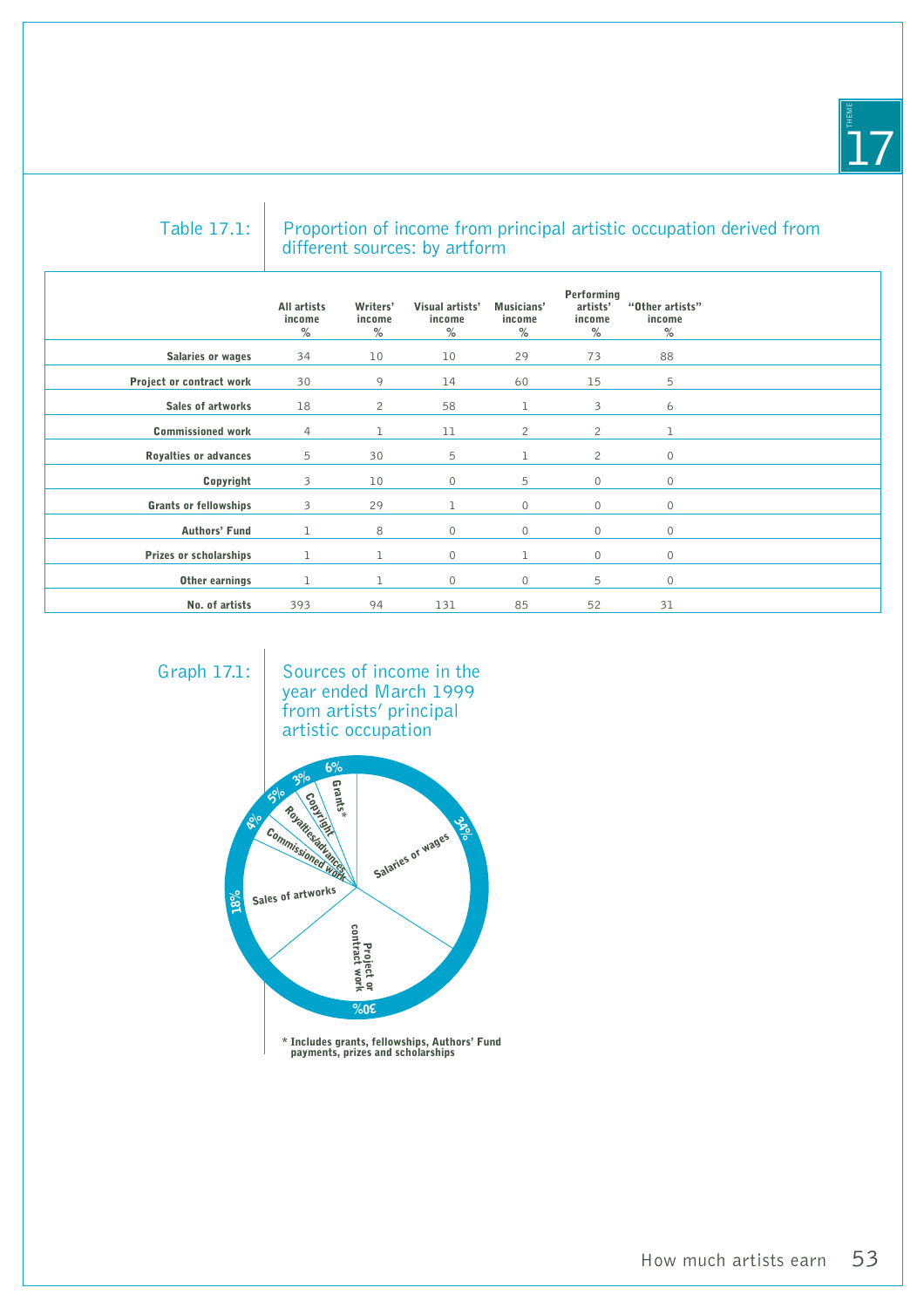

"Money is one of the main problems writers have. Another problem is getting things published. Constant rejection takes up a large portion of your life and you don't earn a thing. You lose faith in yourself and you have to live virtually on no income. Support from my partner keeps me going financially." (film artist)

This theme examines how much time artists spend out of paid work, the reasons for time spent out of paid work, and how they support themselves during these times. Artists were asked if they had experienced periods without paid work (excluding vacations) lasting one month or more in the previous two years: i.e. the two-year period ending March 1999. The question related to all forms of paid work, not just work as an artist. Time spent out of paid work included time spent studying.

#### Key findings

32% of artists had experienced one or more periods without paid work at some time over the previous two years and 21% in both years.

The average period of time without paid work for artists who had experienced such periods was three months.

Mäori and non-Mäori artists were equally likely to have experienced periods without paid work.

The most common reasons that artists gave for being without paid work were:

- no paid work available (37%)
- illness or accident (25%)
- domestic responsibilities (20%)
- the need to study or train (20%).

The four main sources of support for artists during periods without paid work were:

- support from family, spouse/partner or friends (40%)
- unemployment benefit (18%)
- savings (20%)
- bank overdraft or loan (17%).

#### Significant differences

#### Artform

Actors were more likely, and conductors/instrumentalists less likely, than artists overall to have experienced periods of time without paid work in the previous two years (35% and 16% cf 21%).

By artform, the following artists were more likely than other artists who had spent time out of paid work to give the following reasons for why they were unable to work:

- actors no paid work available (58% cf 37%)
- craft artists domestic responsibilities (39% cf 20%).

Craft artists were less likely than other artists who had spent time out of paid work to report the reason for time spent away from paid work as "no paid work available" (21% cf 37%).

#### Gender

Female artists were more likely than male artists to have experienced time without paid work at some time in the previous two years (37% cf 27%).

Female artists were more likely than artists overall to identify domestic responsibilities (25% cf 13%) and illness or accident (31% cf 17%) as the reasons for being without paid work. Male artists were more likely to give the reason that paid work was not available (48% cf 28%).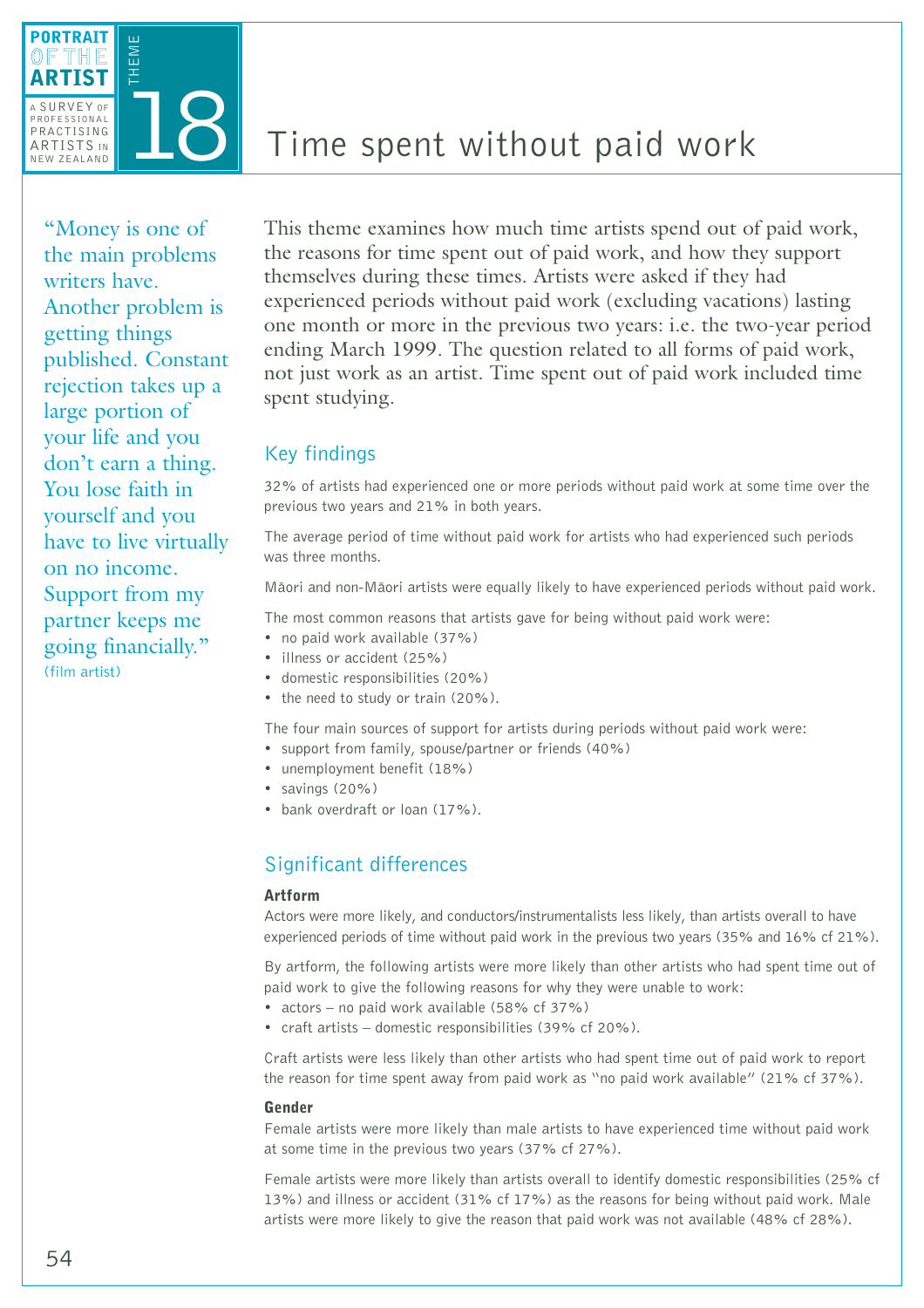

#### Career stage

By career stage, emerging artists were the most likely and established artists the least likely to have experienced periods of a month or more without paid work in both years prior to the survey (31% and 10%). However, 36% of these emerging artists gave studying/training as the reason for the time spent out of paid work.

#### Table 18: Reasons for time out of paid work in the previous two years: by gender and artform

|                                               | All<br>artists<br>$\frac{1}{\sqrt{2}}$ | <b>Male</b><br>artists<br>$\%$ | Female<br>artists<br>$\%$ | <b>Writers</b><br>$\%$ | <b>Visual</b><br>artists<br>$\%$ | <b>Musicians</b><br>$\frac{6}{6}$ | Performing<br>artists<br>$\%$ | "Other<br>artists"<br>$\frac{6}{6}$ |
|-----------------------------------------------|----------------------------------------|--------------------------------|---------------------------|------------------------|----------------------------------|-----------------------------------|-------------------------------|-------------------------------------|
| No paid work available                        | 37                                     | $48*$                          | 28                        | 28                     | $21*$                            | 50                                | 49                            | 37                                  |
| Illness/accident                              | 25                                     | 17                             | $31*$                     | 34                     | 27                               | 21                                | 21                            | 16                                  |
| Study/training                                | 20                                     | 20                             | 21                        | 15                     | 23                               | 24                                | 16                            | 26                                  |
| <b>Domestic responsibilities</b>              | 20                                     | 13                             | $25*$                     | 19                     | 27                               | 10                                | 20                            | 16                                  |
| Working in anticipation of payment            | 8                                      | 8                              | 8                         | 19                     | 8                                | 4                                 | 4                             | 5                                   |
| <b>Travel/travelling</b>                      | 3                                      | $\overline{2}$                 | 4                         | $\overline{c}$         | 7                                | 1                                 | $\overline{2}$                | $\overline{\phantom{m}}$            |
| Taking a break/school holidays                | $\overline{c}$                         | $\overline{c}$                 | 3                         | $\overline{c}$         | 3                                | 1                                 | ı                             | 11                                  |
| Working for charity/unpaid/<br>voluntary work | 1                                      |                                | $\overline{\phantom{0}}$  | -                      | $\overline{2}$                   | Ξ.                                | ٠                             | ٠                                   |
| Other reasons                                 | $\overline{c}$                         |                                | 3                         | $\overline{2}$         | $\overline{2}$                   | $\overline{4}$                    | ı                             | 5                                   |
| No. of artists                                | 323                                    | 144                            | 179                       | 53                     | 96                               | 70                                | 85                            | 19                                  |

\*An asterisk indicates a finding above or below average at the 95% confidence level.

#### Table 18.1:  $\parallel$  Artists who had experienced periods of one month or more without paid work in the previous two years: by gender and ethnicity

|                                                  | All<br>artists<br>$\%$ | <b>Male</b><br>artists<br>$\frac{6}{6}$ | <b>Female</b><br>artists<br>$\%$ | Māori<br>artists<br>$\frac{6}{6}$ | Non-Māori<br>artists<br>$\frac{6}{6}$ |  |
|--------------------------------------------------|------------------------|-----------------------------------------|----------------------------------|-----------------------------------|---------------------------------------|--|
| No periods without paid<br>work in both years    | 60                     | $67*$                                   | 54                               | 66                                | 60                                    |  |
| Periods without paid<br>work in both years       | 21                     | 18                                      | $25*$                            | 21                                | 21                                    |  |
| Periods without paid<br>work in one of the years | 11                     | 9                                       | 12                               | 8                                 | 11                                    |  |
| No paid work in<br>previous two years            | $\overline{7}$         | 6                                       | $9*$                             | 5                                 | 8                                     |  |
| No. of artists                                   | 1010                   | 523                                     | 487                              | 76                                | 934                                   |  |

\*An asterisk indicates a finding above or below average at the 95% confidence level <means less than.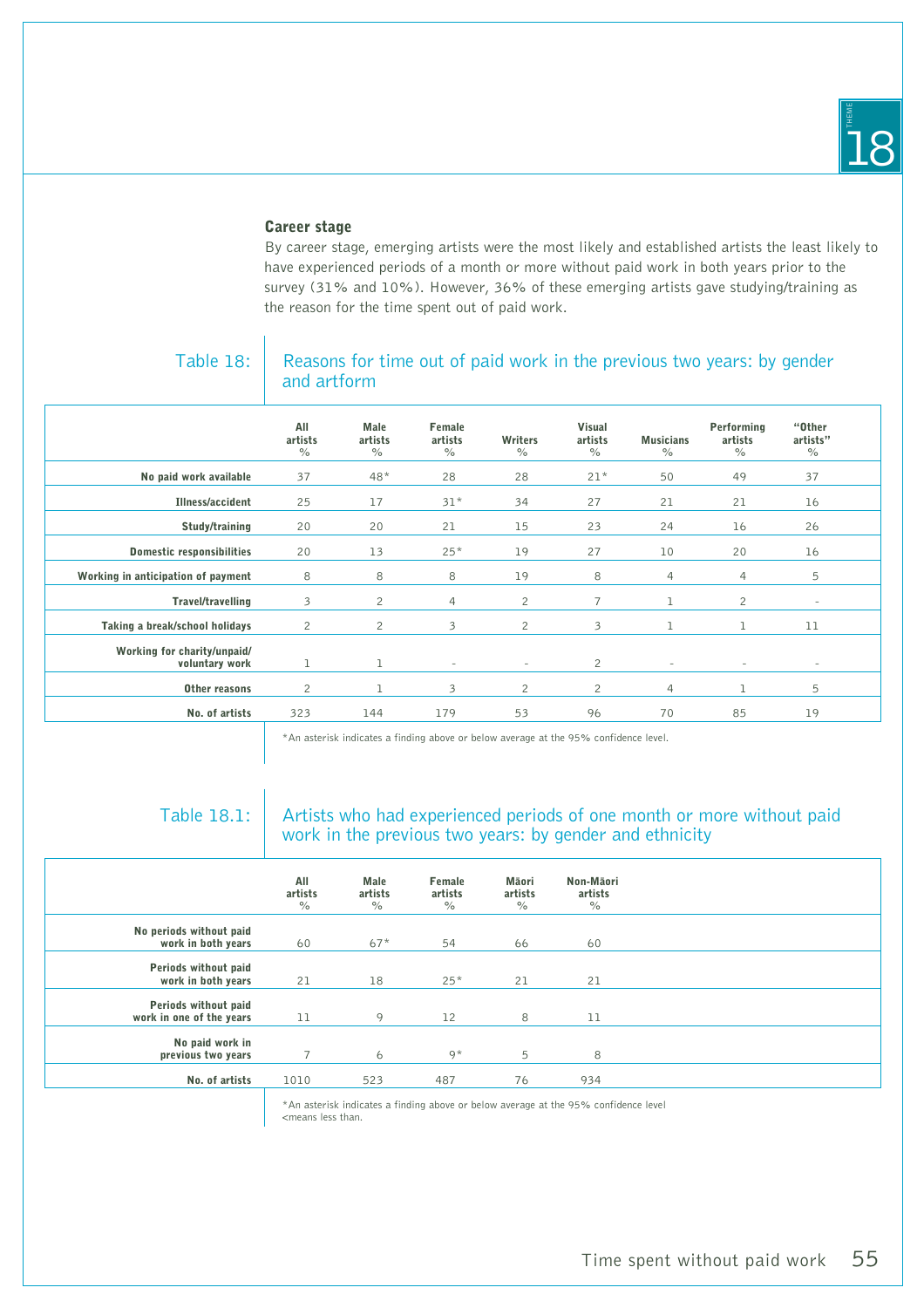

# Work-related expenses

Artists who completed the income survey were asked to detail their combined work-related expenses from all income sources, whether arts or non-arts related, over the previous year. Expenditure data was provided by 382 of the 393 artists who completed the income and expenditure survey and may not be representative of the 1010 artists who were interviewed.

Median rather than mean expenditure levels are used in this section to give a more accurate picture of what artists spend and to enable a relevant comparison with median income figures. The median figure takes into account either extremely high or low figures that may otherwise skew the data.

Note: only 23 Mäori completed the income and expenditure survey. Therefore, findings based on this small sample should be treated as indicative.

#### Key findings

Artists' median work-related expenditure is \$4,800 per year, which equates to 23% of their median income (\$20,700).

#### Artform

Median annual work-related expenditure varies by artform, ranging from \$3,700 for writers up to \$7,400 for "other artists".

Expenditure as a proportion of income varies for different artforms, with musicians spending the lowest proportion of income on work-related expenses (16%) and visual artists the highest proportion (33%).

#### Mäori

Mäori artists are more likely than non-Mäori artists to spend more on work-related expenses (\$9,800 cf \$4,700 or 45% cf 23% of annual income).

#### Gender

Male artists and female artists spend a similar amount annually on work-related expenses. However, because the median income for male artists is more than twice that of female artists, female artists spend a greater proportion of their income on work-related expenses (30% cf  $17\%$ ).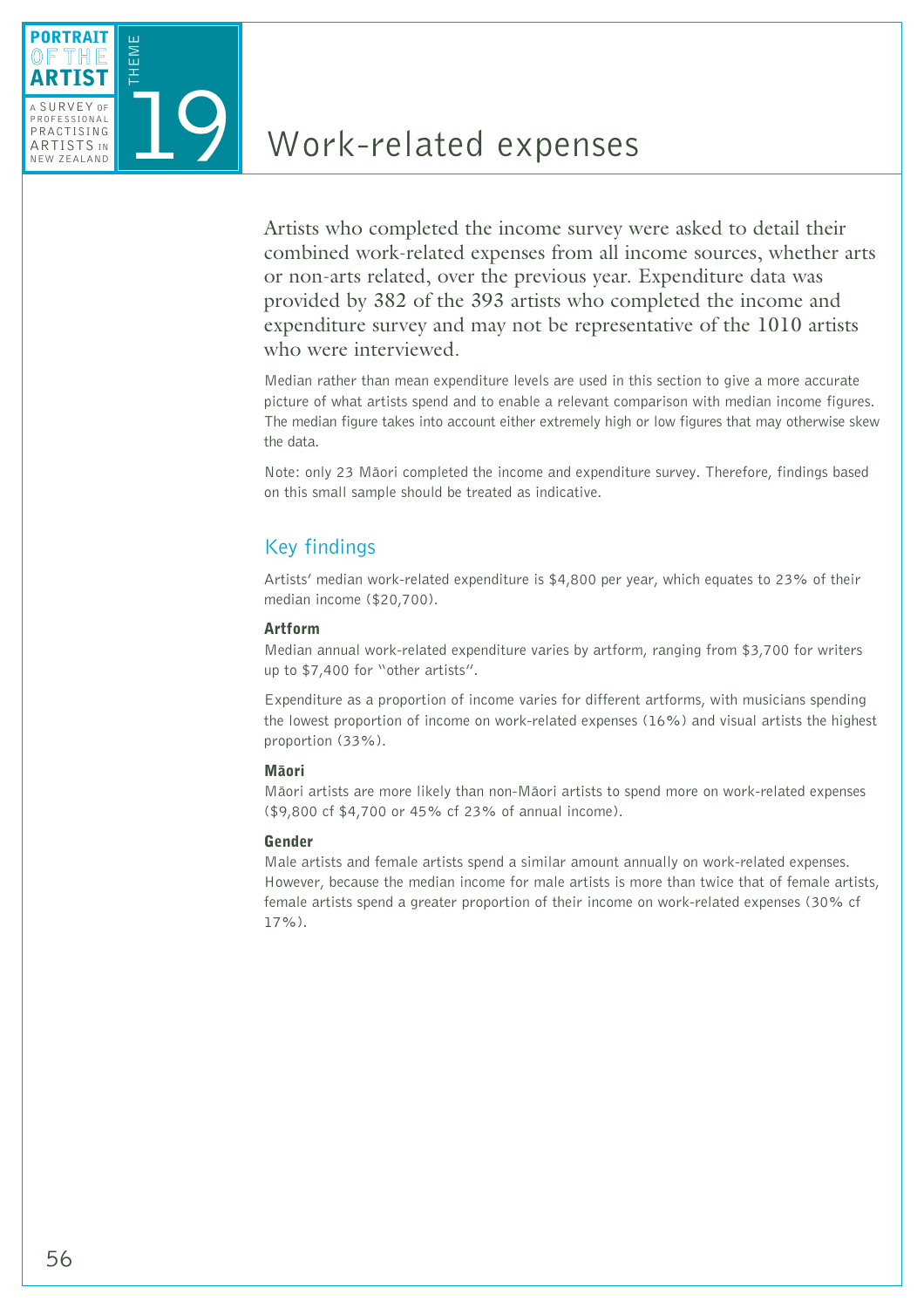#### Table 19: Work-related expenses incurred by artists in 1998/99 compared to median gross income

|                                    | <b>Median</b><br>annual | <b>Median gross</b><br>income from | <b>Expenditure</b><br>as a<br>proportion |
|------------------------------------|-------------------------|------------------------------------|------------------------------------------|
|                                    | expenditure             | all sources                        | of income                                |
| All artists                        | \$4,800                 | \$20,700                           | 23%                                      |
| <b>Male</b>                        | \$5,400                 | \$31,500                           | 17%                                      |
| Female                             | \$4,600                 | \$15,100                           | 30%                                      |
| Māori                              | \$9,800                 | \$22,000                           | 45%                                      |
| Non-Māori                          | \$4,700                 | \$20,700                           | 23%                                      |
| <b>Emerging</b>                    | \$4,000                 | \$15,300                           | 26%                                      |
| <b>Established</b>                 | \$7,000                 | \$29,900                           | 23%                                      |
| <b>Established but not working</b> |                         |                                    |                                          |
| to full capacity                   | \$4,000                 | \$18,600                           | 22%                                      |
| Writers                            | \$3,700                 | \$19,700                           | 19%                                      |
| <b>Visual artists</b>              | \$5,000                 | \$15,300                           | 33%                                      |
| <b>Musicians</b>                   | \$4,800                 | \$29,600                           | 16%                                      |
| <b>Performing artists</b>          | \$4,400                 | \$17,700                           | 25%                                      |
| "Other artists"                    | \$7,400                 | \$32,000                           | 23%                                      |
| No. of artists                     | 382                     |                                    |                                          |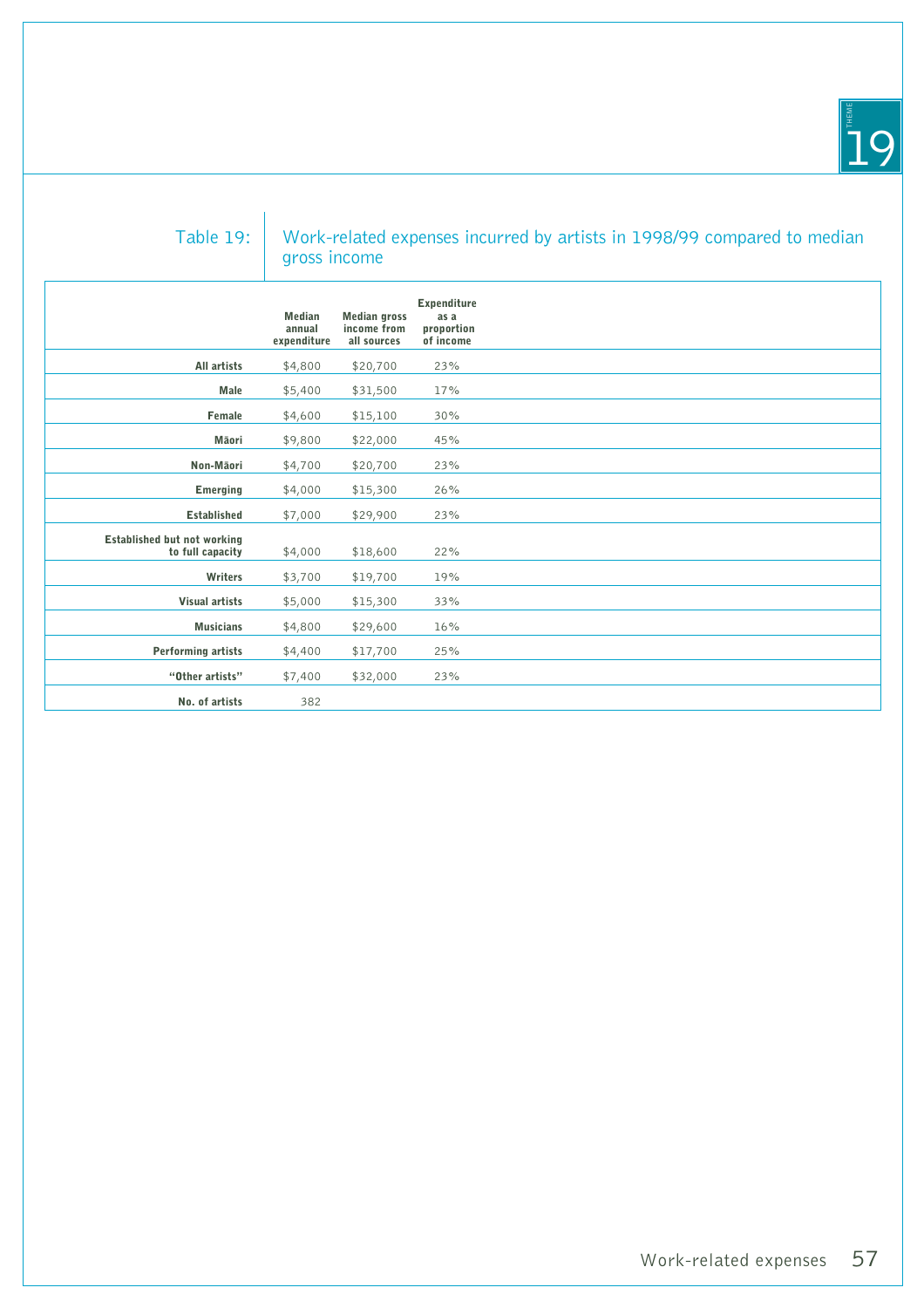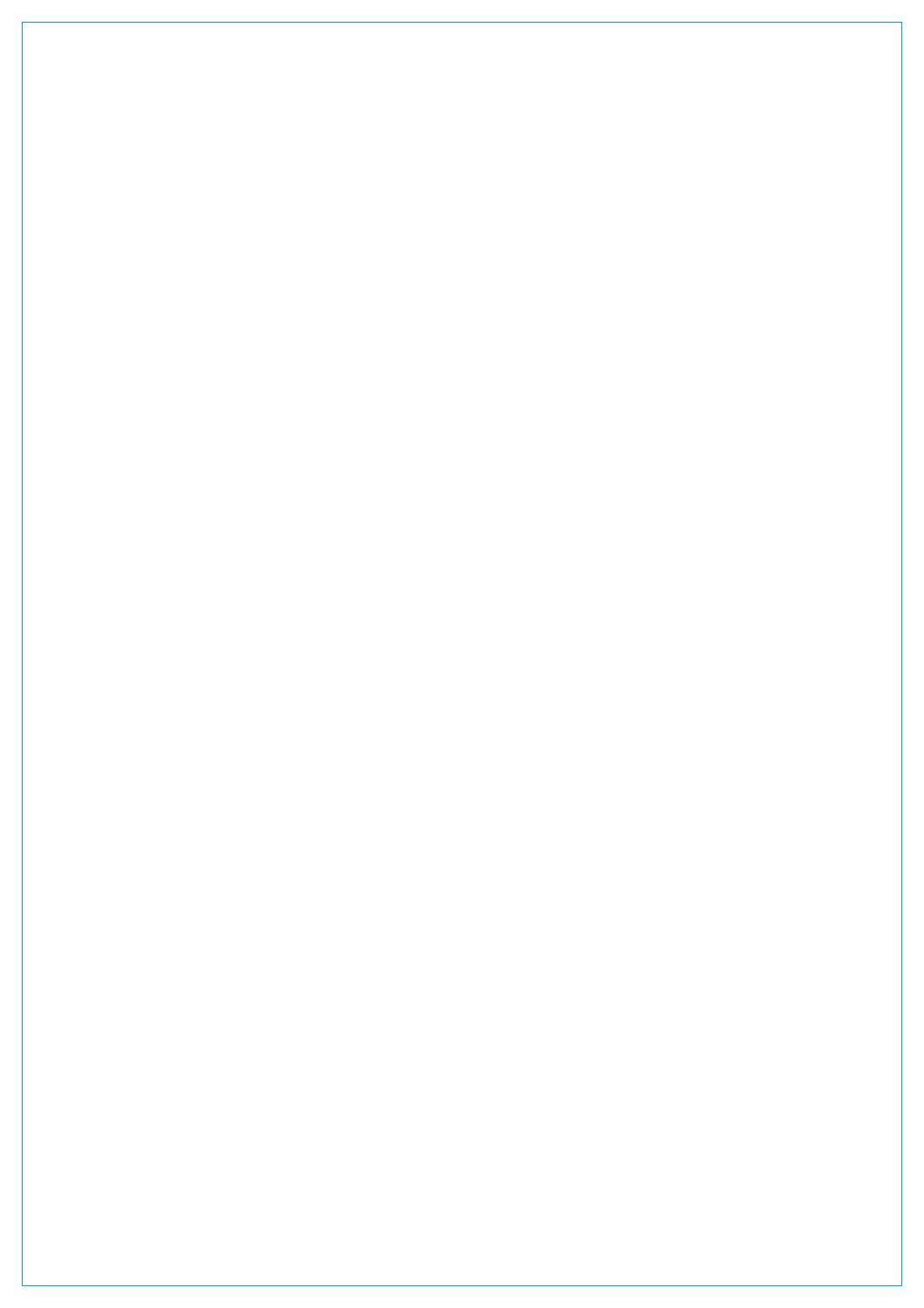THE BUSINESS OF BEING AN ARTIST <sup>|</sup> NGÄ MAHI KA PUTA MAI A NGÄ TANGATA PÜKENGA

"Every actor in every production has to do publicity and all the other stuff as well. It costs you time and energy. I have had problems doing my lines because I have been so busy publicising the thing." "You need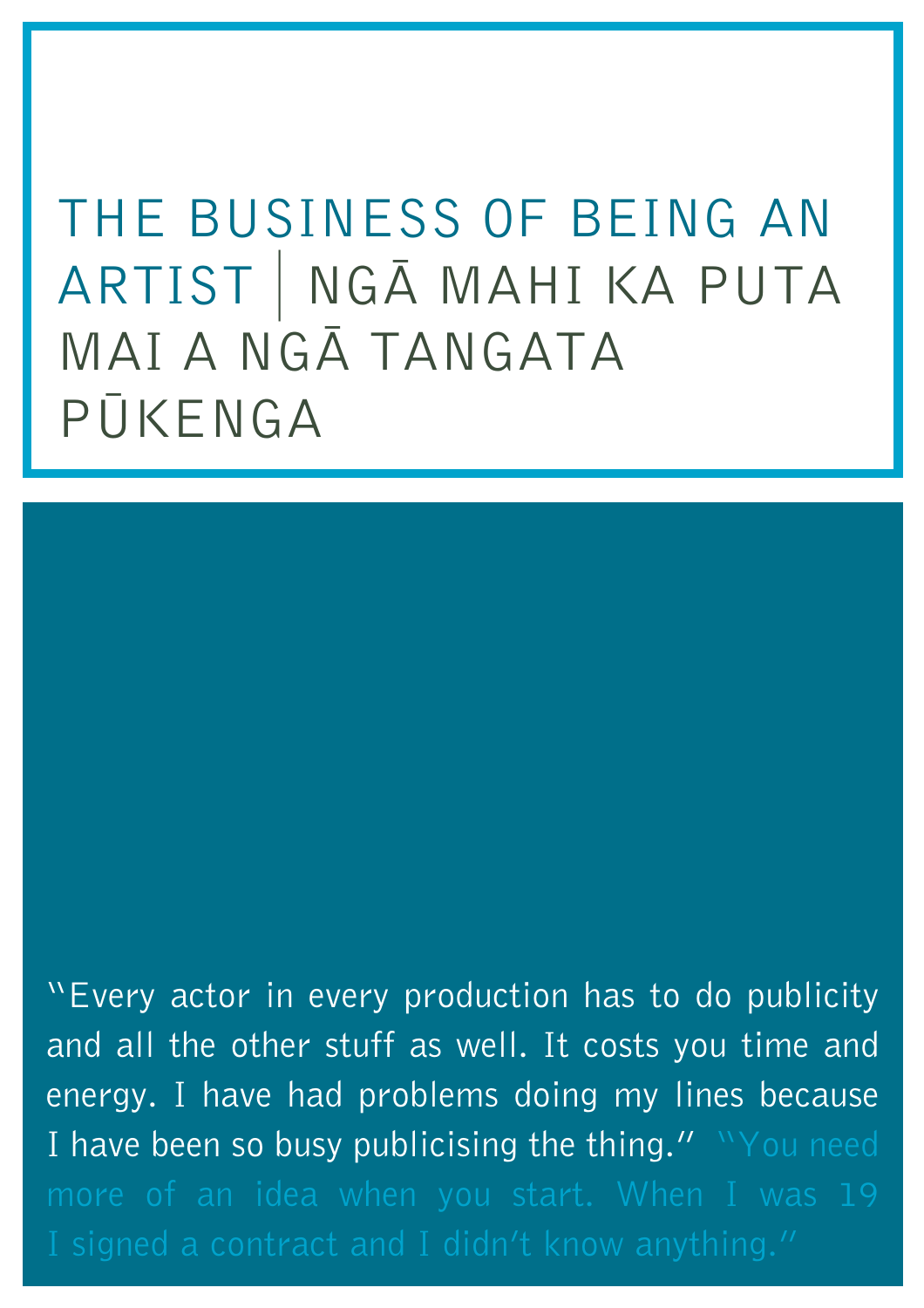

"I don't wait for opportunities to turn up. I make them happen."

This theme explores the range of ways in which artists obtain work in their principal artistic occupation. Artists were asked how the work they had undertaken in their principal artistic occupation over the previous two years had come about: whether it was initiated by themselves, by an organisation or by another individual. Artists were also asked how the work they had undertaken in their principal artistic occupation was funded: whether it was self-funded or funded by a grant, an organisation etc.

#### Key findings

83% of artists undertake self-initiated work; 25% undertake work initiated by private individuals; 23% by arts organisations; 21% by private sector organisations; and 19% by education institutions.

86% of self-initiated work undertaken by artists is self-funded; 17% is funded by profits from previous projects; and 10% by Creative New Zealand grants.

#### Significant differences

#### Artform

Writers are less likely than artists overall to undertake work initiated by private individuals (6% cf 25%), arts organisations (10% cf 23%) or educational institutions (8% cf 19%).

Visual artists are more likely than artists overall to undertake self-initiated work (92% cf 83%) and work initiated by private individuals (34% cf 25%), and are less likely to undertake work initiated by arts organisations (13% cf 23%) and private sector organisations  $(14\% \text{ cf } 21\%)$ 

Musicians are more likely than artists overall to undertake work initiated by arts organisations (35% cf 23%).

Performing artists are more likely than artists overall to undertake work initiated by arts organisations (36% cf 23%) and private sector organisations (43% cf 21%), and are less likely to undertake self-initiated work (64% cf 83%).

"Other artists" are less likely than artists overall to undertake self-initiated work (65% cf 83%) and are more likely to undertake work generated by an educational institution (64% cf 19%).

#### Mäori

Mäori artists are more likely than artists overall to undertake work that is initiated by community organisations (21% cf 9%).

#### Gender

Male artists are more likely than female artists to undertake work initiated by private sector organisations (24% cf 18%).

#### Career stage

Emerging artists are less likely than artists at other career stages to undertake work initiated by private sector organisations (14% cf 26% of established artists and 22% of established artists who are not working to their full capacity).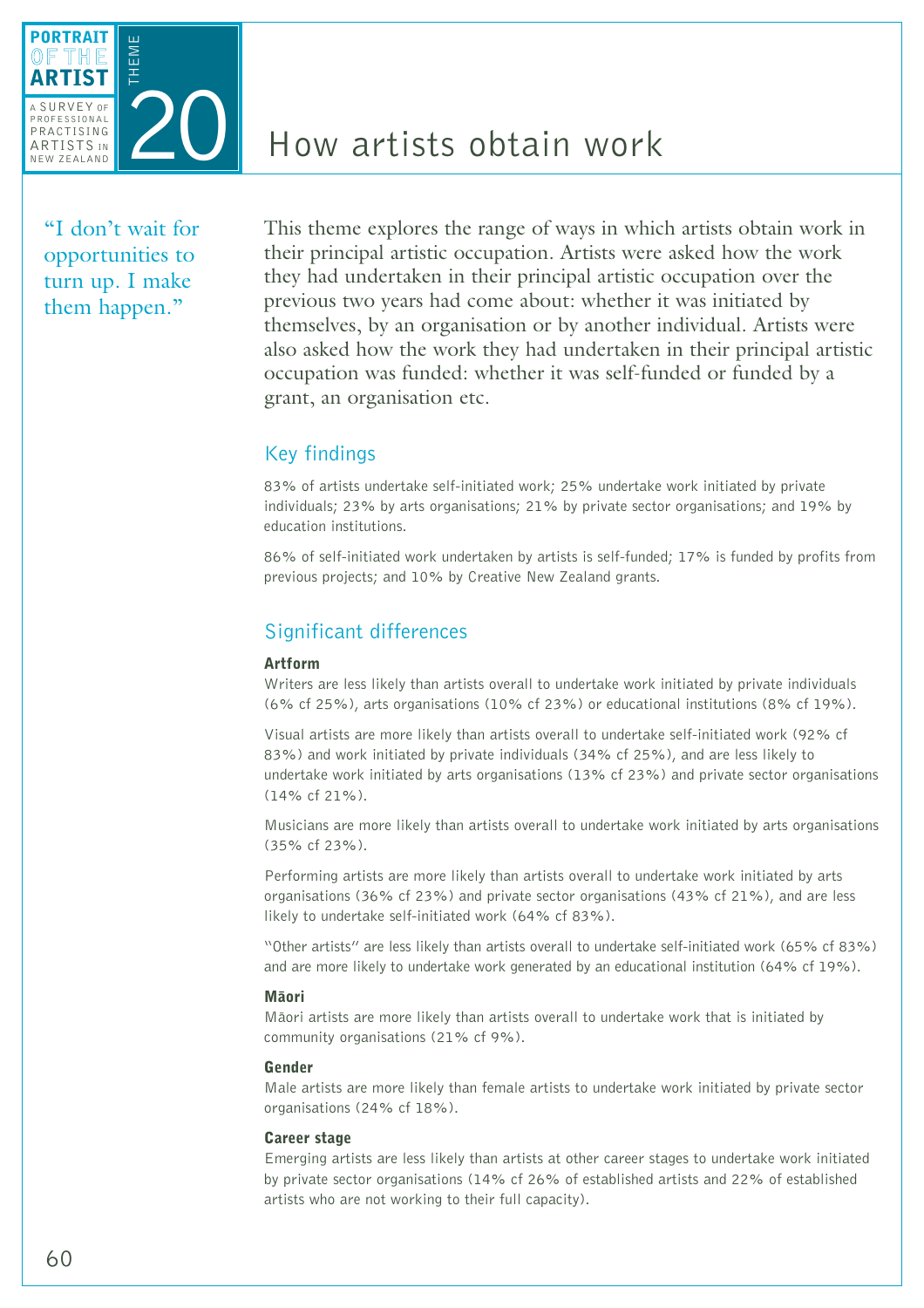#### Table 20: How artists' work in their principal artistic occupation is initiated: by artform

|                                                   | All<br>artists<br>$\%$ | Writers<br>$\%$          | <b>Visual</b><br>artists<br>$\%$ | <b>Musicians</b><br>% | Performing<br>artists<br>$\%$ | "Other<br>artists"<br>$\%$ |  |
|---------------------------------------------------|------------------------|--------------------------|----------------------------------|-----------------------|-------------------------------|----------------------------|--|
| Self-initiated work                               | 83                     | 91                       | 92                               | 85                    | 64                            | 65                         |  |
| Initiated by private individual                   | 25                     | 6                        | 34                               | 30                    | 24                            | 21                         |  |
| Initiated by an arts organisation                 | 23                     | 10                       | 13                               | 35                    | 36                            | 29                         |  |
| Initiated by a private<br>sector organisation     | 21                     | 19                       | 14                               | 20                    | 43                            | 6                          |  |
| Initiated by an educational<br>institution        | 19                     | 8                        | 13                               | 20                    | 22                            | 64                         |  |
| Initiated by a community-based<br>organisation    | 10                     | 5                        | 9                                | 10                    | 12                            | 18                         |  |
| Initiated by local government                     | 8                      | $\overline{4}$           | 9                                | $\overline{7}$        | 11                            | 14                         |  |
| Initiated by a central<br>government organisation | 5                      | 6                        | $\overline{4}$                   | 3                     | 8                             | $\overline{7}$             |  |
| Other source                                      | < 0.5                  | $\overline{\phantom{a}}$ |                                  |                       |                               | $\overline{\phantom{a}}$   |  |
| Didn't work as an artist<br>in previous two years | 1                      | 1                        | $\mathbf{1}$                     |                       | $\overline{2}$                | $\mathbf{I}$               |  |
| No. of artists                                    | 1010                   | 197                      | 328                              | 225                   | 188                           | 72                         |  |

<means less than.

#### Graph 20: | How artists' work in their principal artistic occupation is initiated

Self-initiated work

Initiated by private individual

Initiated by a private sector Initiated by an arts organisation

organisation

Initiated by a community-based organisation Initiated by an educational institution

> Initiated by a central government organisation Initiated by local government

Other source

Didn't work as an artist in previous two years

83% 25% 23% 19% 21% 10% 8% 5%

#### $|$  <0.5%  $1%$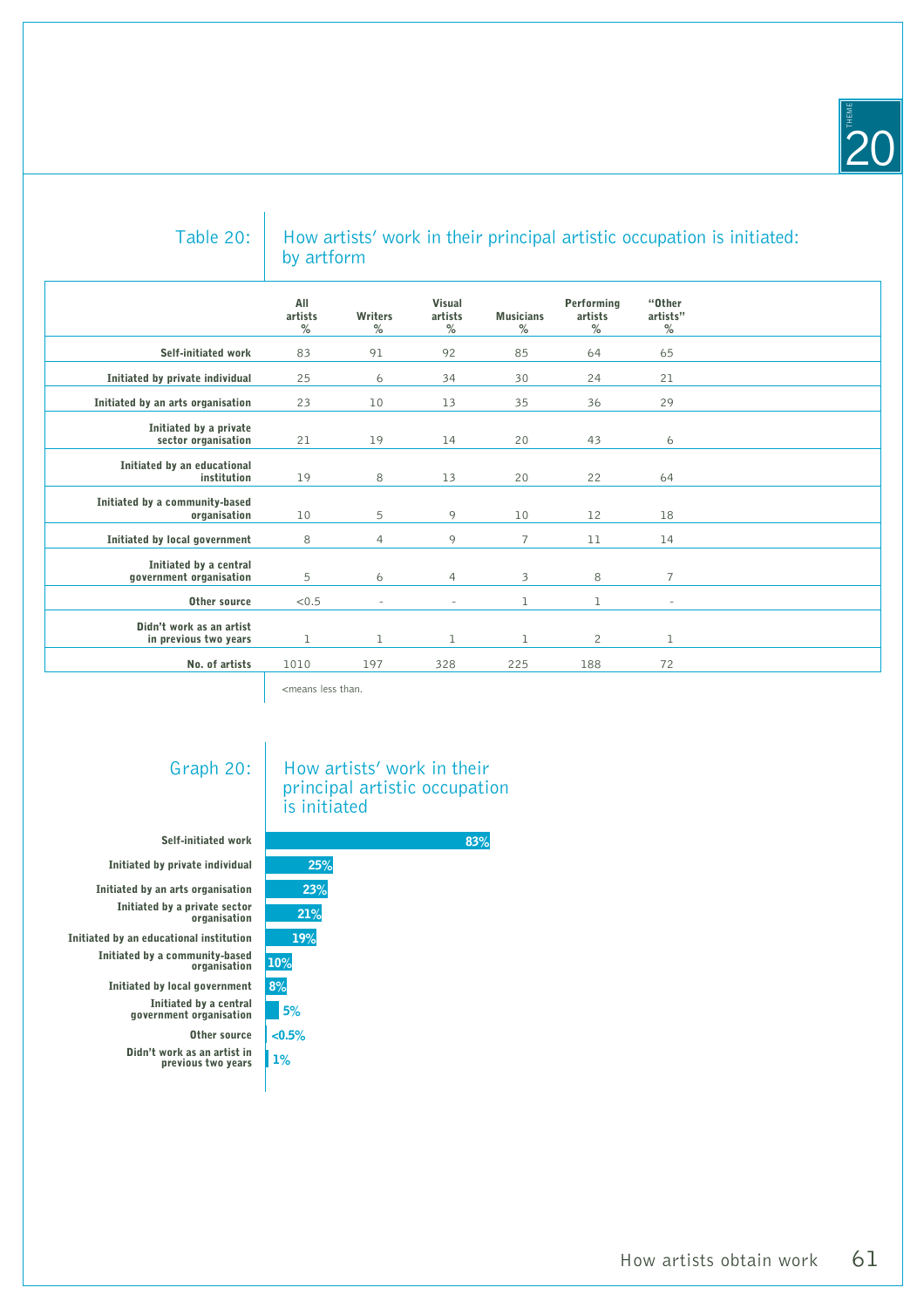# Promotion of artists and their artwork

This theme focuses on the promotion of artists and the artwork they undertake in their principal artistic occupation. Promotion was defined as "ways in which your market and your range of employment opportunities are expanded". Artists were asked to detail the range of promotional agents they use (e.g. self-promotion, galleries, publishers etc) and to specify who they see as having the primary responsibility for promoting them and their work.

#### Key findings

Artists are their own most important promoters, with 86% of artists undertaking selfpromotion and 61% nominating themselves as having primary responsibility for the promotion of themselves and their work.

The importance of self-promotion applies to artists across all artforms and career stages. After self-promotion, the top five promotional agents are:

- arts membership organisations (22% of artists)
- galleries (21%)
- publishers (17%)
- agents or managers (17%)
- employers (14%).

The level to which artists use other people or organisations to promote themselves and their work, and the proportion of artists who consider that these external agents have primary responsibility for their promotion, varies by artform:

- 55% of writers are promoted by a publisher. 38% of writers consider that publishers are primarily responsible for their promotion.
- 59% of visual artists are promoted by a gallery. 35% of visual artists are promoted by arts membership organisations. 22% of visual artists consider that galleries are primarily responsible for their promotion and 3% consider membership organisations are primarily responsible.
- 20% of musicians are promoted by a record company, 19% by an agent/manager and 17% by an arts membership organisation. A low proportion of musicians consider these promoters as being primarily responsible for their promotion (4%, 5% and 4% respectively).
- 72% of actors are promoted by an agent or a manager, 21% by their employer and 15% by producers. 51% of actors consider an agent or a manager is primarily responsible for their promotion and 5% that their employer is primarily responsible for their promotion. No actors consider producers are primarily responsible for their promotion.
- 38% of dancers are promoted by their employer and 31% by an arts membership organisation. 16% of dancers consider their employer is primarily responsible for their promotion and no dancers consider that membership organisations are primarily responsible for their promotion.
- 28% of directors/producers are promoted by a producer. 9% of directors/producers consider that producers are primarily responsible for their promotion.
- 51% of "other artists" are promoted by their employer and 29% by an arts membership organisation. 27% of "other artists" consider their employer is primarily responsible for their promotion and 3% consider membership organisations are primarily responsible for their promotion.

PORTRAIT **OF THE** ARTIST A SURVEY OF PROFESSIONAL **PRACTISING** ARTISTS IN

**PORTRAIT**<br> **ARTIST**<br>
ASURVEY OF<br>
PROFESSIONAL<br>
PRACTISING<br>
ARTISTS IN<br>
NEW ZEALAND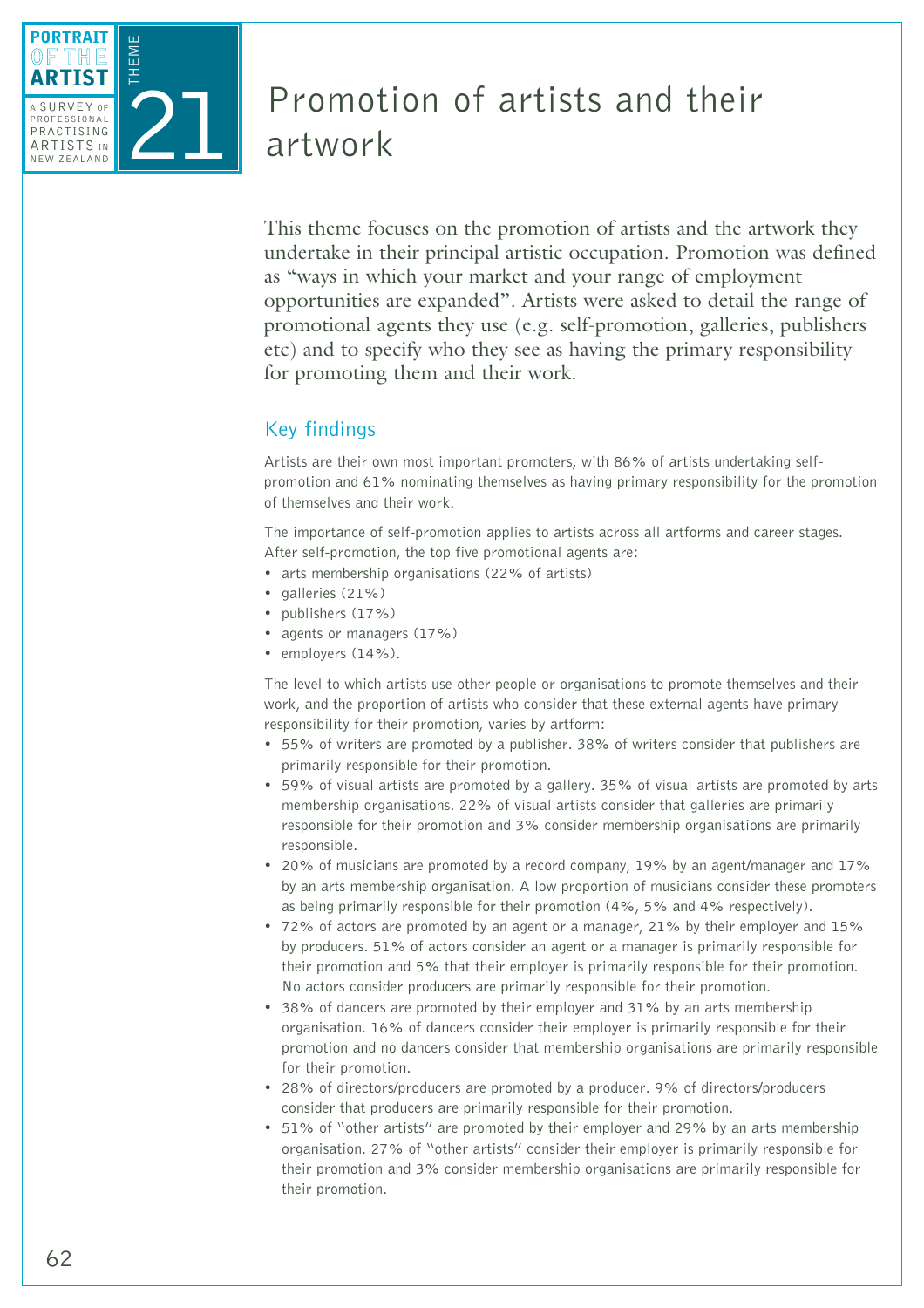# $21$

#### Significant differences

#### Gender

Female artists are more likely than male artists to be promoted by an arts membership organisation (29% cf 17%).

#### Age

Artists over 65 years are less likely than artists overall to promote their work themselves (77% cf 86%) or be promoted by an agent or manager (8% cf 17%), and are more likely to be promoted by a publisher (28% cf 17%).

#### Links

Creative New Zealand's guide to marketing arts events in New Zealand, **Smart arts** Toi huatau, is available from Creative New Zealand.

## Table 21: Promoters of artists and their artworks: by artform

| All<br>Writers<br>artists<br>$\%$<br>$\%$   | <b>Visual</b><br>artists<br>$\%$ | <b>Musicians</b><br>$\%$ | Performing<br>artists<br>$\%$ | "Other<br>artists"<br>$\%$ |
|---------------------------------------------|----------------------------------|--------------------------|-------------------------------|----------------------------|
| 80<br>Self-promotion<br>86                  | 91                               | 88                       | 85                            | 85                         |
| $11*$<br>Arts membership organisation<br>22 | $35*$                            | 17                       | 15                            | 29                         |
| Gallery<br>21<br>$\mathbf 1$                | $59*$                            | 3                        | $\overline{2}$                | 8                          |
| Agent or manager<br>17<br>16                | $7*$                             | 19                       | $39*$                         | $\overline{7}$             |
| $55*$<br><b>Publisher</b><br>17             | $8*$                             | $10*$                    | 4                             | 3                          |
| 14<br><b>Employer</b><br>$\overline{4}$     | $4*$                             | 16                       | $26*$                         | $51*$                      |
| 6<br>$\overline{2}$<br>Promoter             | 3                                | 11                       | 10                            | 3                          |
| 5<br>5<br>Producer                          | < 0.5                            | 5                        | $16*$                         | $\sim$                     |
| 5<br><b>Record company</b><br>1             | 1                                | $20*$                    | 1                             | $\sim$                     |
| No. of artists<br>1010<br>197               | 328                              | 225                      | 188                           | 72                         |

Note: this table includes promotional agents used by 5% or more of artists. \*An asterisk indicates a finding above or below average at the 95% confidence level. <means less than.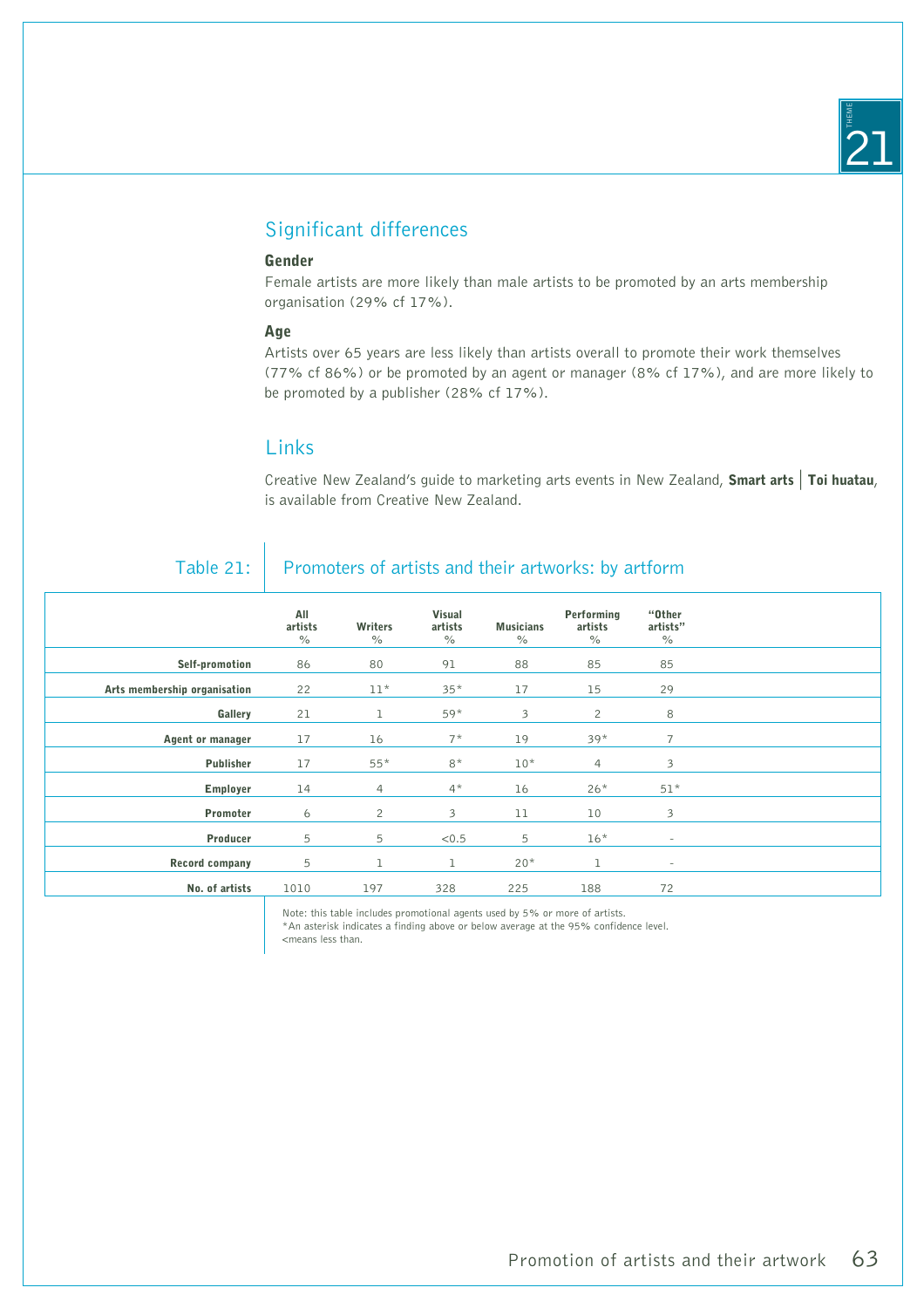## How artists' work is promoted

This theme focuses on the promotional tools used to promote artists' artistic work. Artists were asked to describe all the ways their work is promoted.

#### Key findings

The top six ways by which artists' artistic work is promoted are:

- word of mouth (81%)
- appearances at events/festivals/competitions (54%)
- media coverage (48%)
- performances in public places (44%)
- through an agency/gallery/recording company/publisher (43%)
- through their own promotional material (41%).

On average, artists' work is promoted using a mix of six different promotional methods.

#### Significant differences

#### Artform

Word of mouth is the most common promotional tool for artists across all artforms. In addition, artists working in different artforms differ in the ways they promote their work. For example:

- Visual artists are more likely than artists overall to use exhibitions (88% cf 35%) or retail spaces (34% cf 26%), have listings in tourist publications (29% cf 19%) or open their workshop/studio to the public (37% cf 23%).
- Musicians are more likely than artists overall to perform in public places (86% cf 44%), appear at festivals/events (75% cf 54%), have their own promotional material (55% cf 41%), collaborate with other artists (60% cf 40%), place advertisements in newspapers/magazines (48% cf 38%), contact potential employers (36% cf 22%) and undertake direct marketing/door knocking (17% cf 9%).
- Performing artists are more likely than artists overall to perform in public places (56% cf 44%), be included in professional registers (50% cf 39%) and contact potential employers (40% cf 22%).
- Writers are less likely to use word of mouth (71% cf 81%), appearances at festivals/events (42% cf 54%), their own promotional material (22% cf 41%) and collaborations with other artists (16% cf 40%).
- "Other artists" are more likely than artists overall to promote their work through collaborations with other artists (57% cf 40%), having their workshops/studios open to the public (38% cf 23%), and residencies or placements (32% cf 17%).

#### Mäori

Mäori artists are more likely than non-Mäori artists to promote their work through:

- appearances at festivals/competitions/events etc (74% cf 53%)
- collaborations with other artists (54% cf 39%)
- having their workshops/studios open to the public (36% cf 22%)
- residencies or placements (32% cf 16%).

#### Gender

Male artists are more likely than female artists to promote their work through:

- an agency, gallery, recording company or publisher (47% cf 39%)
- their own promotional materials (44% cf 37%).

PORTRAIT **OF THE** ARTIST A SURVEY OF PROFESSIONAL **PRACTISING** ARTISTS IN

NEW ZEALAND 22THEME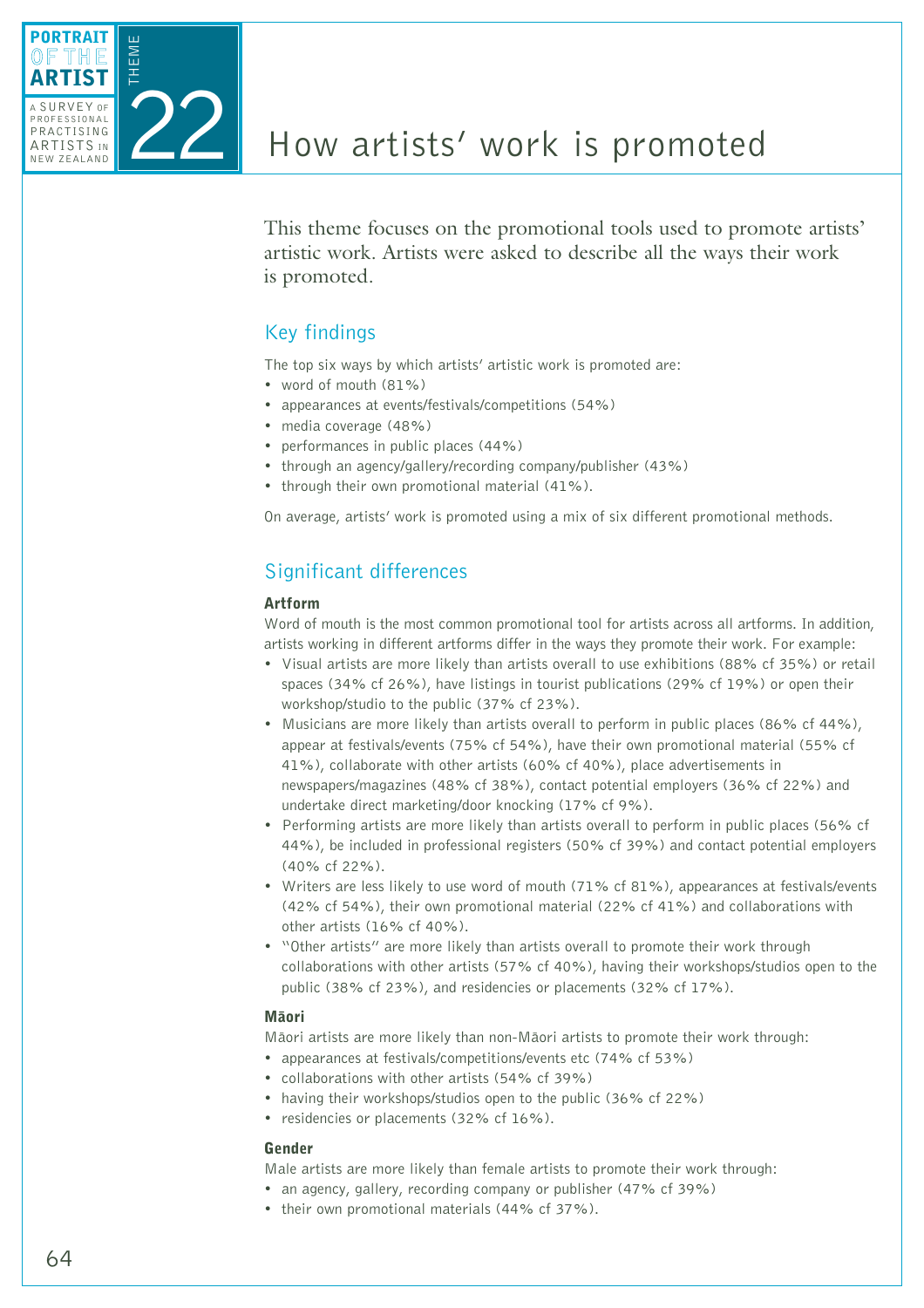Female artists are more likely than male artists to promote their work through:

- having their workshops/studios open to the public (27% cf 19%)
- exhibitions (40% cf 29%)
- residencies or placements (20% cf 15%).

#### Career stage

Established artists are more likely than emerging artists or established artists not working to full capacity to have their work promoted through:

- the media (56% cf 40% and 44%)
- having their workshops/studios open to the public (32% cf 16% and 18%)
- being listed in tourist publications (26% cf 14% and 17%).

Emerging artists are less likely than established artists or established artists not working to full capacity to have their work promoted through:

- advertisements in newspapers or magazines (29% cf 44% and 38%)
- inclusion in professional registers (29% cf 47% and 39%).

| Table 22:                                                   |                        |                 |                                  |                          | The ways artists promote their work: by artform |                            |  |
|-------------------------------------------------------------|------------------------|-----------------|----------------------------------|--------------------------|-------------------------------------------------|----------------------------|--|
|                                                             | All<br>artists<br>$\%$ | Writers<br>$\%$ | <b>Visual</b><br>artists<br>$\%$ | <b>Musicians</b><br>$\%$ | Performing<br>artists<br>$\%$                   | "Other<br>artists"<br>$\%$ |  |
| Word of mouth                                               | 81                     | $71*$           | 79                               | 88                       | 87                                              | 83                         |  |
| Appearances at festivals/<br>competitions/events etc        | 54                     | $42*$           | 46                               | $75*$                    | 55                                              | 57                         |  |
| Work to obtain media coverage                               | 48                     | 47              | 42                               | 55                       | 51                                              | 46                         |  |
| Performances in public places                               | 44                     | $29*$           | $16*$                            | 86*                      | $56*$                                           | 47                         |  |
| Through an agency/gallery/<br>recording company/publisher   | 43                     | 49              | 50                               | 40                       | 36                                              | $26*$                      |  |
| Own promotional postcard/leaflet etc                        | 41                     | $22*$           | 43                               | $55*$                    | 40                                              | 39                         |  |
| <b>Collaboration with other artists</b>                     | 40                     | $16*$           | 37                               | 60*                      | 44                                              | $57*$                      |  |
| Inclusion in professional registers etc                     | 39                     | 39              | 34                               | 35                       | $50*$                                           | 53                         |  |
| Through advertisements in<br>newspapers/magazines           | 38                     | 30              | 31                               | 48*                      | 45                                              | 38                         |  |
| <b>Exhibitions</b>                                          | 35                     | 5               | 88*                              | $5*$                     | $11*$                                           | 33                         |  |
| At retail stores/spaces                                     | 26                     | 32              | $34*$                            | 24                       | $13*$                                           | 8                          |  |
| Workshop/studio open to<br>public on regular basis          | 23                     | $9*$            | $37*$                            | $12*$                    | 20                                              | $38*$                      |  |
| <b>Contacting potential employers</b>                       | 22                     | $13*$           | $8*$                             | $36*$                    | $40*$                                           | 28                         |  |
| Listed in a tourist publication<br>(map/leaflet/guide book) | 19                     | $8*$            | $29*$                            | 16                       | 20                                              | 17                         |  |
| <b>Residencies or placements</b>                            | 17                     | 12              | 16                               | 17                       | 20                                              | $32*$                      |  |
| Own website                                                 | 17                     | 13              | 15                               | 24                       | 20                                              | 13                         |  |
| Direct marketing/door knocking                              | 9                      | 6               | $5*$                             | $17*$                    | 9                                               | 11                         |  |
| No. of artists                                              | 1010                   | 197             | 328                              | 225                      | 188                                             | 72                         |  |

Note: this table includes promotional methods used by 5% or more of artists. \*An asterisk indicates a finding above or below average at the 95% confidence level.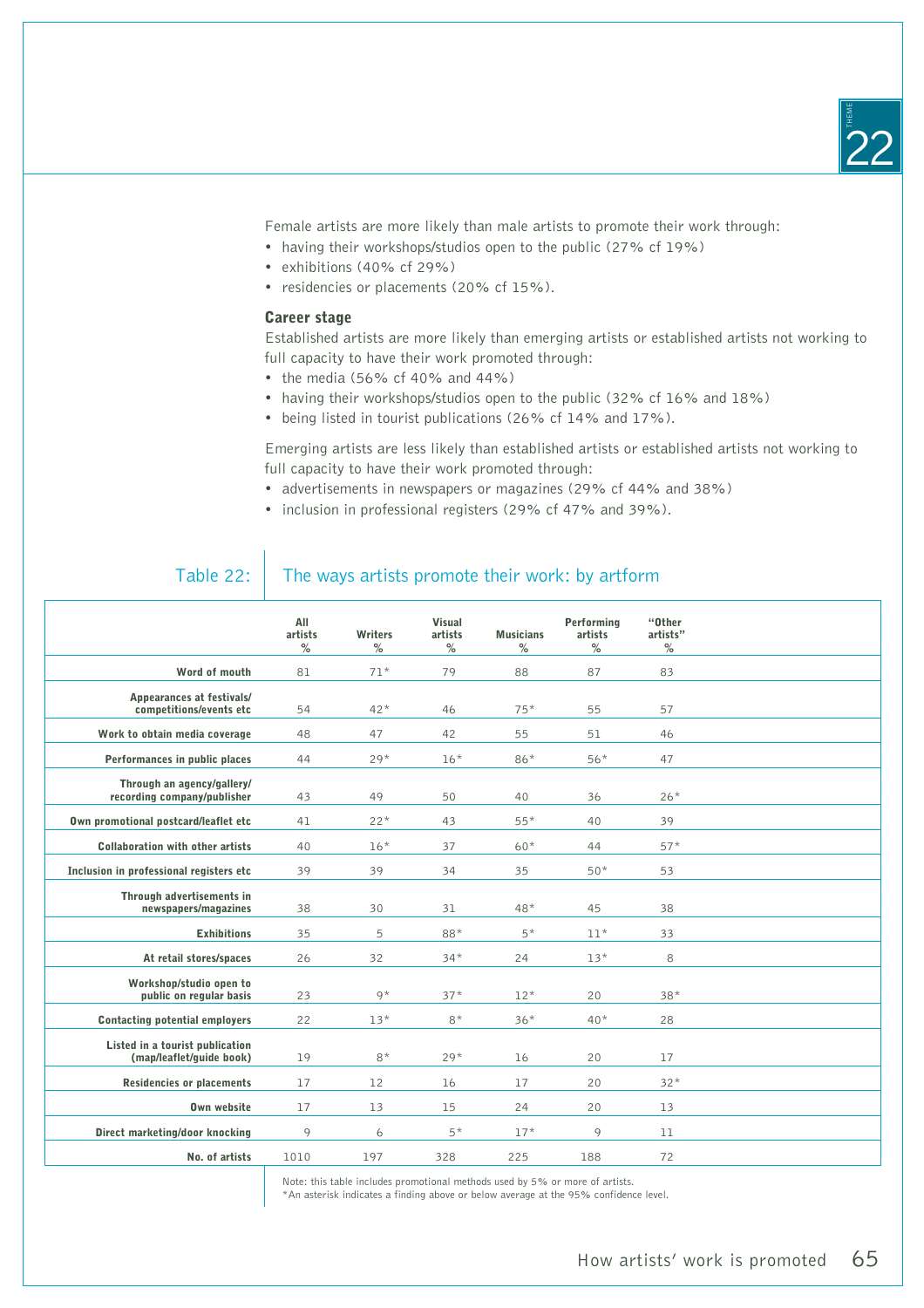

# Important factors in obtaining new work

This theme focuses on factors that help artists obtain work. Artists were asked to rank the importance of four specific factors: their reputation; self-promotion; promotion by an agent/manager/publisher etc; and networking with colleagues. In addition, artists were asked to rate the effectiveness of each promotional method they use.

### Key findings

Nearly two-thirds of artists said that their reputation is the most important factor in gaining new work (64%). 16% identified self-promotion; 11% promotion by an agent/manager/promoter etc; and 9% networking with colleagues.

The following promotional methods are considered effective or very effective by a high proportion of artists who use them:

- word of mouth (73%)
- performances in public places (69%)
- exhibitions (68%)
- direct marketing/door knocking (62%).

The following promotional methods are considered not effective or not at all effective by a relatively high proportion of artists who use them:

- listings in tourist publications maps/leaflets/guidebooks (37%)
- own website (30%)
- inclusion in professional registers (34%).

#### Significant differences

#### Artform

Writers and actors are more likely than artists overall to rank promotion of their work by an agent/manager/publisher etc as the most important factor in obtaining new work (22% and 23% cf 11%).

#### Gender

Male artists are more likely than female artists to rank self-promotion either as the first or second most important factor in obtaining new work (54% cf 41%).

Female artists are more likely than male artists to rank networking with colleagues as the first or second most important factor (43% cf 30%).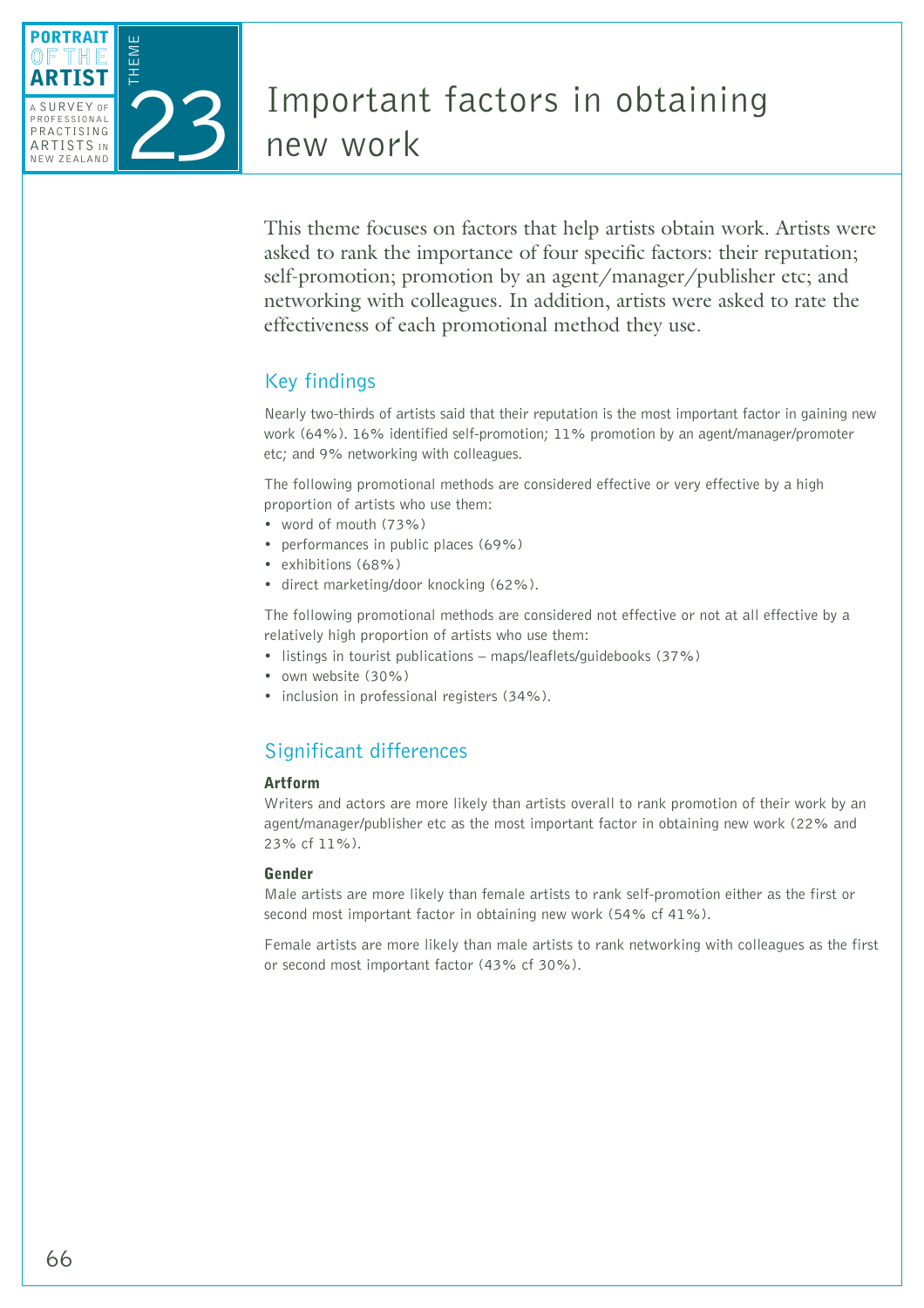

#### Career stage

Established artists are the most likely, and emerging artists the least likely, to rank their reputation as being the most important factor in obtaining new work (74% cf 49%).

Emerging artists are more likely than established artists or established artists not working to full capacity to identify self-promotion as the most important factor (24% cf 11% and 15%).

#### Links

See Theme 22: How artists' work is promoted

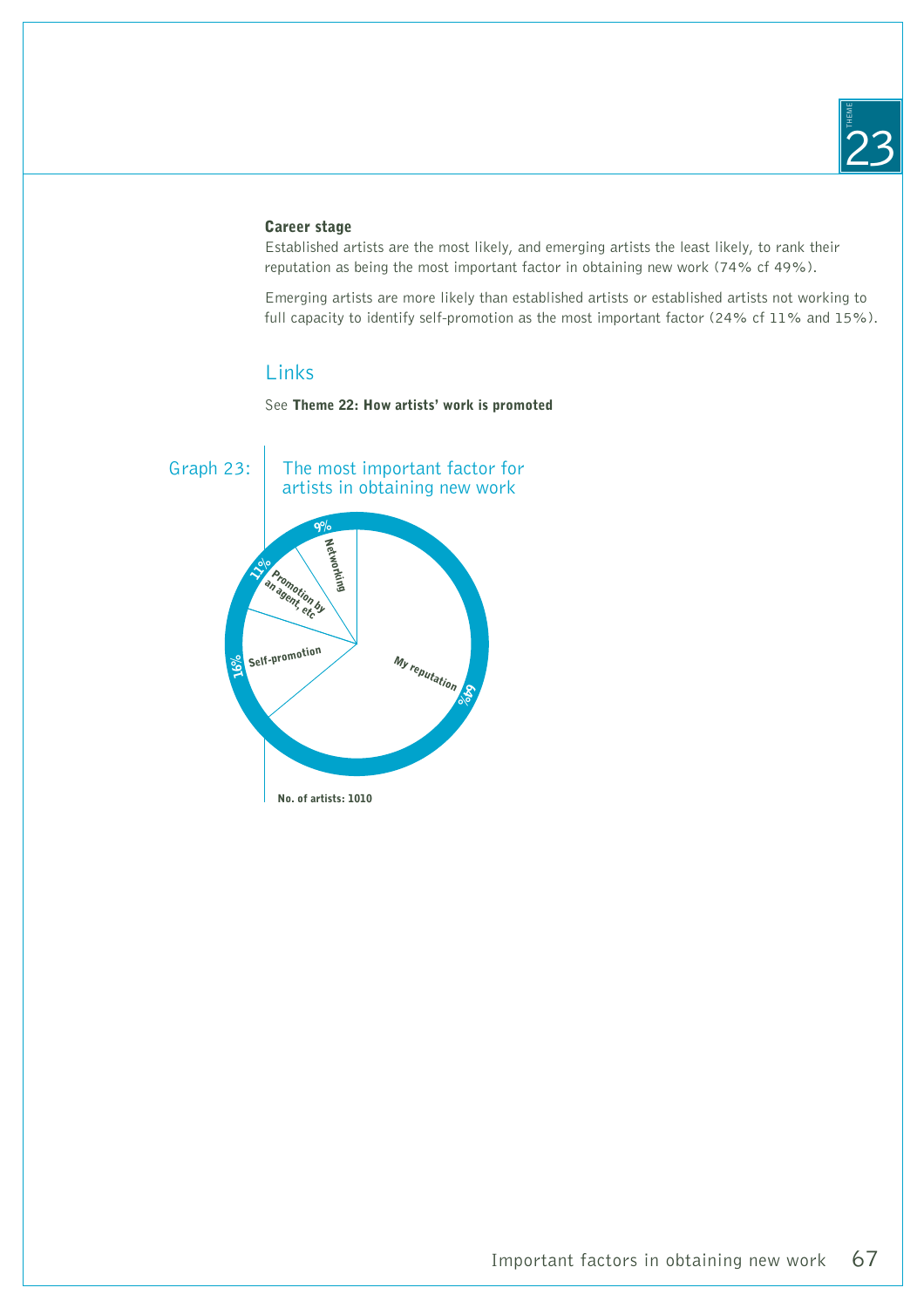

# Advice on running an arts business

"Artists are good at being organised. Artists are perceived as being airy-fairy but they're not. They think laterally, are creative, make decisions and work to deadlines. The business community is the same. Business people are vital to our existence ... I am now a producer, director, choreographer, teacher and business person ... " (choreographer)

This theme focuses on the types of business advice artists need to run their arts business. Artists were asked if they had received business advice in the previous two years, who had provided the advice and what type of advice had been provided. Business advice was defined as advice or assistance relating to running an arts business. It specifically excluded professional development and technical advice relating to artists' creative work in their principal artistic occupation.

#### Key findings

59% of artists interviewed had received business advice during the previous two years and 41% had not.

Accountants are the main providers of business advice to artists. Of the artists who had received business advice:

- 76% had been advised by an accountant
- 26% had been advised by family/friends
- 25% had been advised by a professional organisation
- 21% had been advised by peers
- 21% had been advised by a lawyer.

Artists receive business advice on a wide range of topics, including:

- $tax general (58%)$
- finance/money (42%)
- marketing/promotion (37%)
- $\bullet$  business (30%)
- book-keeping/accounts (27%)
- support/encouragement (27%)
- information/general advice (21%)
- contracts (19%)
- creative/artistic advice (18%)
- GST (15%)
- copyright/trademark/royalties (15%)
- planning/research (15%).

Most artists (75%) who sought advice were satisfied with both the advice they received and the source from which they received it.

#### Significant differences

#### Artform

Writers are more likely than artists overall to seek general tax advice (71% cf 58%).

Musicians are more likely than artists overall to seek advice about copyright/royalties (28% cf 15%), and less likely to seek advice about marketing and promotion (25% cf 37%).

Performing artists are more likely than artists overall to seek advice on finance/money and business advice (58% cf 42% and 44% cf 30%).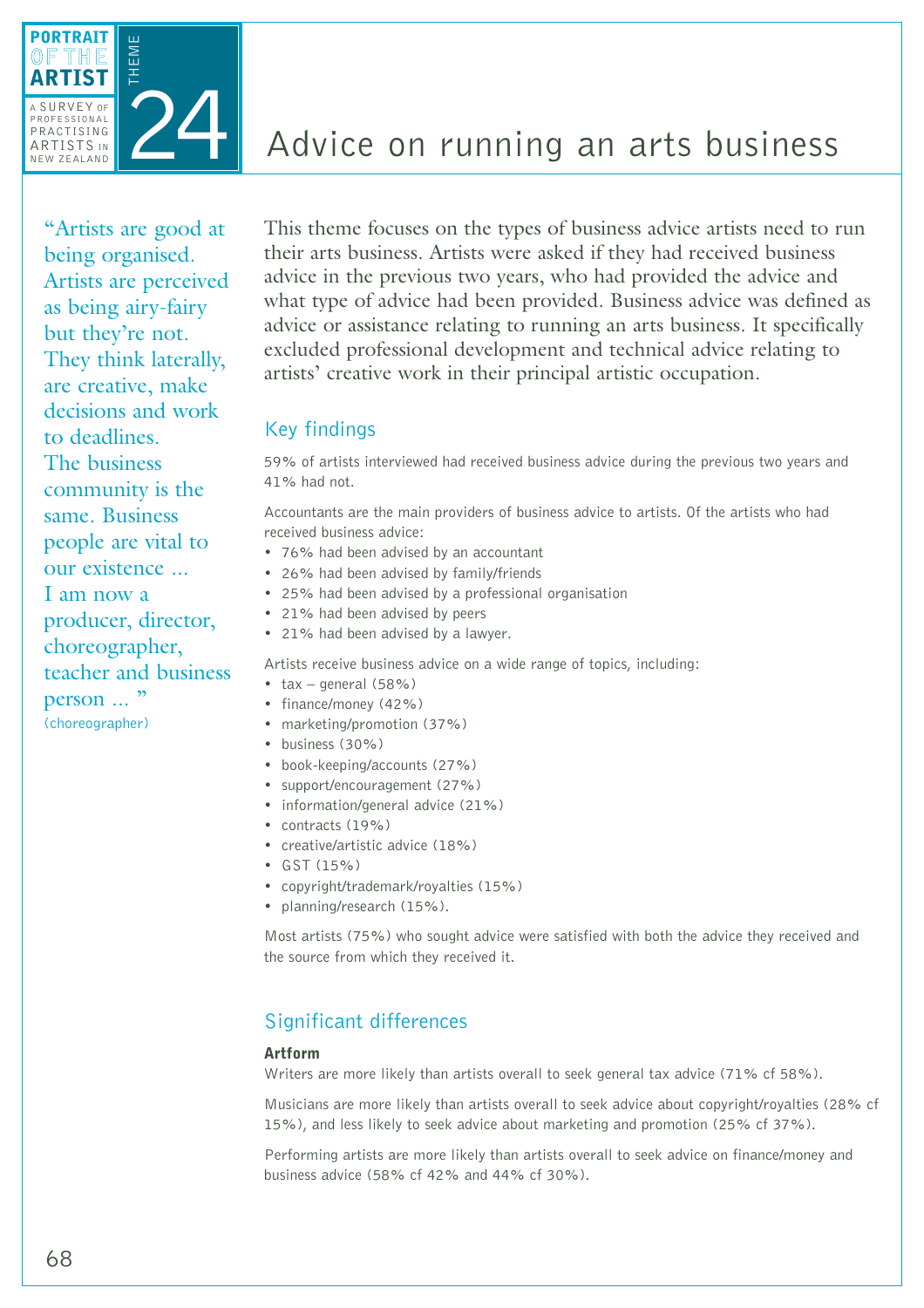#### Mäori

Mäori artists are more likely than non-Mäori artists to seek advice about performing/publishing their work (28% cf 13%) and to receive business advice in the form of general support and encouragement (45% cf 25%). Non-Mäori artists are more likely than Mäori artists to seek general tax advice (60% cf 38%).

Mäori artists are less likely than non-Mäori artists to seek advice from an accountant (57% cf 78%).

#### Gender

Female artists are more likely than male artists to receive advice from a role model/mentor (16% cf 11%).

Female artists are more likely than male artists to seek advice on finance/money (48% cf 37%), book-keeping/accounts (31% cf 23%) and venues/exhibiting (16% cf 8%).

Male artists are more likely than female artists to seek advice about contracts (24% cf 15%) and copyright/trademarks/royalties (19% cf 11%).

#### Career stage

Established artists (67%) are more likely than emerging artists (53%), or those who are established but not working to full capacity (54%), to seek business advice.

Emerging artists are more likely than artists overall to seek advice about marketing and promotion (51% cf 37%).

|                                   | and cultivity          |                                |                           |                          |                           |  |
|-----------------------------------|------------------------|--------------------------------|---------------------------|--------------------------|---------------------------|--|
|                                   | All<br>artists<br>$\%$ | <b>Male</b><br>artists<br>$\%$ | Female<br>artists<br>$\%$ | Māori<br>artists<br>$\%$ | Non-Māori<br>artists<br>% |  |
| Accountant                        | 76                     | 77                             | 75                        | 57                       | 78*                       |  |
| <b>Professional organisations</b> | 25                     | 26                             | 25                        | 21                       | 25                        |  |
| <b>Family/friends</b>             | 26                     | 23                             | 28                        | 23                       | 26                        |  |
| Lawyer                            | 21                     | 23                             | 19                        | 21                       | 21                        |  |
| Peers                             | 21                     | 21                             | 21                        | 21                       | 21                        |  |
| Agent/manager                     | 14                     | 16                             | 11                        | 15                       | 14                        |  |
| Tax adviser                       | 15                     | 15                             | 14                        | 15                       | 15                        |  |
| <b>Inland Revenue</b>             | 12                     | 12                             | 11                        | 9                        | 12                        |  |
| <b>Bank</b>                       | 12                     | 12                             | 13                        | 19                       | 12                        |  |
| Role model/mentor                 | 13                     | 11                             | $16*$                     | 23                       | 13                        |  |
| No. of artists                    | 593                    | 313                            | 280                       | 47                       | 546                       |  |
|                                   |                        |                                |                           |                          |                           |  |

#### Table 24: The 10 most common sources of business advice: by gender and ethnicity

\*An asterisk indicates a finding above or below average at the 95% confidence level.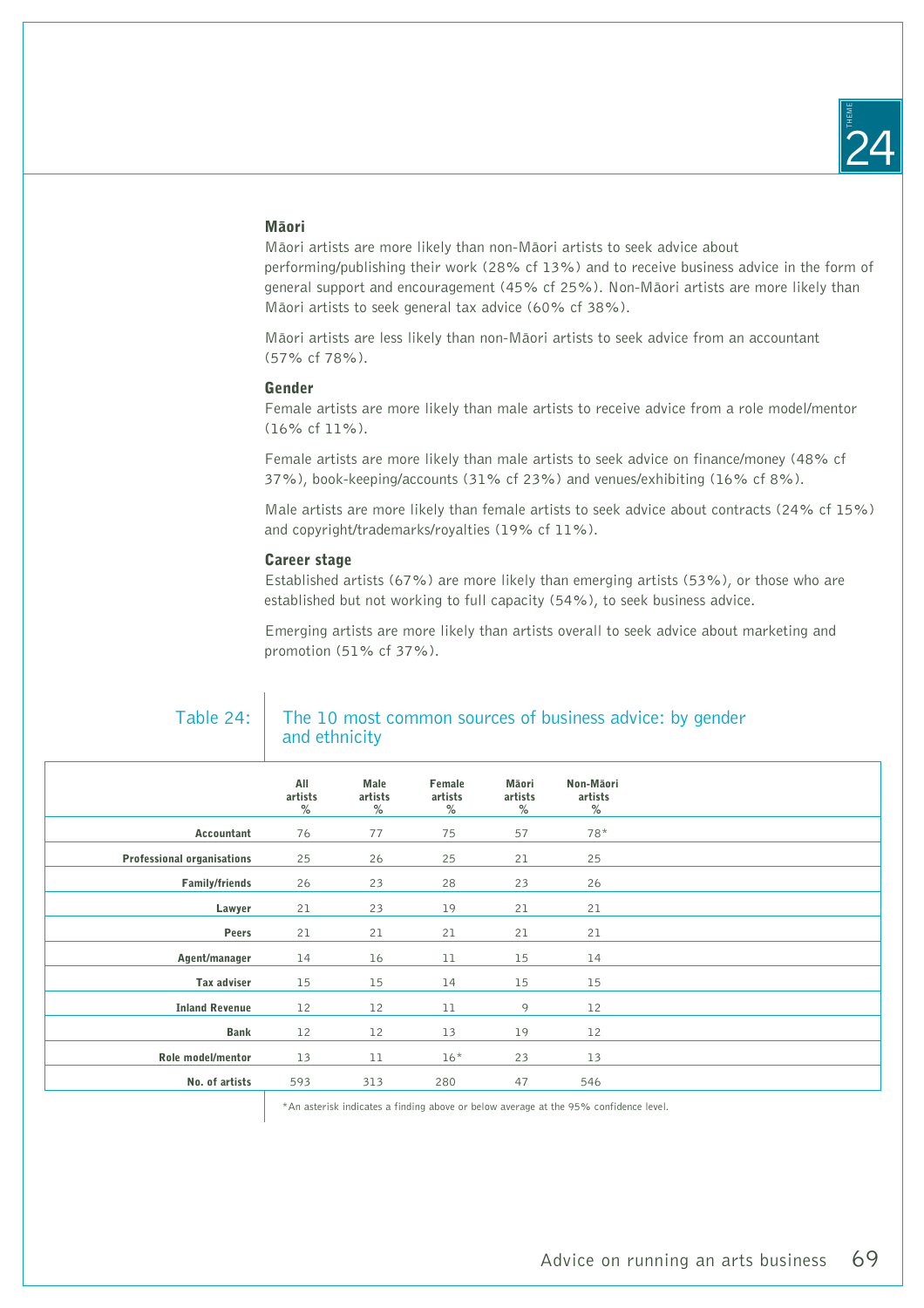

| Table 24.1:                                                                                                                    | Type of business advice sought: by artform |                |                                  |                         |                            |                            |  |  |
|--------------------------------------------------------------------------------------------------------------------------------|--------------------------------------------|----------------|----------------------------------|-------------------------|----------------------------|----------------------------|--|--|
|                                                                                                                                | All<br>artists<br>$\%$                     | Writers<br>%   | <b>Visual</b><br>artists<br>$\%$ | <b>Musicians</b><br>%   | Performing<br>artists<br>℅ | "Other<br>artists"<br>$\%$ |  |  |
| Tax advice (general)                                                                                                           | 58                                         | $71*$          | 55                               | 54                      | 54                         | 63                         |  |  |
| <b>Finance/money (including money</b><br>management, budgeting, investments,<br>funding/grants/scholarships)                   | 42                                         | 40             | 41                               | 39                      | 58*                        | $24*$                      |  |  |
| <b>Marketing/promotion</b>                                                                                                     | 37                                         | 41             | 45                               | $25*$                   | 39                         | 26                         |  |  |
| <b>Business advice</b><br>(including planning, running a<br>business, employment/salaries)                                     | 30                                         | $12*$          | 33                               | 29                      | $44*$                      | 28                         |  |  |
| <b>Book-keeping/accounts</b><br>(including depreciation, keeping<br>accounts, profit and loss statements)                      | 27                                         | $16*$          | 32                               | 24                      | 33                         | 26                         |  |  |
| Support/encouragement                                                                                                          | 27                                         | 30             | 30                               | 23                      | 28                         | 20                         |  |  |
| <b>Information/general advice</b>                                                                                              | 21                                         | 25             | $12*$                            | 18                      | 28                         | $43*$                      |  |  |
| <b>Contracts</b>                                                                                                               | 19                                         | 24             | 12                               | 17                      | $34*$                      | 9                          |  |  |
| <b>GST/GST knowledge</b>                                                                                                       | 15                                         | 13             | 22                               | 15                      | 9                          | $\overline{7}$             |  |  |
| Copyright/trademarks/royalties                                                                                                 | 15                                         | 12             | 8                                | $28*$                   | 12                         | 15                         |  |  |
| Planning/research                                                                                                              | 15                                         | 20             | $\mathbf{3}$                     | 20                      | 21                         | 17                         |  |  |
| Performing/publishing                                                                                                          | 14                                         | $25*$          | 5                                | 17                      | 10                         | 22                         |  |  |
| <b>Expense claims</b>                                                                                                          | 13                                         | 11             | 12                               | 18                      | 11                         | $\overline{\phantom{a}}$   |  |  |
| <b>Venues/exhibiting</b>                                                                                                       | 12                                         | $\overline{4}$ | $24*$                            | $\overline{7}$          | $\overline{7}$             | 13                         |  |  |
| Legal advice (including defamation,<br>trusts, forming a company,<br>contracts, copyright etc)                                 | 12                                         | $\overline{7}$ | 12                               | 11                      | 17                         | 9                          |  |  |
| Tax returns                                                                                                                    | 10                                         | 15             | 6                                | 10                      | 8                          | 17                         |  |  |
| <b>Investment advice</b>                                                                                                       | 10                                         | 10             | $\overline{7}$                   | 8                       | 16                         | 11                         |  |  |
| <b>International/overseas issues</b><br>(including legal aspects,<br>promoting work overseas,<br>importing and exporting, tax) | 5                                          | 3              | $\overline{4}$                   | 5                       | 9                          | $\overline{4}$             |  |  |
| <b>ACC</b>                                                                                                                     | $\overline{4}$                             | $\overline{7}$ | $\overline{2}$                   | $\overline{4}$          | $\overline{7}$             | $\overline{c}$             |  |  |
| <b>Other</b>                                                                                                                   | $\overline{c}$                             | 1              | 1                                | $\overline{\mathbf{3}}$ | 4                          | $\overline{c}$             |  |  |
| Don't know/no specific advice                                                                                                  | ı                                          | $\overline{a}$ | $\mathbf{3}$                     | ı                       | $\mathbf 1$                | $\overline{a}$             |  |  |
| Not specified                                                                                                                  | < 0.5                                      | $\mathbf 1$    |                                  |                         |                            |                            |  |  |
| No. of artists seeking business advice                                                                                         | 593                                        | 108            | 178                              | 145                     | 116                        | 46                         |  |  |

\* An asterisk indicates a finding above or below average at the 95% confidence level. < means less than.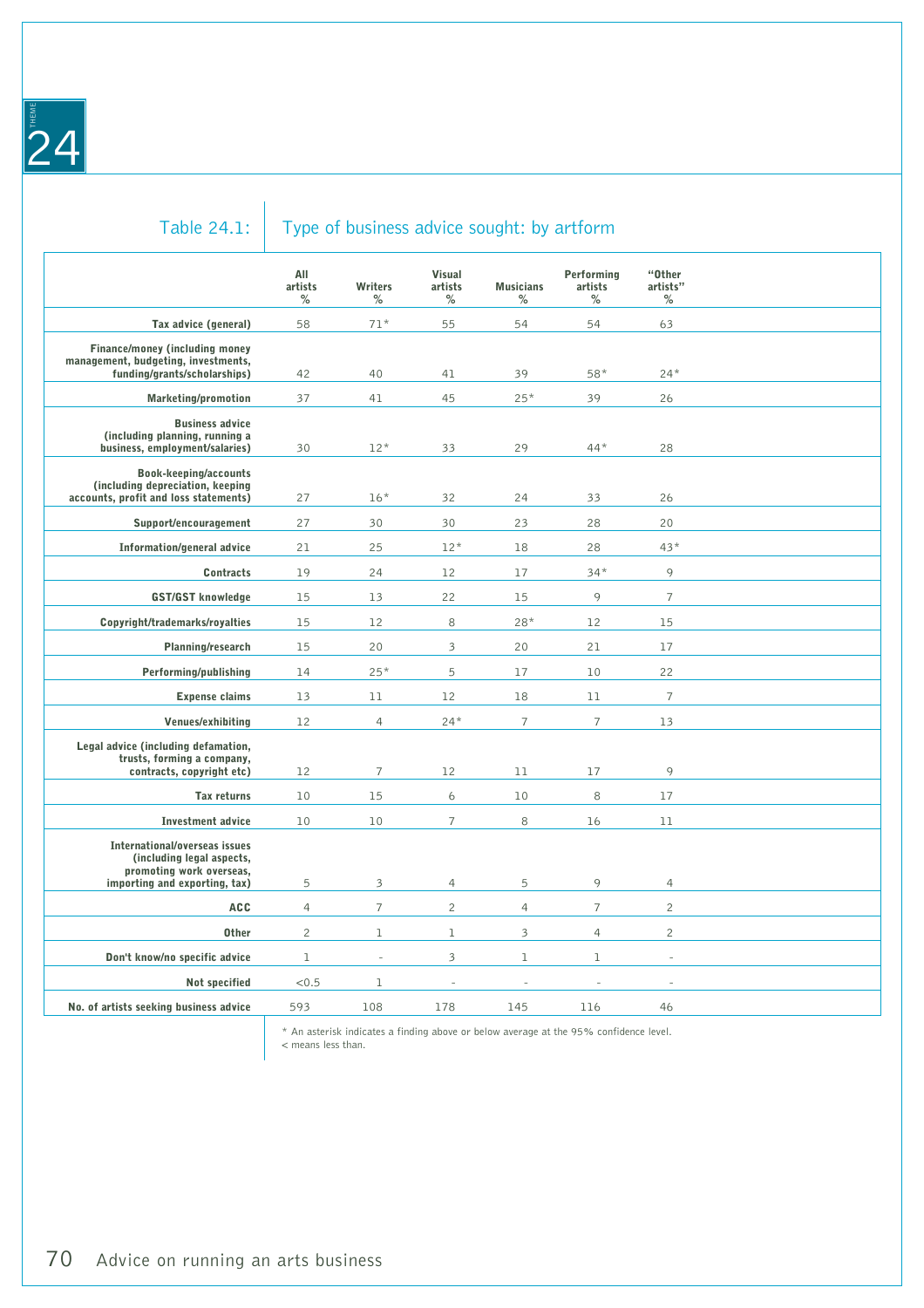$24$ 

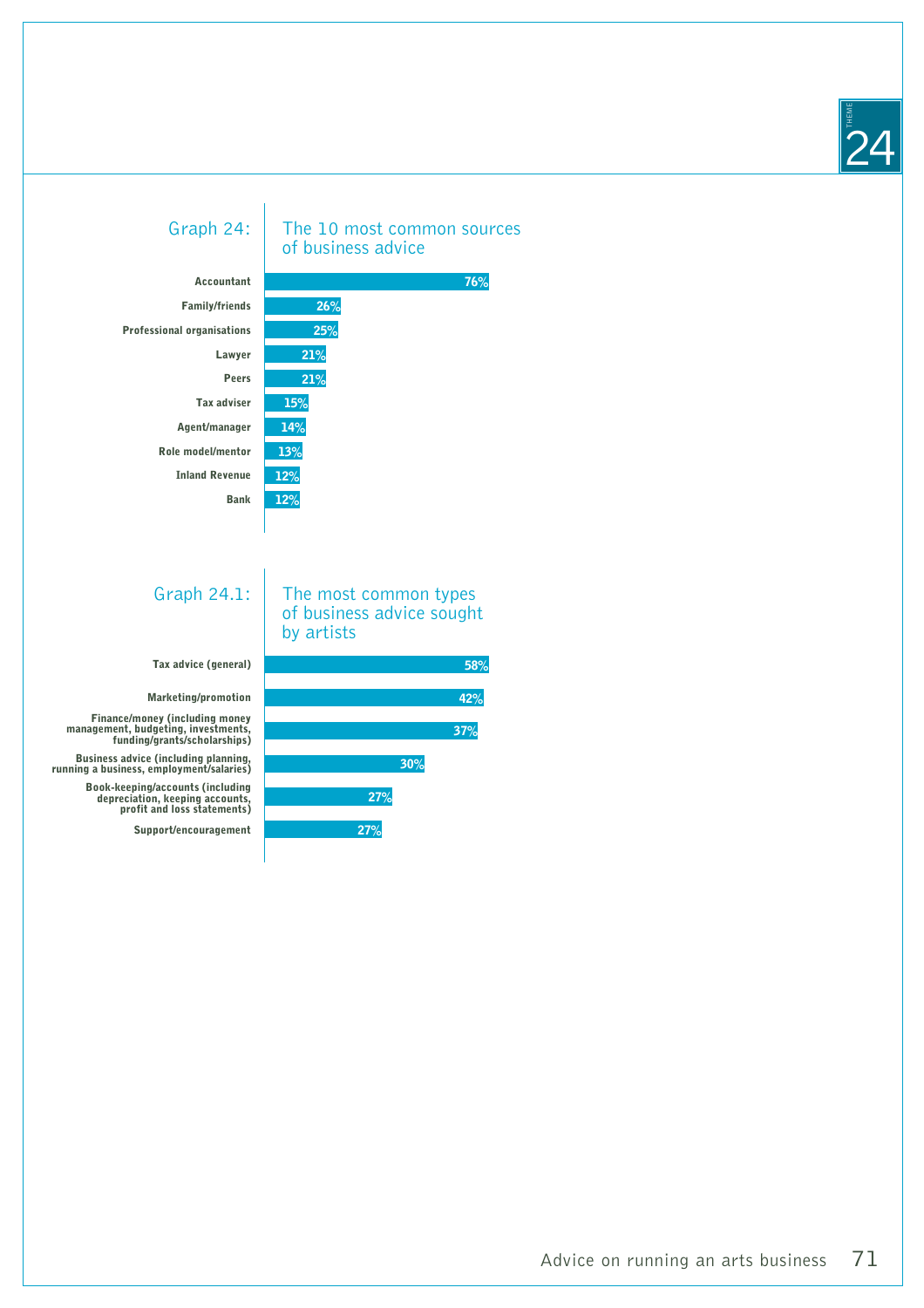

# The business training needs of artists

"While studying we are taught how to be an artist but not business people. Our training needs to emphasise business skills more as it is so ruthless in the market. We need these business skills."

(visual artist)

Artists were shown a list of business topics and asked whether they would like any further training or advice in any of these areas. Artists were also asked what, if any, non-arts qualifications they would like to attain that would help them with their career.

# Key findings

74% of artists interviewed indicated they would like further business training or advice in the business topics identified in the survey.

The top three business topics in which artists would like to receive further business training or advice are:

- marketing (50%)
- copyright (35%)
- contracts (30%).

57% of artists have one or more non-arts qualifications. 35% of artists would like to gain a non-arts qualification to help them with their career.

The top three areas in which these artists would like to gain qualifications are:

- business/management (29%)
- computing/information technology/internet (24%)
- marketing (11%).

# Significant differences

#### Artform

Performing artists are more likely than artists overall to want further business training/advice in the areas of negotiation (38% cf 25%), business planning (36% cf 23%), project management (31% cf 21%) and ACC (26% cf 17%).

#### Mäori

Mäori artists are more likely than non-Mäori artists to want further business training/advice in copyright issues (47% cf 34%).

#### Gender

Female artists are more likely than male artists to want further training/advice in business skills (24% cf 19%) and occupational safety and health (13% cf 9%).

#### Career stage

Emerging artists are more likely than established artists or established artists not working to full capacity to want further business training/advice in the areas of working with the media (35% cf 20% and 24%) and income tax (33% cf 17% and 23%).

### Links

See Theme 6: Artists' formal arts qualifications See Theme 9: Further training and education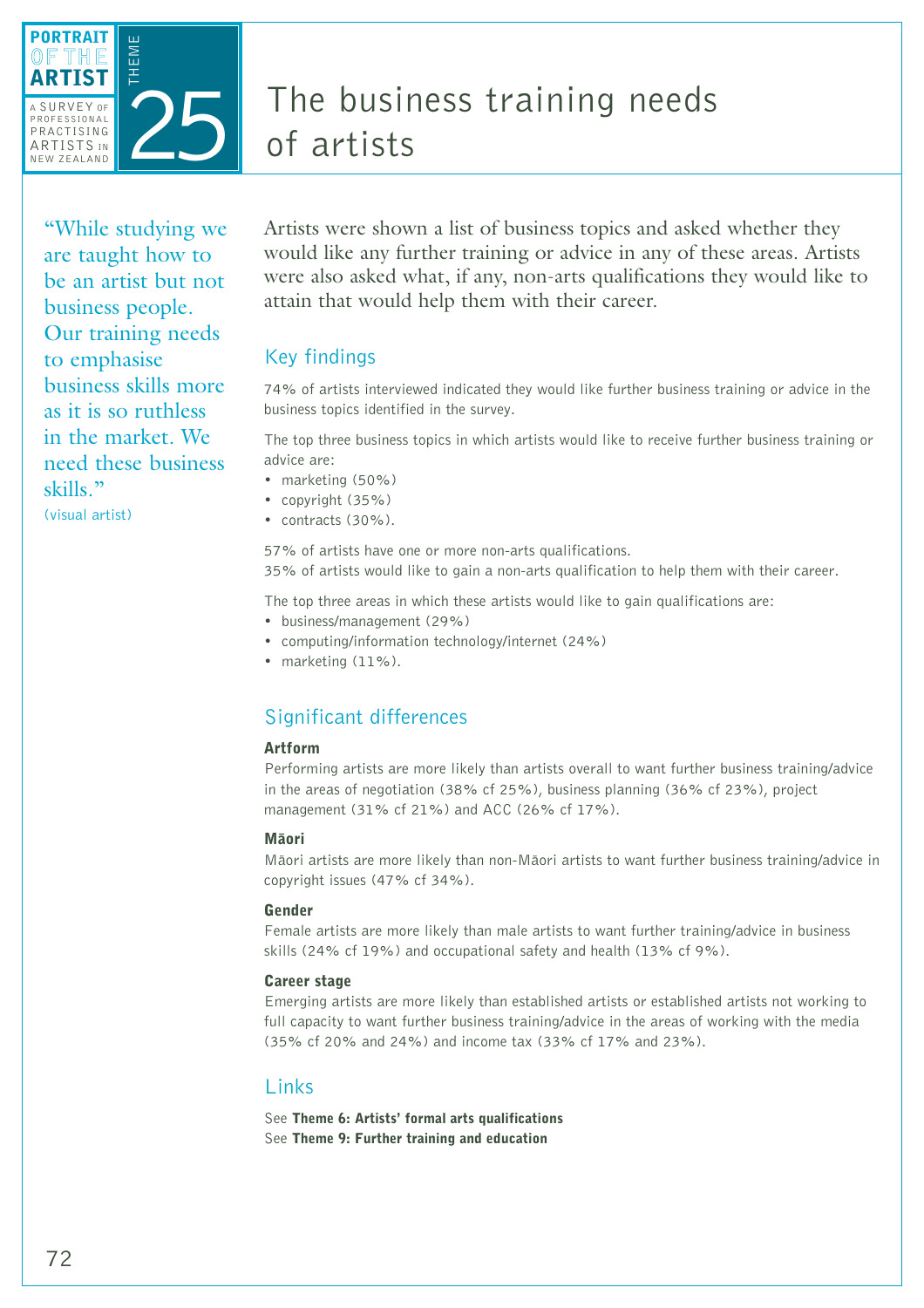

# Table 25: Areas of business training/advice artists would like

| All<br>artists<br>$\%$ | Writers<br>$\%$ | <b>Visual</b><br>artists<br>$\%$ | <b>Musicians</b><br>$\%$ | Performing<br>artists<br>$\%$ | "Other<br>artists"<br>$\frac{6}{6}$ |  |
|------------------------|-----------------|----------------------------------|--------------------------|-------------------------------|-------------------------------------|--|
| 50                     | $37*$           | 53                               | 57                       | 51                            | 51                                  |  |
| 35                     | 32              | 27                               | 43                       | 37                            | 43                                  |  |
| 30                     | 27              | $22*$                            | 38                       | 37                            | 26                                  |  |
| 26                     | 34              | 30                               | 20                       | 21                            | 19                                  |  |
| 25                     | 21              | 21                               | 30                       | 31                            | 28                                  |  |
| 25                     | 19              | 22                               | 25                       | $38*$                         | 22                                  |  |
| 23                     | 18              | 19                               | 30                       | 31                            | 19                                  |  |
| 23                     | $12*$           | 22                               | 23                       | $36*$                         | 28                                  |  |
| 21                     | 17              | 22                               | 19                       | 30                            | 18                                  |  |
| 21                     | $11*$           | 16                               | 24                       | $31*$                         | 32                                  |  |
| 17                     | 13              | 14                               | 17                       | $26*$                         | 19                                  |  |
| 15                     | 11              | 13                               | 16                       | 22                            | 17                                  |  |
| 11                     | $\overline{7}$  | 14                               | 8                        | 14                            | 13                                  |  |
| 1010                   | 197             | 328                              | 225                      | 188                           | 72                                  |  |
|                        |                 |                                  |                          |                               |                                     |  |

\*An asterisk indicates a finding above or below average at the 95% confidence level.

# Table 25.1: Artists and non-arts qualifications: by artform

| Have a<br>non-arts<br>qualification<br>$\%$ | <b>Would like</b><br>a non-arts<br>qualification<br>$\%$ | No. of<br>artists                      |
|---------------------------------------------|----------------------------------------------------------|----------------------------------------|
| 57                                          | 35                                                       | 1010                                   |
| $70*$                                       | 27                                                       | 197                                    |
| 53                                          | 33                                                       | 328                                    |
| 60                                          | 40                                                       | 129                                    |
| 48                                          |                                                          | 199                                    |
|                                             |                                                          | 225                                    |
| 62                                          | 36                                                       | 42                                     |
|                                             |                                                          | 85                                     |
| 56                                          | 27                                                       | 98                                     |
|                                             |                                                          | 188                                    |
| 44                                          |                                                          | 52                                     |
|                                             |                                                          | 81                                     |
|                                             |                                                          | 47                                     |
| 54                                          | 44                                                       | 72                                     |
|                                             | 55<br>51<br>54<br>60<br>51                               | 29<br>32<br>36<br>48<br>56<br>43<br>53 |

\*An asterisk indicates a finding above or below average at the 95% confidence level

Note: figures in this table for vocalists, composers, conductors/instrumentalists, dancers, actors, directors/producers and "other artists" are based on less than 100 artists and therefore should be treated as indicative.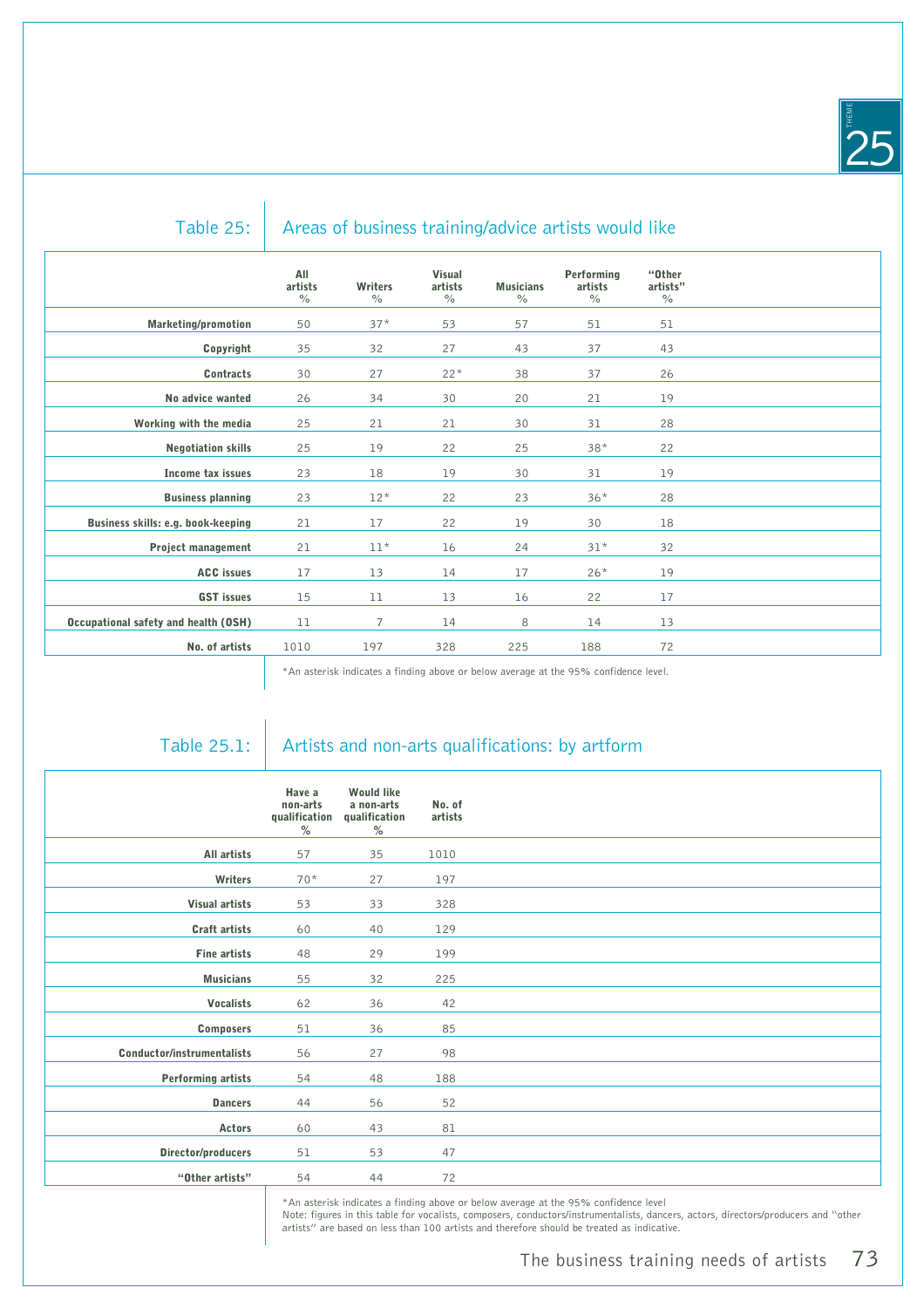Tax issues

This theme looks at whether artists experience difficulties with income tax and GST. Artists were shown a list of tax-related issues and asked to identify those with which they had experienced any difficulty.

### Key findings

25% of artists reported that they don't have any difficulties understanding their tax obligations and 29% said that their accountant takes care of it for them.

Of those artists who do experience some difficulties, the most common problem areas are:

- understanding income tax obligations (28%)
- understanding what expenses can be claimed (26%)
- understanding ACC obligations (23%)
- working out provisional tax payments (15%)
- understanding GST obligations (15%)
- working out withholding tax obligations (14%).

### Significant differences

#### Artform

Performing artists are more likely than artists overall to experience difficulties in understanding what expenses they can claim (37% cf 26%) and working out their withholding tax obligations (24% cf 14%).

Visual artists are less likely than artists overall to experience difficulties in understanding what expenses they can claim (18% cf 26%) and are less likely to have problems working out their withholding tax obligations (8% cf 14%).

#### Gender

Male artists are more likely than female artists to experience difficulties in paying their provisional tax (18% cf 13%), understanding their tax on overseas earnings (15% cf 8%), and paying their GST (13% cf 7%).

#### Age

Artists aged 65+ years experience fewer problems than artists overall with the following issues:

- understanding their income tax obligations (14% cf 28%)
- understanding what expenses they can claim (13% cf 26%)
- understanding ACC obligations (11% cf 23%).

PORTRAIT **OF THE** ARTIST A SURVEY OF PROFESSIONAL **PRACTISING** ARTISTS IN

NEW ZEALAND 26THEME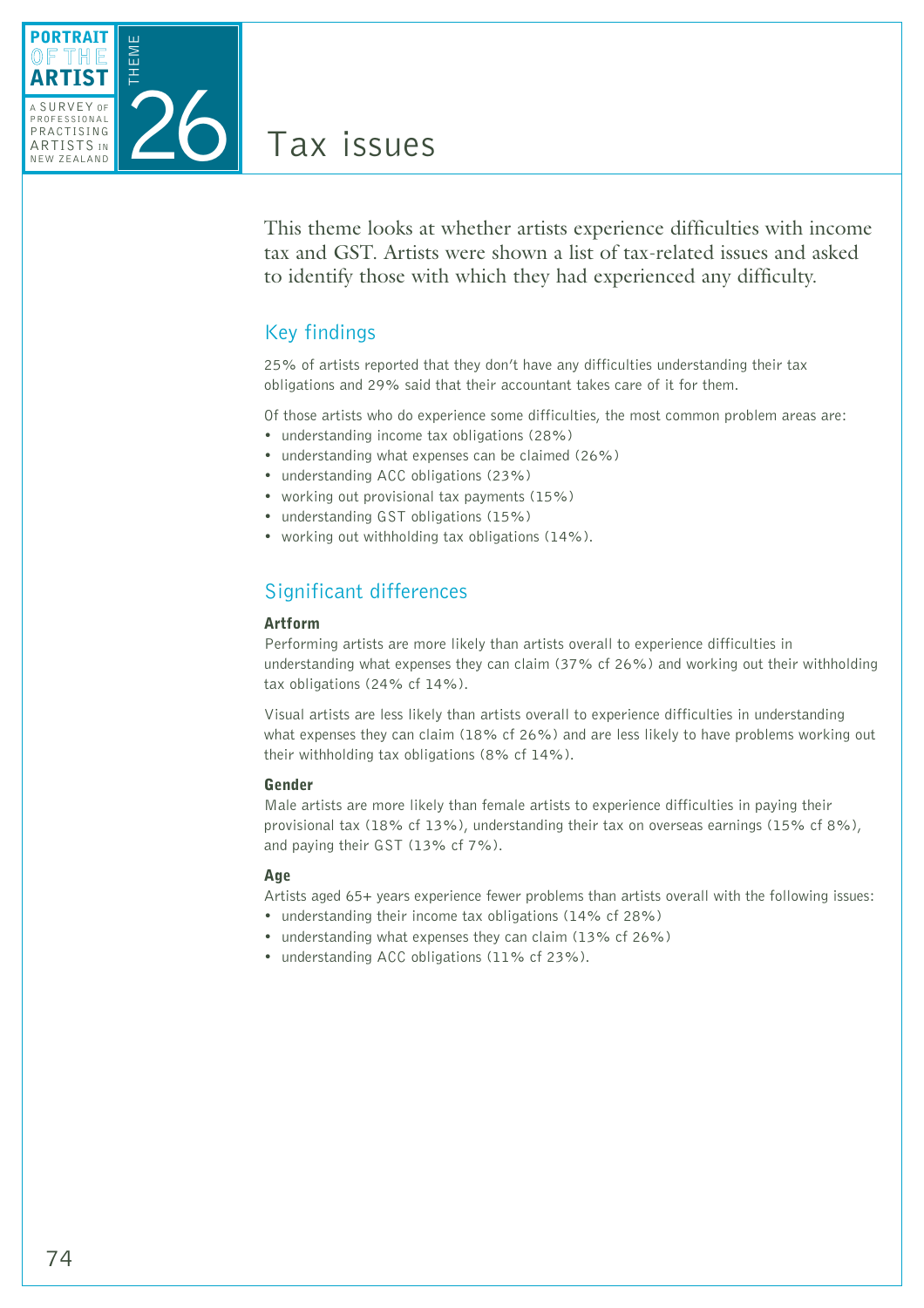| ∽ | an. | ١P |  |
|---|-----|----|--|

# Table 26: Taxation areas in which artists experience difficulty: by gender and ethnicity

|                                                     | All<br>artists<br>$\%$ | <b>Male</b><br>artists<br>$\%$ | Female<br>artists<br>$\%$ | Māori<br>artists<br>$\%$ | Non-Māori<br>artists<br>$\%$ |
|-----------------------------------------------------|------------------------|--------------------------------|---------------------------|--------------------------|------------------------------|
| None/my accountant takes                            |                        |                                |                           |                          |                              |
| care of it                                          | 29                     | 28                             | 30                        | 28                       | 29                           |
| I don't have any difficulties                       | 25                     | 23                             | 26                        | 29                       | 24                           |
| <b>Understanding my income</b><br>tax obligations   | 28                     | 28                             | 27                        | 24                       | 28                           |
| <b>Understanding what expenses</b><br>I can claim   | 26                     | 28                             | 24                        | 28                       | 26                           |
| <b>Understanding my ACC obligations</b>             | 23                     | 23                             | 23                        | 20                       | 23                           |
| Working out my<br>provisional tax payments          | 15                     | 17                             | 14                        | 13                       | 16                           |
| <b>Understanding my GST obligations</b>             | 15                     | 15                             | 14                        | 17                       | 15                           |
| Working out my withholding<br>tax obligations       | 14                     | 16                             | 13                        | 18                       | 14                           |
| Paying my provisional tax                           | 13                     | $18*$                          | 9                         | 12                       | 13                           |
| Working out my ACC/ACC<br>insurance payments        | 12                     | 12                             | 12                        | 16                       | 12                           |
| <b>Understanding my tax</b><br>on overseas earnings | 12                     | $15*$                          | 8                         | 8                        | 12                           |
| Working out my GST payments                         | 10                     | 11                             | 10                        | 12                       | 10                           |
| Paying my GST                                       | 10                     | $13*$                          | $\overline{7}$            | 16                       | 10                           |
| Finding suitable/affordable<br><b>ACC</b> cover     | 10                     | 10                             | 10                        | 13                       | 10                           |
| <b>Paying ACC/accident</b><br>insurance premiums    | 8                      | 10                             | $\overline{7}$            | 12                       | 8                            |
| <b>Other</b>                                        | $\overline{c}$         | $\overline{c}$                 | $\overline{c}$            | 3                        | $\overline{c}$               |
| No. of artists                                      | 1010                   | 523                            | 487                       | 76                       | 934                          |
|                                                     |                        |                                |                           |                          |                              |

\*An asterisk indicates a finding above or below average at the 95% confidence level.

Note: at the time of the survey self-employed people were required to source their own ACC cover.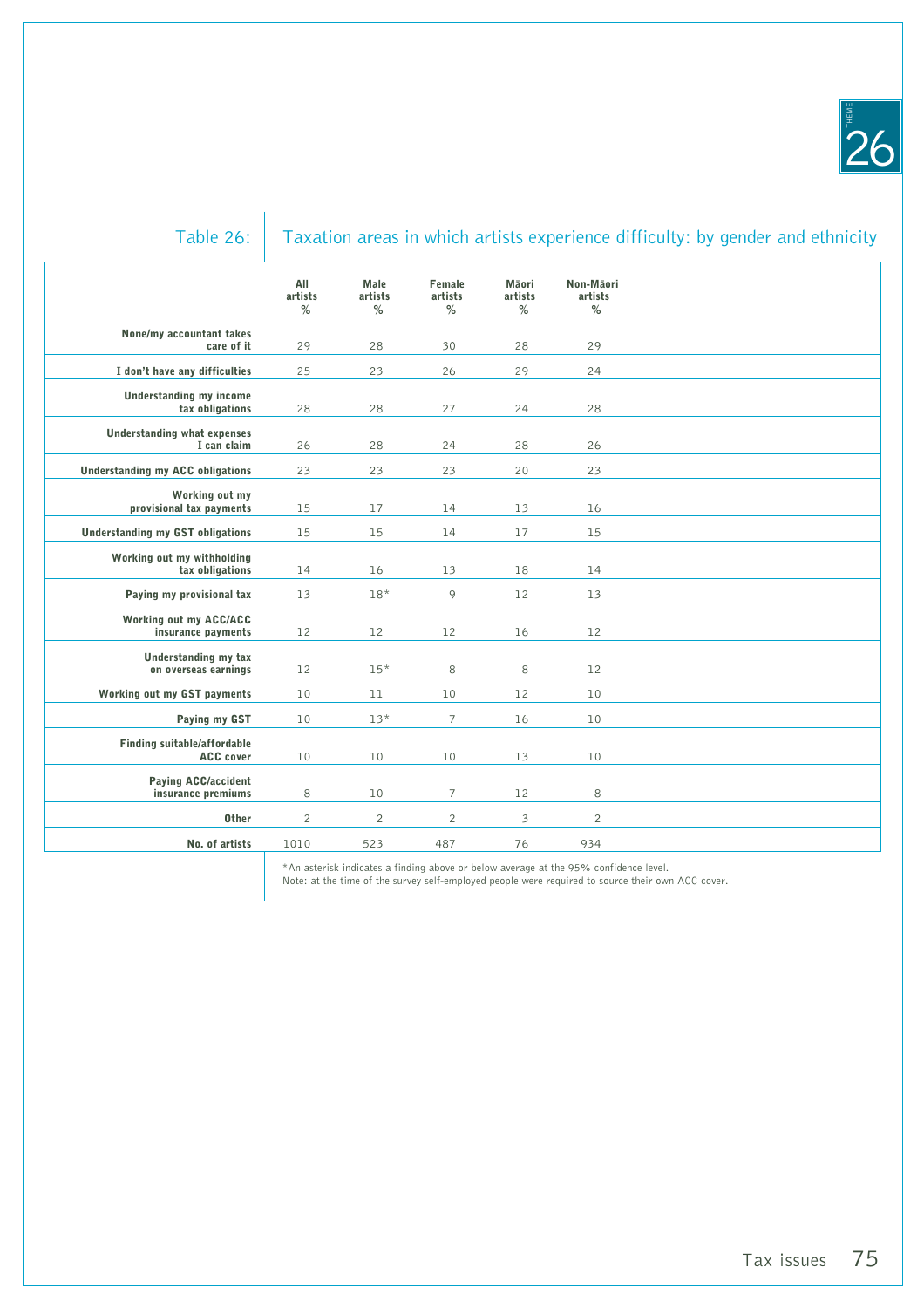

# Artists' contract arrangements

"Helping other writers with legal problems is a very important part of being a writer. The New Zealand Society of Authors deals with about 100 cases a year. Some are very mundane but they are still important. Artists often do not look at the fine print on contracts from galleries or publishers. This area of professional practice needs addressing." (writer)

The topic of contracts between artists and agents, publishers, recording companies or galleries often arose in the focus groups, with artists saying that they need to be better informed about negotiating such contracts. To find out how widespread this need was, artists were asked whether they had ever signed a contract with a person or organisation who was responsible for promoting them. Those artists who had contract arrangements in place in the previous financial year were asked whether they were dissatisfied with any aspect of the contract.

# Key findings

42% of artists have signed a contract with a person or organisation responsible for promoting them at some point in their career and 54% have not.

75% of artists who had a contract in place in the previous financial year were satisfied with the contract and 25% were dissatisfied.

The top five reasons that artists gave for their dissatisfaction with their contract arrangements were:

- not enough money/insufficient royalties (26%)
- contract issues omissions/unfair conditions (23%)
- poor marketing/failure to promote (18%)
- haven't been represented properly (16%)
- poorly organised/poor performance (16%).

# Significant differences

#### Artform

The proportion of artists who have signed a contract at some point in their career varies by artform:

- 55% of writers
- 48% of musicians
- 45% of performing artists
- 35% of "other artists"
- 30% of visual artists.

#### Gender

Male artists are more likely than female artists to have signed a contract at some point in their career (47% cf 37%).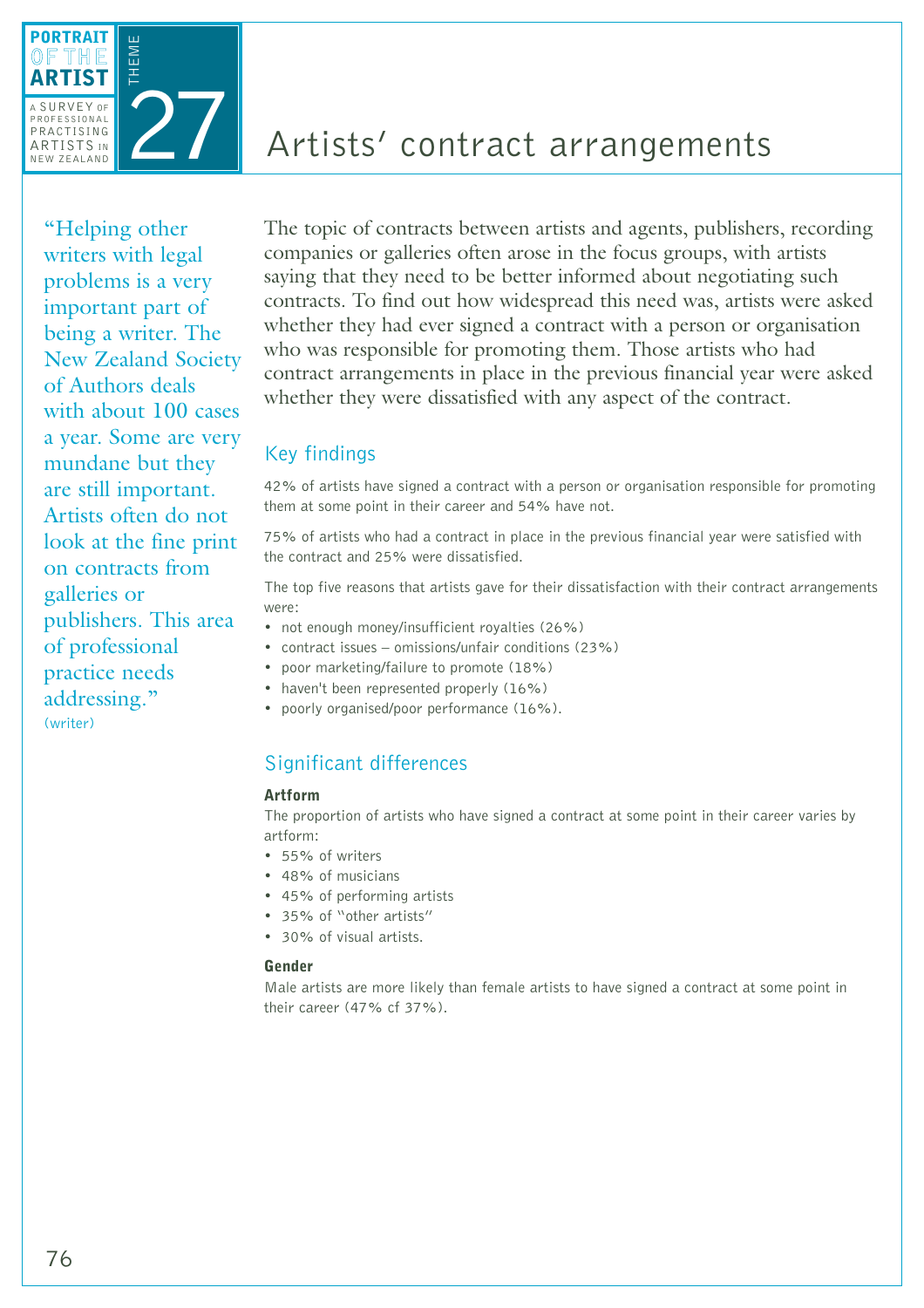Table 27:  $\vert$  Artists who have signed a contract at some point in their career with an individual or organisation responsible for promoting them: by gender and ethnicity

| All<br>artists<br>$\%$ | <b>Male</b><br>artists<br>$\%$ | <b>Female</b><br>artists<br>$\%$ | Māori<br>artists<br>$\%$ | Non-Māori<br>artists<br>$\%$ |  |
|------------------------|--------------------------------|----------------------------------|--------------------------|------------------------------|--|
| 42                     | $47*$                          | 37                               | 37                       | 43                           |  |
| 54                     | 49                             | $59*$                            | 61                       | 53                           |  |
| $\overline{4}$         | $\overline{4}$                 | $\overline{4}$                   | $\mathbf{z}$             | $\Delta$                     |  |
| 1010                   | 523                            | 487                              | 76                       | 934                          |  |
|                        |                                |                                  |                          |                              |  |

\*An asterisk indicates a finding above or below average at the 95% confidence level.

**Other** Don't keep their promises Wanting to change terms of contract Company went bankrupt/out of business Too far away/agent overseas Lack of communication They get all the advantages Difficulties/slowness in being paid Poorly organised/poor performance Haven't been represented properly Poor marketing/failure to promote Contract issues – omissions/unfair conditions Not enough money/insufficient royalties

Don't know/won't say

26% 23% 18% 16% 16% 12% 8% 7% 6% 6% 5% 4% 4% 2% No. of artists: 108

### Graph 27: Reasons for dissatisfaction with contract arrangements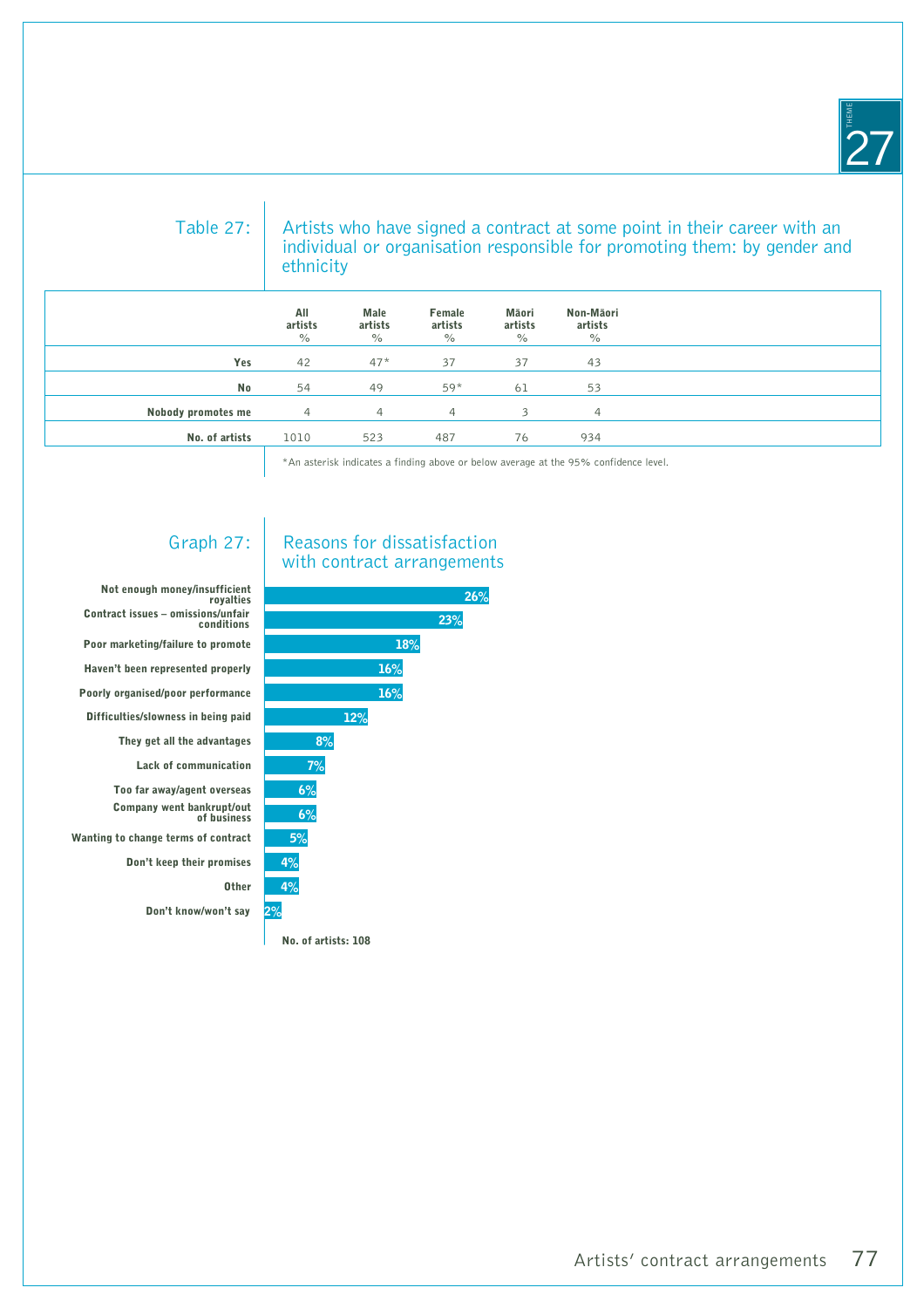

# Copyright issues

"The ownership of imagery is an important issue. The question is who owns the rights, and what is the difference between commissioned work and other work? You need to know this before you go into art. You need to know what your rights are as an artist or you will come unstuck." (visual artist)

This theme explores artists' experience in dealing with copyright issues. Artists were asked whether they are familiar with their rights under copyright law; whether they believe that they hold copyright over work they produce; whether they have ever voluntarily assigned copyright to another party; whether their copyright has ever been infringed and if so what action they took; and whether they think that copyright protection for artistic work is adequate.

### Key findings

46% of artists believe they are familiar or very familiar with their rights under current copyright law.

51% of artists who are familiar or very familiar with their rights under copyright law feel that the current provisions for copyright protection of artistic production in New Zealand are adequate, while 27% feel they are inadequate.

72% of artists believe they hold copyright to artwork (including performances) that they produce and 18% believe they do not hold copyright over such work.

31% of artists have voluntarily assigned copyright to another party or individual.

26% of artists believe their copyright has been infringed at some point in their career. Of the artists who believed their copyright has been infringed:

- 51% took no action
- 13% approached the infringer
- 8% complained to the infringer
- 7% consulted a lawyer/patent attorney
- 4% took legal action.

# Significant differences

#### Artform

Writers and musicians are more likely than artists overall to be familiar or very familiar with their rights under copyright law (63% and 58% cf 46%).

Visual artists and performing artists are more likely than artists overall to be unfamiliar with their rights under copyright law (54% and 54% cf 42%).

Writers are more likely than artists overall to believe they hold copyright over their work (89% cf 72%).

Performing artists are less likely than artists overall to believe they hold copyright over their work (56% cf 72%).

#### Gender

Male artists are more likely than female artists to believe they are familiar (42% cf 31%) or very familiar (12% cf 8%) with copyright law.

Male artists are more likely than female artists to have voluntarily assigned copyright to another party at some stage in their career (72% cf 36%).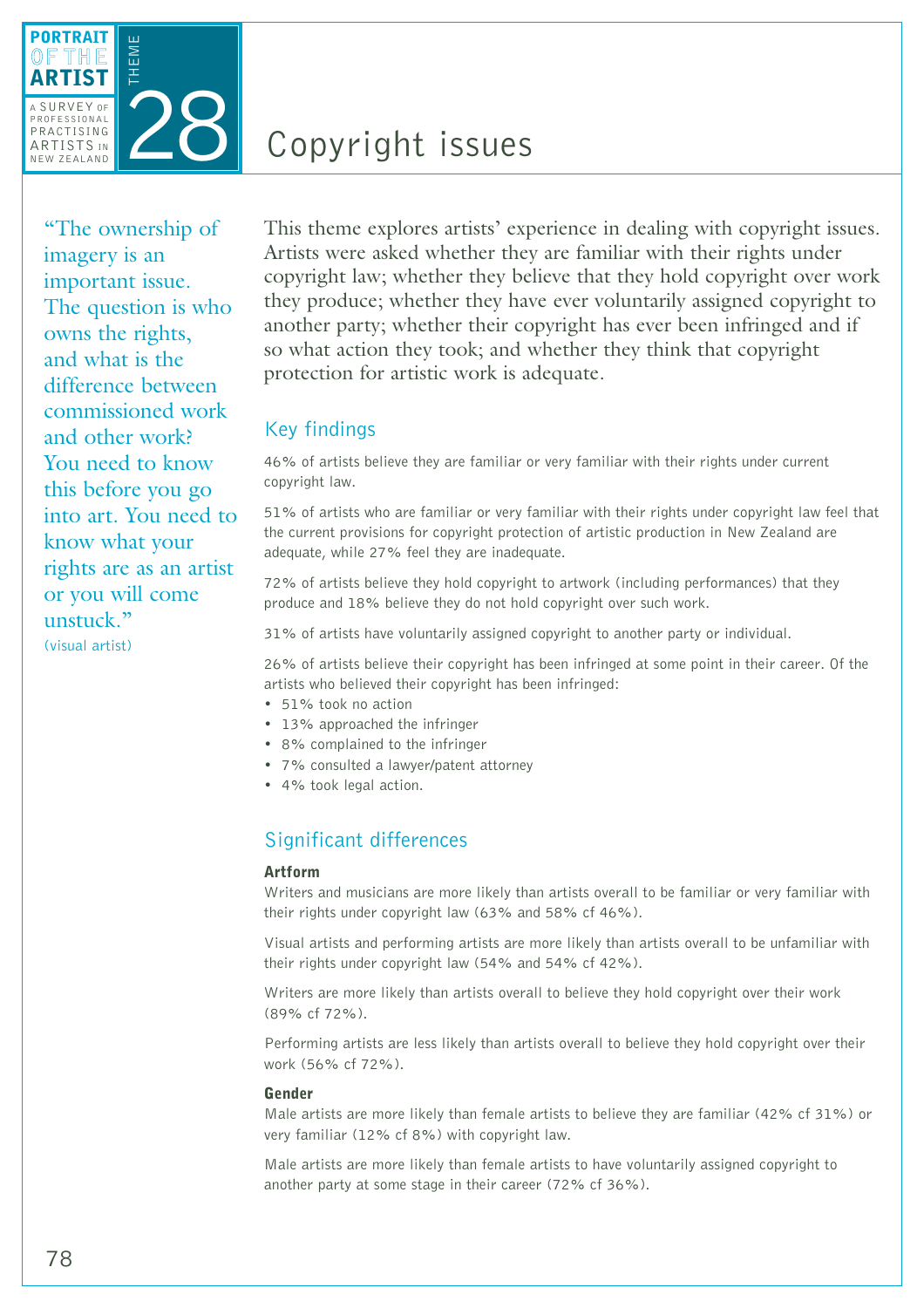

# Career stage

Established artists are the most likely, and emerging artists the least likely, to believe that their copyright has been infringed at some point in their career (34% cf 16%).

### Table 28: Artists' level of familiarity with their rights under current copyright law: by artform

|                     | All<br>artists<br>$\%$ | Writers<br>$\frac{1}{2}$ | <b>Visual</b><br>artists<br>$\%$ | <b>Musicians</b><br>$\%$ | Performing<br>artists<br>$\%$ | "Other<br>artists"<br>$\frac{1}{2}$ |  |
|---------------------|------------------------|--------------------------|----------------------------------|--------------------------|-------------------------------|-------------------------------------|--|
| Not familiar        | 42                     | $27*$                    | $54*$                            | $31*$                    | $54*$                         | 36                                  |  |
| <b>Familiar</b>     | 36                     | 46                       | $27*$                            | $47*$                    | 31                            | 36                                  |  |
| Very familiar       | 10                     | 17                       |                                  | 11                       | 5                             | 18                                  |  |
| Not sure/don't know | 11                     | 10                       | 12                               | 12                       | 10                            | 10                                  |  |
| No. of artists      | 1010                   | 197                      | 328                              | 225                      | 188                           | 72                                  |  |

\*An asterisk indicates a finding above or below average at the 95% confidence level.

#### Table 28.1: Artists who have voluntarily assigned copyright to another individual or party: by artform

|                | All<br>artists<br>$\%$ | Writers<br>$\%$ | <b>Visual</b><br>artists<br>$\%$ | <b>Musicians</b><br>$\%$ | Performing<br>artists<br>$\%$ | "Other<br>artists"<br>$\%$ |  |
|----------------|------------------------|-----------------|----------------------------------|--------------------------|-------------------------------|----------------------------|--|
| Yes            | 31                     | 32              | $23*$                            | 37                       | 39                            | 26                         |  |
| No             | 66                     | 64              | $76*$                            | 61                       | 58                            | 71                         |  |
| Don't know     | $\overline{c}$         | 4               |                                  | $\mathcal{P}$            |                               |                            |  |
| No. of artists | 1010                   | 197             | 328                              | 225                      | 188                           | 72                         |  |

\*An asterisk indicates a finding above or below average at the 95% confidence level.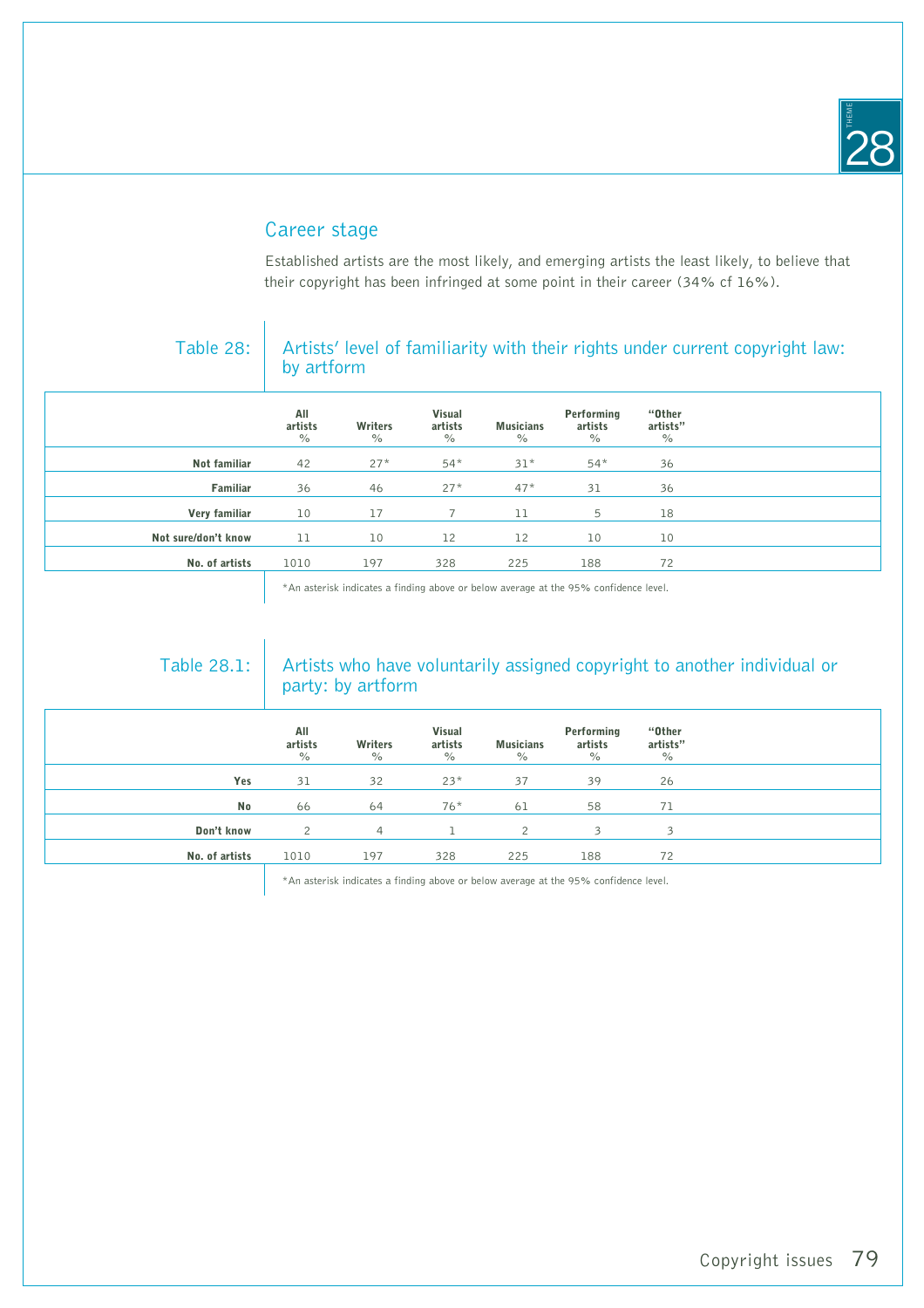# A final word

This report presents a portrait of artists' lives in New Zealand at the end of the twentieth century. It shows that artists come to their careers in the arts from various directions. Many of the professional practising artists who were surveyed recalled arts experiences with families and teachers, and acknowledged the importance of this support in encouraging their career in the arts. Others persevered when parents, family members and teachers suggested that art was not a real job and that it would be difficult to make a living. Yet others launched their arts career in later life. Some made the change when circumstances such as redundancy or illhealth forced a career change. Others made the move when fewer financial obligations made it possible for them to pursue their lifelong passion to create art.

Artists identified talent, training in their artform and experience as the most vital factors in their professional development although support from family, friends and peers remained important. Half have formal arts qualifications but self-teaching, learning on the job and other development opportunities continue to play vital roles. Professional development, artists believe, is inhibited by lack of financial returns, lack of professional opportunities and lack of capital to invest in working space, materials and equipment.

Portrait of the artist/Te whakaahua  $\bar{o}$  te tangata pukenga shows that most artists are selfemployed or employed on short-term contracts. Most artists undertake self-initiated work, especially writers and those working in the visual arts and craft. Artists see themselves as their own most important promoters and more than half of those interviewed wanted more training in marketing. One-third of the sample was also interested in receiving training to help them manage the business side of their arts careers, including learning more about business management, copyright, contracts and taxation.

Artists derive immense satisfaction from their work and contribute to society in many different ways. The reality, however, is that when this research was conducted almost one-third of those who considered themselves to be established artists were not working to their full capacity. On average, the artists interviewed spent only half their working time in their principal artistic occupation and most wanted to increase this amount of time.

The tenuous nature of professional artists' careers is also documented in this report. One-third had experienced at least one period without paid work in the two years prior to the interviews, usually because no paid work was available. The small size of New Zealand's domestic market for the arts has meant that most artists have had to find alternative sources of income. Some looked outside the arts sector. Many travelled offshore to work or advance their careers in other ways. Accidents, ill-health and domestic responsibilities also contributed to periods without paid work. Artists were supported through these periods by family, benefits, loans or savings.

The discussions about being an artist, and what it takes to make a career in the arts, often returned to what could be done to improve artists' financial situation. The good news is that since the survey was undertaken, many of the suggestions and wishes artists expressed have already come to fruition through increased government support for the arts, the focus on creative industries and higher levels of public appreciation of the arts. At the same time, new challenges and opportunities are emerging. The new arts curriculum should lead to greater arts literacy and more informed audiences. More students are graduating from tertiary institutions looking for careers in the arts and creative industries. New technologies are creating a wealth of artistic and business opportunities.

And so, the portrait of the New Zealand artist at the end of the twentieth century, presented through this research, is already changing and a new image is starting to emerge.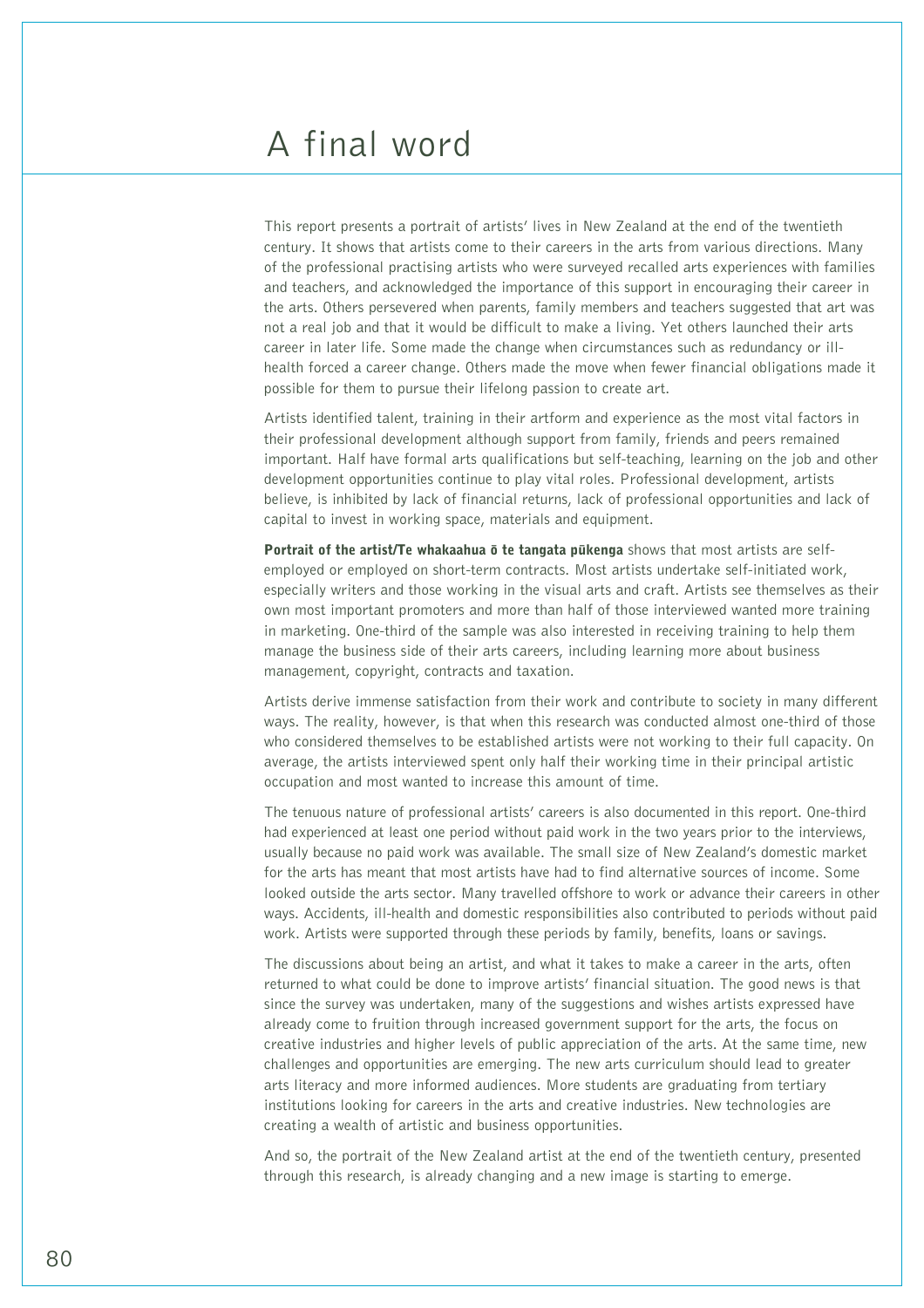Creative New Zealand Wellington Office – National Old Public Trust Building 131-135 Lambton Quay PO Box 3806, Wellington Tel: 04-473 0880 Fax: 04-471 2865 Email: info@creativenz.govt.nz

Auckland Office – Northern Arts Services Level 3, Southern Cross Building Cnr High and Victoria Streets PO Box 1425 Auckland Tel: 09-373 3066 Fax: 09-377 6795 Email: northern@creativenz.govt.nz

Christchurch Office – Southern Arts Services Old Chemistry Building Arts Centre, Worcester St PO Box 2932 **Christchurch** Tel: 03-366 2072 Fax: 03-366 9199 Email: southern@creativenz.govt.nz

For a list of other research publications available from Creative New Zealand, visit the Creative New Zealand website: www.creativenz.govt.nz